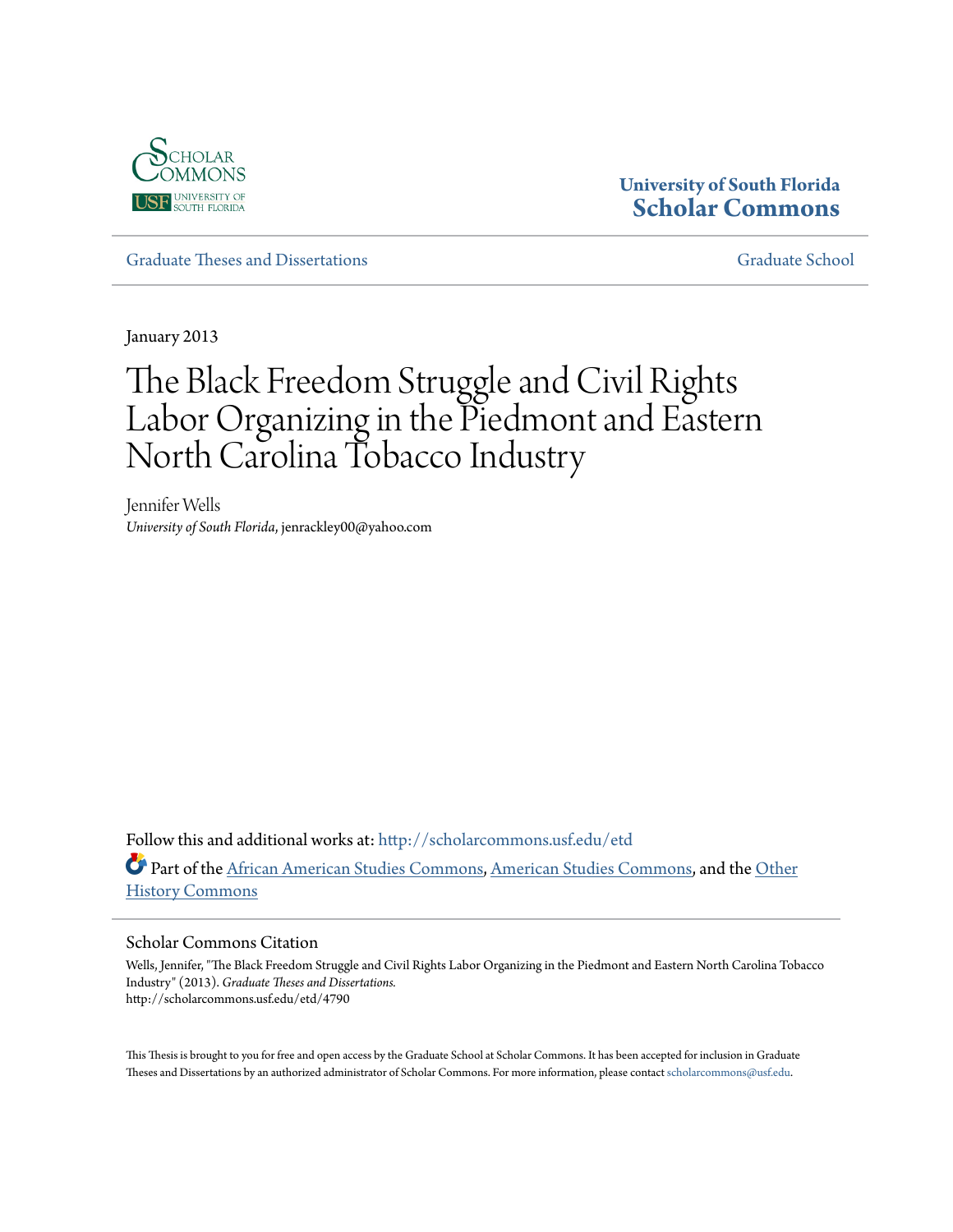# The Black Freedom Struggle and Civil Rights Labor Organizing in the Piedmont and

Eastern North Carolina Tobacco Industry

by

Jennifer Wells

A thesis submitted in partial fulfillment of the requirements for the degree of Master of Arts Department of Africana Studies College of Arts and Science University of South Florida

Major Professor: Eric D. Duke, Ph.D. Abraham Khan, Ph.D. Robert Snyder, Ph.D.

> Date of Approval: June 26, 2013

Keywords: African Americans, Working Class, Labor Unions, Racism, South

Copyright **©** 2013, Jennifer Wells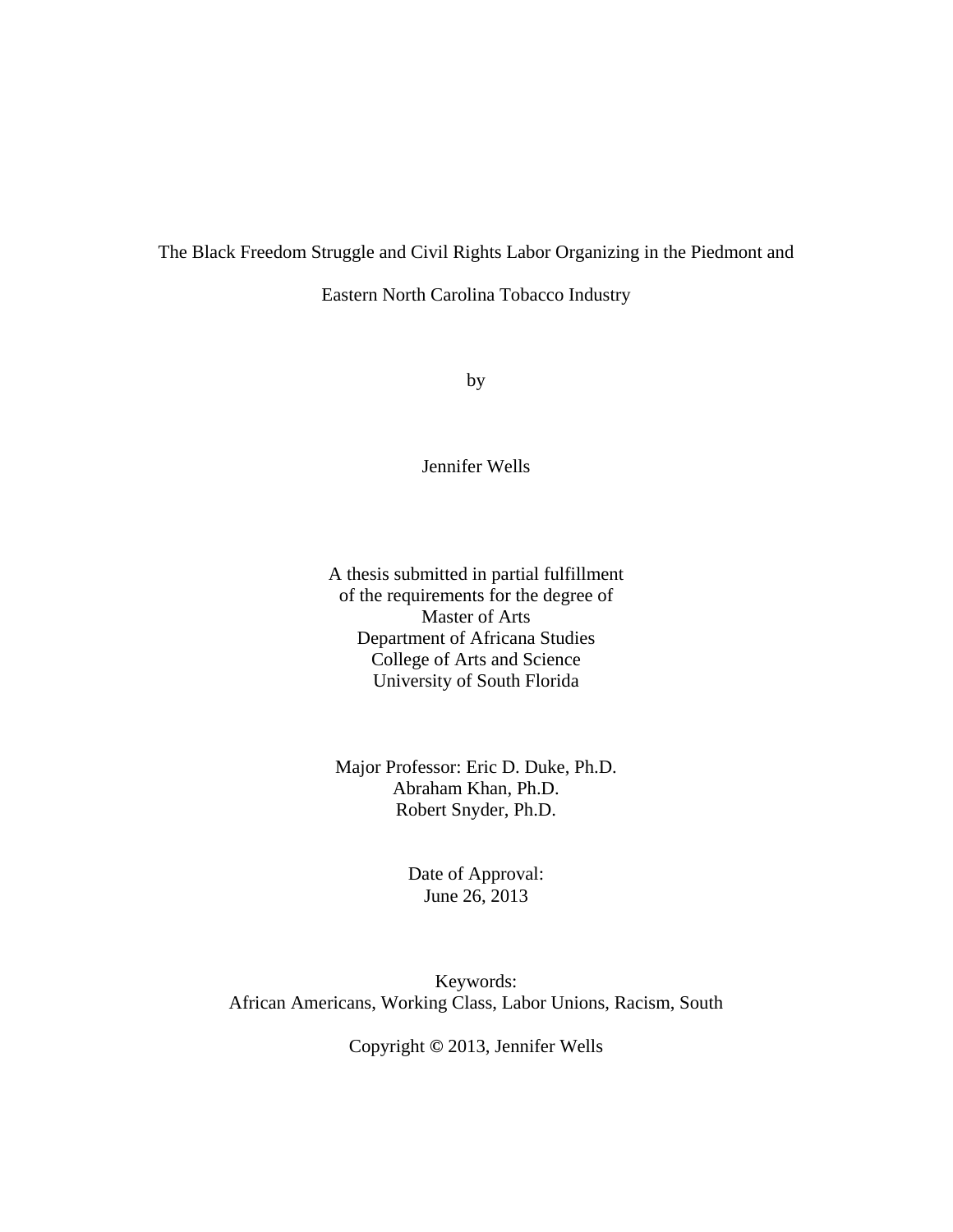# **DEDICATION**

 I dedicate this thesis to my hero and savior Jesus Christ, along with my mom Vickie D. Wheeler. With Jesus nothing is impossible and my mountains are cast into the sea. Mom picked up my broken pieces many of times, especially throughout the last couple of years. She led me in God's truth and taught me to stand firm in what I believe in. Thus, because of Heaven and Mom, I will not be shaken or moved.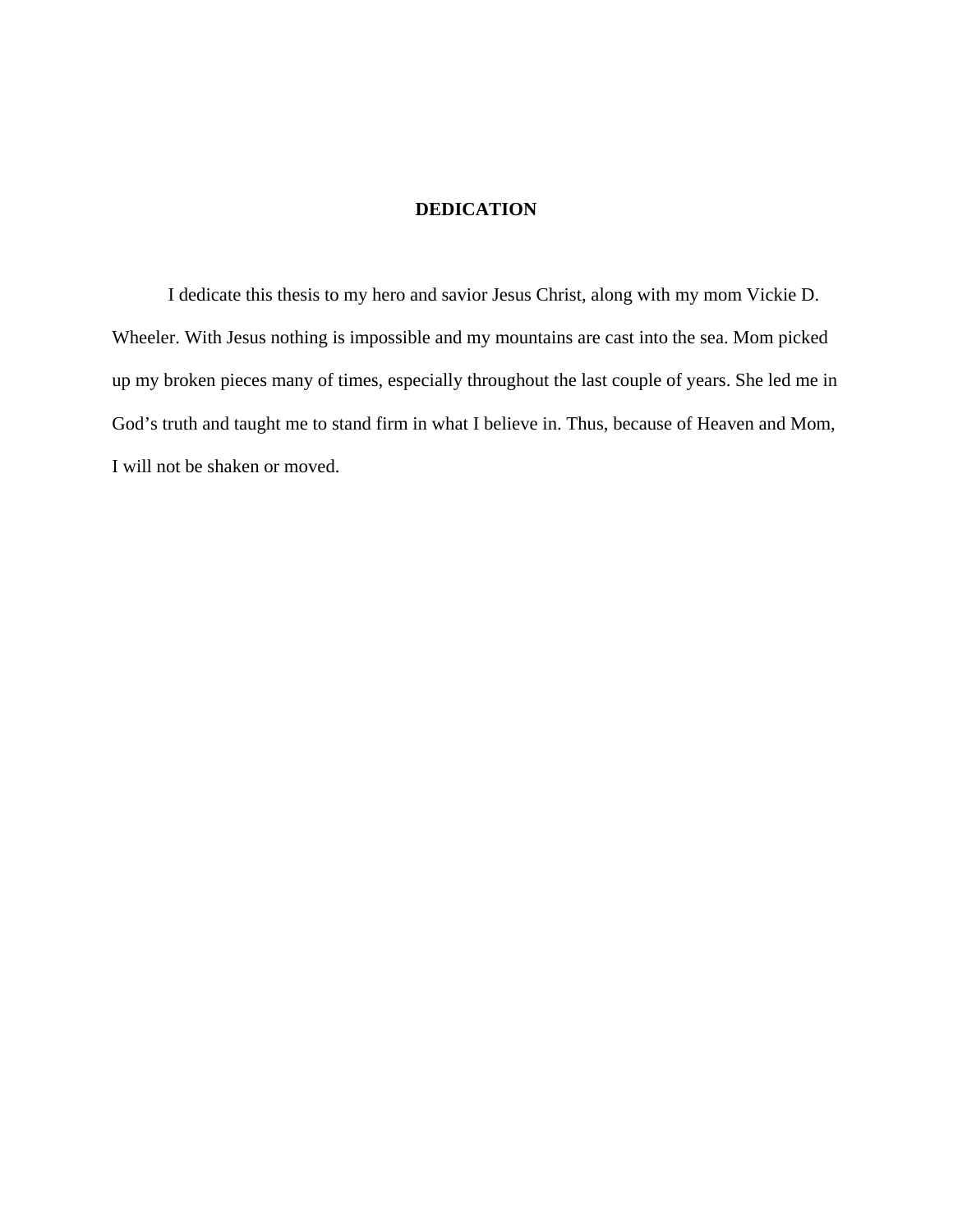# **ACKNOWLEDGEMENTS**

I want to thank Dr. Eric D. Duke for sharing his knowledge and no nonsense approach to our field of study, which influenced me to become a better scholar and pursue a career in academia. When I had a rough semester because of life's curve balls, he worked with me when I was so close to giving up. For that I will be eternally grateful. Moreover, I want to acknowledge the African American men and women that worked in North Carolina's tobacco industry throughout the Piedmont and eastern region of the state during the early to mid-twentieth century. If it were not for their labor organizing efforts to challenge race based degradation then this thesis would not be possible. Lastly, without the University of South Florida's entire Africana Studies faculty and my 2011-2013 cohorts, I would not have found my place; 'Black Power' through unity.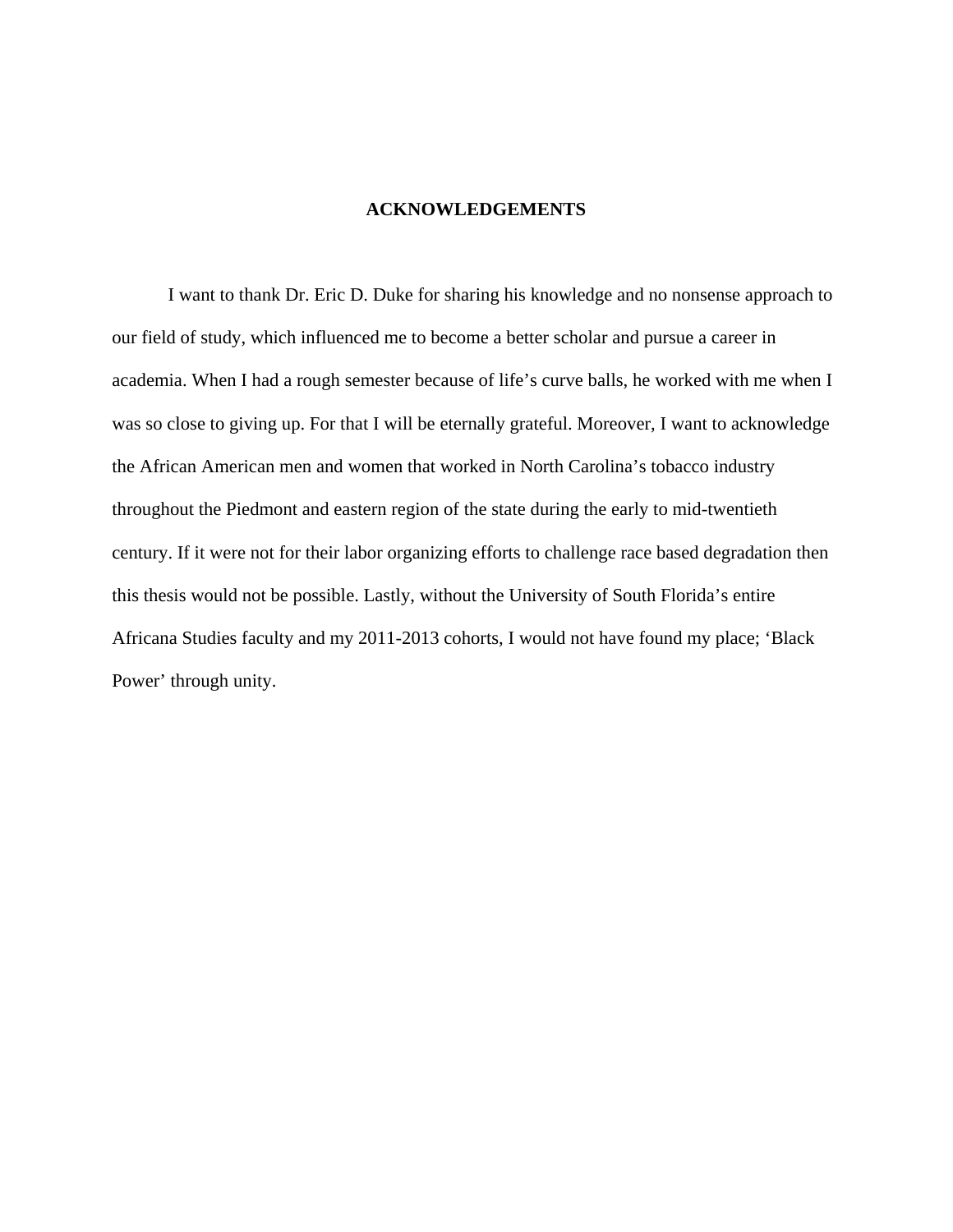# **TABLE OF CONTENTS**

| Abstract                                                                       | $\overline{11}$ |
|--------------------------------------------------------------------------------|-----------------|
| Introduction                                                                   | $\mathbf{1}$    |
| Chapter One: Black Organizing and the Fight for American Democratic Inclusion  | 5               |
| Background of the Black Working Class                                          | 6               |
| The South: Separate Spheres as the Hatred Rises                                | 11              |
| North Carolina, Migration, and the Piedmont's Tobacco Industry                 | 17              |
| Chapter Two: Inequalities and the Black Worker in the Early Twentieth Century  | 26              |
| Early Twentieth Century Labor Organizing and the Piedmont's Tobacco Industry   | 27              |
| A National Glance at Unions and Black Workers from the 1920s-1940s             | 30              |
| The Local History of Black Labor in North Carolina's Piedmont Tobacco Industry | 35              |
| <b>Tobacco Industry Working Environment and Discrimination</b>                 | 36              |
| Chapter Three: Cries in the Wilderness, the Reynolds Strike: A Case Study      | 44              |
| R.J. Reynolds and Black Employee Life                                          | 44              |
| Get Down With the Sit-Down                                                     | 47              |
| Seeking Union Help                                                             | 52              |
| Reynolds' Black Workers Unite                                                  | 56              |
| <b>Chapter Four: Marching On</b>                                               | 66              |
| Eastern North Carolina's Tobacco Industry                                      | 67              |
| CIO, AFL, and the Southern Mass Labor Organizing Campaign                      | 68              |
| Interwoven Webs: Organizing Eastern North Carolina Tobacco Industry Workers    | 74              |
| Conclusion                                                                     | 81              |
| <b>Bibliography</b>                                                            | 84              |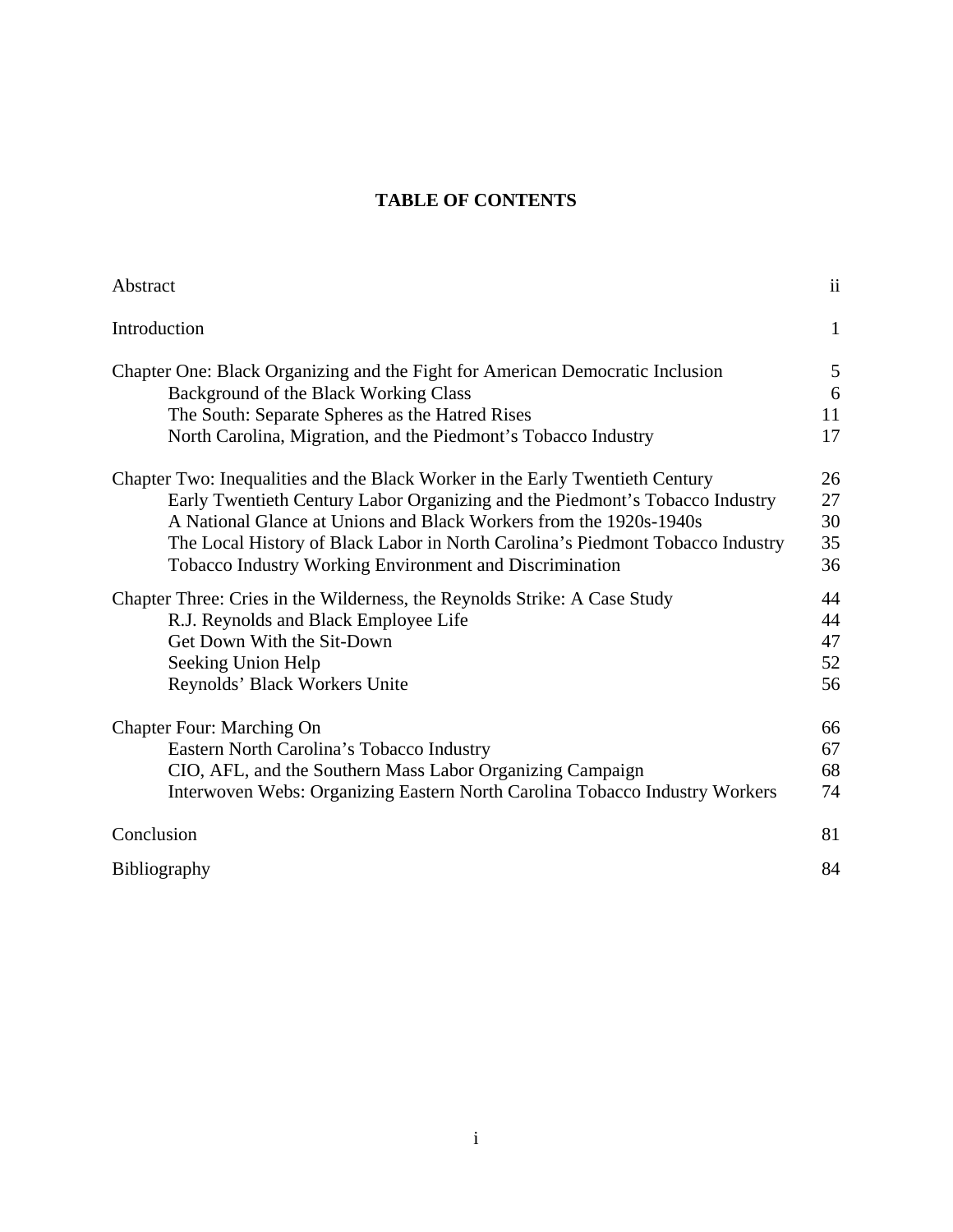# **ABSTRACT**

This thesis examines labor organizing in the U.S. South, specifically the Piedmont and eastern regions of North Carolina in the mid-twentieth century. It aims to uncover an often overlooked local history of the black freedom struggle and civil rights labor organizing which challenged the southern status quo before America's 'mainstream' civil rights era of the 1950s and 1960s. This study argues that through labor organizing, African American tobacco workers challenged the class, gender, and race hierarchy of North Carolina's very profitable tobacco industry during the first half of the twentieth century. In so doing, the thesis contributes to the historiography of black working class protest, and the ever-expanding field of local civil rights histories and the long civil rights movement.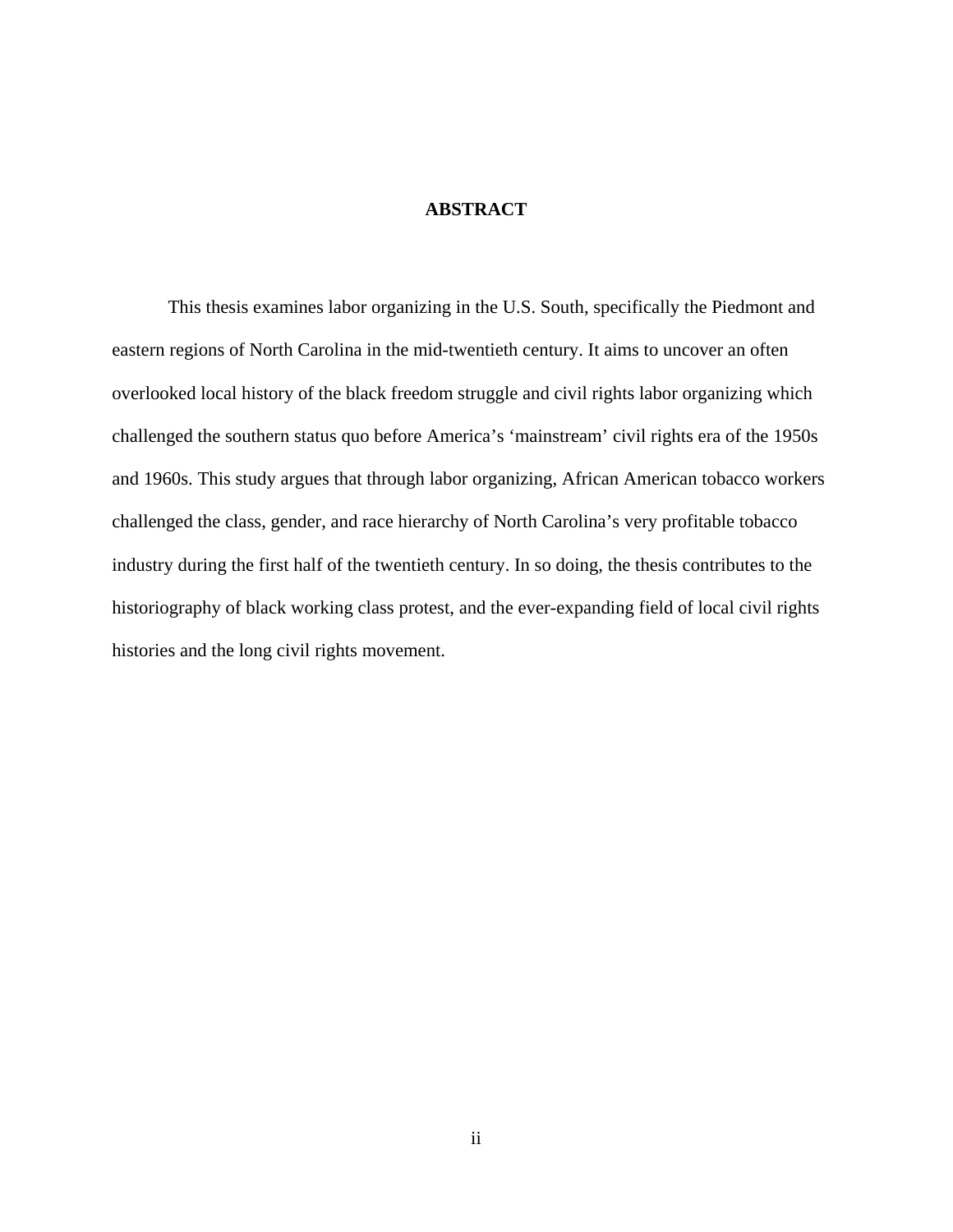# **INTRODUCTION**

Much of the history of the United States included the exploitation of the 'other.' For centuries, African American labor was blatantly misused and abused to help construct the 'great white nation' of America. From slavery, through the post-emancipation era, and well into the twentieth century, African Americans have faced widespread racism and discrimination, including segregation, disenfranchisement, lynching, inequalities in housing, health care, jobs and wages. Nevertheless, throughout these years, there is a long history of black protest in pursuit of full freedom and self-determination, among other goals. Despite serious challenges to their inclusion for several decades, labor organizing by black workers proved to be a useful avenue to challenge race based degradation. In this study, the term "civil rights labor organizing" represents the collective efforts of black workers to better working conditions and obtain the guaranteed rights of American citizenship.

My study draws from and builds upon various secondary works on civil rights labor organizing. This includes, among others, Robert Rodger Korstand's *Civil Right Unionism: Tobacco Workers and the Struggle for Democracy in the Mid-Twentieth-Century South,* Barbara S. Griffith's *The Crisis of American Labor: Operation Dixie and the Defeat of the CIO*, Leslie Brown's *Upbuilding Black Durham: Gender, Class, and Black Community Development in the Jim Crow South* and Robert Zieger's *For Jobs and Freedom: Race and Labor in America Since 1865* and *The CIO: 1935-1955.* Local studies by Lisa Gayle Hazirjian, "Putting Our Heads Together: The African American Railroad and Tobacco Workers Campaigns of the 1940s and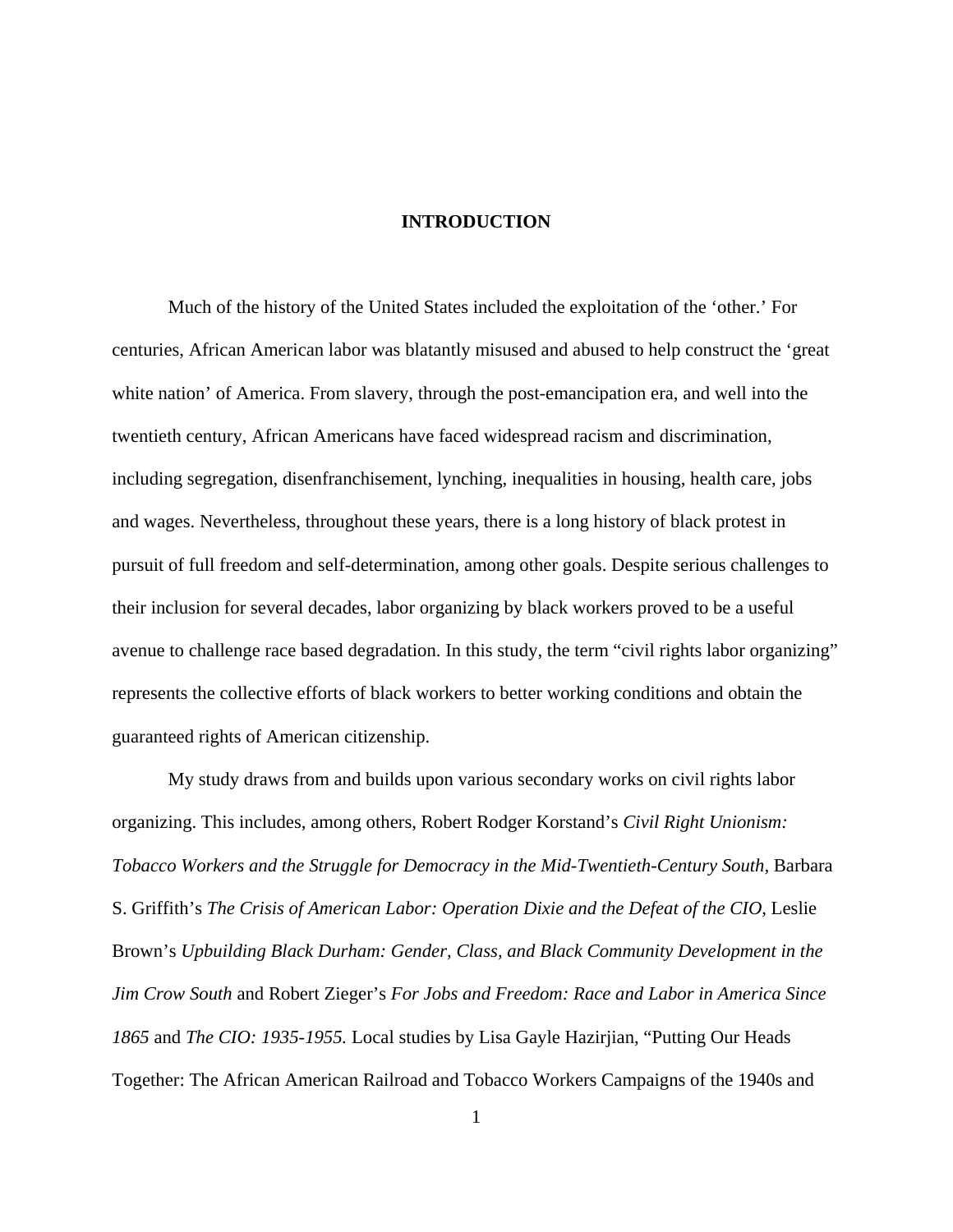1950s and the Organizing Tradition in Eastern North Carolina," Lane Windham, "Greenhands: A History of Local 10 of the Food, Tobacco, and Agricultural Allied Workers of America in Greenville, NC, 1946," and Beverly W. Jones, "Race, Sex, and Class: Black Female Tobacco Workers in Durham, North Carolina, 1920-1940, and the Development of Female Consciousness," also reflect local grassroots activism through labor organizing agendas and were beneficial in the foundation of this study.

This study also draws upon various primary sources on black workers and union activities in mid-twentieth century North Carolina. Major archival collections include the Arthur Vance Cole Papers located at Duke University, and the C.I.O. Organizing Committee Papers found at North Carolina State University. The various interviews with black tobacco workers held in the Southern Oral History Collection Center for the Study of the American South at the University of North Carolina - Chapel Hill were particularly helpful. Finally, relevant local and national periodicals such as the *Chicago Defender, Crisis, Rocky Mount Evening Telegram,* and the *Wilson Daily Times* were used.

The thesis includes four chapters that examine African American efforts to counter discrimination, disenfranchisements, and ostracization through civil rights labor organizing. Chapter One provides an overview of black labor organizing from the post-emancipation years to the early decades of the twentieth century. It highlights the connections between the poor economic status of most black workers in the U.S. South, including limited employment opportunities, and challenges to the institutional racism which formed the status quo of many communities. To do so, this chapter examines the inequalities of the black working class. This includes the rise of racial tension and the Jim Crow system in the post-Civil War South,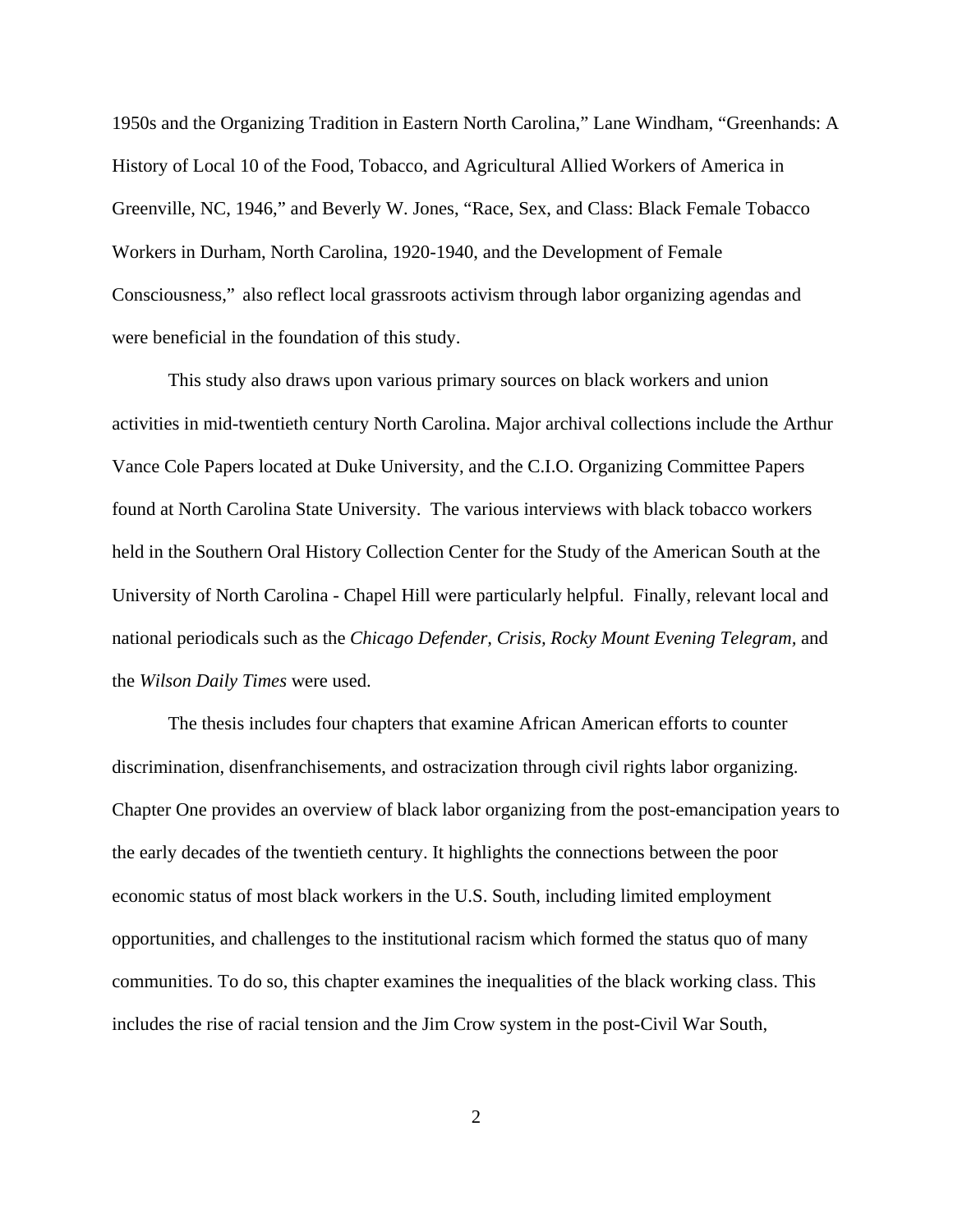particularly in North Carolina, and the influence of black migration on North Carolina's population and the Piedmont's tobacco industry.

Due to the influx of black laborers to urban and industrials centers, North Carolina's tobacco industry prospered in the early twentieth century. Piedmont tobacco companies, however, reflected extensions of the class, gender, and race hierarchy of the post-Civil War South. Chapter Two examines the rise and fall of segregated unionism in the North Carolina Piedmont tobacco industry during the early decades of the twentieth century. This includes an examination of labor organizing efforts and black workers on a national scale from the 1920s-1940s, the genesis of more local black labor organization in the Piedmont tobacco industry, and the various challenges and inequalities faced by the black working class in the area's tobacco factories. These discussions set the stage for the 1943 rise of civil rights activism through local labor organizing within R.J. Reynolds, a North Carolina Piedmont tobacco factory.

Chapter Three examines the 1943 strike at R.J. Reynolds in Winston-Salem, North Carolina. This chapter evaluates the ties between local black labor organizing and civil rights activism during this event. It links the class, gender, and racial hierarchy of the U.S. South to the prejudices black workers faced inside the Reynolds' factory. Within this discussion, the chapter investigates the discriminatory events that led up to the 1943 Reynolds employee protest, union influence and actions during the actual strike, and black workers' collectivism to challenge the southern status quo.

Chapter Four explores the latter half of the 1940s and the large-scale efforts of national unions such as the CIO and AFL to organize eastern North Carolina's tobacco industry workers. This includes "Operation Dixie," which the CIO launched in late 1945 as part of their post-World War II efforts to unionize industries in the notorious anti-union and low wage U.S. South.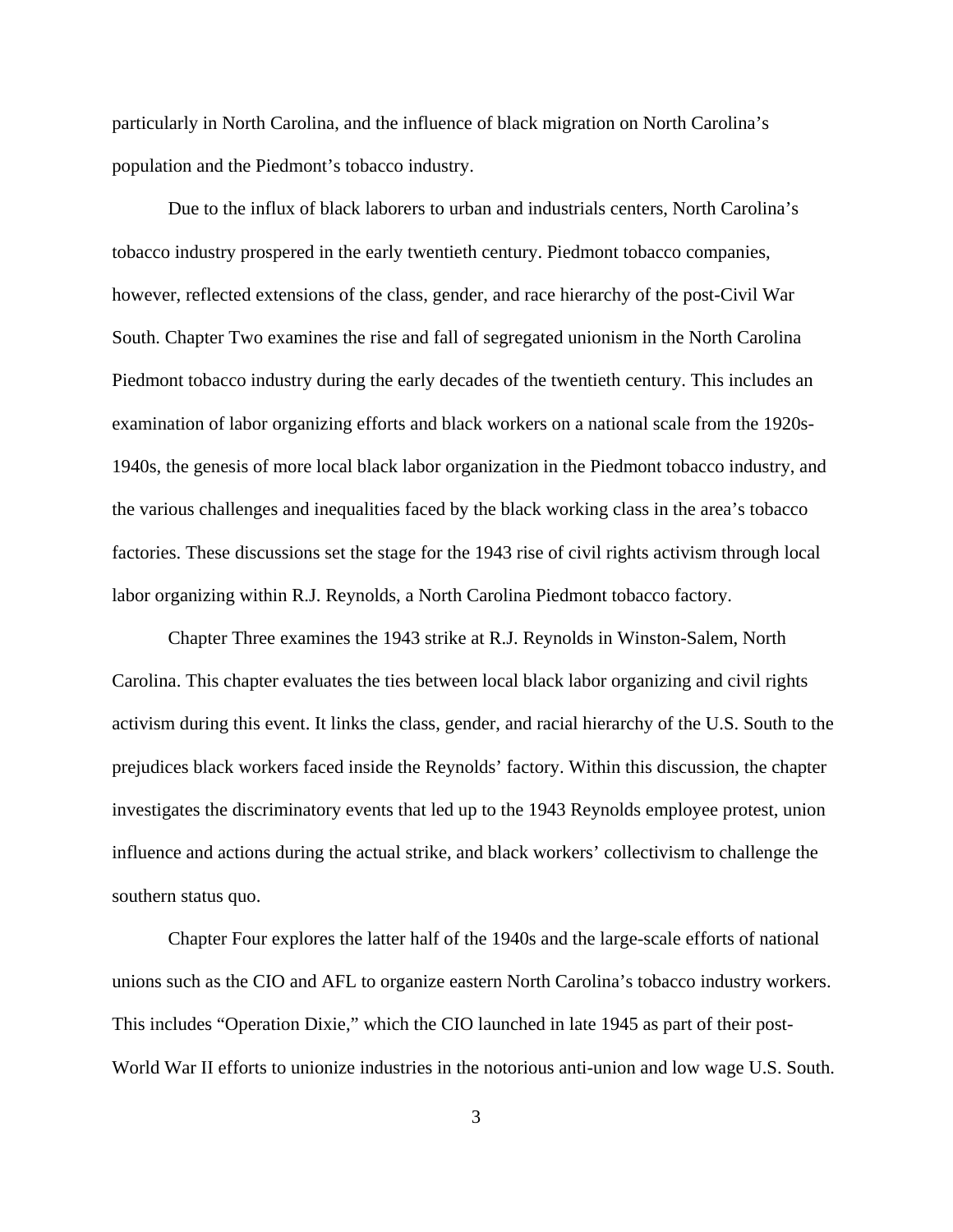Although Operation Dixie provided the financial backing and agency needed to unionize, it was black organizers from the Piedmont that built rapport and trust with eastern North Carolina's tobacco leaf house workers. The challenging economic conditions faced by many African American workers in previous decades and other regions of North Carolina continued in the eastern North Carolina counties, as did their efforts to fight for better lives.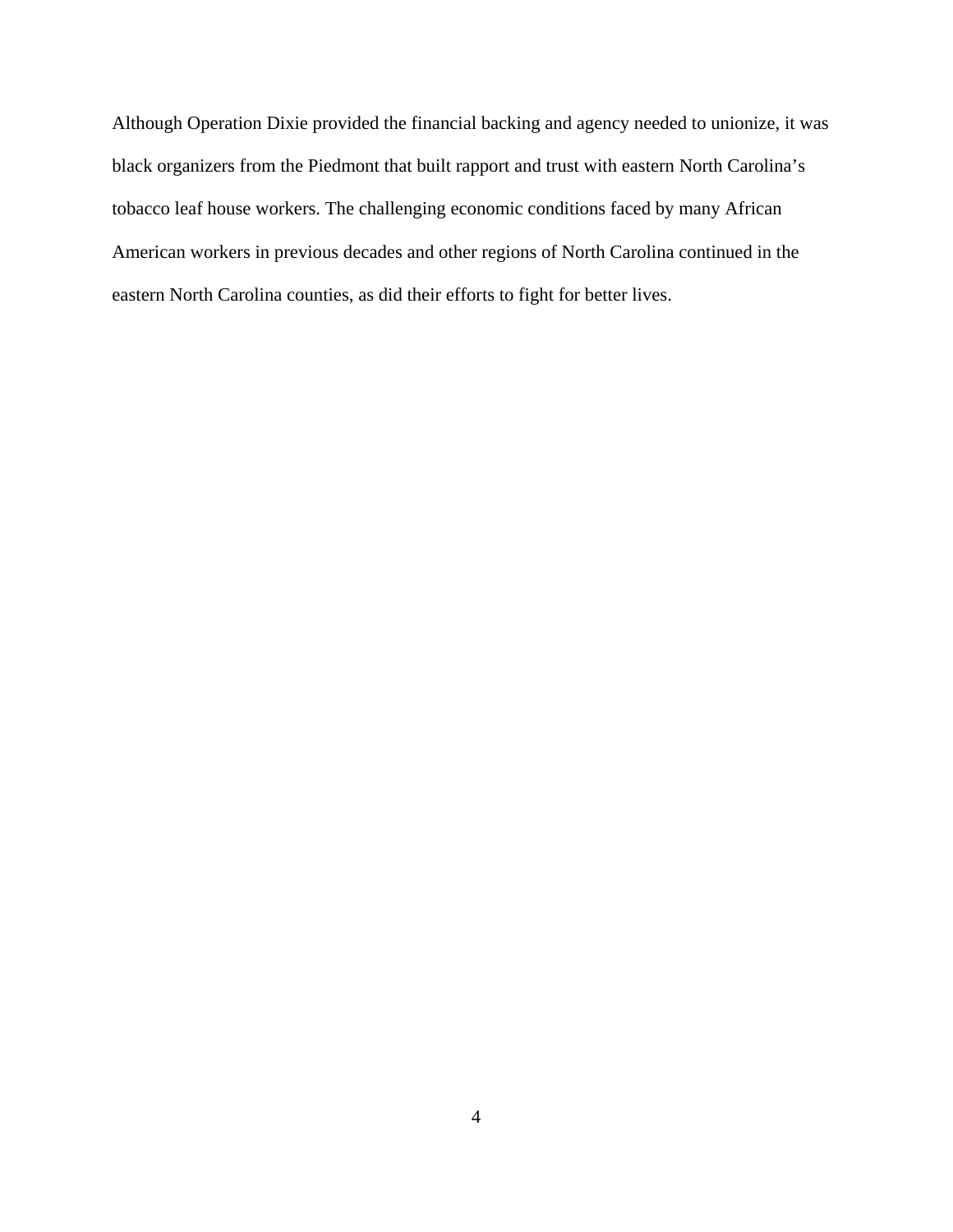# **CHAPTER ONE**

# **BLACK ORGANZING AND THE FIGHT FOR AMERICAN DEMOCRATIC INCLUSION**

The history of the American Negro is the history of this strife, - this longing to attain self-consciousness manhood, to merge his double self into a better and truer self. In this merging he wishes neither of the older selves to be lost. He would not Africanize America, for America has too much to teach the world and Africa. He would not bleach his Negro soul in a flood of white Americanism, for he knows that Negro blood has a message for the world. He simply wishes to make it possible for a man to be both a Negro and an American, without being cursed and spit upon by his fellows, without having the doors of Opportunity closed roughly in his face. $1$ 

Doors of opportunity that W.E.B. Du Bois references in the above quote referred to the

equal chance for African Americans to participate in the ideals of American democracy. An

equal voice over decisions that affect livelihood has been denied to African decedents ever since

European imperialists began to colonize Africa and the Americas in the fifteenth century.

Throughout the United States' history, in an effort to counter discrimination,

disenfranchisements, and ostracization, many blacks aimed to gain access to civil liberties through labor organizing. The purpose of the following chapter is to provide a broad background on the relationship between the themes of the black economic condition, limited employment opportunity, and challenges to the mainstream status quo from the post-emancipation years to the early decades of the twentieth century. To do so, this chapter examines the background of the

 <sup>1</sup> W.E.B. Du Bois, *Souls of Black Folk* (Chicago: A.C. McClurg & Company, 1903), 2-3.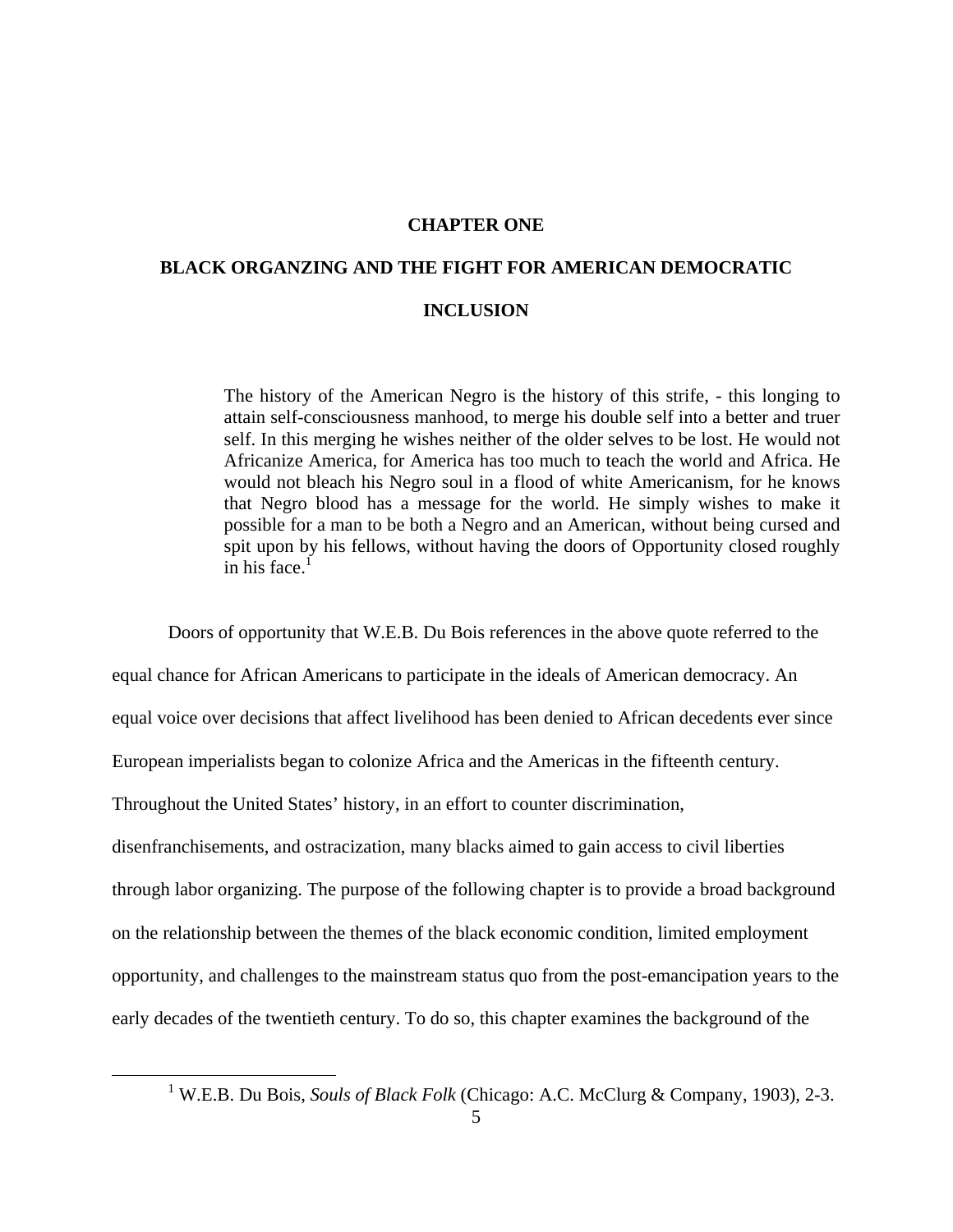black working class, the rise of racial tensions and Jim Crow in the post-Civil War U.S. South, along with the influence that migration had over North Carolina's population and the Piedmont's tobacco industry.

# **Background of the Black Working Class**

The future was uncertain for African descendants that lived in the U.S. during the midnineteenth century. Slave owners, those that aspired to be slave owners, slaves, free blacks, abolitionists, and politicians knew that if the South lost the Civil War then the normalcy of American life would considerably change. Regardless of location, American whites abhorred the idea of economic calamity rendered by war. For slaves and free blacks, the anticipation of cultural, political, social, and economic freedom was welcomed. Skeptically, African Americans envisioned post-war years as a time to have assertion over the physical body, stabilize the home, establish black schools and churches, participate fully within political and social spheres, and take control over work environments through "free labor."<sup>2</sup>

The paradox between the ideals of democracy and the reality of African American 'otherness' remained apparent post-emancipation. In 1865, the North's success in the war brought liberty to those enslaved. Unfortunately, African American victory celebrations did not last long as the overwhelmed feeling of joy soon turned into a state disillusionment. The Reconstruction period left approximately four million ex-slaves with no blueprint for their role in

<sup>&</sup>lt;sup>2</sup> Antoinette G. van Zelm, "Hope Within a Wilderness of Suffering: The Transition from Slavery to Freedom During the Civil War and Reconstruction in Tennessee," Tennessee Civil War National Heritage Area, accessed October 14, 2012, http://www.tn4me.org/pdf/TransitionfromSlaverytoFreedom.pdf; Zieger, *For Jobs and Freedom*, 10.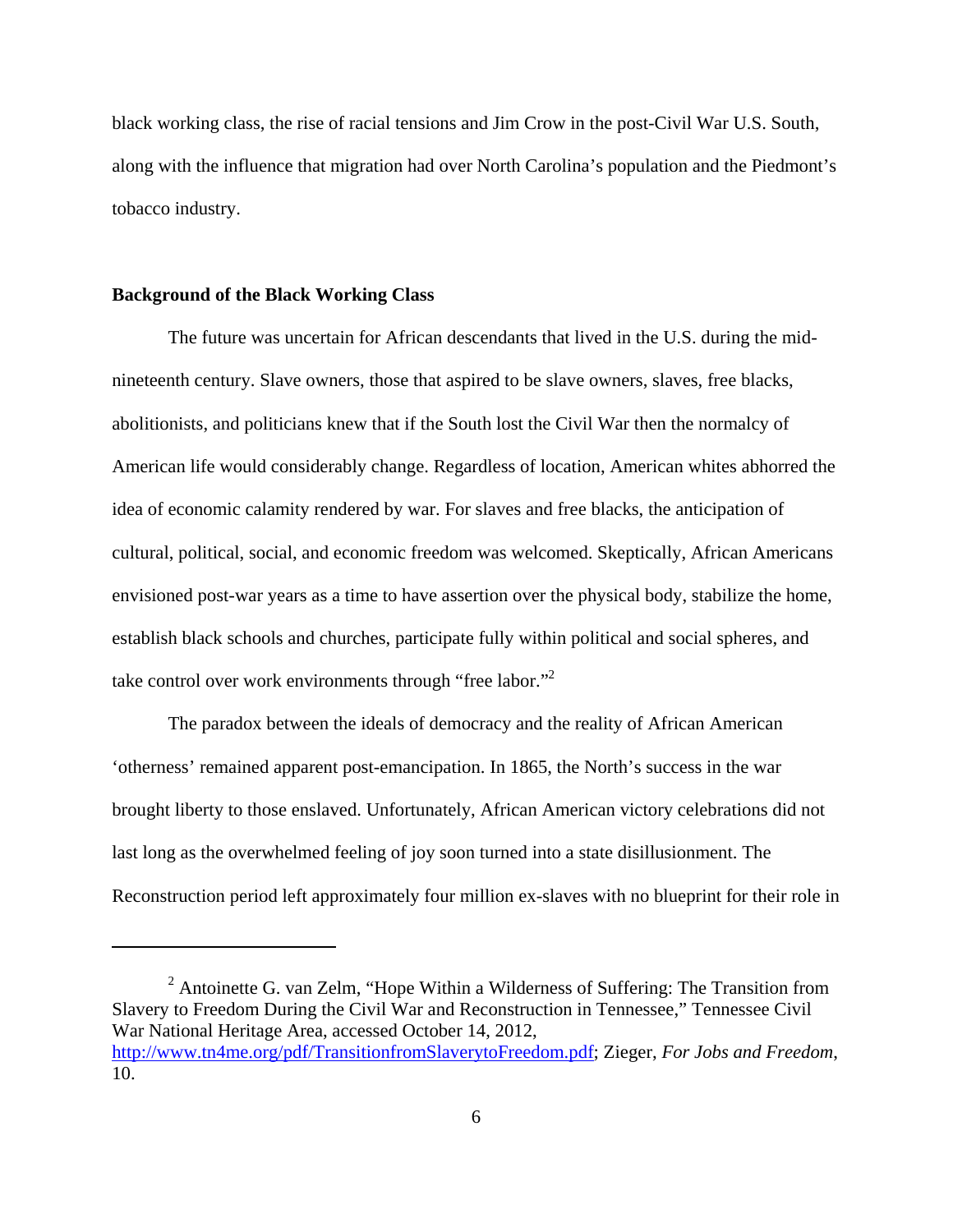America's political or socio-economic circuits. Robert Zeiger notes, whether north or south of the Mason Dixon line, blacks were unjustly differentiated due to dominate "attitudes and legal structures" of white supremacy.<sup>3</sup> Consequently, African Americans faced dire economic circumstances alongside the various cultural, political, and social issues that thwarted efforts to achieve self-determination and autonomy.<sup>4</sup> The working environment reflected discriminatory extensions of the American system.

America's white working class "was torn between regarding the racial 'others' as" wage earner competitors or "fellow workers in a common struggle to achieve rising material standards and civic identity," during the Reconstruction years. No official divisions separated work based on race as blacks and whites often labored in similar jobs. Yet, "the status and compensation" associated with labor "followed the color line." 5 Under these circumstances, African Americans toiled in the most dangerous, least desired, and poorest paid occupations. Satirically, unskilled labor was reclaimed as 'white work' in times of economic hardship.

As the American working class expanded in the post-war period, the initial white resentment against African Americans in the workplace also grew. One result of these attitudes was the general policy to exclude African Americans from labor unions or, at best, offer restrictive membership. As Herman D. Bloch states, white workers wanted to "restrict competition so as to safeguard job monopoly." In 1866, the NLC (National Labor Congress)

 <sup>3</sup> Robert Zieger, *For Jobs and Freedom: Race and Labor in America Since 1865* (Lexington: The University Press of Kentucky, 2007), 23; Quoted in David Roediger, *The Wages of Whiteness: Race and the Making of the American Working Class* (New York: Verso, 1991), 9.

<sup>4</sup> Michael Keith Honey, *Black Workers Remember: An Oral History of Segregation, Unionism, and the Freedom Struggle* (Berkeley: University of California Press, 1999), 17; Aimin Zhang, *The Origins of the African American Civil Rights Movement, 1865-1956* (New York: Routledge, 2002), xi.

<sup>5</sup> Zieger, *For Jobs and Freedom*, 22.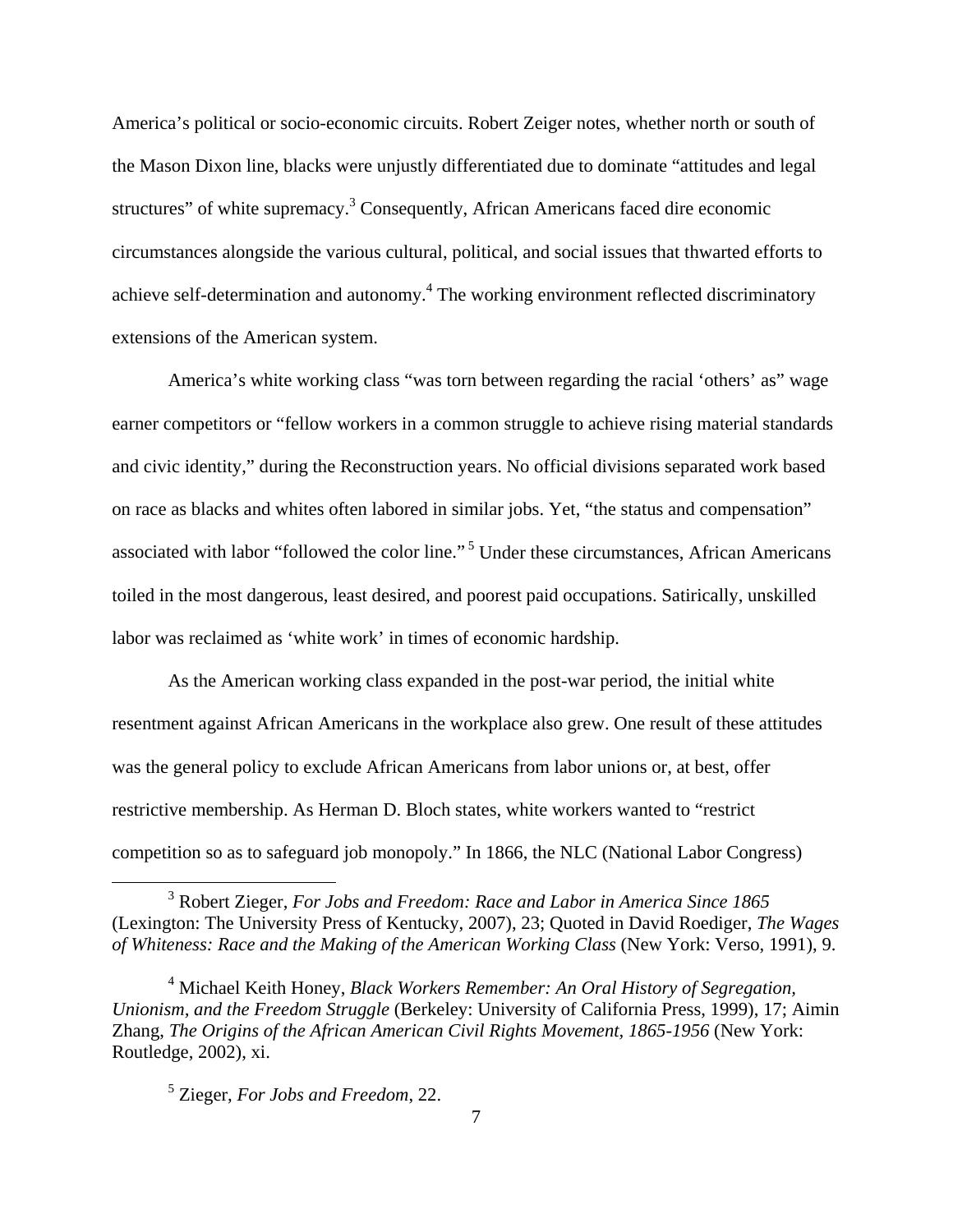stood firm on the sentiment that black laborers were inferior to white workers. This position was legitimized by denying race as the cause for subordination. Rather, a deficiency of jobs was deemed the problem. Furthermore, the NLC blamed labor discrimination on industrialization and not unionism because "race prejudices existed long before the factory system and collective bargaining." The organization declared that labor unions only protect jobs for unionists "and did not invent discrimination." Instead, unions re-articulated a new fashion "of what had slowly pervaded the social structure and consciousness of social groups since the Negro," under peculiar degrees, "made his appearance in the United States." Furthermore, between 1866 and 1945, most affiliates of the AFL (American Federation of Labor), along with a few independent unions, devised restrictive policies that ranged from total black exclusion to "FULL ACCEPTANCE OF NEGRO MEMBERSHIP," which Blotch regards as "a misleading phrase." 6 Glenda Gilmore states, in *Gender and Jim Crow*, that during the late 1880s, "five and a half percent of" African Americans that lived in North Carolina "worked in saw mills, in brick factories, as carpenters, or as stone and marble cutters." Approximately 2,000 of these laborers belonged to chapters of the Knights of Labor, which was one of the largest labor organizations in the nineteenth century.<sup>7</sup> The union's 'full acceptance' of black employees, however, entailed a strict code of segregated chapters for Knights of Labor locals in the South.

<sup>6</sup> Herman D. Bloch, "Craft Unions and the Negro in Historical Perspective," *The Journal of Negro History* 43, no.1 (1958):10; Sterling D. Spero and Abram L. Harris, *The Black Worker: The Negro and the Labor Movement* (New York: Columbia University Press, 1931), 10-11 and 56.

<sup>7</sup> Glenda Elizabeth Gilmore, *Gender and Jim Crow: Women and the Politics of White Supremacy in North Carolina, 1896-1920* (Chapel Hill: The University of North Carolina Press, 1996), 22.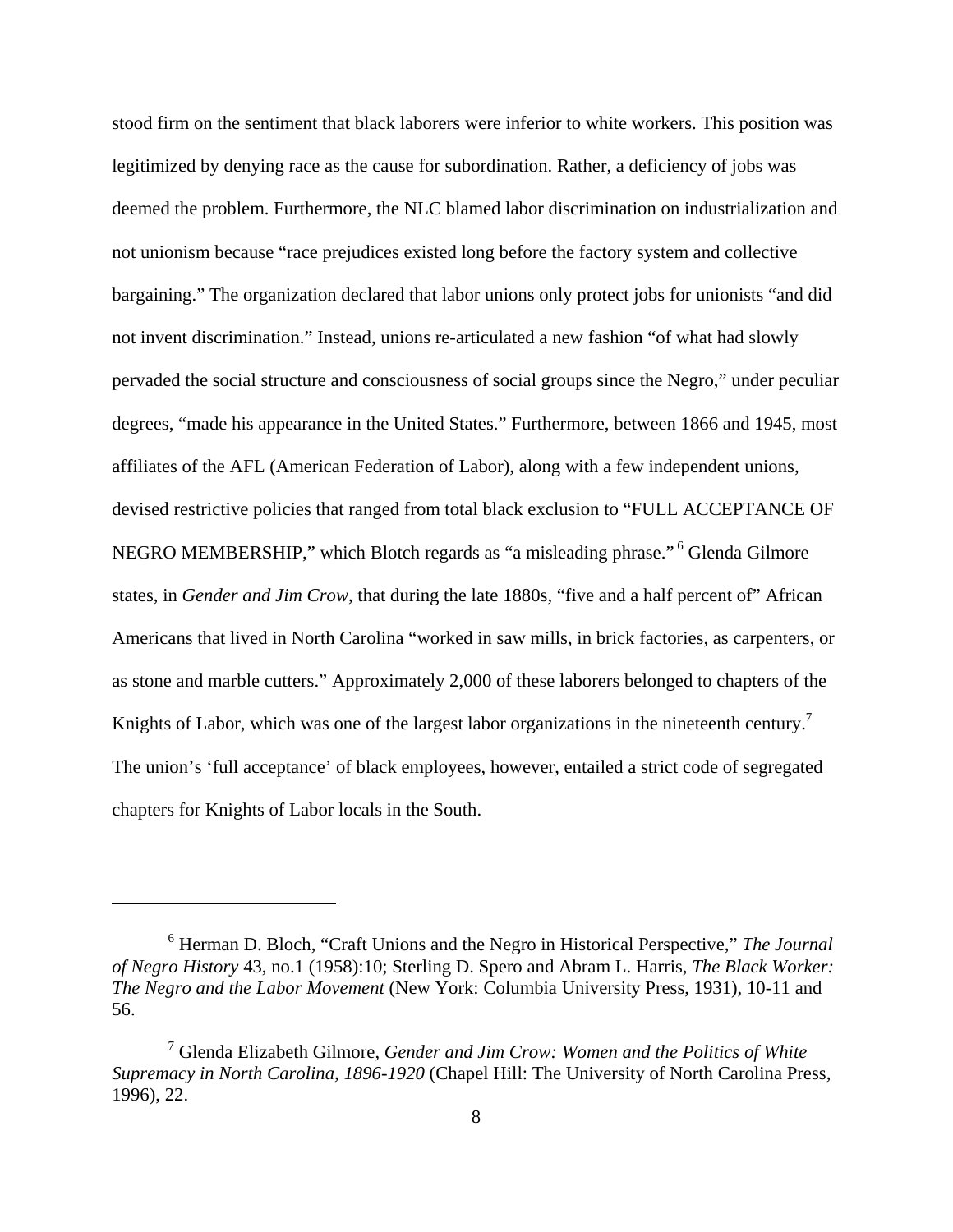On the other hand, there were prominent labor unionists that believed in and practiced inclusiveness. In the post-war early years, famed organizer Richard Trevellick insisted that abolitionists fought to "free 'the *black* laborer, and now we are going to protect the Laborer, North and South, labor everywhere." Around the same time, Ira Steward, a labor rights advocator, proclaimed, "The brotherhood of labor is universal;" it "embraces all classes of workingmen of every degree and color." Moreover, labor reformers established the first national labor federation, the NLU (National Labor Union), in 1866. The organization's instituting document, *The Address of the National Labor Union Congress to the Workingmen of the United States,* furthered the "idea that the interests of labor are one; that there should be no distinction of race."<sup>8</sup> Additionally, neither Karl Marx nor Fredrick Engles thought of the Civil War "as a socialist revolutionary war;" but, rather as an opportunity to empower proletarians.<sup>9</sup> In *Capital*: *A Critique of Political Economy,* Marx states that "every independent movement" from U.S. workers was "paralyzed so long as slavery disfigured a part of the Republic." Even more, "the first evidence of biracial unionism" was hailed by Marx as he asserts, "Labour cannot emancipate its self in the white skin where in the black it is branded."<sup>10</sup>

In December 1869, Isaac Myers, a free born African American, became the executive head over the NCLU (National Colored Labor Union). From the start, the NCLU was indecisive about focused attention on political or union matters, along with "cooperation with and

 <sup>8</sup> Zieger, *For Jobs and Freedom,* 24-25.

<sup>9</sup> Donny Schraffenberger, "Karl Marx and the American Civil War," *ISR International Social Review Online Edition* 80, (November-December 2011), accessed March 3, 2013, http://www.isreview.org/issues/80/feat-civilwar.shtml.

<sup>10</sup> Karl Marx, *Capital: A Critique of Political Economy,* (New York: Modern Library, 1906), 329.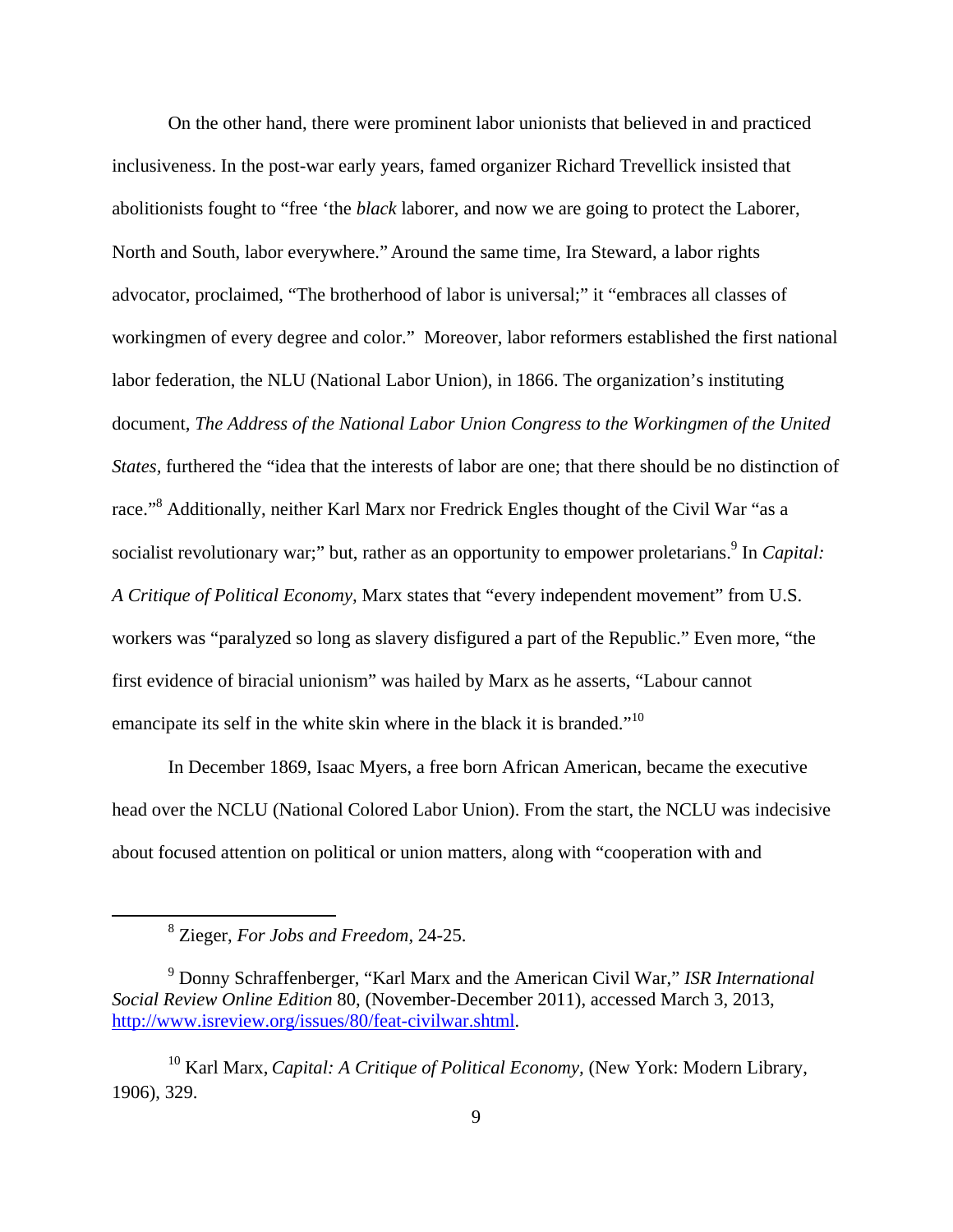estrangement from the NLU and other" white based unions. However, the NCLU welcomed skilled and unskilled working men and women. On the surface, the union "was the most inclusive early postbellum" organization. Myers' vision for the NCLU included racial uplift through educational programs for newly freed slaves, a medium between employers and employees, and awareness of racial inequalities in the workplace.<sup>11</sup> Peter Humphries Clark, also an African American, was disheartened at the amount of discrimination associated with the growth of post-war American capital. He was "especially outraged" at the inequalities that "fellow African Americans in the South" faced. According to Clark, capitalists in the South merged "together over the poor whites" but carefully calculated the exact amount required "to feed the black laborer and keep him alive from one year to another." In 1876, Clark renounced his Republican Party allegiance and founded the first Socialist Party in America, the WPUS (Workingmen's Party of the United States). From 1877-1930, and "especially between 1910 and 1930," prominent black socialists, such as A. Philip Randolph, Chandler Owen, Alan Moore and others, sought to establish black unions and "projects of greater self-reliance." 12 It was difficult to gain the support of black laborers since the majority of the African American population resided in U.S. southern states. Escalated racism from the white working class and southern aristocrats stifled many socialists and biracial unions' political agendas and labor organizing efforts.

<sup>11</sup> Zieger, *For Jobs and Freedom,* 25.

<sup>&</sup>lt;sup>12</sup> Winston James, "Being Red and Black in Jim Crow America: Notes of the Ideology and Travels of Afro-America's Socialist Pioneers, 1877-1930," *Souls: A Critical Journal of Black Politics, Culture & Society*, 1 no 4 (1999): 47.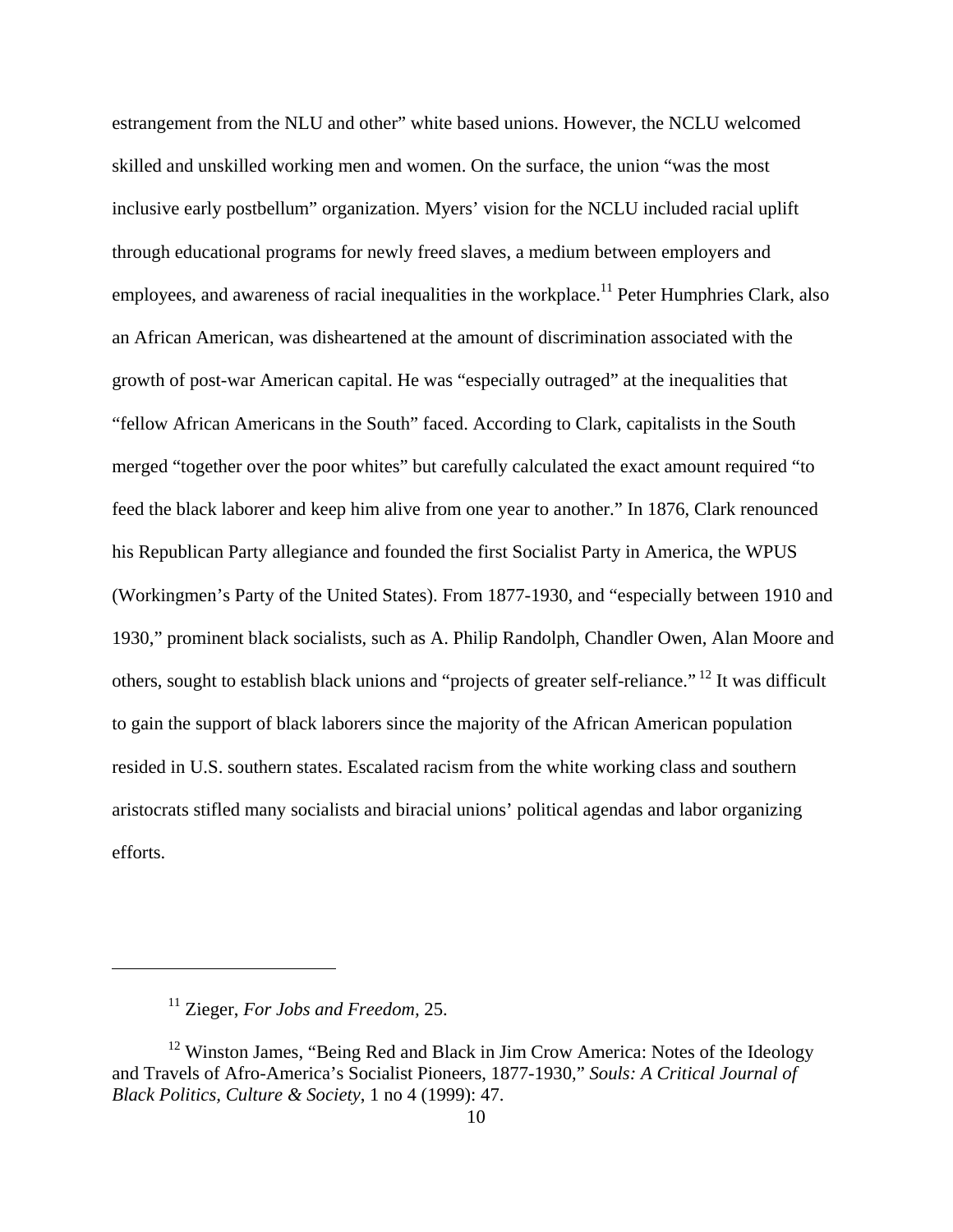# **The South: Separate Spheres as the Hatred Rises**

Southern defeat in the Civil War, combined with freed ex-slaves, ignited a major increase in southern racial tension. The rise of hatred ultimately led to the divide of black and white spheres as the South became an exorbitantly vicious area, which hewed a strict status quo of racial segregation. It is true that the North had its share of race based issues, but the South's militant stance against integration grew into a significant attribute of southern identity. The rise of Jim Crow was a discommode system of oppression and racial terrorism. As southerners sought to hold on to hierarchal power in a post-slavery society, many whites joined, or supported, white supremacy groups. White supremacists desperately used any means necessary to keep the 'other' subordinate. African American workers encountered hostilities alongside the rise of Jim Crow and black political exclusion. Harvard Sitkoff recalls the slogan of a turn of the century white supremacist group from Atlanta, Georgia, called the Black Shirts, was, "No Jobs for Niggers Until Every White Man Has a Job!"<sup>13</sup> Other racist associations had similar chants, such as, "Niggers, back to the cotton fields – city jobs are for white folks." In addition, the resurrection of the Ku Klux Klan, in the 1920s, and spiked numbers of lynching demonstrated the contempt that the majority of southern whites had for African Americans. Moreover, a 1931 article, found in the *New Republic,* written by journalist Hilton Butler, notes, "Dust had been blown from the shotgun, the whip, and the noose, and Ku Klux practices were being resumed in the certainty that dead men not only tell no tales but create vacancies;" 'Vacancies' in this excerpt referred to job openings. Sitkoff claims that in 1931 one-third of southern blacks could find no employment in the South's urban districts. One year later, the black unemployed number

<sup>&</sup>lt;sup>13</sup> Harvard Sitkoff, *A New Deal for Blacks: The Emergence of Civil Rights as a National Issue: The Depression Decade* (New York: Oxford University Press, 1978), 36; Zieger, *For Jobs and Freedom*, 107.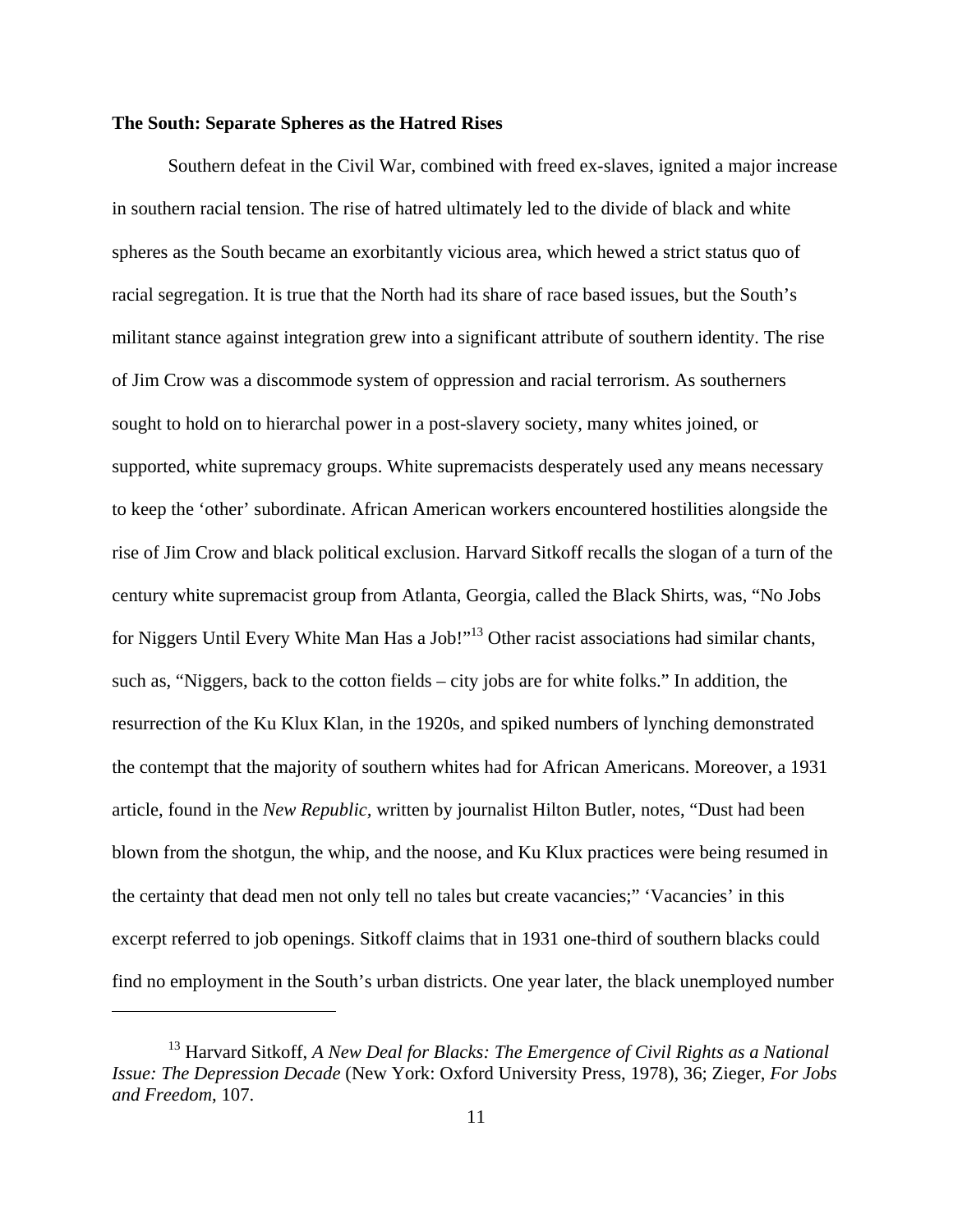rose to over half. Unfortunately, Sitkoff failed to mention the population number of African Americans that resided in the South during 1931. Yet, the author relays that "cities and states set harsher standards for" blacks to receive public assistance than for whites.<sup>14</sup> Implausibly, many religious and charity organizations refused to financially assist, or even feed, impoverished blacks.

Racial terrorism manifested when whites destroyed African American communities, raped black women, and drove African Americans out of areas designated as white homelands. Since Jim Crow laws meant that court juries would consist of all white citizens, police inflicted bodily harm to many African Americans with no consequence. Gilmore notes that there was a "rising tide of lynching" throughout the South.<sup>15</sup> Paul Ortiz supports this claim as he states that between 1882 and 1930, black Floridians suffered the highest lynching rate of any state in the U.S. African Americans were murdered for some of the most unimaginable reasons; labor organizing, "accepting lower paying" wages for traditional 'white' jobs, registering to vote, owning desirable land, declining to step aside when whites approach, "and failing to show deference to whites."16 Through any means possible, Jim Crow mocked blacks' longing for American democratic inclusion. White supremacist doctrine perpetuated injustices and poverty for African Americans through the continued exclusion from U.S. cultural, political, and social realms. Furthermore, white power denied adequate economic opportunities for black selfdetermination and autonomy. The majority of southern whites wanted a "civil death sentence"

<sup>14</sup> Sitkoff, *A New Deal for Blacks,* 36.

<sup>15</sup> Gilmore, *Gender and Jim Crow,* 56.

<sup>16</sup> Paul Ortiz, *Emancipation Betrayed: The Hidden History of Black Organizing and White Violence in Florida from Reconstruction to the Bloody Election of 1920, (Berkley: University of* California Press, 2005), 61 and 63.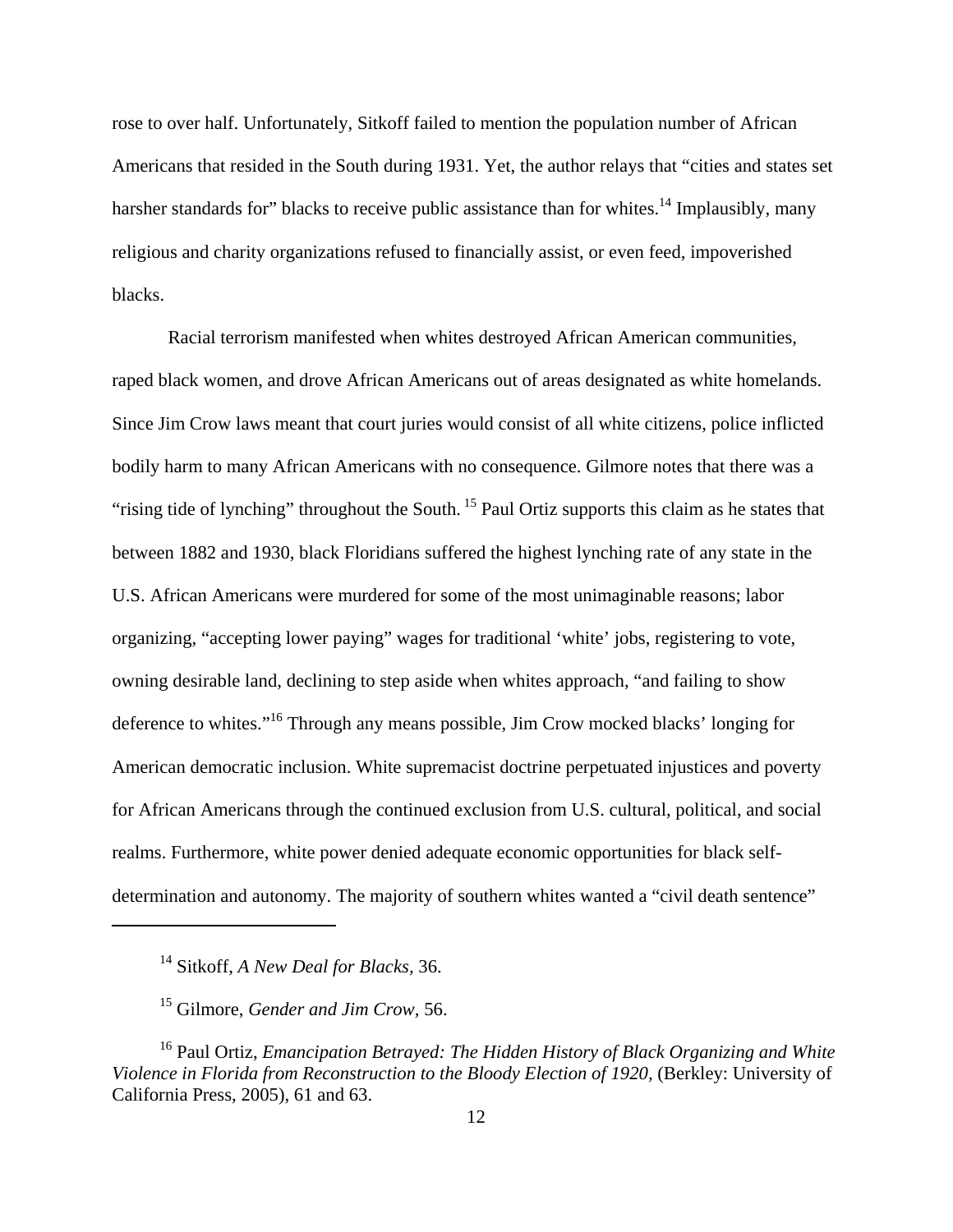for blacks.17 Therefore, Jim Crow's purpose was not only to keep African Americans in a subordinate position, but to push them even further down the hierarchy ladder; even to the point of elimination.18

As Niambi M. Carter argues in her study, "The Black/White Paradigm Revisited," oral history revealed the blow of racism in the post-war 'New South,' mainly, through the lenses of the "Black or White" perspective.<sup>19</sup> Though not only manifested in the South, characteristics of American racism were closely associated with the post-emancipated region. The South stood out due to blacks and whites as main racial groups. David T. Gleeson supports the position that many European immigrants saturated into southern white society in years that followed the war. Both authors note that settlers set aside ethnic heritage and culture identity to enjoy the benefits of Americanism; a concept blacks were denied since their first arrivals stepped foot onto American soil. Carter argues that the height of European immigration revealed to African Americans just how effortless they could be displaced, "especially in the area of employment."<sup>20</sup> Upon arrival, white America did not esteem immigrants any higher than blacks; yet, eventually, most European foreigners acquired the privileges of whiteness. Gleeson notes, for example, that Irish settlers to the South did not view themselves as 'others' or "victims," but, rather as "pioneers" that would perform some of the "roughest" jobs deemed even too dangerous for blacks.

17 Gilmore, *Gender and Jim Crow,* 119.

<sup>18</sup> Brown, *Upbuilding Black Durham*, 11; Howard W. Odum and Bryant Simon, *Race and Rumors of Race: The American South in the Early Forties* (Baltimore: The John Hopkins University Press, 1997), 19.

 $19$  Niambi M. Carter, "The Black/White Paradigm Revisited: African Americans, Immigration, Race, and Nation in Durham, North Carolina," (PhD. diss., Duke University, 2007), 31.

 $20$  Carter, "The Black/White Paradigm Revisited," 9.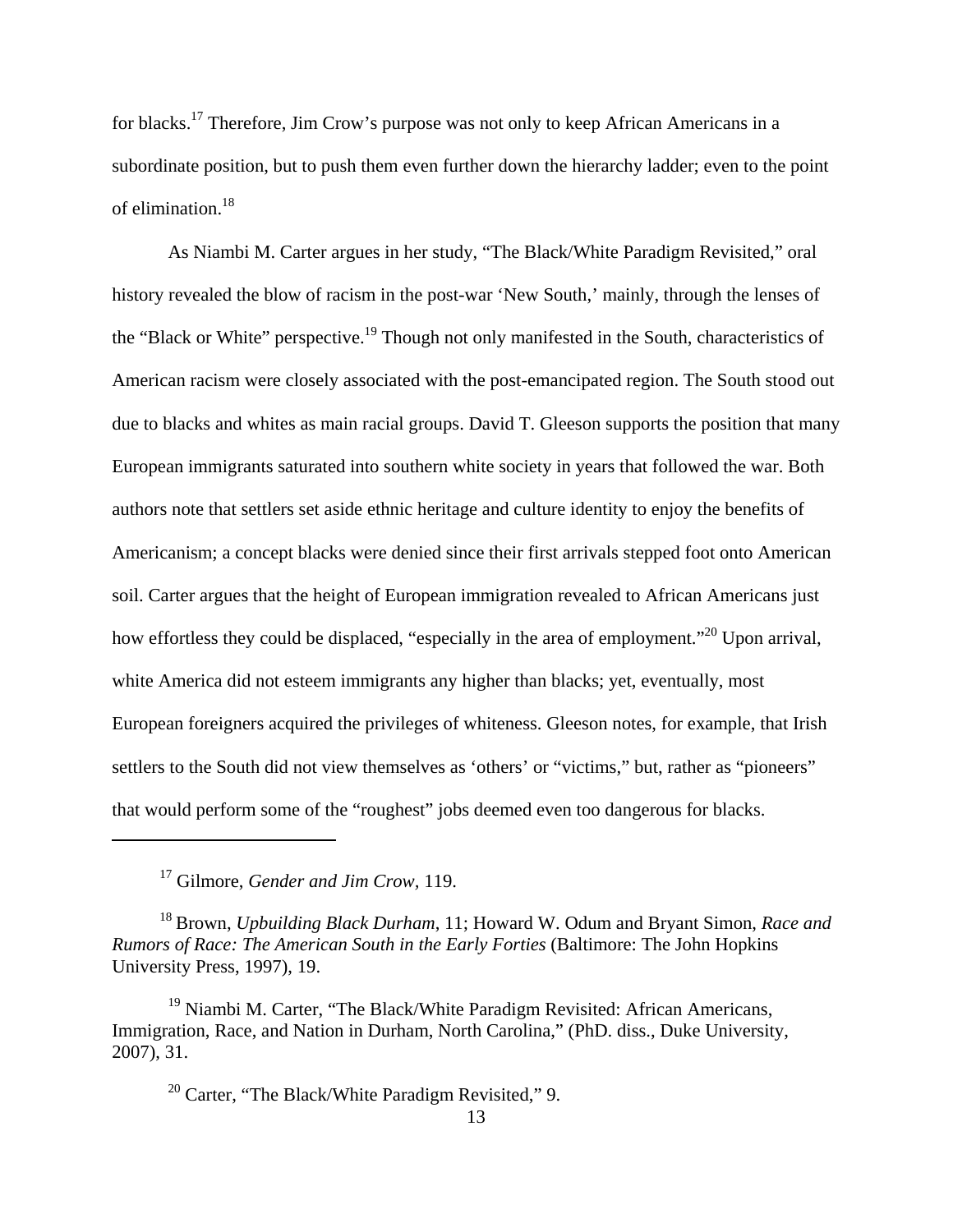Consequently, the increase of 'white' laborers, who were willing to work in any area of employment, drove the majority of African Americans "out of skilled and semiskilled occupations." Gleeson adds that the first post-Civil War decade was when the height of European incomers infused into the "Solid South" and "took advantage of the opportunities that such membership offered."<sup>21</sup> Official conformity came with the price of accepted philosophies of the southern white status quo. Thus led to an accession of white supremacists, along with broadened racial barriers and blurred class lines.

W.E.B. Du Bois records that life in the emancipated South entailed separate spheres for blacks and whites, in *Souls of Black Folk.* Du Bois notes that "the problem with the twentieth century is the problem of the color-line."22 He believed that the African American existence "involves an inherent complexity and a tragic potential." This explanation stemmed from the "veil" that "separates whites from blacks." Moreover, Du Bois indicated that racism seemed insoluble due to the psycho-social harshness from colonialism and the gruesome events "of unjust court decisions to vicious lynchings, that accompanied the victory of Jim Crow in the South, where the vast majority of" early twentieth century blacks lived.<sup>23</sup> Leslie Brown's *Upbuilding Black Durham* deconstructs Du Bois's apprehension of the veil. The author explains that the social construction of blackness and racism was carved out by European ethnicity

<sup>21</sup> David T. Gleeson, *The Irish in the South, 1815-1877* (Chapel Hill: The University of North Carolina Press, 2001), 187-88 & 4.

<sup>22</sup> W.E.B. Du Bois, *Souls of Black Folk* (Chicago: A.C. McClurg and Company, 1903), 15.

<sup>23</sup> Arnold Rampersad, "W. E. B. Du Bois's *The Souls of Black Folk* rebukes Booker T. Washington's *Up from Slavery*: The Problem of the Color Line," in *A New Literary History of America,* ed. Greil Marcus et al.(Cambridge: Harvard University Press, 2012), accessed on March 16, 2013, http://www.newliteraryhistory.com/colorline.html.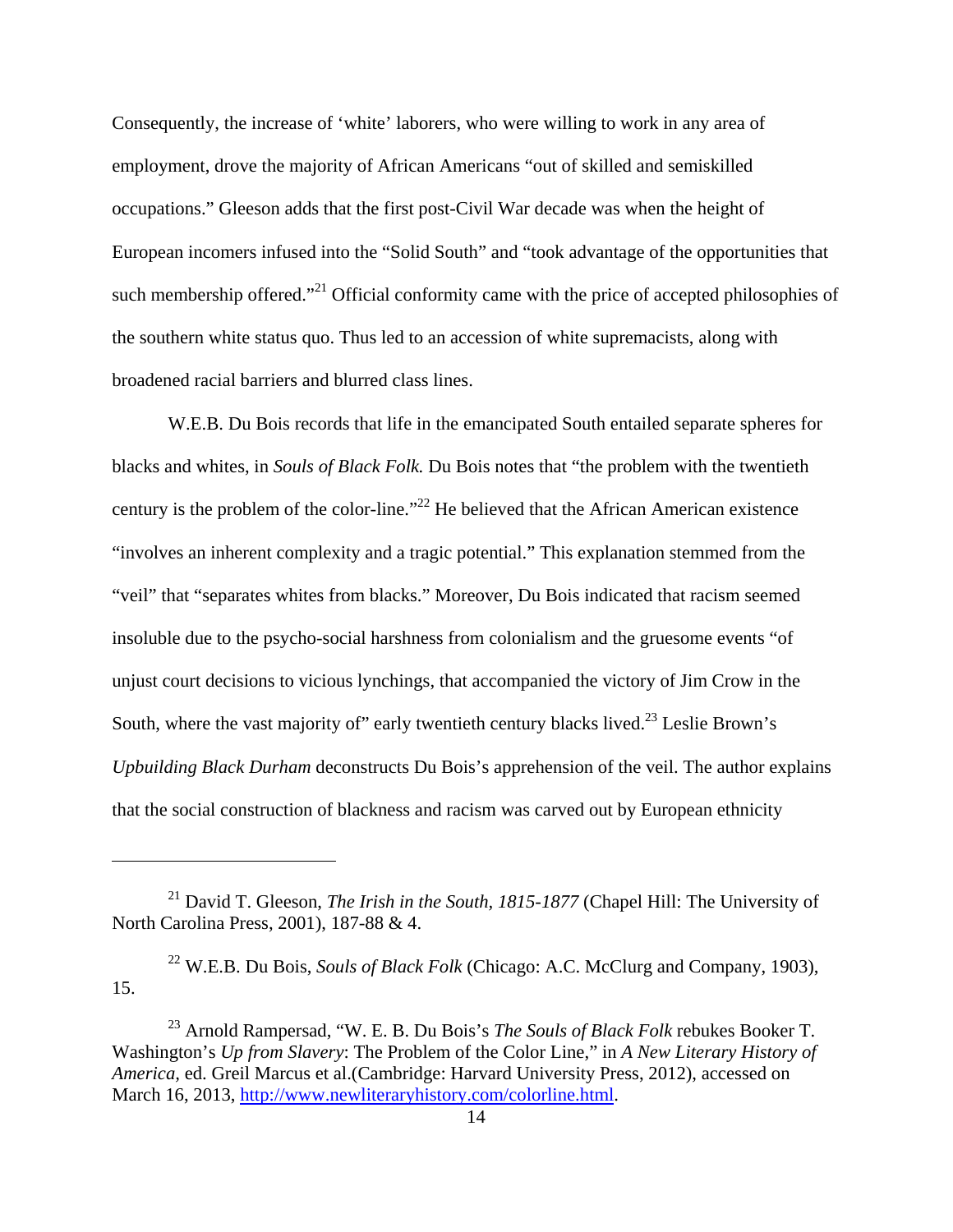throughout the majority of the past. Duly, the intensity of American whiteness is inherently ingrained and unmarked. Brown implies that the black position of the veil included a place that very few whites "knew existed," and even fewer whites "tried to understand;" yet, "all African Americans recognized even if they did not wholly dwell within it."<sup>24</sup> Additionally, Du Bois argues that the socio-economic progression of a handful of 'exceptional' blacks was not enough to break free from chains that suppressed and oppressed the mass. Since the reconstruction of racial inequalities would not come from the body politic, Du Bois contends that labor organizing was a major avenue for racial uplift.

Endurance through organizing challenged the mainstream status quo. Brown relays that in the mayhem of early twentieth century racial tensions, most blacks responded to the Du Boisian plea to access democratic ideals through collective efforts. Defiance of southern normality encompassed "a national and international network of" agency produced through black organizing.25 Due to the "exclusion and isolation" of African Americans from 'white' space, blacks formulated "their own material and social capital" to survive the racial hatred of the period. Ironically, segregation used to keep blacks from participation in the American public sphere, actually, "supplied them with the foundation needed to support their collective activities for greater inclusion."<sup>26</sup> African Americans became more self-sufficient than in times past through reliance "on mutual aid, wit, and hard work." They used what Du Bois defines as, "social and economic development," to upbuild the post-slavery black community. This foundation required systemized labor, diversified resources, and collective agendas. In addition,

<sup>24</sup> Brown, *Upbuilding Black Durham,* 10.

<sup>25</sup> Brown, *Upbuilding Black Durham,* 10.

<sup>&</sup>lt;sup>26</sup> Carter, "The Black/White Paradigm Revisited," 32.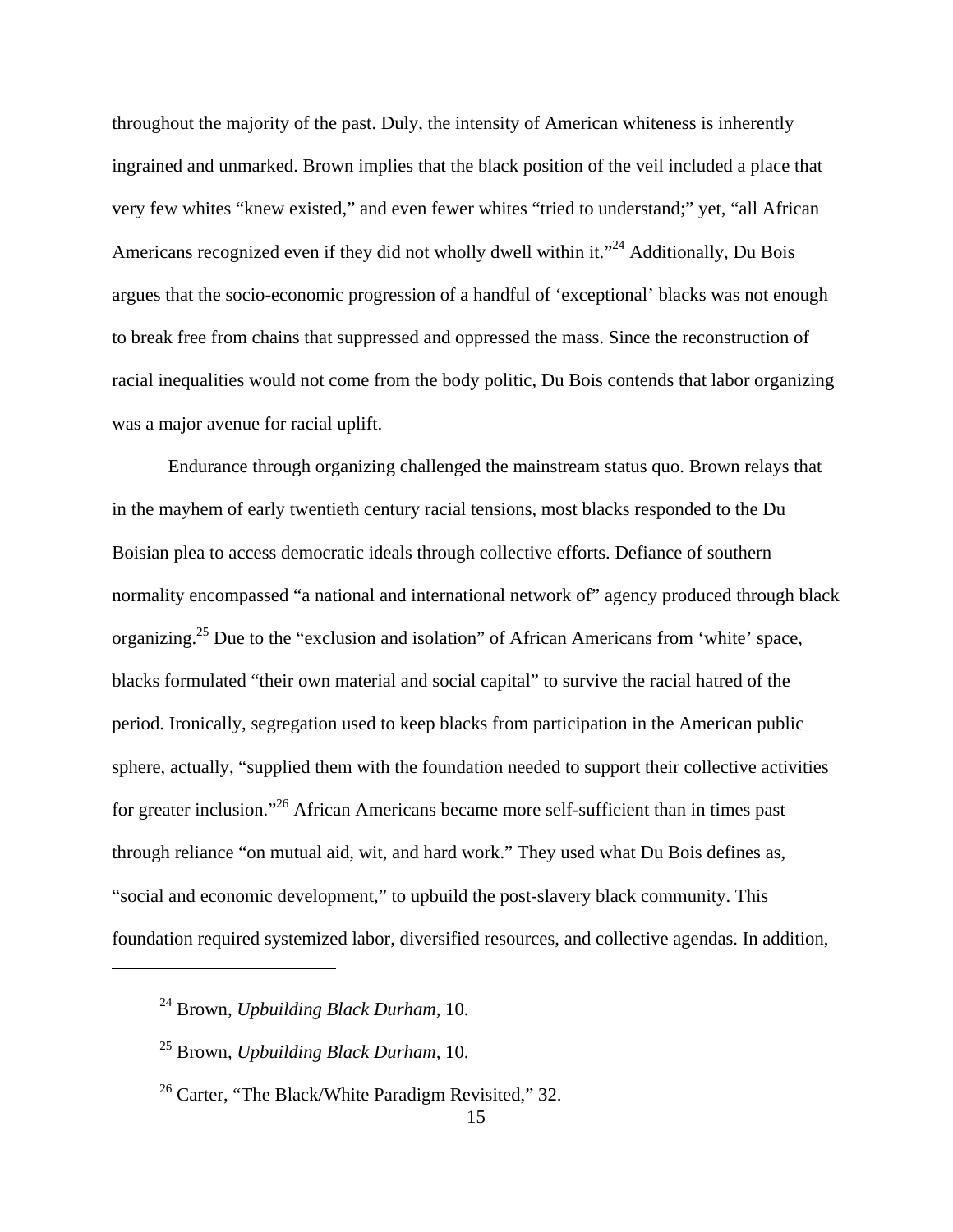black community upbuilding included a reformation in the way African Americans discerned themselves. Newly defined gender and class roles were established in the early years of the twentieth century. Furthermore, distinct black organizations created, and spaces populated, "spoke to distinctions of gender and class," along with the association of "race experience and community."27 Out of collective familiarity of slavery and post-war discrimination, African Americans developed the "race first mentality." This concept implied that blacks linked "their individual lives and well-being to that of the larger community" in pursuit of freedom from political, social, and economic marginalization.<sup>28</sup>

Only ten percent of the African American population lived outside the U.S. South at the turn of the century. Therefore, as Zieger states, it is not shocking that southern black agriculturalists displayed "some of the most" notorious acts "of black labor activism" documented in history.29 In "A Life in the Struggle," Eric Duke declares that the post-war 'New' South was construed "by a color line far more stringent than had existed in slavery."<sup>30</sup> Therefore, Louisiana sugar cane workers, South Carolina rice growers, and Arkansas, Georgia, and the Carolinas' cotton and tobacco tenant farmers and farmer laborers resisted tightened labor control from planters. As southerners constrained a harsher and more confined order of white power, blacks organized agency to protest racial terrorism, impoverished economic conditions, and limited employment opportunities.

<sup>27</sup> Brown, *Upbuilding Black Durham,* 10.

<sup>&</sup>lt;sup>28</sup> Carter, "The Black/White Paradigm Revisited," 35.

<sup>29</sup> Zieger, *For Jobs and Freedom,* 30.

 $30$  Eric Duke, "A Life in the Struggle: John L. LeFlore and the Civil Rights Movement in Mobile, Alabama (1925-1975)" (Master thesis, Florida State University, 1998), 8.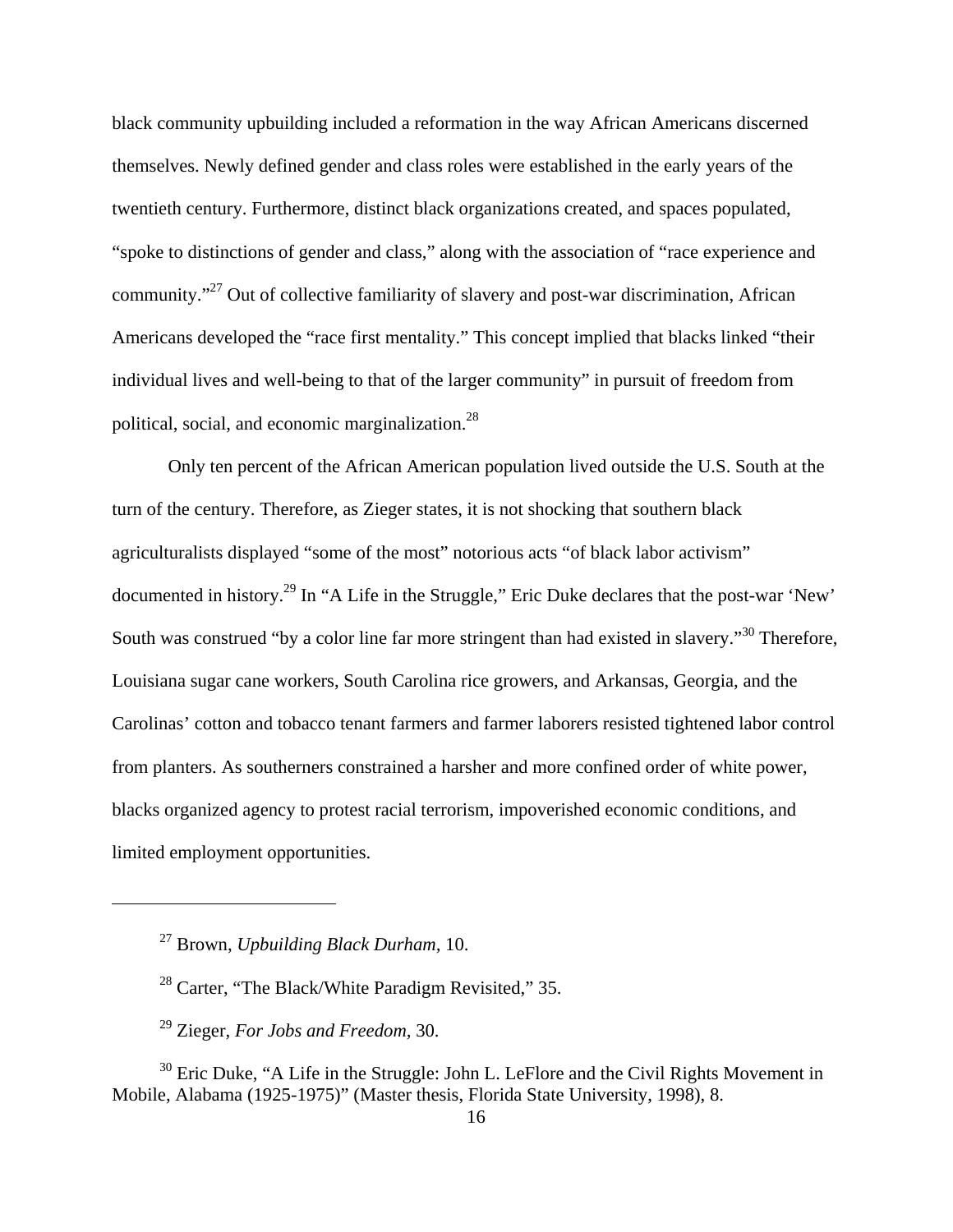## **North Carolina, Migration, and the Piedmont's Tobacco Industry**

The industrial growth of North Carolina's Piedmont region in the early twentieth century, which included the major urban centers of Winston Salem, Greensboro, Wake Forest, and Durham, was contributed to the migration.<sup>31</sup> The migration not only increased the population size of the region, in return, it provided the manpower for North Carolina to become the major U.S. tobacco market of the first half of the twentieth century. Moreover, Winston Salem and Durham developed as tobacco industrial areas "for the world's largest tobacco companies."<sup>32</sup> North Carolina's very profitable tobacco industry, however, did not come without a class, gender, and race hierarchy.

During the post-emancipation era to the mid-twentieth century, North Carolinians generally felt their state reflected a greater liberal identity than neighboring states. Many civic leaders disassociated North Carolina from the "Old South hegemony" of agriculture built on slavery.<sup>33</sup> Instead, state leaders promoted the growth of industry built upon free labor. For example, Republican David H. Blair, from Washington D.C., wrote to the editor of the *Ashville Times*, on 10 September 1928, to object to an article printed the previous Saturday. Blair was upset that the newspaper excerpt read, "One Republican Admits Al Smith Will Carry N.C.," and "David H. Blair Concedes Daily Gains are made by Democrats." He claimed both notions were untrue. The Republican denied to have "said anything to anyone that would justify any such statement." Blair's letter goes on to state that he believed "North Carolina will cast its electoral

<sup>&</sup>lt;sup>31</sup> North Carolina's Piedmont region discussed in this study focuses on the north central area of the state that flourished as the early to mid-twentieth century tobacco industry's 'Middle Belt.'

<sup>32 &</sup>quot;North Carolina & Historical Background," Bright Leaves, accessed June 14, 2013, http://www.pbs.org/pov/brightleaves/special\_tobacco.php#.UbtIMb7D\_IU.

<sup>33</sup> Brown, *Upbuilding Black Durham,* 13.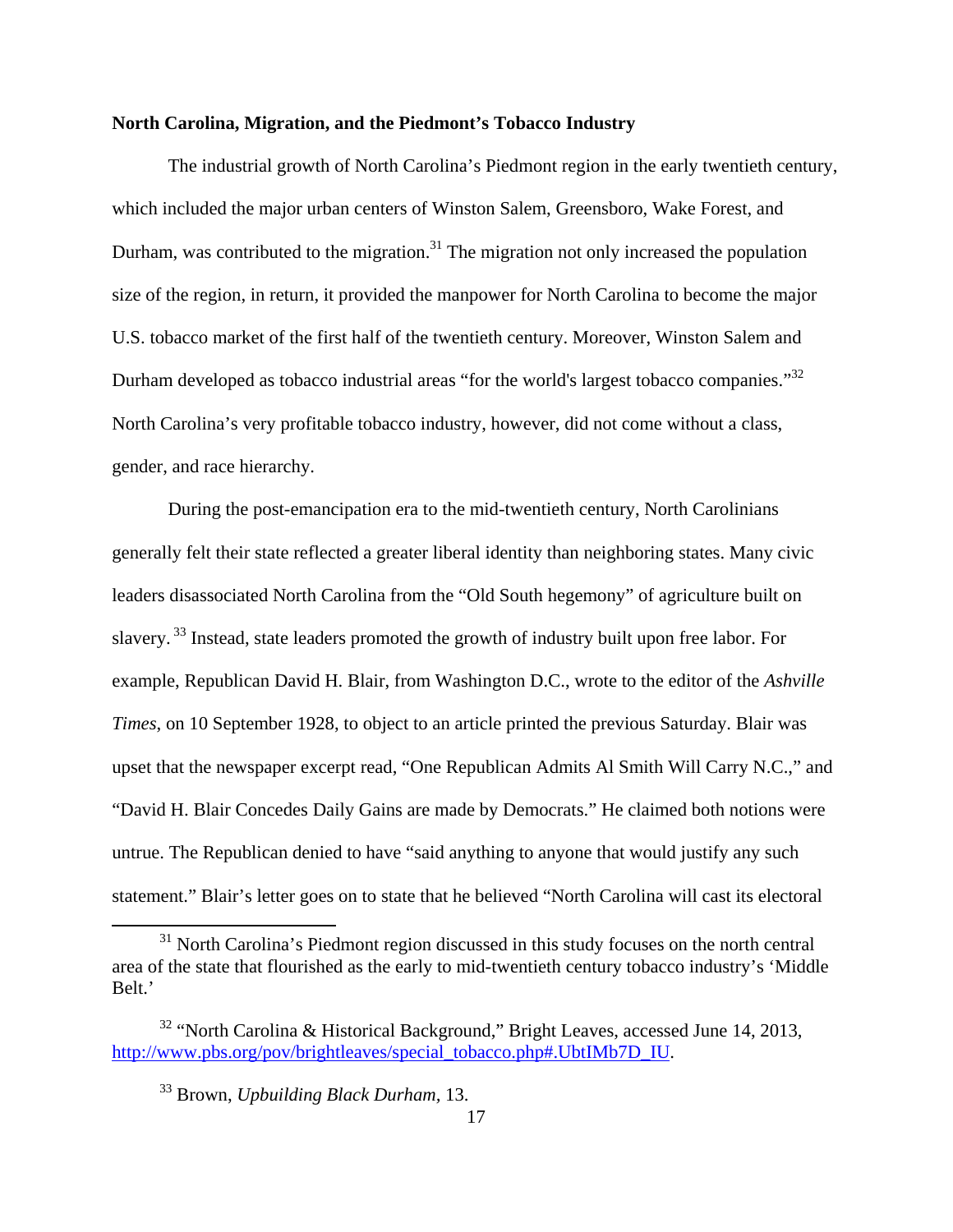vote for Mr. Hoover," in the upcoming election, and by doing so "it will be the greatest thing that has happen to North Carolina as well as the nation." He continued to suggest that if North Carolina showed "its independence" and broke "away from the Solid South it would focus the eyes of the whole nation upon it." Additionally, Blair said that North Carolina made "tremendous progress," industrially, "in the last few years;" yet, "the world has not found out." Political liberty from the Solid South was thought to catch international headlines, which, in return, would result in attention "worth millions to the State in the way of advertisements."<sup>34</sup> A noticeable aspect from Blair's letter is that he omitted denying or breaking from the Solid South's raciest ideology. The Republican only noted that if North Carolina appeared liberal in the media through support of Republican Party nominee Herbert Hoover then financial advantages for the state would come.

William Fonvielle, a black college student from North Carolina, also supported the idea that the state was more progressive than other parts of the South. Around the turn of the century, Fonvielle took a train across the southern U.S. to explore the phenomena of Jim Crow. The college student experienced segregated waiting rooms in South Carolina and deep rooted prejudices in Georgia. When the train entered Alabama, Fonvielle "was forced to ride in his first Jim Crow car." Jim Crow enforcement was spotty in areas of Tennessee as some trains mandated race separation and others did not. According to Fonvielle, North Carolina's tolerable race relations did not come close to resembling the Jim Crow South.<sup>35</sup>

<sup>34</sup> David H. Blair, 10 September 1928, 1912-1976 Arthur Vance Cole Papers, David M. Rubenstein Rare Book and Manuscript Library, Duke University, Durham, NC.

<sup>35</sup> Gilmore, *Gender and Jim Crow,* 22.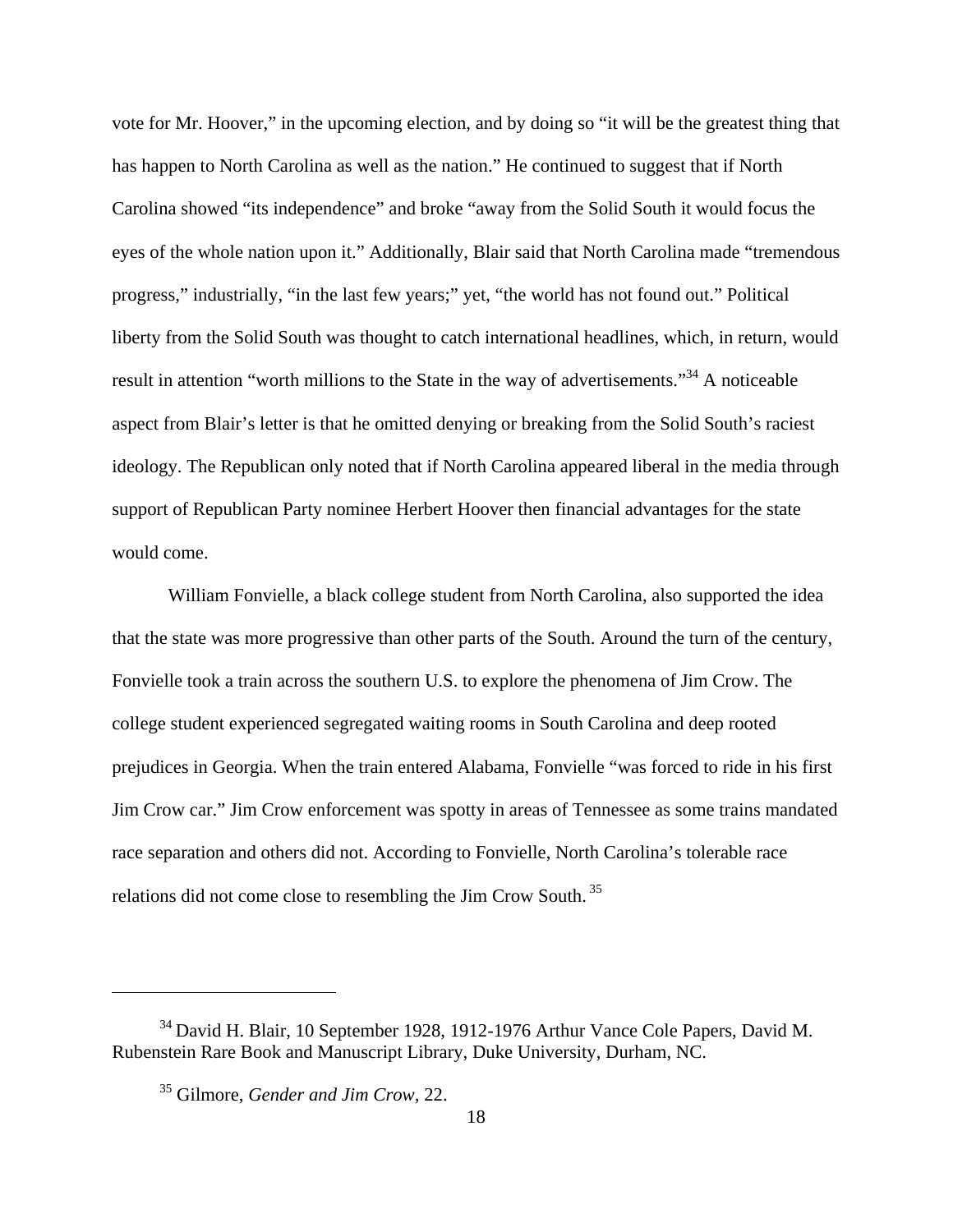Regardless of Blair's rhetoric and Fonvielle's observation, Carter claims that from the late 1800s to mid-1900s, North Carolina was immersed in overt racism regardless of how southern aristocrats masked the extent of discrimination and brutality against African Americans. The author argues that North Carolina was very much a part of the Solid South, "steeped in the history of slavery and Jim Crow."<sup>36</sup> When the Civil War ended, the South's excessive "free labor" supply was gone." A new way of life emerged because, to put it simply, white planters "were land poor."<sup>37</sup> Out of economic necessity, most plantations were divided into smaller lots or sold. North Carolina aristocrats, as the case for most white landowners in the South, gyrated to tenant farming and sharecropping as a mode to sustain livelihood. As the years progressed, the southern black economic condition and employment opportunities digressed. Matters worsened when, "the natural antagonism between whites and blacks was exacerbated by the competition for jobs" during the Great Depression. Often, farm owners replaced "black tenants with white workers who had been laid off from factories."<sup>38</sup> For black agriculturalists not replaced by whites, tenant farming and sharecropping conditions remained horrid. As a method to protest southern degradation black organizing efforts were practiced.

Black migration was not a new development at the turn of the century. From the Civil War to World War II, organizational effort through the collective movement of hundreds of thousands of African American "from the rural South to urban and industrial centers" was

<sup>36</sup> Carter, "The Black/White Paradigm Revisited," 48.

<sup>37</sup> Nash County Heritage Book Committee and County Heritage, Inc., *Nash County, North Carolina Heritage 1777-2011,* 214.

<sup>&</sup>lt;sup>38</sup> Keith H. Griffin, "The Failure of an Interracial Southern Rhetoric: The Southern Tenant Farmers Union in North Carolina" (paper presented at the annual meeting of the Carolinas Speech Communication Association, Raleigh, North Carolina, October 1982).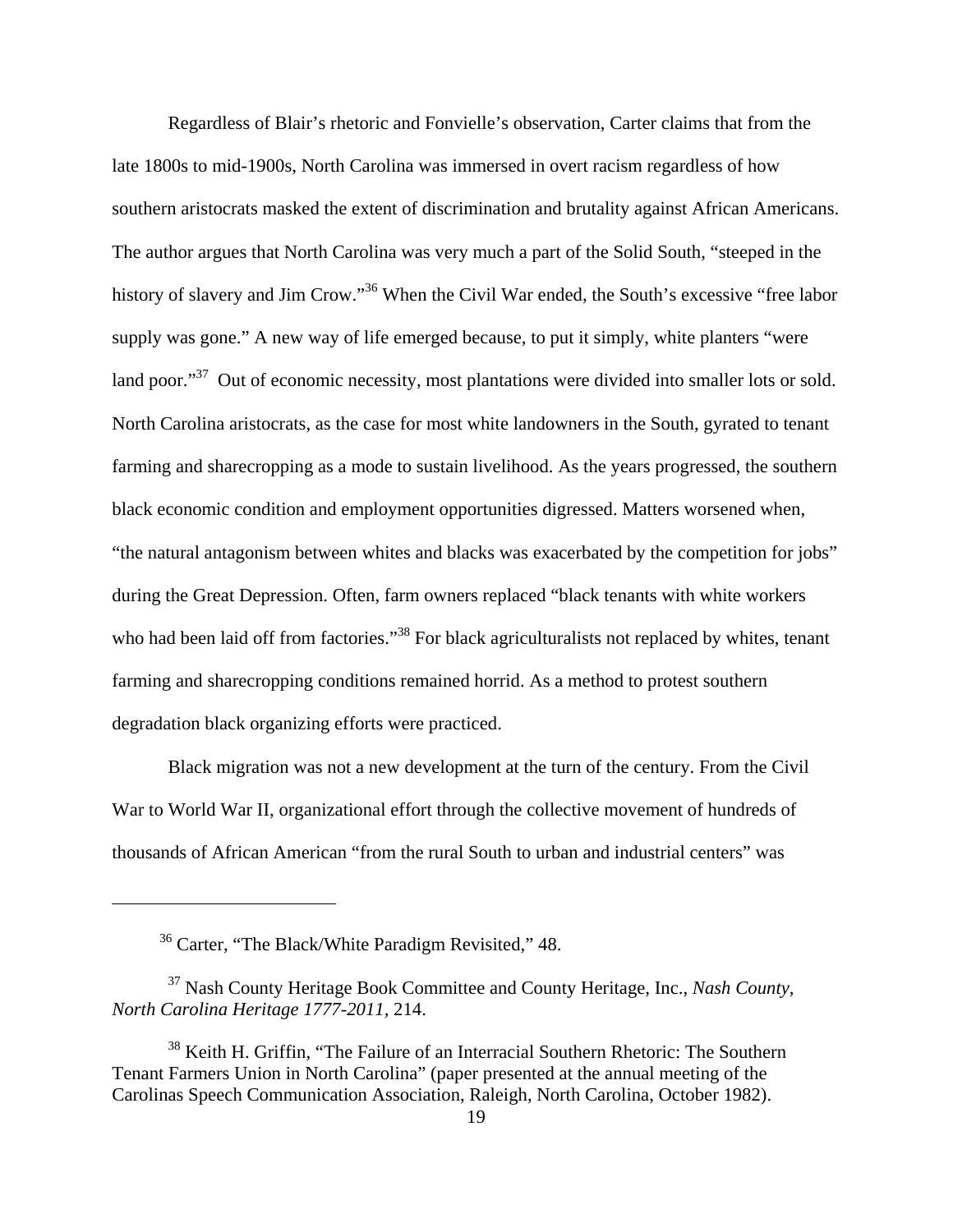outstanding. Zieger informs that from 1914 to 1920, 450,000 to 700,000 southern blacks migrated to cities in the North and Midwest, and settled in places "like Chicago and Detroit."39 When the 1920-1921 recession subsided, the exodus resumed and produced a supplementary 500,000 relocated African Americans by the time WW II ended.<sup>40</sup> Due to war, northern employees sought rural agriculturalists to replace industries' manpower sent overseas. The leading African American newspaper, *Chicago Defender,* "encouraged southern blacks to relocate" for factory job opportunities. Consequently, southern blacks looked to the North for democratic inclusion through greater social mobility, "economic gain, personal security, and educational opportunity," which was denied to them below the Mason Dixon line.<sup>41</sup> The North, compared to the South, appeared inviting by its 'presupposed' racial tolerance. Unfortunately, many African Americans "quickly found that the North held as many dangers for Blacks as the South."<sup>42</sup> Nevertheless, "the scope and dimensions" of the migration, "constituted a different" order of magnitude," which produced organizing results unlike ever before.<sup>43</sup>

The vast majority of African Americans, however, did not take part in the great exodus out of the South. Many rural black laborers participated in their own mass migration throughout southern states. As industry became mechanized, many displaced or impoverished farm hands moved to southern urban centers for work. North Carolina, for example, had an influx in migrated African Americans during the early decades of the twentieth century. Beverly W. Jones

<sup>39</sup> Zieger, *For Jobs and Freedom*, 70; Carter, "The Black/White Paradigm Revisited," 34.

<sup>40</sup> Carter, "The Black/White Paradigm Revisited," 34.

<sup>41</sup> Zieger, *For Jobs and Freedom*, 71.

<sup>42</sup> Carter, "The Black/White Paradigm Revisited," 33.

<sup>43</sup> Zieger, *For Jobs and Freedom*, 71.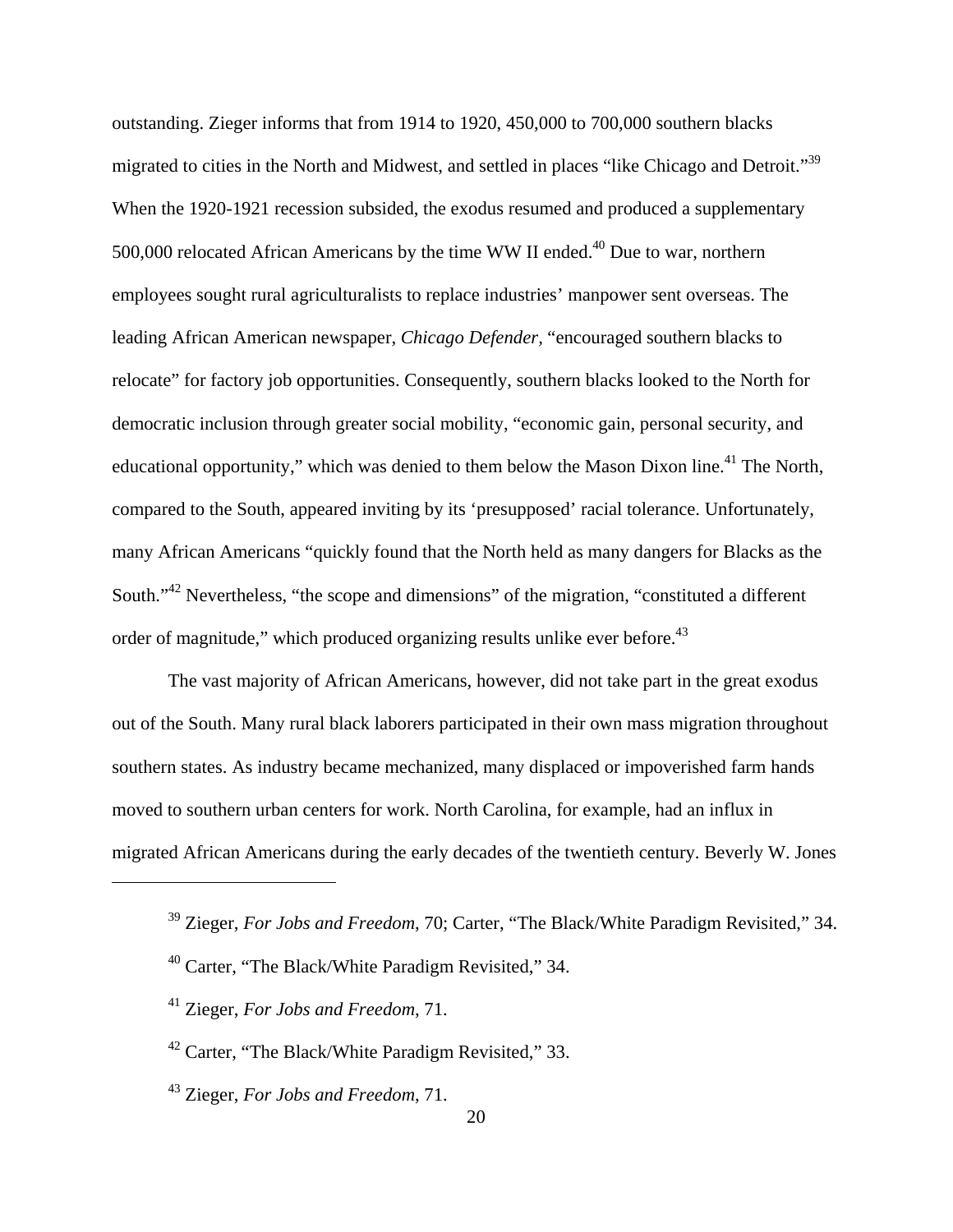states that the "gainfully employed black population," in Durham, N.C., jumped from 6,869 in 1910 to 12,402 in 1930, which accumulated a total African American population of 23,481 this same year.<sup>44</sup> Robert Korstand adds that an extraordinary number of migrated blacks settled in Winston-Salem, N.C., between 1890 and 1940. As a result, the "population increased from 13,650 to 78,815; 45 percent of its residents were African American citizens, and almost 65 percent of those blacks who were employed held manufacturing jobs."45

Interestingly, Durham and Winston Salem "employed more black females" than any other southern city in the early to mid-twentieth century. This is a progressive concept for an era when sexism was as prevalent as racism. Furthermore, "despite critical labor shortages" due to war, African American women were expected to remain in the field of domestic servitude with "ill-paid work in laundries, cafeterias, and white women's homes." The "war service" jobs of black women were designed to give white women freedom away from household chores so they could "work in the factories."46 Yet, one reason Durham, Winston-Salem, and other areas in North Carolina's Piedmont region grew into southern urban and industrial centers was due to the tobacco industry. The truth behind the high number of African American women employed in the Piedmont is due to the tobacco factories' "dirty jobs" that were seen as extensions "of field labor and therefore as 'Negro work' for which whites would not compete."<sup>47</sup> Additionally, due to

<sup>44</sup> Beverly W. Jones, "Race, Sex, and Class: Black Female Tobacco Workers in Durham, North Carolina, 1920-1940, and the Development of Female Consciousness," *Feminist Studies*  10, no.3 (Autumn 1984): 442.

<sup>45</sup> Robert Rodger Korstand, *Civil Right Unionism: Tobacco Workers and the Struggle for Democracy in the Mid-Twentieth-Century South* (Chapel Hill: The University of North Carolina Press, 2003), 70.

<sup>46</sup> Zieger, *For Jobs and Freedom*, 143-145.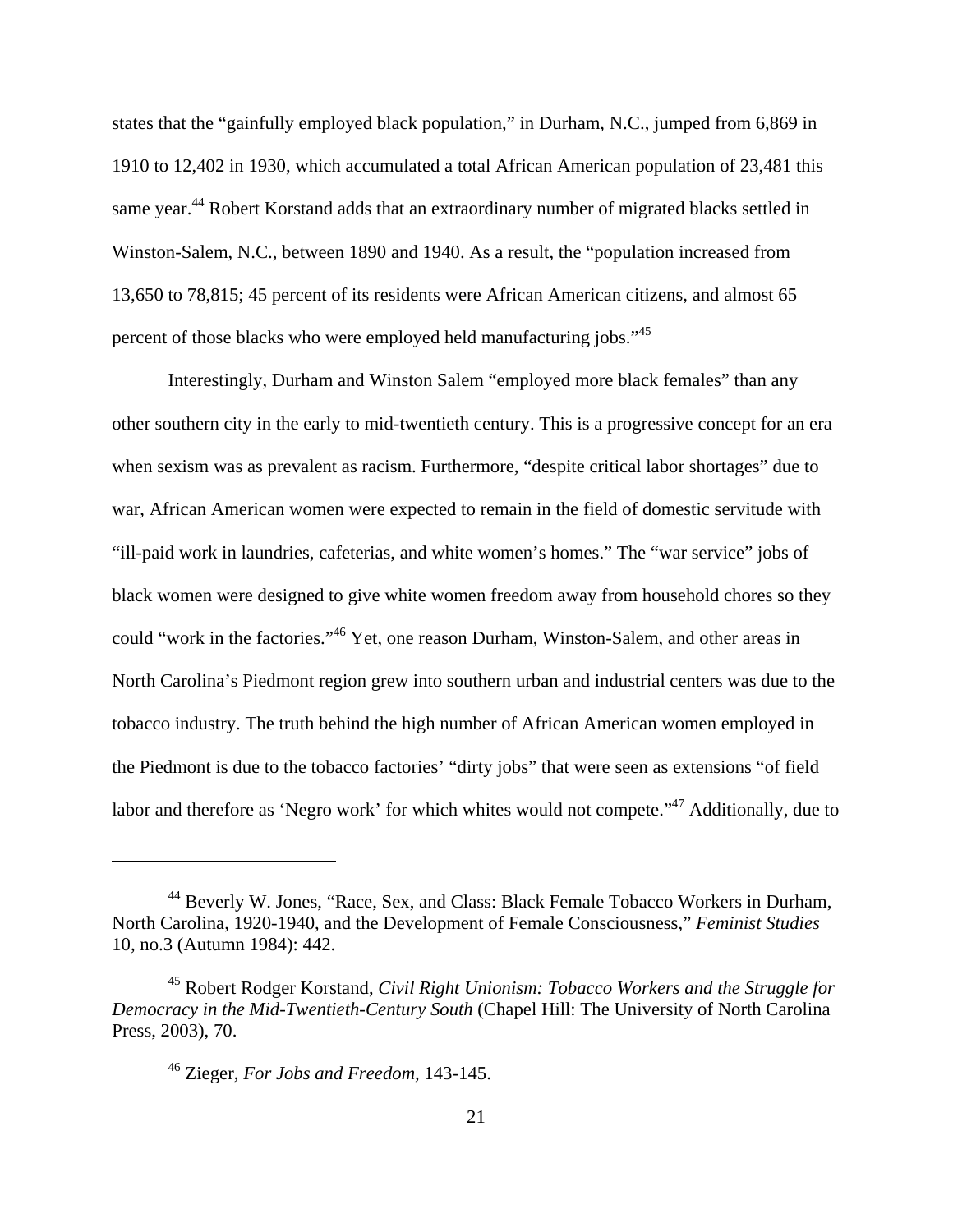the large number of African American men that migrated to the North, and because of sexual division in agriculture work, the majority of attainable laboring hands for tobacco factory work were those of black women.

Korstand notes that African American women came to the Piedmont in response to desires, demographics, "individual choices, and family decisions."48 Tobacco factory agents also recruited employees throughout the state, which led to black relocation, as the case was for Mary Dove's family. Dove stated that, at the age of ten, her family relocated from Roxboro, N.C., because a "Duke agent told us that a job at Leggitt Myers was waiting for my daddy."49 In 1923, at the age of nineteen, Dove, herself, went to work at Leggitt & Myers Tobacco Company as a "stemmer."50 Rosetta Branch, from Wilmington, N.C., relocated due to the financial promises of a tobacco industry job. Branch left for Durham at the age of eighteen when her mother passed away and "there were no other kinfolks" left. In addition, for the majority of rural black women and few black men, indoor factory work protected from bothersome pestilences and unpredictable weather. Jones mentions that these reasons, along with the more important factor of consistent wages, induced "black sharecroppers, renters, and landowners to seek refuge" within tobacco manufacturing plants.<sup>51</sup>

48 Korstand, *Civil Right Unionism,* 70.

49 Jones, "Race, Sex, and Class," 442.

<sup>50</sup> Jones, "Race, Sex, and Class," 442; Mary M. Dove, interview by Beverly W. Jones, 7 July 1979, interview H-199, cassette, Southern Oral History Collection Center for the Study of the American South, University of Chapel Hill, Chapel Hill, N.C.

 $<sup>51</sup>$  Jones, "Race, Sex, and Class," 441.</sup>

 47 Jones, "Race, Sex, and Class," 441.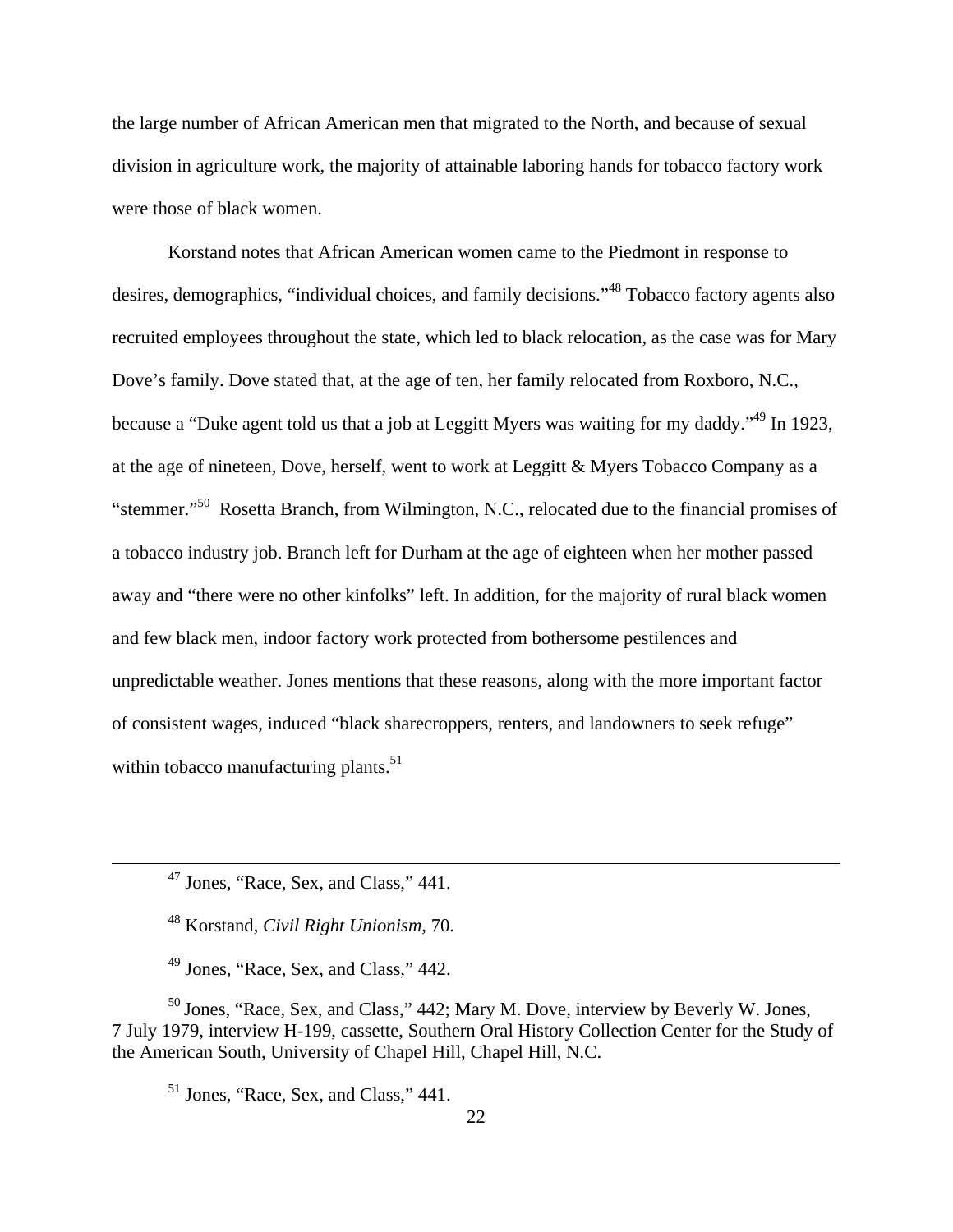Dreams and aspirations faced new challenges once migrants were in southern industrial areas. Newly arrived blacks immediately confronted race restrictions. Jim Crow surfaced through confinement to 'Negro' sections of urban areas. Jones writes that "rigidly segregated communities were the dominant feature of Durham's black life."52 Korstand, too, mentions the influence of Jim Crow, combined with class boundaries, restricted new arrivals to separate neighborhoods in Winston-Salem. These areas were north and east of tobacco factories, which were locations away from white communities. $53$ 

Other forms of degradation included dilapidated housing. The majority of newly arrived African Americans could not afford well-manicured places to live. As a result, most black neighborhoods were impoverished. Korstand states that it was not uncommon to find three generations of a family "squeezed into tiny apartments and 4 ½s, a local variation of the shotgun house."<sup>54</sup> Winston-Salem's R.J. Reynolds Tobacco Company employee, Geneva McClendon, recalled that the neighborhood that surrounded the corner of Eighth Street and Highland Avenue looked like "a lot of different shacks, not houses. We didn't have lights, let alone indoor plumbing."55 Fellow employee, and African American, Robert Chick Black remembered that his neighborhood, Monkey Bottom, a section of black Winston-Salem, had "one set of toilets for six or seven houses." Toilet paper was not an option because a person "wasn't able to buy toilet paper." Consequently, toilets clogged from the use of newspaper and "the filth would just run all

53 Korstand, *Civil Right Unionism,* 61.

54 Korstand, *Civil Right Unionism,* 81.

<sup>55</sup> Geneva McClendon, interviewed by Robert Rodger Korstand, 1 June 1976, interview E-0093, transcript, Southern Oral History Collection Center for the Study of the American South, University of Chapel Hill, Chapel Hill, N.C.

<sup>52</sup> Jones, "Race, Sex, and Class," 442-3.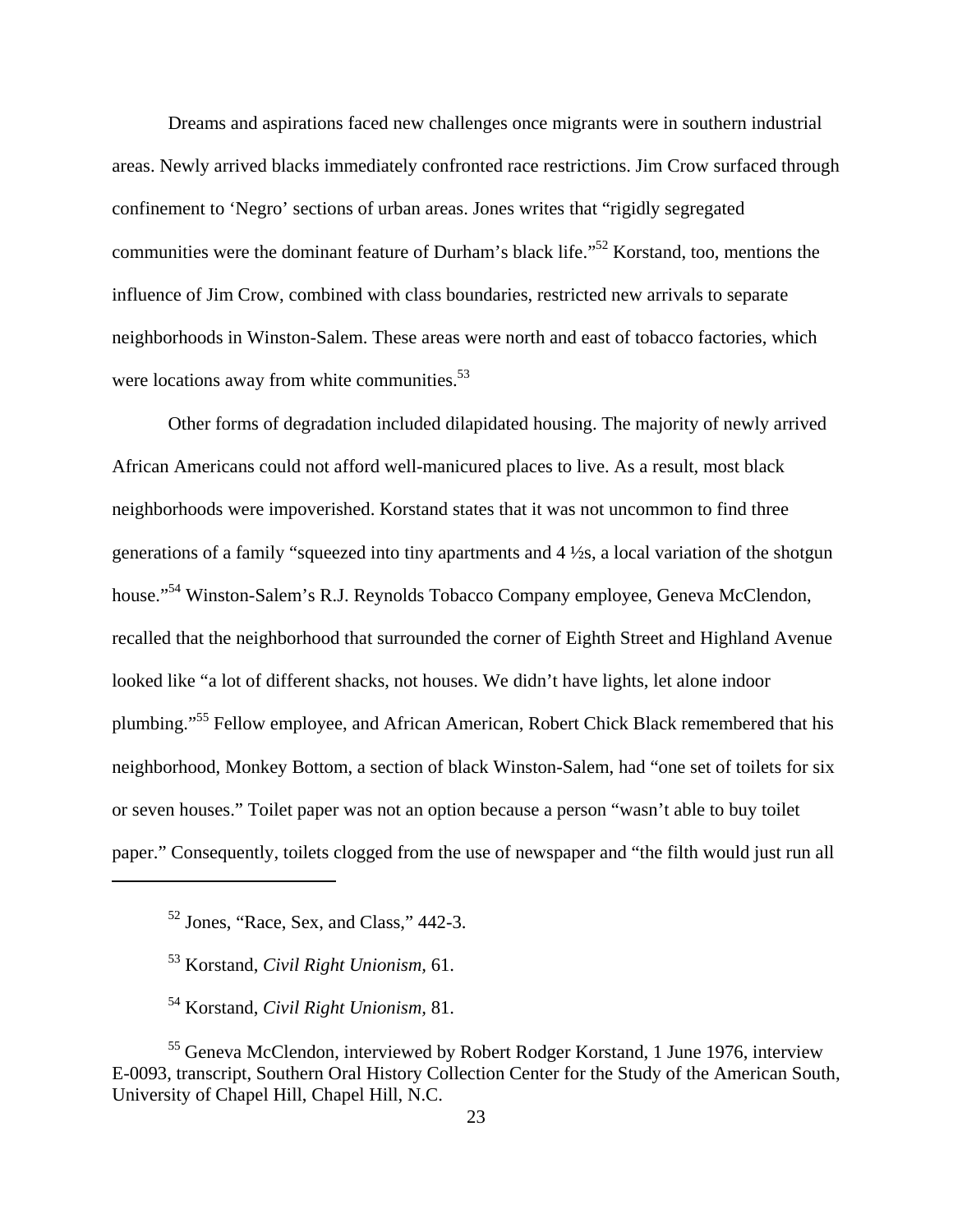over the lawns. Your children would go out and play and the flies would eat out of it and come get in your plate. Didn't have screen doors and all that kind of stuff," stated Black.<sup>56</sup> To make matters worse, Black called to mind, "There wasn't a house in the neighborhood where I lived that didn't have a rat path," because you just "couldn't keep them out."57 Though many migrated to the Piedmont region in for hopes of financial prosperity, tobacco workers were some of the poorest paid employees in industrial work.

In summary, African American laborers strived for admittance into, and acceptance within, the U.S. working class since the post-emancipation period. However, the extent of 'otherness,' along with the rise of racial hatred, suffocated black attempts to achieve true cultural, political, social, and economic democracy. Migration, a collective means to overcome economic degradation and Jim Crow, not only increased the population size of North Carolina's Piedmont region but, also, provided the labor needed for the state to have the largest U.S. tobacco market of the first half of the twentieth century. North Carolina's very profitable tobacco industry, however, did not come without a class, gender, and race hierarchy. The black economic condition, limited employment opportunity, and challenges to the mainstream status quo are themes that persist from earlier generations and continue into the twentieth century. In Chapter Two, these subject matters are included in a focus on the genesis and fall of tobacco unionism throughout North Carolina's Piedmont region during the early years of the twentieth century. Next, the chapter analyzes labor organizing and black workers on a national scale from the 1920s-1940s. Additionally, local history on the genesis of black labor in the Piedmont tobacco

<sup>56</sup> Robert Chick Black, interviewed by Robert Rodger Korstand, 1 June 1976, interview E-0093, transcript, Southern Oral History Collection Center for the Study of the American South, University of Chapel Hill, Chapel Hill, N.C.

<sup>57</sup> Korstand, *Civil Right Unionism,* 82.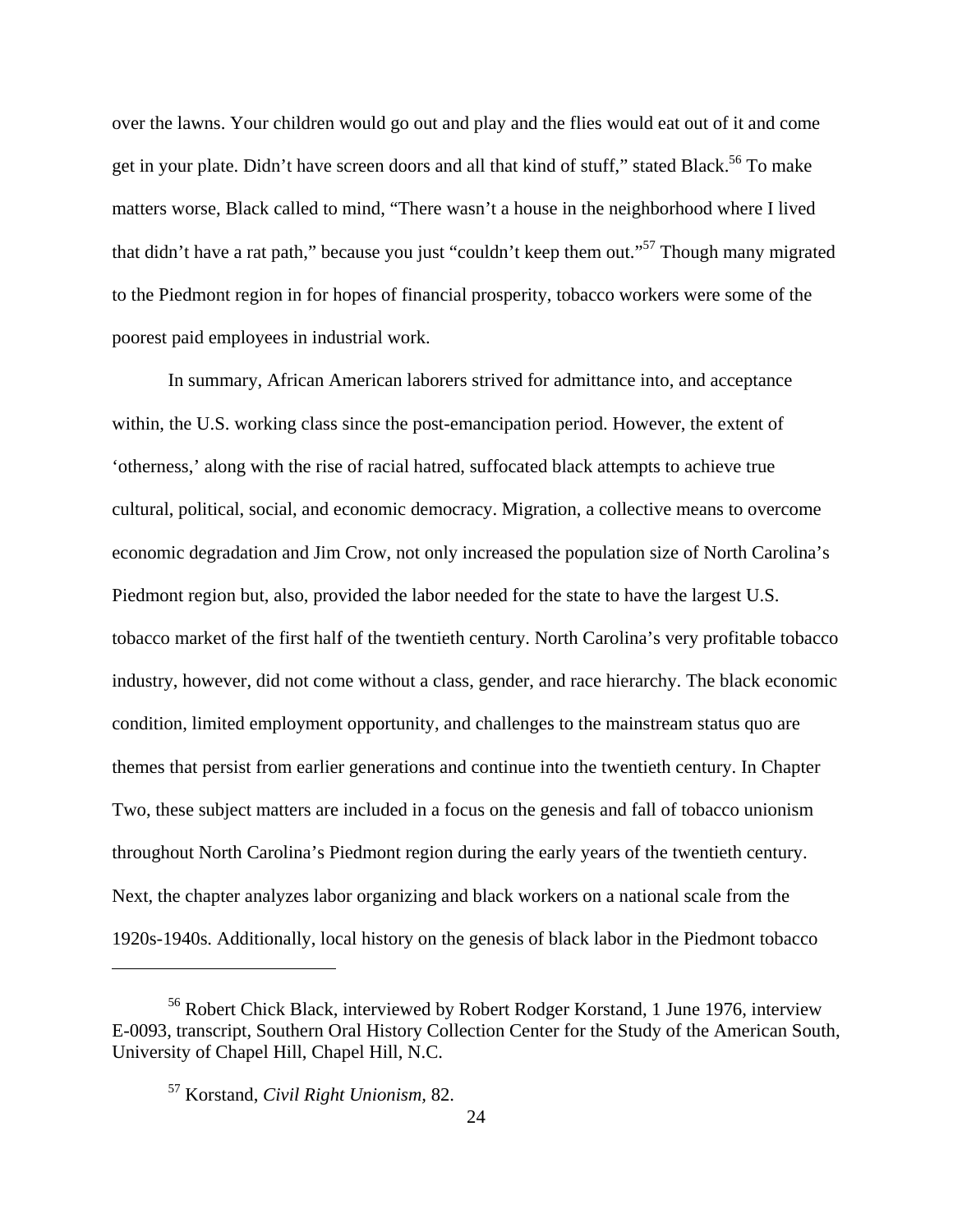industry is investigated. Lastly, a focus on the working environment inequalities in the Piedmont's early twentieth century tobacco industry is provided**.**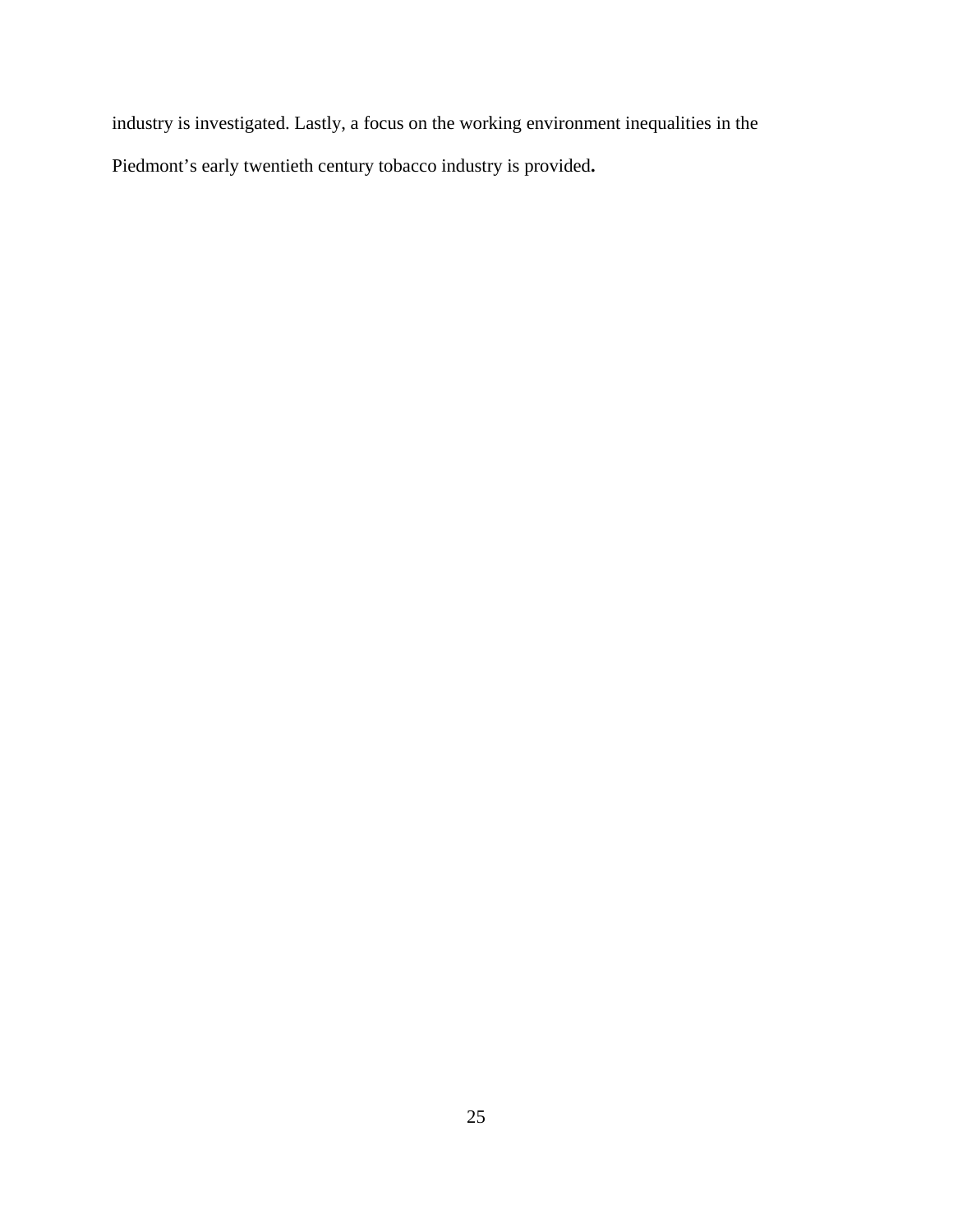#### **CHAPTER TWO**

# **INEQUALITIES AND THE BLACK WORKER IN THE EARLY TWENTIETH CENTURY**

African Americans have a long history of pursuing admittance into, and acceptance within, the U.S. working class. The extent of 'otherness' and the rise of racial hatred in the postemancipation years restrained black participate in U.S. cultural, political, social, and economic realms. The great migration, a means to challenge Jim Crow and economic degradation, dramatically increased the population in North Carolina's Piedmont region. Due to the influx of black laborers, the state's tobacco industry prospered. Piedmont tobacco companies, however, reflected extensions of the class, gender, and race hierarchy of post-war mainstream southern culture. Chapter Two is an investigation on the connections of black organizing for civil rights. The chapter examines the rise and fall of unionism in the North Carolina Piedmont tobacco industry during the early decades of the twentieth century. Next, an analyses of labor organizing and black workers, on a national scale, from the 1920s-1940s is constructed. Additionally, local history on the genesis of black labor in the Piedmont tobacco industry is investigated. Lastly, a focus on working environment inequalities in the Piedmont's early twentieth century tobacco factories is provided**.**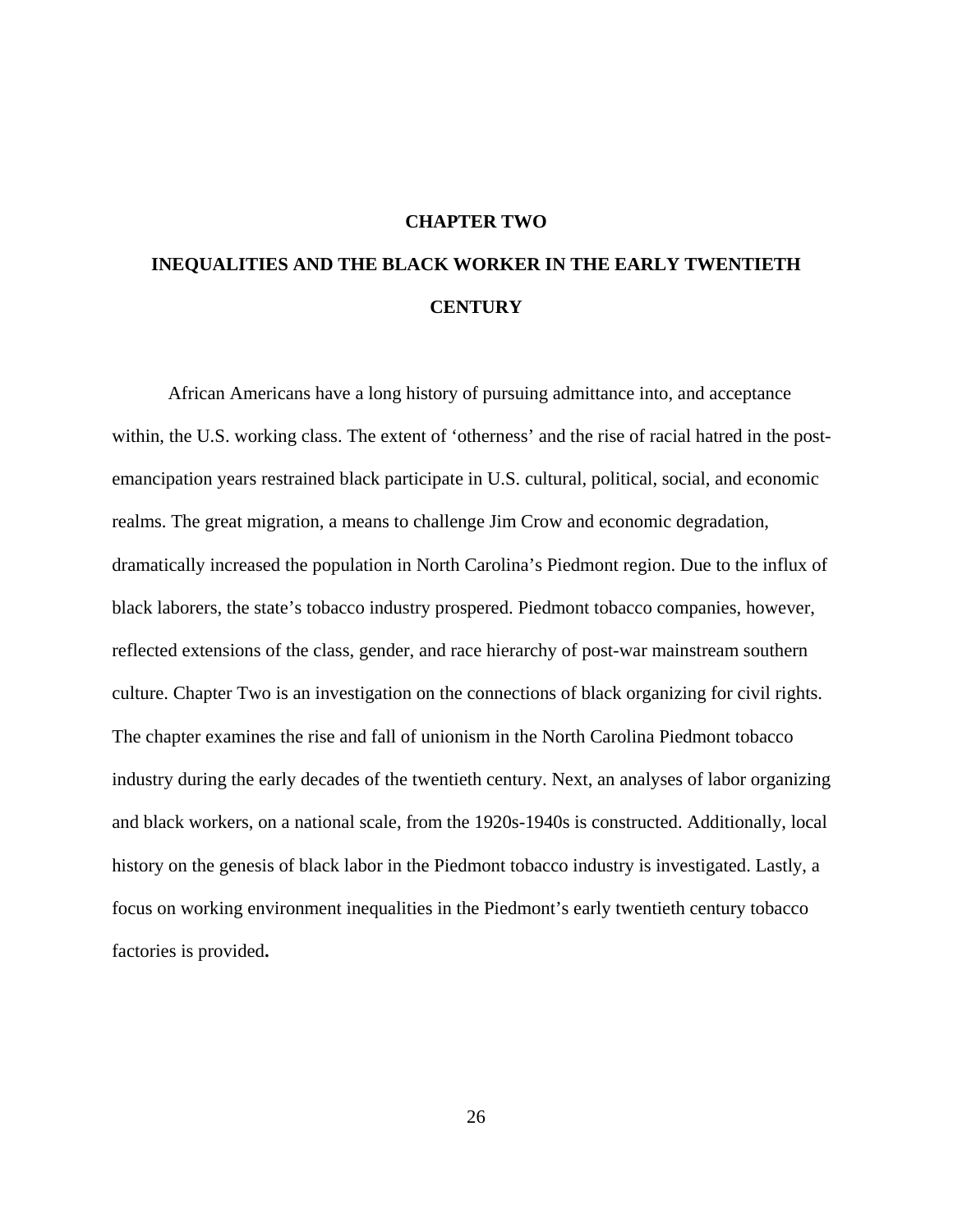### **Early Twentieth Century Labor Organizing and the Piedmont's Tobacco Industry**

During the early twentieth century, the TWIU (Tobacco Workers International Union), an affiliate of the AFL, founded in 1895, made head way in the Piedmont's smaller tobacco manufacturing plants, which included P.H. Hanes Company in Winston-Salem. Hanes's managers saw the union label as a way to challenge James B. Duke's American Tobacco Company Trust. The break-up of the Trust, in 1911, brought with it an inroad for TWIU organizing. In 1919, Anthony McAndrews, the president of the TWIU, and James Brown, an African American TWUI union official from Richmond, V.A., visited the North Carolina Piedmont to help unionize tobacco workers into local chapters. The men met resistance from anti-union capitalists such as tobacco factory owners, along with managers, foremen and white aristocratic southerners. McAndrews and Brown were successful in the recruitment of white TWIU members. In fact, so much so that they were arrested on the chomped up charge of "selling insurance- the union's sick and death benefits- without a license."<sup>1</sup> In this instance, the case was eventually dropped by the state.

A letter from TWIU's international secretary to labor organizer Author Vance Cole, from February 1920, provides insight to the difficulties that labor organizers had in North Carolina. The secretary apologized for Cole for not being "able to make greater progress" while organizing Piedmont tobacco factories. He hinted for Cole to stay optimistic because, at least, the companies that are penetrated with unionization "have stopped discharging the members." Furthermore, "Keep on working with Colored people," wrote the secretary, because African American union

<sup>1</sup> Korstand, *Civil Right Unionism,* 99.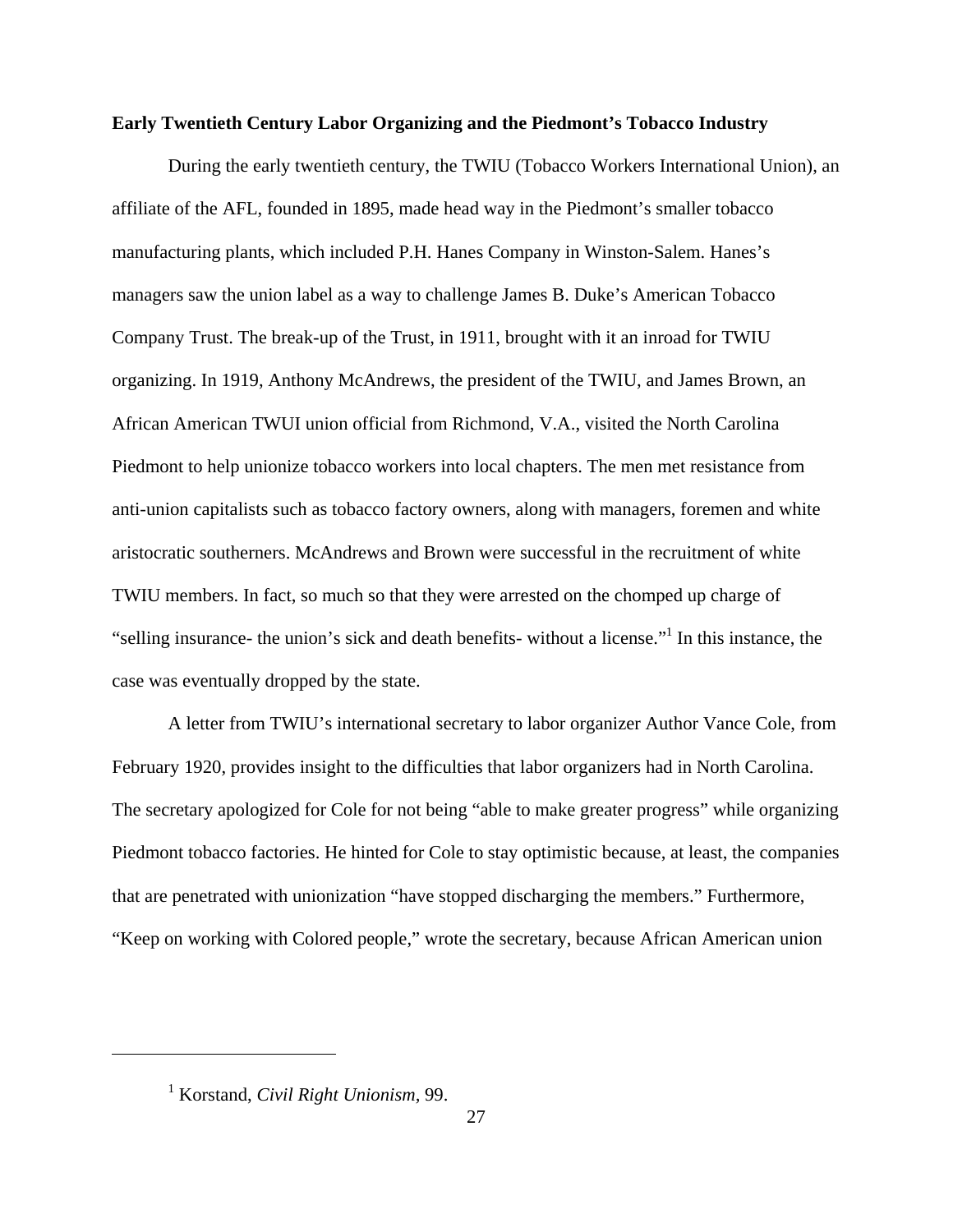officer James Brown, from Virginia, spoke to a labor organizing opponent and "made an impression on him as to what will happen later when the Colored tobacco workers do organize."<sup>2</sup>

Through persistence, in the late 1910s and early 1920s, the TWIU accumulated a significant amount of black and white tobacco industry union members from the Piedmont. However, since the southern status quo was too powerful to be shaken, TWIU divided unionists into separate charters, one for blacks and one for whites. Segregated locals were common during this era. The concept of separated unionists, based on race, was considered the best solution because the union could not put efforts into battles with Jim Crow and prioritize labor issues at the same time. Many unions, however, could have treated African American members with more dignity than what was given. It was apparent that most union leaders leaned toward deep rooted white supremacist ideology of the mainstream southern culture through discriminatory and exclusionary practices. Therefore, racial solidarity never manifested when it came to labor unionism. In "Unions and Discrimination," Paul Moreno claims that organized labor was not a strong means to attain egalitarianism. Moreno calls into account that before the Civil War, labor organizers argued that liberal anti-slavery ideals "of 'free labor' actually established 'wage slavery' for white workers." By the turn of the century, many African Americans often wrangled their way into industry work as "strikebreakers."<sup>3</sup> Moreover, blacks were known to white unionists "as cheap competitors who brought all wages down."<sup>4</sup> Nevertheless, union organizers saw opportunity as black employment within industry increased due to the labor shortage.

<sup>&</sup>lt;sup>2</sup> TWIU's International Secretary to Author Vance Cole., 18 February 1920, Author Vance Cole Papers 1880-1976, David M. Rubenstein Rare Book and Manuscript Library, Duke University, Durham, N.C.

<sup>3</sup> Paul Moreno, "Unions and Discrimination," *CATA Journal* 30, no. 1 (2010): 67.

<sup>4</sup> Korstand, *Civil Right Unionism,* 99.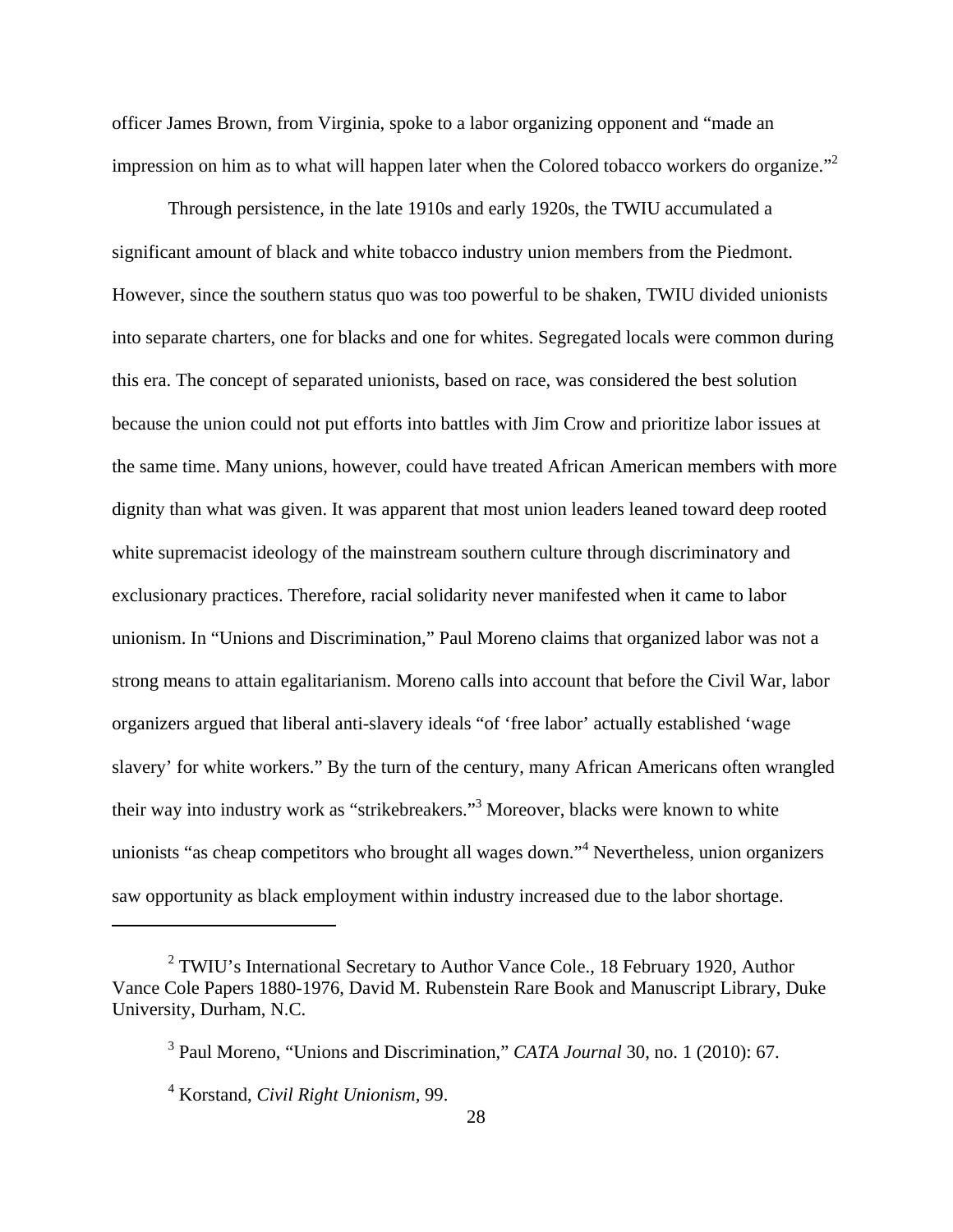Bargaining strength was in quantity; therefore, some unions, especially AFL affiliates, fought hard to gain African American membership even to the point of segregated locals.

To help extinguish flames from the battle of labor versus big business, in 1919, a handful of company leaders throughout the Piedmont's tobacco factories agreed to sign union contracts. R.J. Reynolds, Taylor Brothers, Brown and Williams, and Bailey Brothers were among the companies that did. By doing so, wages increased as high as twenty percent even for blacks, the work week was reduced to forty-eight hours, and, at Reynolds, managers and foremen "promised not to discriminate against union members."<sup>5</sup> However, due to the Russian Revolution, two reasons dismantled the Piedmont's tobacco industry collective bargaining negotiations.

First, not only in North Carolina, or just the South, but throughout the U.S., many of the black and white working class "were drawn to the revolutionary idealism reflected in the Russian Revolution of 1917." According to the dominate White Anglo Saxon Protestant beliefs of Americanism, correlation with Lenin and Trotsky's 'Workers' Republic,' signified atheism and communism, which were seen as forces against the ideals of Christianity and democracy. Even so, some of America's radical thinkers that belonged to the working class were found among Communists ranks. During 1921, the Communist Party rose to a definitive organizational status in the U.S. Left-winged workers joined the TUEL (Trade Union Educational League), which influenced radicalizing "many affiliates of the AFL." However, during 1923-1924, the Communist Party was accused of sectarianism by some of its members. One time accomplices turned to "conservative, 'progressive,' and moderate-Socialist forces" to silence the voice of the

<sup>5</sup> Korstand, *Civil Right Unionism,* 101.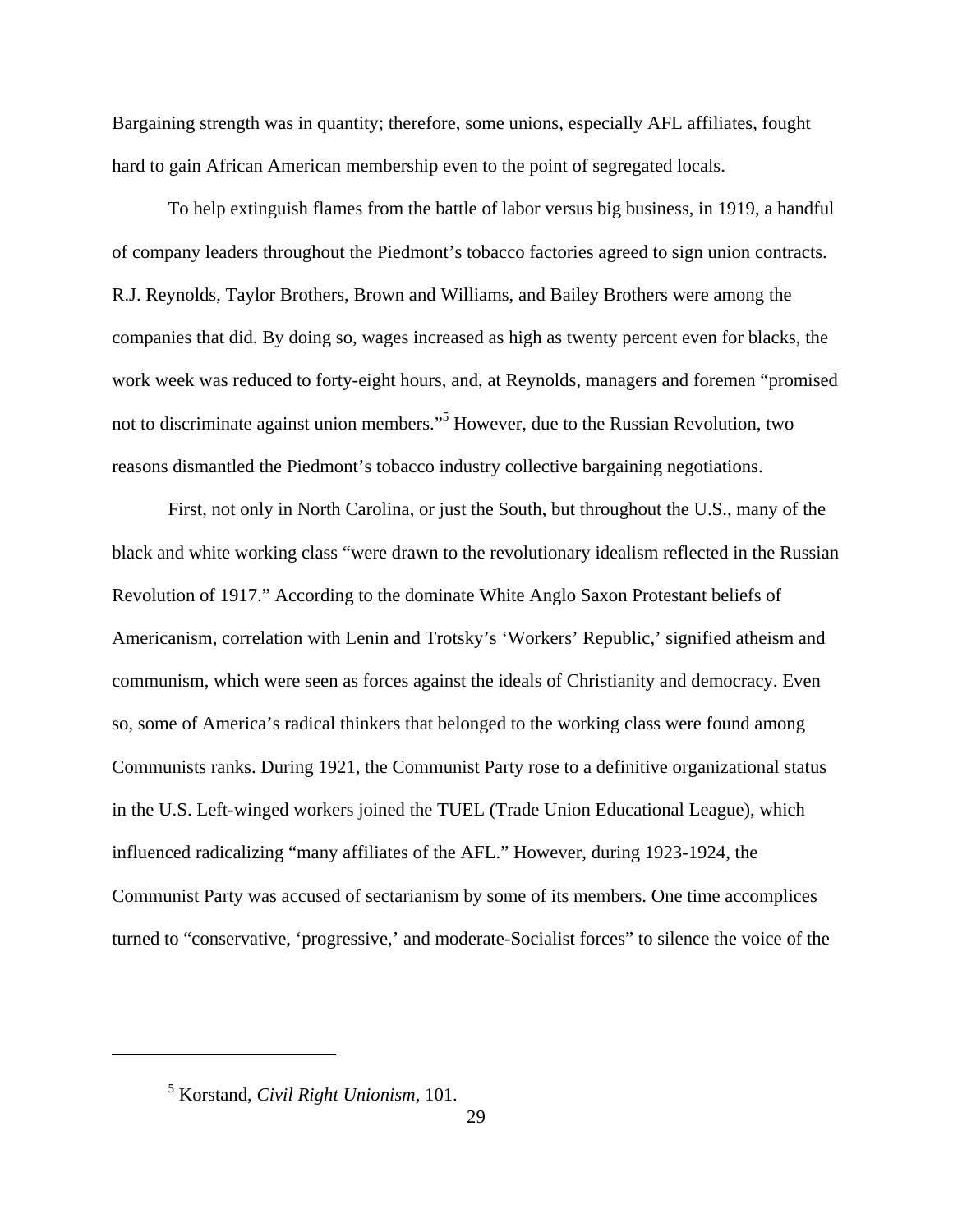TUEL, along with "destroy the radical influence of the Communists and their allies in the AFL." $^{\rm 6}$ 

Secondly, the so-called red scare, "sparked by" the revolution of the Soviets, hindered American "labor and radical movements." Within the Piedmont, tobacco factory owners, managers, foremen, and the general white public began to harass union members, which induced a decline in union affiliation. Furthermore, companies hired new employees that received the same benefits that union members did; yet, non-unionists did so without paid union dues. When the TWIU and Piedmont tobacco factories' contracts terminated in 1921, the union did not try to renegotiate. A few months later, the tobacco factory giant, Reynolds, let go of 1,500 employees, which was fourteen percent of the company's manpower. Additionally, wages at Reynolds and other Piedmont tobacco factories were reduced by as much as they were raised and the established work week increased to fifty-five hours in some tobacco plant departments.<sup>7</sup> Reynolds re-hired many displaced workers as long as they were never union members. The difficulties that labor organizing faced throughout the Piedmont in the early twentieth century mirrored what took place on a national level.

# **A National Glance at Unions and Black Workers from the 1920s-1940s**

 During the Great Depression, many unions continued their traditional stance on antiblack or limited-black policies with little exception to the rule. Restricting African Americans from mainstream union participation effectively silenced the black voice in the workplace and maintained white monopoly over jobs. Aimin Zhang notes that, in 1929, AFL senior officials

 <sup>6</sup> Paul Le Blanc, "Garment Workers Strike," in *Encyclopedia of Strikes in American History*, ed. Aaron Brenner et al., (New York: M.E. Sharpe, 2009), 346.

<sup>7</sup> Korstand, *Civil Right Unionism,* 101.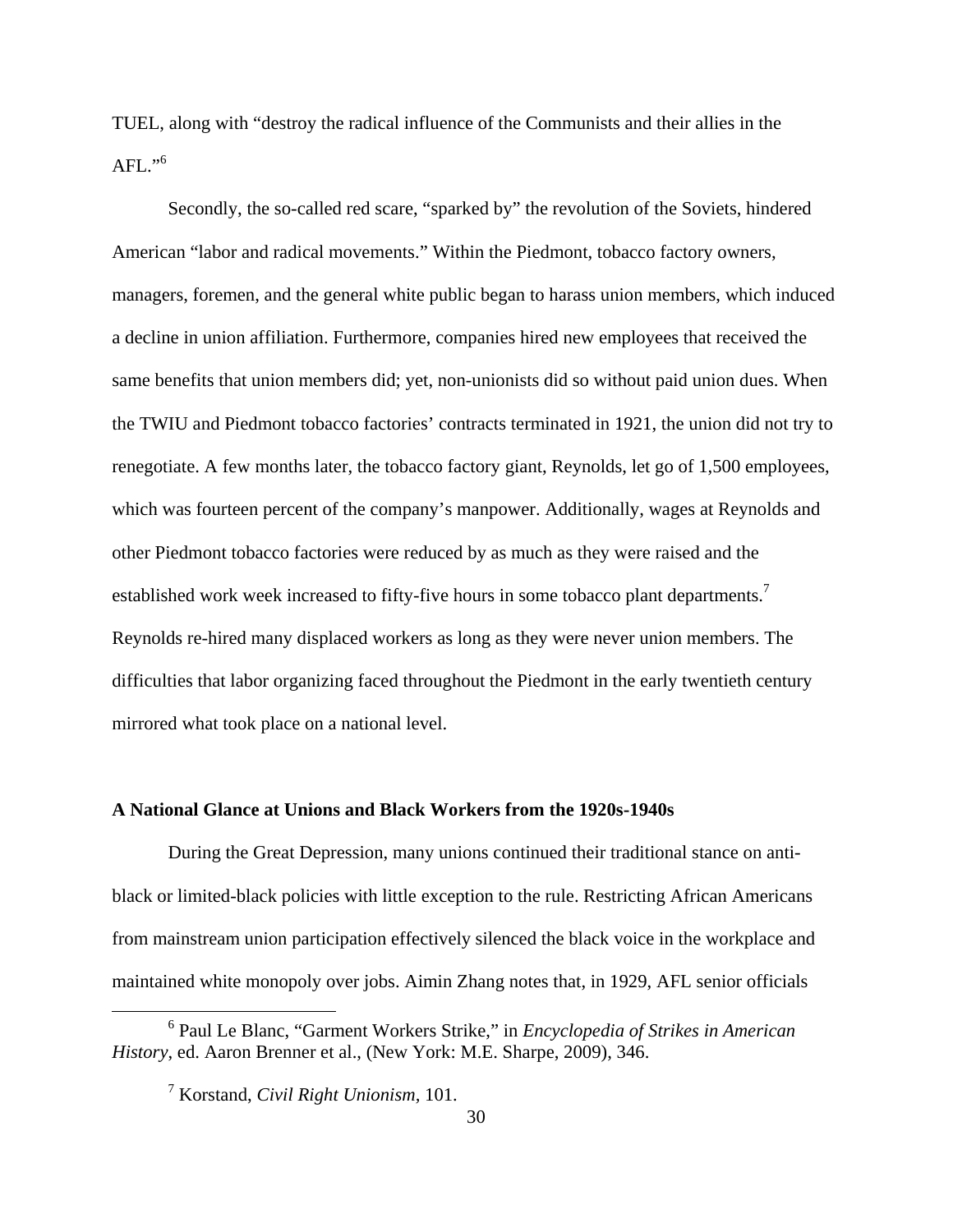refused to deliberate issues of discrimination and exclusion with African American community leaders, which included A. Philip Randolph and Walter White, or with committees from black organizations, such as "the NAACP and the National Urban League."<sup>8</sup>

Hope remained for black workers in leftist organizations. The American Communist Party advocated, and implemented, racial equality in the unions of "Communist National Textile Workers, the Sharecroppers Union of Alabama, and the United Citrus Workers of Florida." Zhang states that influence from these unions was limited; yet, the African American working class was "aware and appreciated their policies of interracialism." Moreover, Norman Thomas, the American Socialist Party's president, led a small group of socialists along with a mixture of black and white tenant farmers in a collective effort to set up the STFU (Southern Tenant Farmers Union) in Arkansas, during 1934. The union drew national attention due to its stand on "racial unity, racial justice, and economic fairness between whites and blacks within the labor movement."<sup>9</sup> Ward Roger, one of STFU's organizers, wrote an article for the June 1935 publication of the *Crisis.* Ward notes that after eight months of organizing, the union had approximately 10,000 members; half were black and the other half white. He stressed the fact that during the time it took to establish the organization, there was little friction between black and white members. Furthermore, "some of our best leaders are members from the Negro race," stated the organizer. Due to the experience of organizing agency through "churches, burial societies, fraternal organizations, and the like, the Negro generally knows how to run meetings as

<sup>8</sup> Aimin Zhang, *The Origins of the African American Civil Rights Movement, 1865-1956,* (New York: Routledge, 2002), 85.

<sup>9</sup> Zhang, *The Origins of the African American Civil Rights Movement,* 85.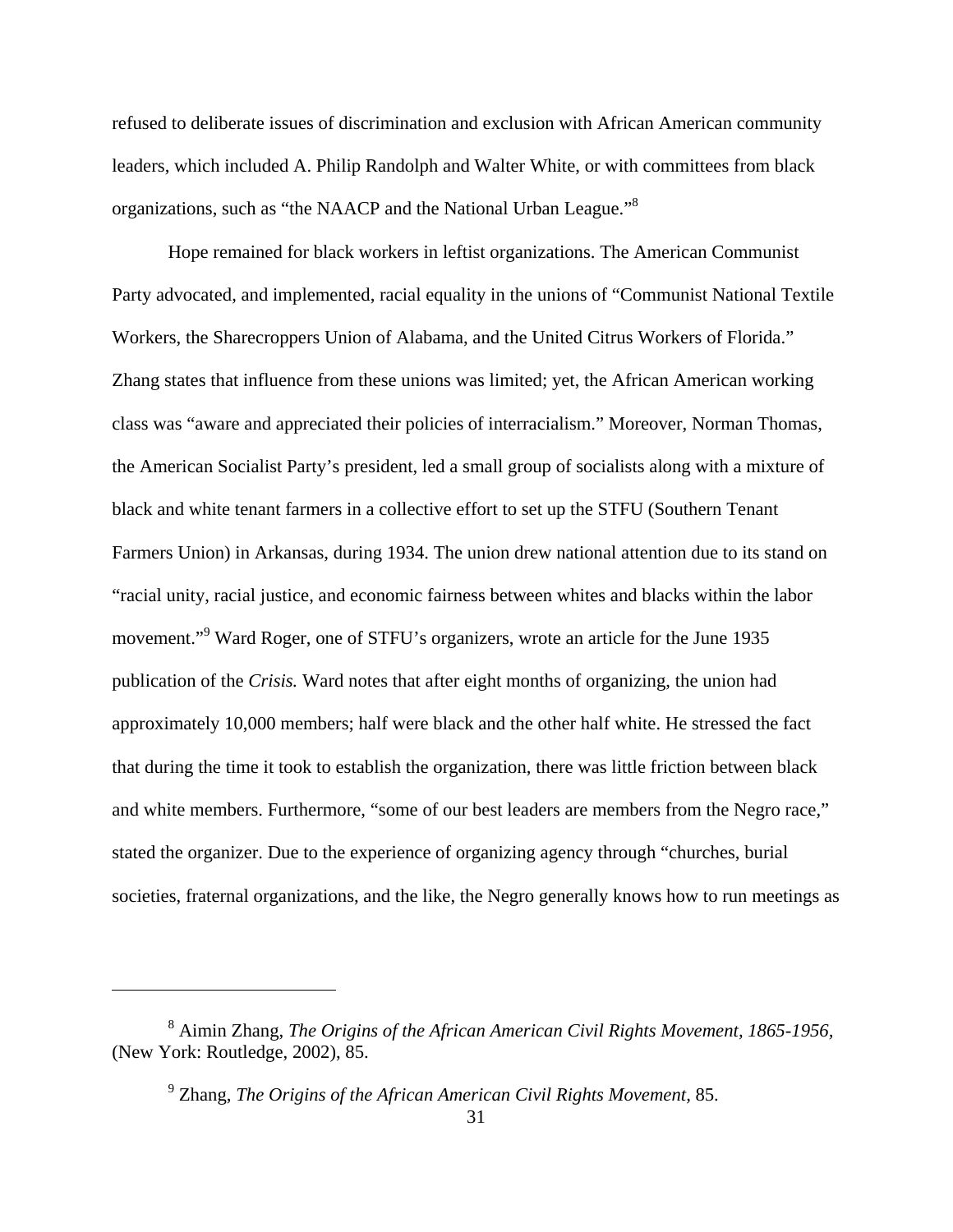they should be run." The only organizing practice that most whites had, besides church, was "the Klu Klux Klan."<sup>10</sup>

 Article seven of the National Industrial Recovery Act passed in 1933. The principle of the article assured employees that they had a right "to organize and bargain collectively through representatives of their own choosing." Consequently, the development of the American labor movement stimulated greatly. Many African Americans joined established unions, such as the Brotherhood of Sleeping Car Porters. Others laborers, semi-skilled and unskilled, in mass production industries like "steel, automobile, and rubber production" organized their own unions or joined the AFL.<sup>11</sup> The influence of industrial unions expanded even more after the 1935 Wagner Act was put into place. The regulation, also known as the National Labor Relations Act, or the NLRA, was named after Democrat Senator Robert R. Wagner, from New York, who sponsored the bill. The Wagner Act bolstered labor unions by prohibiting employers from setting up company unions, "arbitrarily firing union activists, or employing industrial spies." The essence of the act was to stop employer interference in the sovereign right of labor organizing. Additionally, the NLBR (National Labor Relations Board), a three man federal appointed committee, was established to ensure the federal policy was heeded. The law permitted workers that warranted representation to petition the NLRB, which, in return," determine the appropriate bargaining unit and then conduct an election."<sup>12</sup>

<sup>10</sup> Ward H. Rogers, "Sharecroppers Drop Color Line," *The Crisis* 42, no 6 (June 1935): 168.

<sup>11</sup> Zhang, *The Origins of the African American Civil Rights Movement,* 85-86.

<sup>12</sup> Korstand, *Civil Right Unionism,* 130.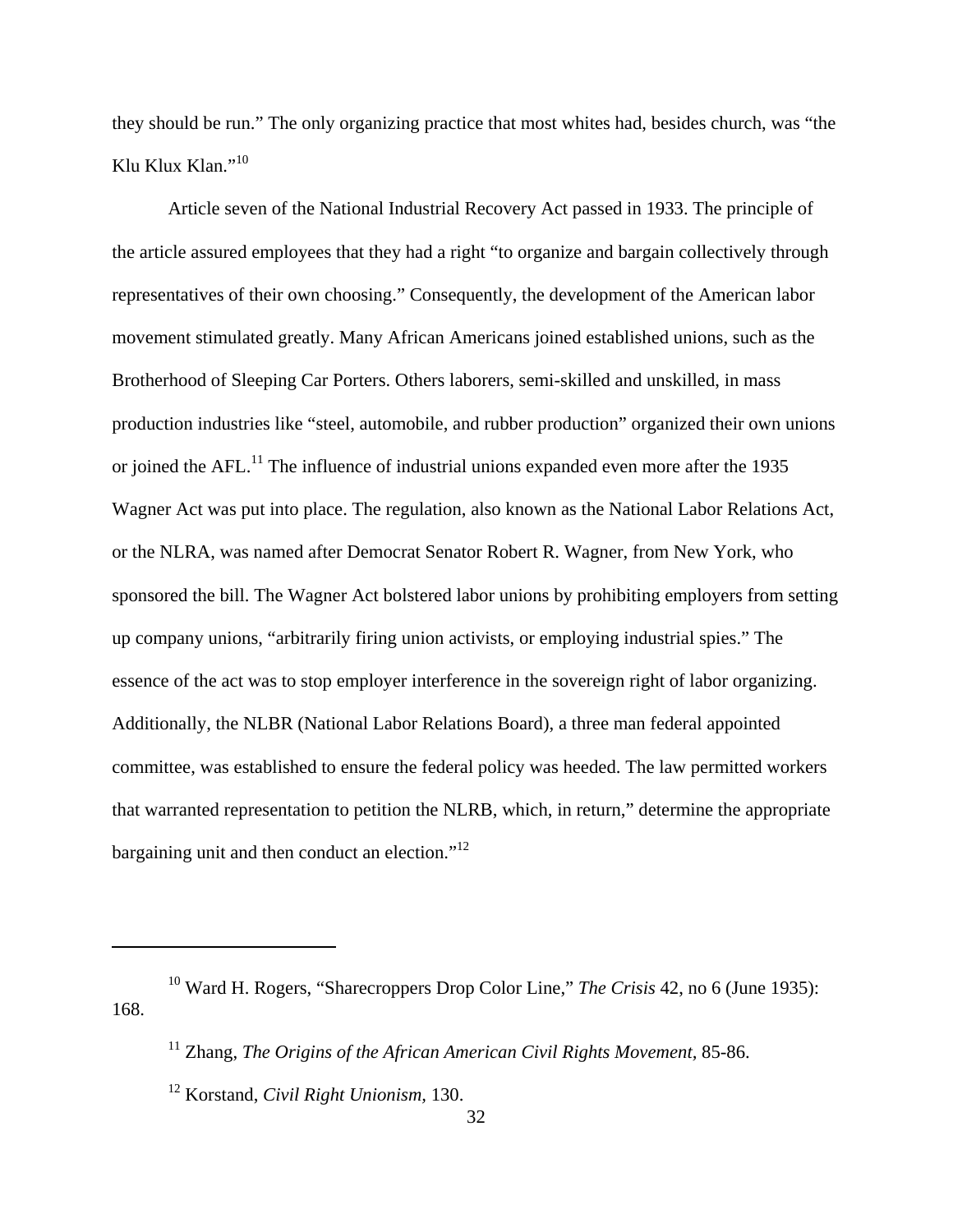The principles of the Wagner Act did not coincide with continued discriminatory and exclusionary practices of the AFL. In effect, Randolph, the president of the Brotherhood of Sleeping Car Porters, along with the president of the United Mine Workers of America, John Lewis, and fellow union official Sidney Hillman appealed to William Green, the president of the AFL, "to expel 'any union maintaining the color bar.'" The official statement from AFL officials, in return, rendered, "The A.F. of L. cannot interfere with the autonomy of National and International Unions."13 NAACP papers reveal that, in 1943, the "Jim Crow Union Case Argued on the Pacific Coast" questioned "whether an auxiliary jim crow union gives the same protections and privileges to Negro workers" that 'regular' unions do. Thurgood Marshall, who appeared on behalf of the NAACP, argued that the separate auxiliary, "a favorite device of the AFL craft union, was in reality a 'captive' lodge" with "no power" unless the union operated "through the 'white' local to which it is attached." Marshall added that "Negro workers" are "unprotected in their rights as workers" and should not be forced "to join the auxiliary as a condition to employment."<sup>14</sup>

While civil rights advocates, black organizations, the AFL, capitalists, and the mainstream American white public participated in tug-a-war against the ideologies of one another, in November 1935, John Lewis, along with eight other union officials, hosted a meeting in Atlanta City, N.J., to establish an alternative labor organization based on the ideology of inclusiveness. Many blacks, leftists and radical thinkers, along with Communists were among union leaders and official spokesmen for the newly founded organization. From 1935, for about a

<sup>13</sup> Zhang, *The Origins of the African American Civil Rights Movement,* 86.

<sup>&</sup>lt;sup>14</sup> 12 December 1943, "Jim Crow Union Case Argued on Pacific Coast," Papers of the NAACP: Part 13: The NAACP and Labor, 1940-1955 / Series C: Legal Department Files on Labor, Perkins/Bostock Library, Duke University, Durham, N.C.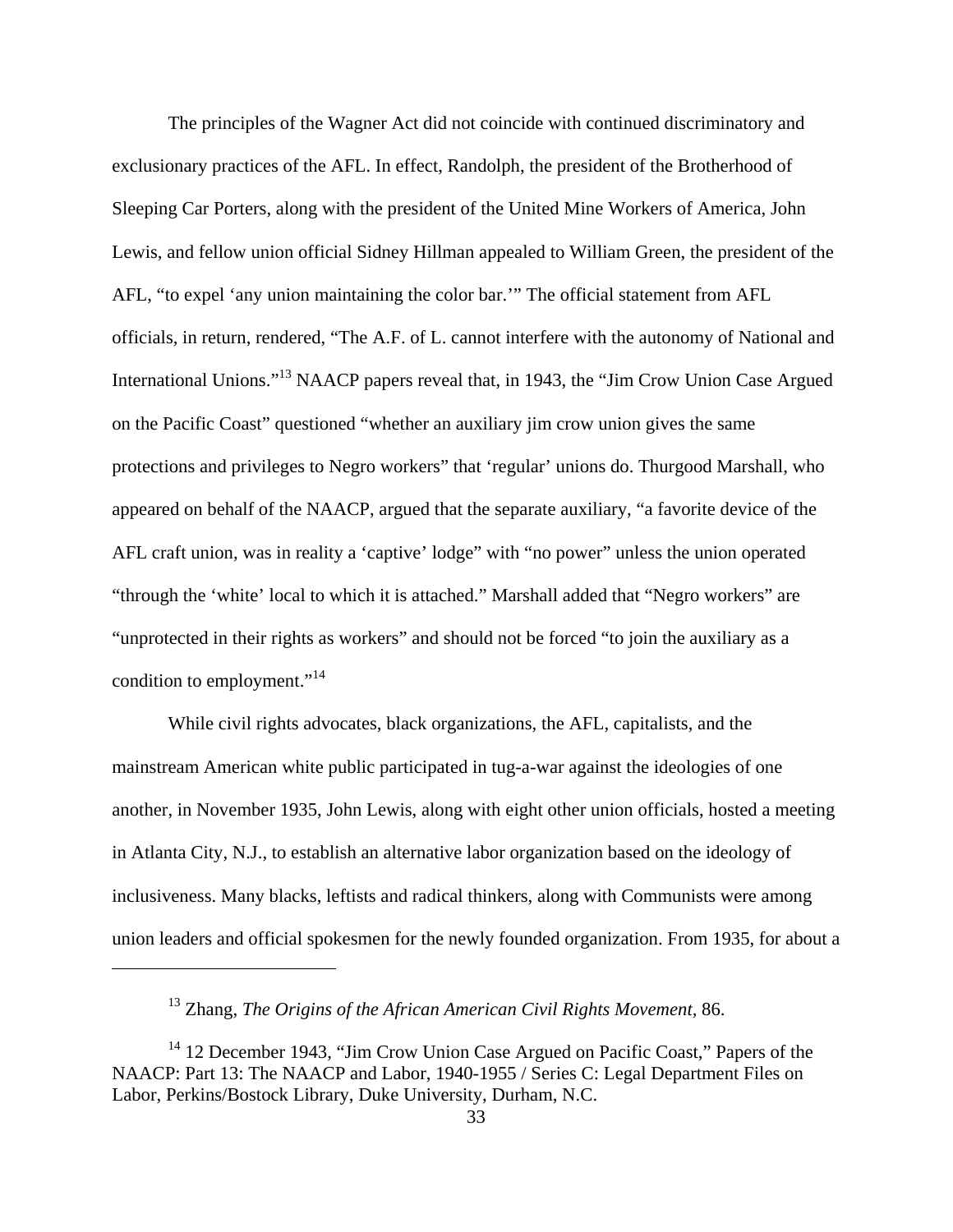decade, the CIO (Committee for Industrial Organizations) organized dynamic unions.<sup>15</sup> By March of 1937, 1.8 million industrialists belonged to the CIO.<sup>16</sup> Zieger states that CIO unionists "staged mass demonstrations," along with "innovated sit-down strikes." Furthermore, the CIO "wrested contracts from some of the most bitter-end corporations."17 The union penetrated the realms of government and politics, and at the same time challenged workplace class, gender, and race hierarchy in the name of worker rights.

Moreover, the post-World War II years were a powerful but vulnerable time for the American labor movement. The combined membership of the AFL and CIO reached around thirteen million unionists. One business executive declared "that if labor is permitted to consolidate its power… we shall find ourselves in a position in which labor is stronger than the government…" This explains the repeated attempts by capitalists and conservative politicians to hinder labor organizing. Those with business interests "posed serious threats" to unions' "recently achieved position."18 Since labor was under constant attack, union officials from the AFL and, certainly, the CIO felt that a southern U.S. concentrated campaign was vital to the long term success of the labor movement. Labor organizing the 'anti-union' South was a way to bring representation to low wage working class southerners, to guard labor contracts acquired in other areas of the U.S., and to revolutionize the South's political environment. Organizers sought to

<sup>&</sup>lt;sup>15</sup> Robert Zieger, *The CIO: 1935-1955*, (Chapel Hill: The University of North Carolina Press, 1995)*,* ix; From 1935-1938 the CIO represented the Committee for Industrial Organizations. However, angry with its efforts, the AFL expelled unions that made up the CIO. The CIO formed its own organization in 1938, which lasted seventeen years. The organization changed its name to the Congress of Industrial Organizations this same year.

<sup>16</sup> Zhang, *The Origins of the African American Civil Rights Movement,* 86.

<sup>17</sup> Zieger, *The CIO,* 1.

<sup>18</sup> Zieger, *For Jobs and Freedom*, 158.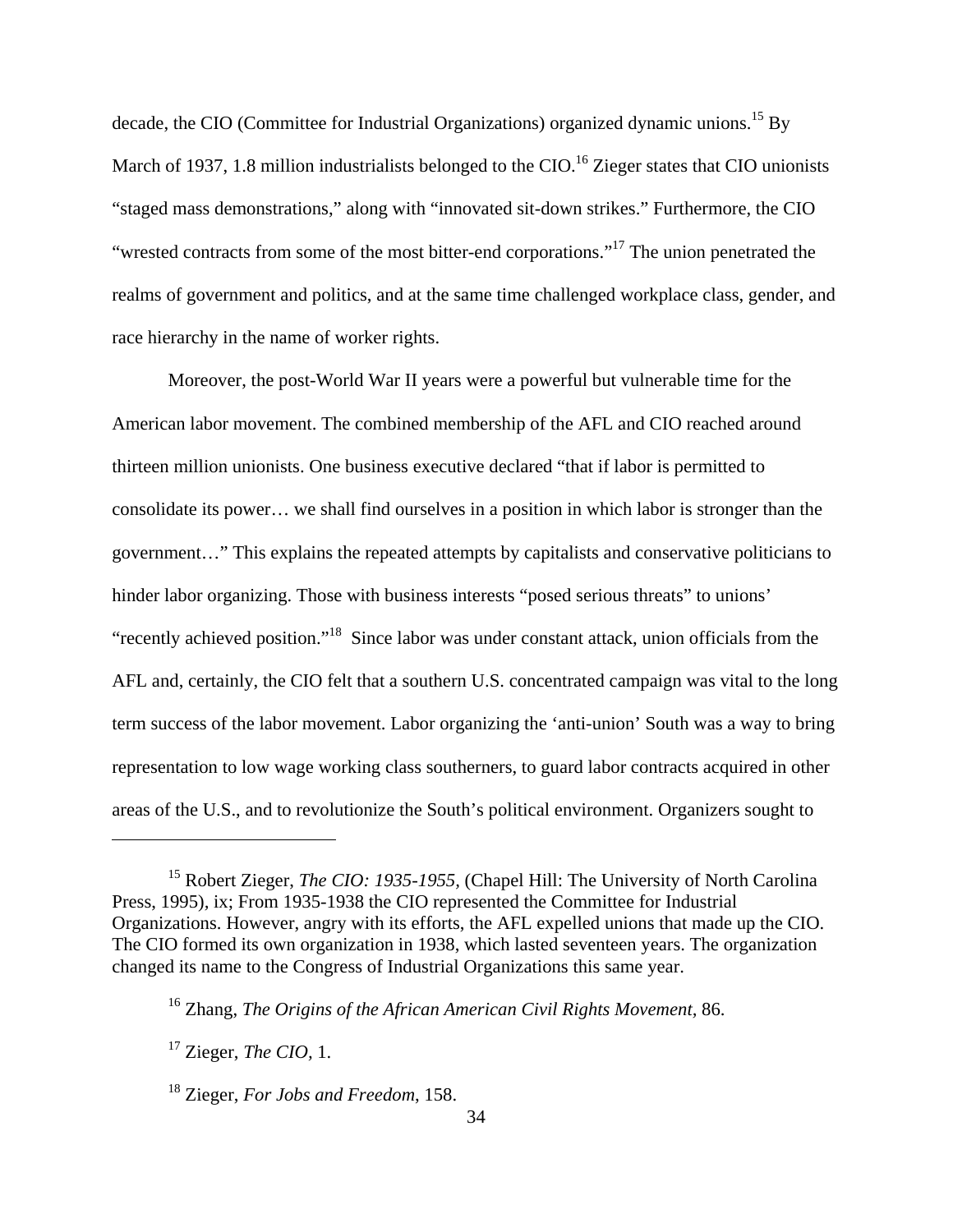advance the union cause "through steady recruitment and carefully planned NLRB elections."<sup>19</sup> These efforts were not easy as labor organizers faced extreme challenges from capitalists and the mainstream southern status quo.

## **The Local History of Black Labor in North Carolina's Piedmont Tobacco Industry**

The tobacco manufacturing factories in North Carolina's Piedmont region had a history of reliance on African American workers, both men and women. Dependence upon black labor was shaped by several factors. First, during the pre-Civil War years, tobacco factories' "dirty jobs" were seen as extensions "of field labor and therefore" considered "Negro work" by the mainstream southern status quo<sup>20</sup> Thus, most working class whites were not interested in competing with black laborers for tobacco industry employment. Even when economic hardship fell upon the majority of southern whites in the post-emancipation era, black employment in tobacco work was not challenged.

Moreover, as industry became mechanized in the first half of the twentieth century, thousands of additional laborers were needed to run "assembly-line technology."<sup>21</sup> However, there was a problem. Since a large number of the U.S. workforce volunteered, or were drafted, to fight overseas in World War I and II, along with the mass recruitment of civilian laborers to defense factory work, North Carolina's tobacco industry lacked the needed manpower. Therefore, recent African American migrants to the Piedmont region, which were mostly women, went to work in tobacco factories.

21 Korstand, *Civil Right Unionism,* 93-94.

<sup>19</sup> Zieger, *The CIO*, 227.

 $20$  Jones, "Race, Sex, and Class," 441.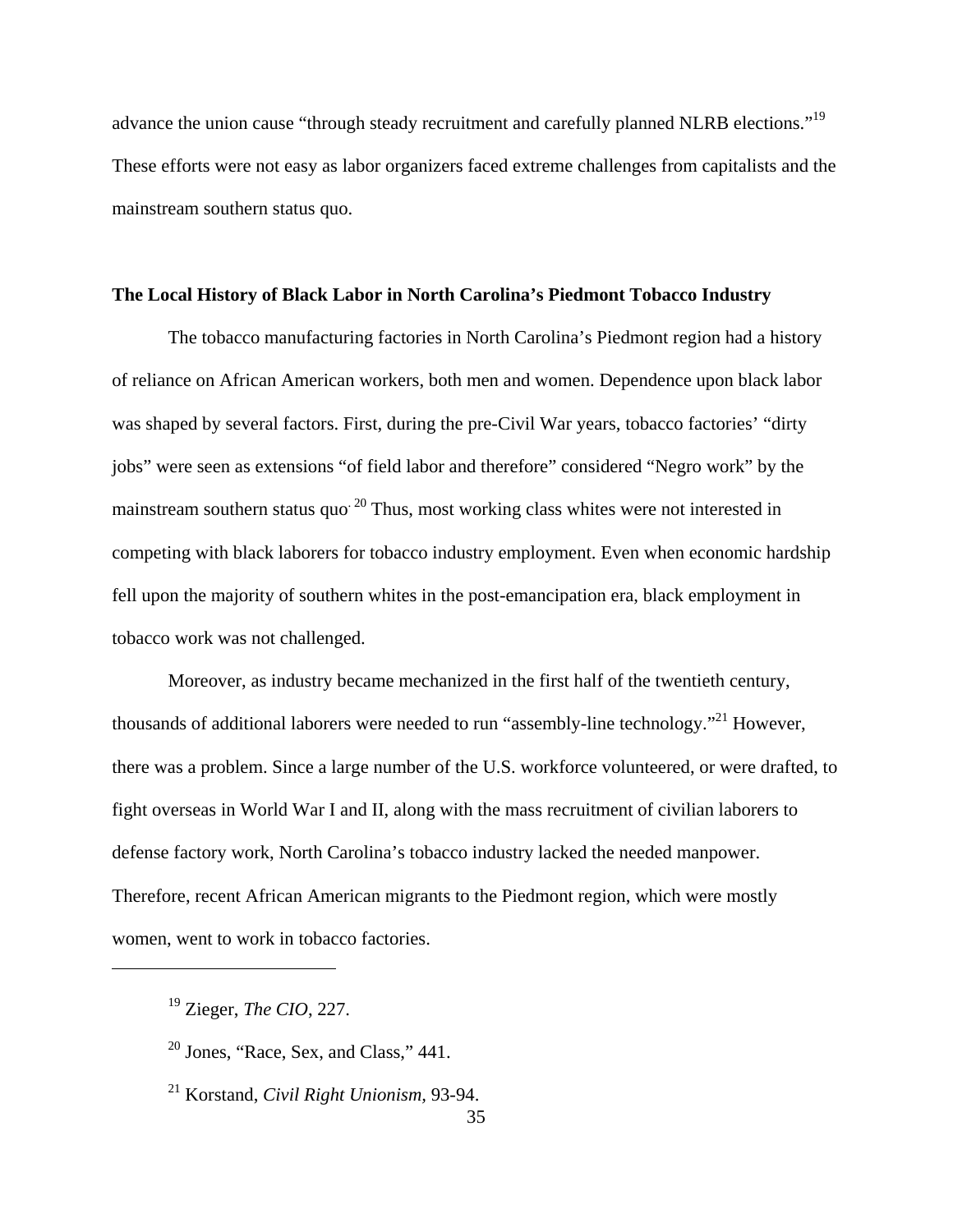Lastly, a bonus for capitalists' interest was that black women's labor was the cheapest at the time. In Caroline Manning and Harriet Byrne's study, the authors conveyed that "cheap labor could be trained to operate" tobacco industry's "automatic equipment."<sup>22</sup> Since most men, who were not away at war or employed in the defense industry, refused to run machines for pennies on the dollar, females replaced male workers "to a great extent."23 Black females quickly became the manpower of the Piedmont's tobacco industry throughout the early to mid-twentieth century. Consequently, tobacco manufactures had little motivation to recruit white labor.

### **Tobacco Industry Working Environment and Discrimination**

From slavery on, black women were excluded "from the protections that surrounded respectable white women." Due to the labor bounds of African American women, such as agriculture, domestic servitude, and factory work, the black female "had been the 'mule of the world.'"24 In Zora Neal Hurston's literary work, *Their Eyes Were Watching God: A Novel,* first published in 1937, the author describes how the white man expects the black man to do the brunt of labor. In return, the black male picks "it up because he have to, but he don't tote it. He hand it to his women folks. De nigger woman is de mule uh de world do fur as Ah can see," explains

<sup>22</sup> Caroline Manning and Harriet Byrne, *Effects on Women of Changing Conditions in the Cigar and Cigarette Industries,* Bulletin no 100 (Washington: U.S. G.P.O., 1931), 3.

<sup>23</sup> Manning and Harriet Byrne, *Effects on Women of Changing Conditions in the Cigar and Cigarette Industries,* Bulletin no 100, 3.

<sup>24</sup> Korstand, *Civil Right Unionism,* 95.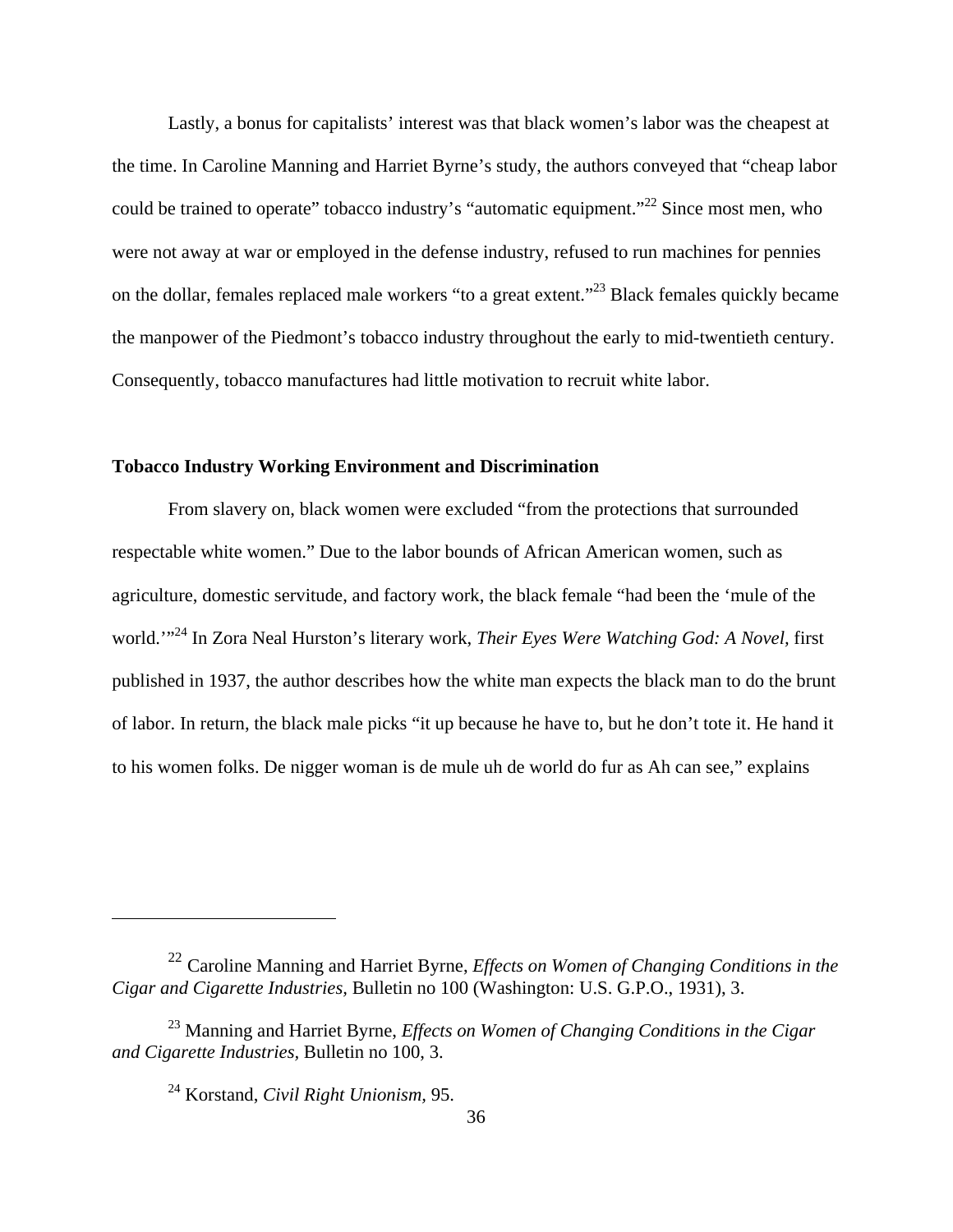one of Hurston's characters.25 This belief imprinted into the "culture of the tobacco industry" and encapsulated everyday routines of "factory life."<sup>26</sup>

During the early twentieth century, a hierarchical system was rooted within the Piedmont's tobacco factories that reflected the social structure throughout North Carolina and the larger South as a whole. While gender shaped the experiences of many female workers, race differentiated the working environment of white and black women. White women tended to work in the Piedmont's tobacco factories' less stressful and 'cleaner' assembly-line jobs and packing departments. Many companies even assigned white women with white uniforms to wear.<sup>27</sup> This symbolized the virtue of the tobacco industry's white employees. Deloris Janiewski notes that Allen and Ginter, the premiere cigarette producer of the South, lured young white women into the tobacco industry with the promise of a 'clean' working environment. The concept of clean not only implied visible but moral cleanliness as well. To uphold this standard, the company avoided "mingling of the sexes." Additionally, managers at the W. Duke & Sons factory prided themselves that immorality among their white female employees was "absolutely unknown." The Dukes vowed to watch after the moral purity of white women. As a way to do so, white women were required to be "self-respecting and religious." Records dating up to the 1930s reveal that W. Duke & Sons fired white women whose "sexual activities became the subject of gossip."

<sup>25</sup> Zora Neale Hurston, *Their Eyes Were Watching God: A Novel* (New York: HarpersCollins Publisher, 2000), 17.

<sup>26</sup> Korstand, *Civil Right Unionism,* 95.

 $27$  Jones, "Race, Sex, and Class," 444.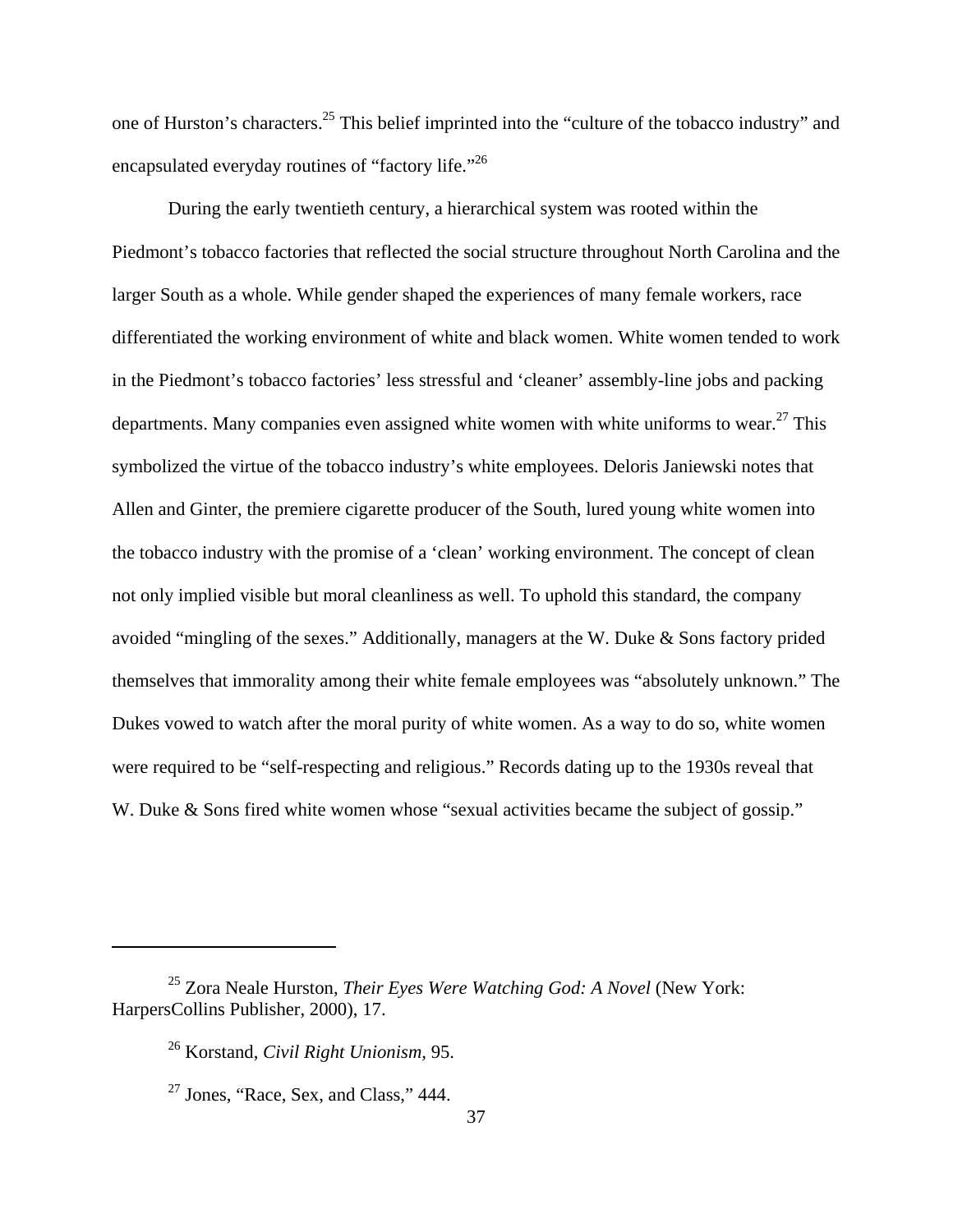Within the same decade, a cigarette factory advert featured white women in front of their machines "wearing their white uniforms, like so many spotless vestal virgins."<sup>28</sup>

Black female tobacco workers, however, were not guaranteed protection from sexual aggravation like white women were. For example, black women's breasts, also referred to as "muscles," were rated as firm or large by boastful managers and foremen.<sup>29</sup> In addition, jobs were threated if black women did not perform the sexual acts sought after by higher-ups. Reynolds's employee, Robert Black, an African American male, remembered the demeaning and intimidating atmosphere. Black was troubled by the abundance of sexual advances and exploitation towards black female employees. He noted that with any good looking African American woman "the foreman wanted to pat on her or wanted to play with her or take her out to the office." Sometimes managers and foremen would take black women to the office and stay for an hour, or so, even though everyone knew what was going on.  $30$ 

Furthermore, discrimination was present at the time of hiring. The process was similar to slaves on auction blocks. One Liggett & Myers employee remembered that a foreman lined potential black female workers against a wall and proceeded to choose "the sturdy robust ones."31 Moreover, Mary Dove recalled that a middle-manager examined each of her legs and

<sup>&</sup>lt;sup>28</sup> Deloris Janiewski, "Southern Honor, Southern Dishonor: Managerial Ideology and the Construction of Gender, Race, and Class Relations in Southern Industry," in *Work Engendered: Toward a New History of American Labor,* ed. Ava Baron (New York: Cornell University Press, 1991), 86.

<sup>29</sup> Janiewski, "Southern Honor, Southern Dishonor," 86.

<sup>30</sup> Korstand, *Civil Right Unionism,* 110.

<sup>&</sup>lt;sup>31</sup> Jones, "Race, Sex, and Class," 443; Mary M. Dove, interview by Beverly W. Jones, 7 July 1979, interview H-199, cassette, Southern Oral History Collection Center for the Study of the American South, University of North Carolina Chapel Hill, Chapel Hill, N.C.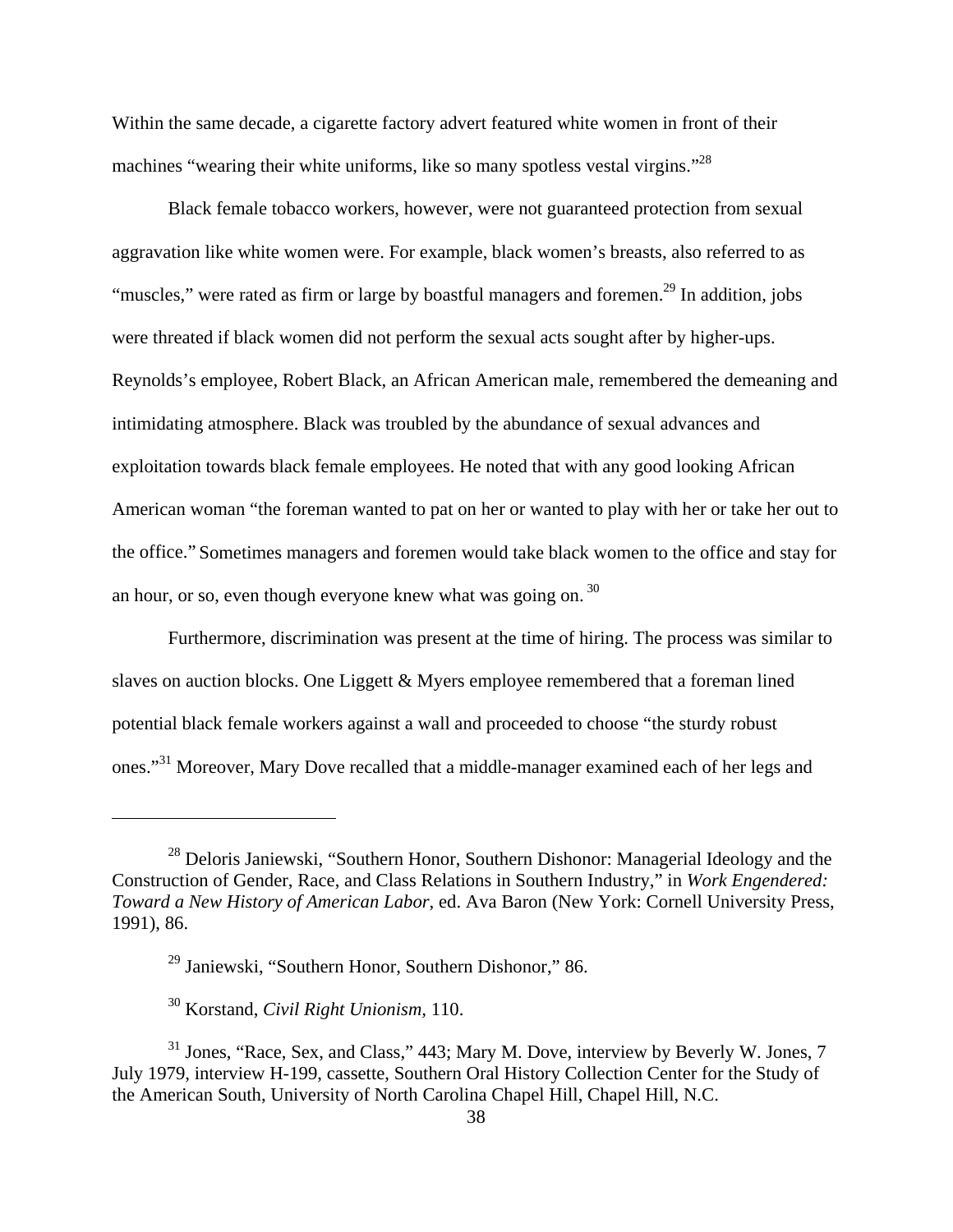then made her bend them back and forth upon the time of hiring.<sup>32</sup> Once employed, segregation was enforced. Blacks and whites were divided and assigned separate floors at the American Tobacco Company, while Liggett & Myers' employees were racially separated by buildings. At Reynolds, the racial divide among workers gave managers an advantage over employees from both races.<sup>33</sup> Factory managers believed that if employees were divided among themselves then collective efforts for work environment or economic improvement was stifled.

Annie Mack Barbee, a black employee from the Piedmont's Liggett & Myers tobacco company, described that "segregation and racism worsened conditions" for blacks in the early twentieth century. Managers and foremen worked African Americans harshly. "They didn't treat us Black folks right," contended Barbee. Frustrated, she noted, "Dirty work, dirt work we had to do."34 Pansy Cheatham, Barbee's younger sister, also worked at Liggett & Myers in the 1930s and 1940s. Cheatham remembered the tobacco leaves being so full of dirt that she "had to go to the tub every night after work."35 Cheatham's duties were assigned to a room with only one window. The room became so hot and dusty that "some women just fainted. The heat and the smell was quiet potent," described Cheatham.<sup>36</sup> Before processed, tobacco had lots of debris

 $32$  Mary M. Dove, interview by Beverly W. Jones, 7 July 1979, interview H-199, cassette, Southern Oral History Collection Center for the Study of the American South, University of North Carolina Chapel Hill, Chapel Hill, N.C.

<sup>33</sup> Korstand, *Civil Right Unionism,* 97.

<sup>34</sup> Annie Mack Barbee, interview by Beverly W. Jones, 28 May 1979, interview H-0190, cassette, Southern Oral History Collection Center for the Study of the American South, University of North Carolina Chapel Hill, Chapel Hill, N.C.

<sup>&</sup>lt;sup>35</sup> Pansy Cheatham, interviewed by Beverly W. Jones, 9 July 1979, interview H-0196, transcript, Southern Oral History Collection Center for the Study of the American South, University of North Carolina Chapel Hill, Chapel Hill, N.C.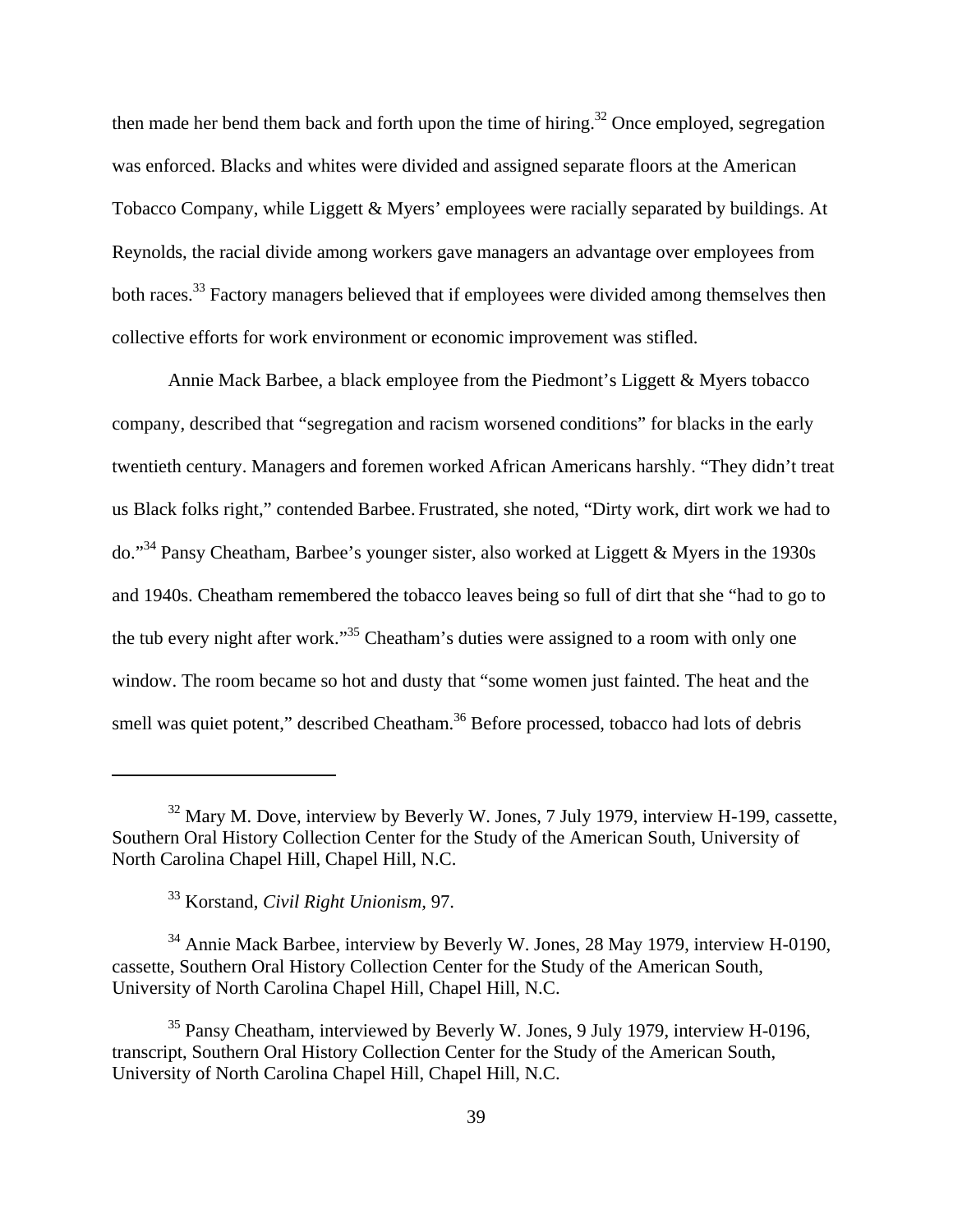mixed with it such as chicken feathers and manure. While processing, "the smell of the liquid used in the machines" was just as bad. $37$  Cheatham stated that she occasionally put oranges in her mouth "to keep from throwing up."<sup>38</sup> One tobacco factory's black employees are remembered to have worn kerchiefs over mouths and noses to protect from chocking on the "dust that filled the factory."<sup>39</sup> The exposure to tuberculosis from bacteria that roamed throughout tobacco plants caused the death of a number of workers. The disease was stimulated by poor ventilation, which induced coughing and contact among employees. In addition, miscarriages were an unfortunate but common experience between black female tobacco workers. Blanch Scott, an African American woman, went to work with Liggett & Myers part time when she was only twelve years old and full time at the age of sixteen. Scott "gave twenty-four years to Liggett and Myers" but then "got tired of working in the factory."40 During the twenty-four years, Scott experienced the death of co-workers because of TB and a fellow employee that "miscarried twice."<sup>41</sup> Moreover, Scott conveyed that verbal and physical abuse from foremen was not uncommon. She does not want to be misunderstood, "some of them was nice, but some of them was kind of rude." The majority of the time it was from "white foremen, but they did have a few colored" that were

36 Jones, "Race, Sex, and Class," 444.

 $37$  Pansy Cheatham, interviewed by Beverly W. Jones, 9 July 1979, interview H-0196, transcript, Southern Oral History Collection Center for the Study of the American South, University of North Carolina Chapel Hill, Chapel Hill, N.C.

38 Jones, "Race, Sex, and Class," 445.

<sup>39</sup> Richard Love, "In Defiance of Custom and Tradition: Black Tobacco Workers and Labor Unions in Richmond, Virginia 1937-1941," *Labor History* 31, no. 1 (1994): 25.

<sup>40</sup> Blanch Scott, interviewed by Beverly W. Jones, 11 July 1979, interview H-0229, cassette, Southern Oral History Collection Center for the Study of the American South, University of North Carolina Chapel Hill, Chapel Hill, N.C.

 $41$  Jones, "Race, Sex, and Class," 445.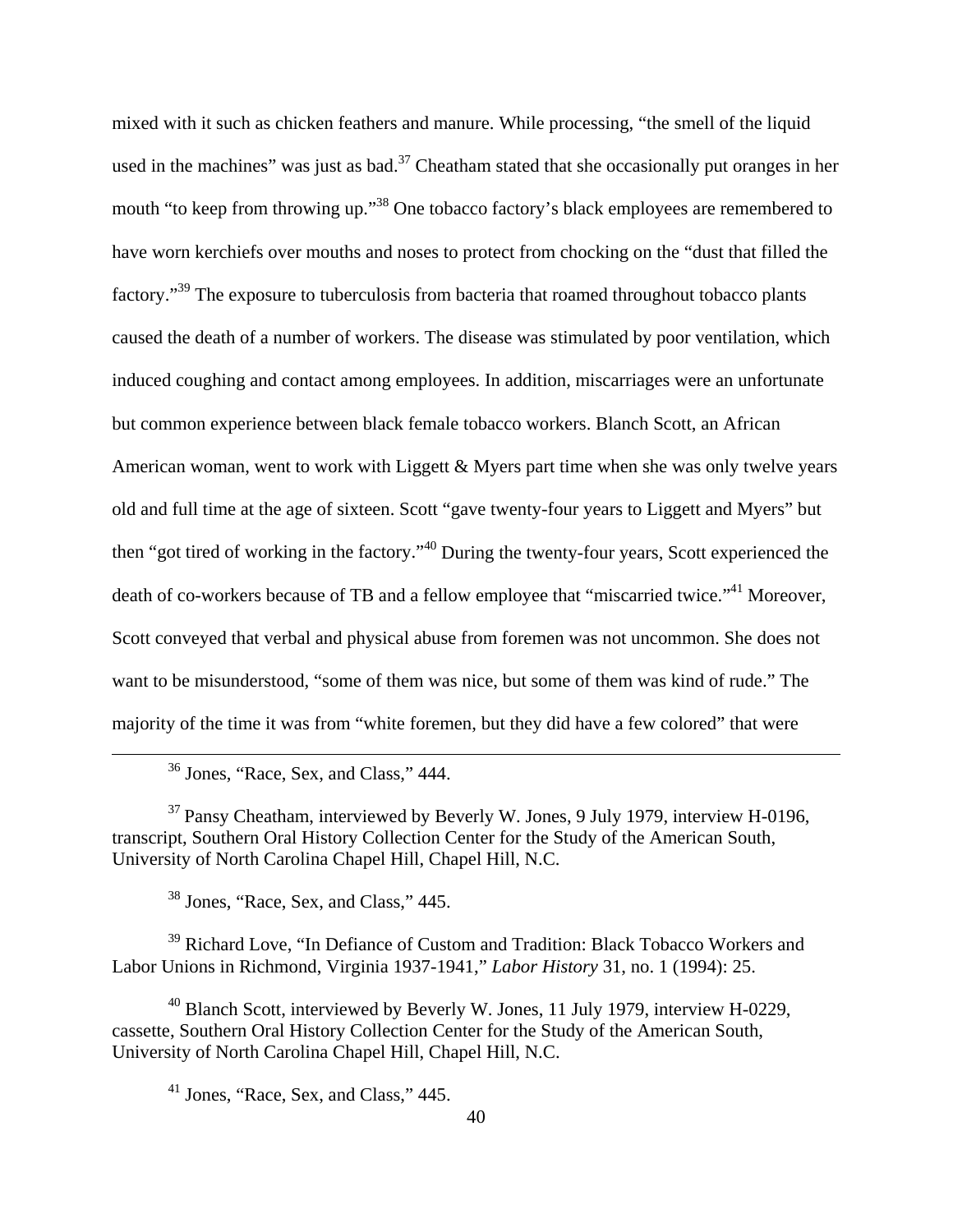abrupt. Scott recalled, "Some of them used to do all that cursing and carrying on, but after the union was organized, they kind of eliminated that. Always you'll find some people with kind of, no principle. That kind of a person would cuss and raise with women. They used to do it bad, but after the union was organized, that kind of eliminated."42

The areas of chasing and drying in cigarette production were staffed by mostly African American men. These areas were known as the worst and hardest jobs of the factories. The labor included conditioning tobacco leaves, forking the tobacco off the floor, and tightly packing it into bins where the leaves dried for a few days. Before there were machines to compress the tobacco, men stomped layers of leaves with their feet "until the room was filled almost to the ceiling."43 Lonnie Nesmith, an African American male, went to work with R.J. Reynolds in 1937 for four years of seasonal work. He stated the pay was only "fifteen dollars a week," and he could barely get by until the next pay day. After the four years, Nesmith's foreman asked him if he wanted to work full time. After passing full time hiring examinations, which were also known methods to disqualify potential tobacco workers, Nesmith was assigned to the machine room for two years. He made "twenty-five dollars a week," but worked way harder than "twenty-five dollars-worth." In 1943, Nesmith changed departments not by his choice but, rather, "because that's where they want me." 44 He described the newly assigned area as so hot that "sometimes you couldn't catch your breath." Nesmith only worked in shoes and pants, "no socks, underwear

<sup>&</sup>lt;sup>42</sup> Blanch Scott, interviewed by Beverly W. Jones, 11 July 1979, interview H-0229, cassette, Southern Oral History Collection Center for the Study of the American South, University of North Carolina Chapel Hill, Chapel Hill, N.C.

<sup>43</sup> Korstand, *Civil Right Unionism,* 107.

<sup>44</sup> Lonnie Nesmith, interviewed by Robert Rogers Korstand, date unknown, interview E-0145, cassette, Southern Oral History Collection Center for the Study of the American South, University of Chapel Hill, Chapel Hill, N.C.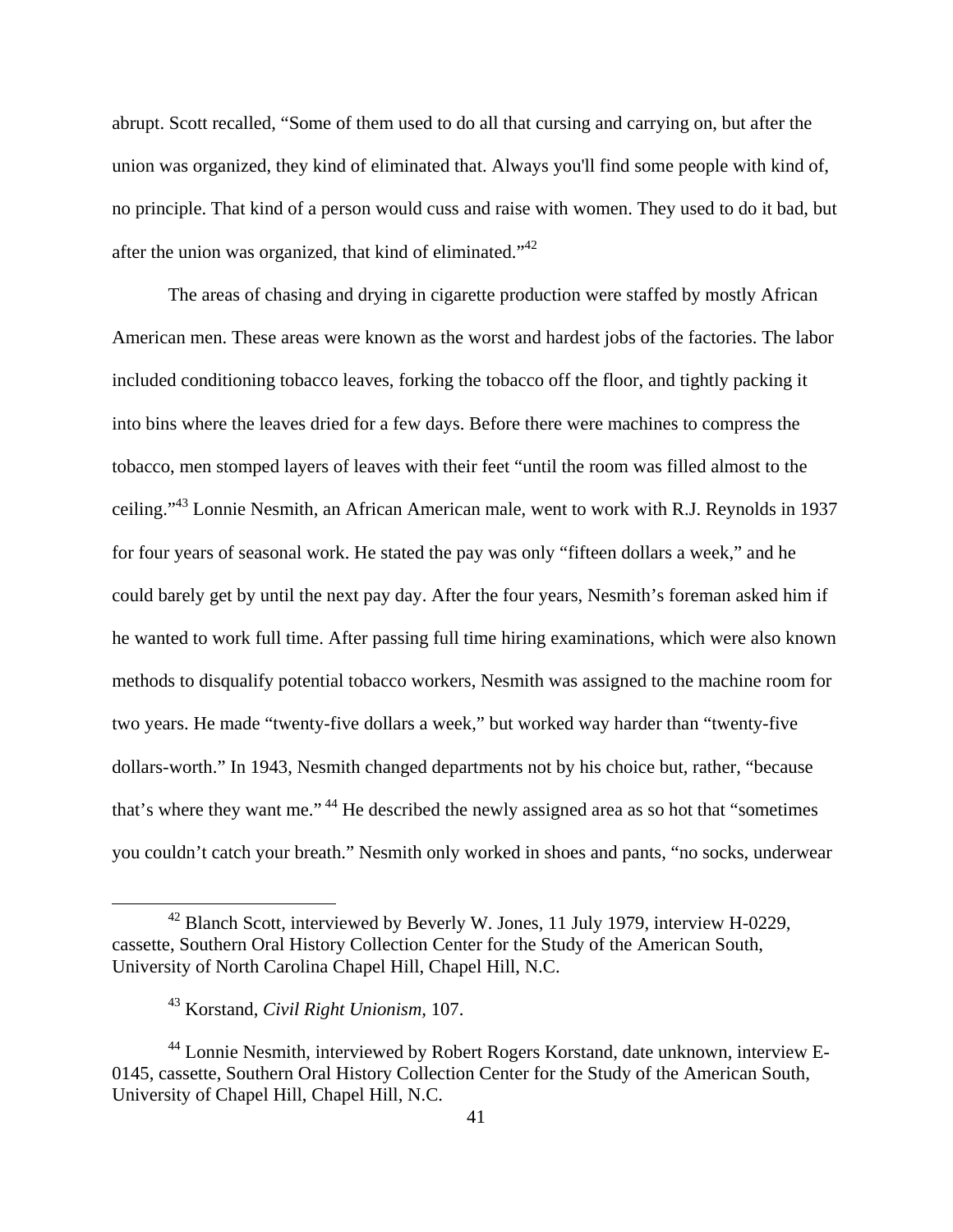or shirt," because it would be useless since "they were going to get wet anyway." Signs of long term health problems surfaced even when Nesmith was off the clock. Many of nights, " I was so sick I'd just gag" the tobacco worker stated.  $45$  He also remembered the dust and grime that filled his nostrils and how blowing his nose never really helped. Nesmith recalled that he and coworkers talked, in secret, about union organizing because the labor provided, wages earned, and working environment were racially unequal and unjust.

In close, Chapter Two highlights the rise and fall of unionism in North Carolina's Piedmont tobacco industry during the early decades of the twentieth century, as well as analyzes African Americans and labor organizing, on a national scale, from the 1920s-1940s. Black workers, those considered leftist and radical whites, and civil rights organizations that supported egalitarianism through pro-unionization were challenged with battles of ideology between segregated and inclusive organizational charters, along with attacks from anti-unionists, capitalists, factory owners, managers, foremen, and mainstream southern whites. Furthermore, the reasons behind African American women as the manpower of the Piedmont's profitable tobacco industry, and the inequalities that black tobacco workers faced during the early twentieth century, are reviewed in this chapter to help accumulate a larger civil rights narrative that branches out into decades to come. In Chapter Three the power of collectivism from the Piedmont's tobacco industry workers is captured. The chapter focuses on the case study of the 1943 employee strike, led by African American women, at the R.J. Reynolds tobacco company in Winston Salem, N.C. The following chapter aims to illuminate the momentous role that African Americans had in the spread of civil rights labor organizing throughout North Carolina's tobacco industry in the first half of the twentieth century. In addition, the black economic

<sup>45</sup> Korstand, *Civil Right Unionism,* 107.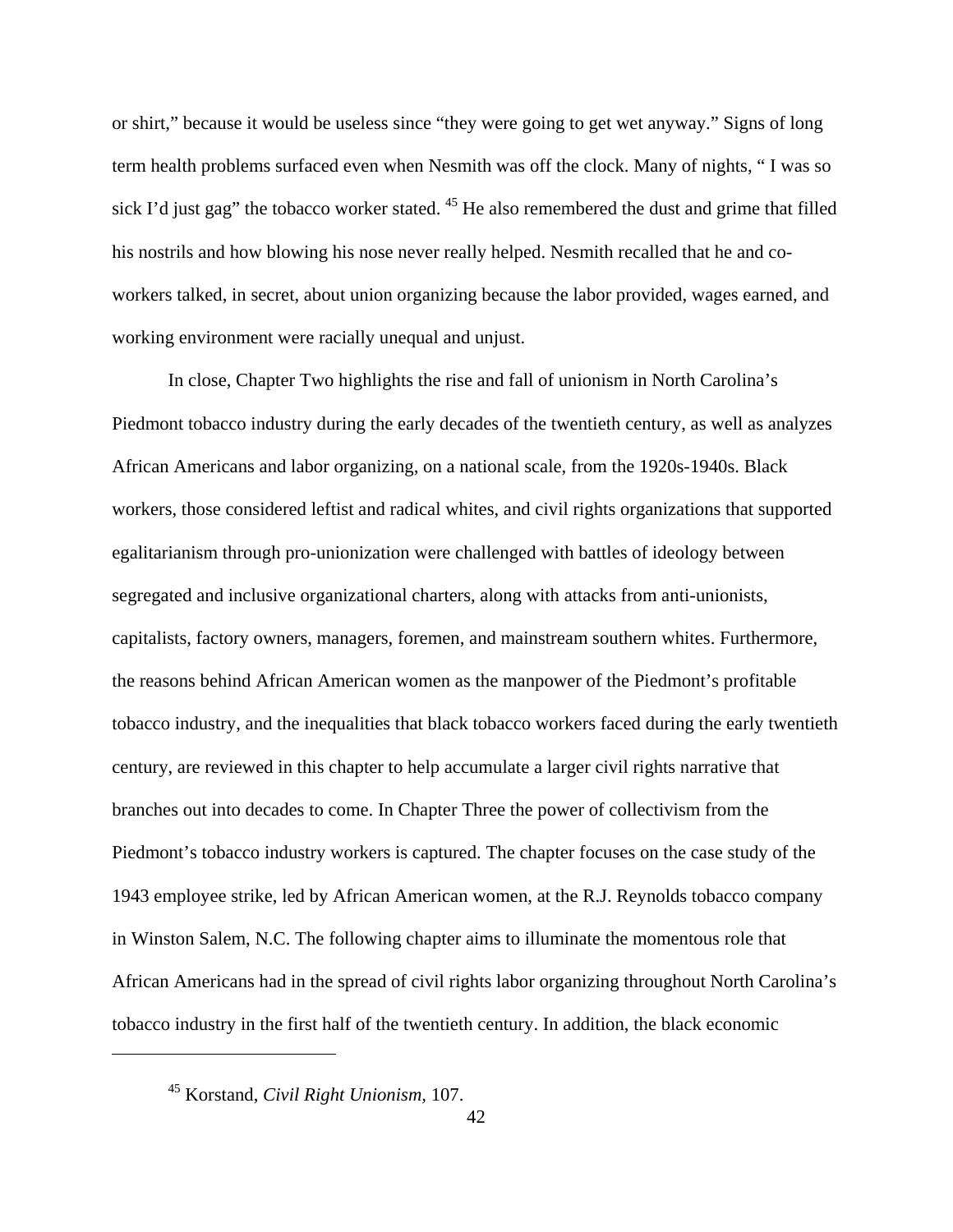condition, limited employment opportunity, and challenges to the mainstream status quo are themes that persist from earlier generations and carry on into the twentieth century.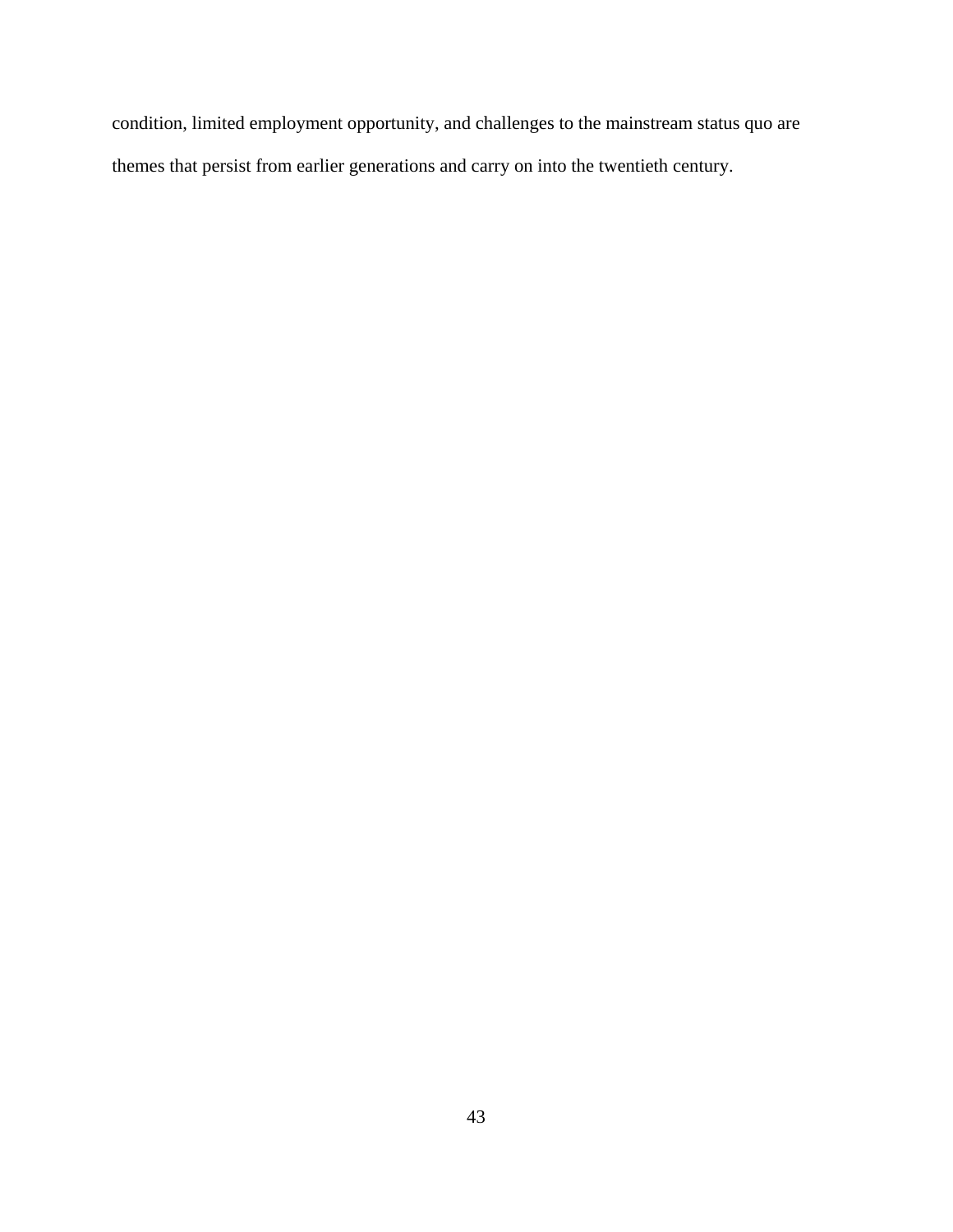# **CHAPTER THREE**

# **CRIES IN THE WILDERNESS, THE REYNOLDS STRIKE: A CASE STUDY**

Chapter Three examines the 1943 employee strike held at the R.J. Reynolds, a tobacco company in Winston-Salem, N.C. This chapter aims to provide a significant evaluation on a local history of black labor organizing in the pursuit of civil rights. To do so, the chapter links the class, gender, and racial hierarchy over Reynolds' black employee lives outside the tobacco industry to the prejudices faced inside the factory. Next, an investigation on the discriminatory events that led up to the 1943 Reynolds employee protest is conducted. Furthermore, a study on union influence during the Reynolds' strike is presented. Lastly, an analysis on Reynolds black workers' collectivism to challenge the southern status quo is provided. The strike is important to the black freedom struggle because for the first time in the history of Reynolds, due to the agency formed by a group of employees, with the majority of African American women, the power of collectivism halted work production in an effort to improve the black economic condition, employment opportunity, and challenge the mainstream status quo. Thus, literally, out of blood, sweat, and tears a collective local civil rights and labor movement was born from black tobacco worker organizing.

#### **R.J. Reynolds and Black Employee Life**

In 1943, the lives of African American tobacco industry workers in the Piedmont region of North Carolina revolved around the class, gender, and race hierarchy of the southern status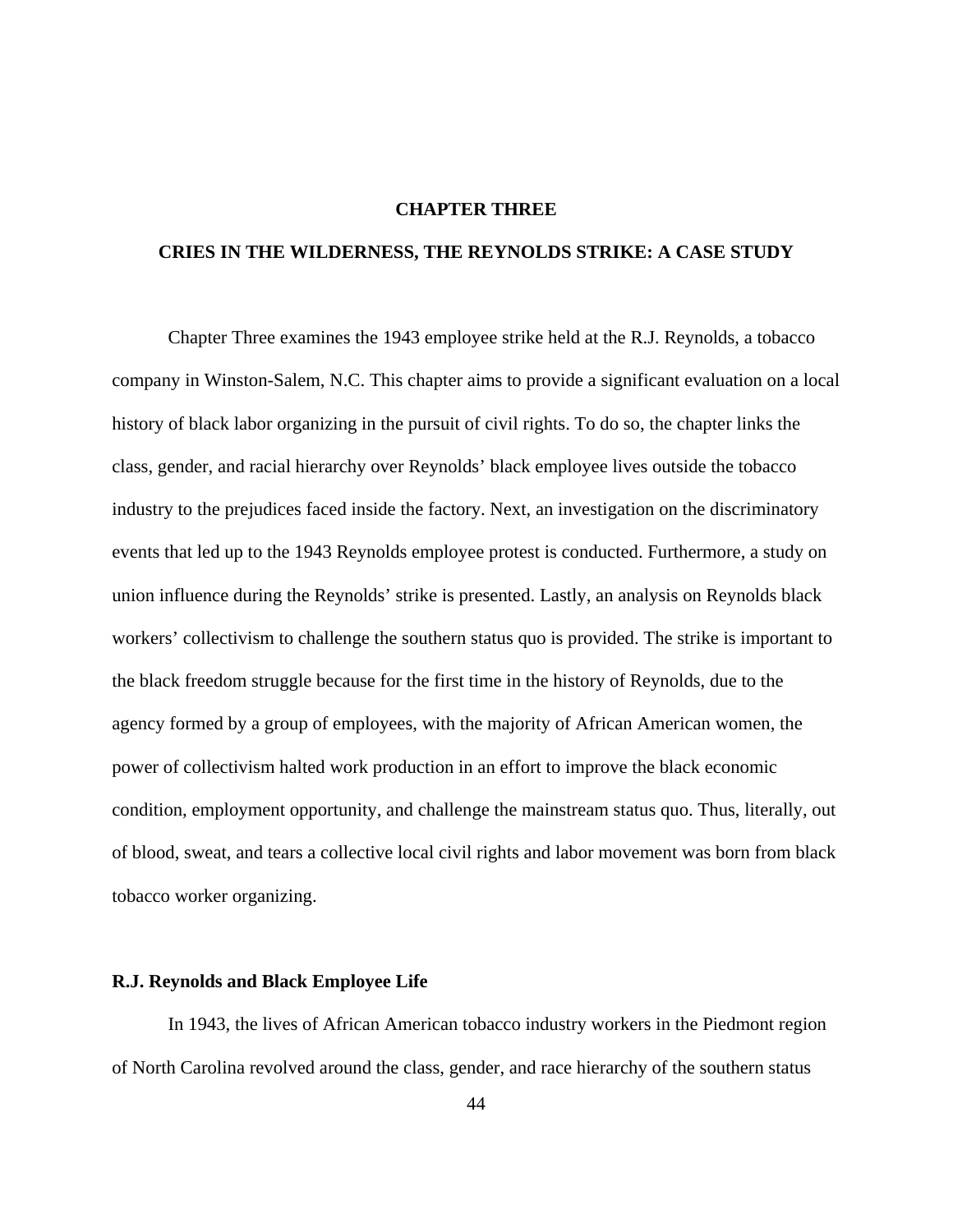quo. Extensions of white supremacist doctrine were reflected within tobacco manufacturing factories. To make matters worse, the majority of the Piedmont's black tobacco workers lived in segregated areas of urban centers owned by tobacco factory owners or managers. This was the case for R.J Reynolds employee Theodosia Simpson Phelps. Simpson Phelps was born, raised, lived, and worked in the Piedmont all her life. While growing up, she resided in the northeast area of Winston-Salem in a black community off of Lexington Road. Most of the residents walked to work at Reynolds. There was another African American section of the city in the southeast district. Simpson Phelps recalled that most workers from here were employees "in the leaf houses and some at Taylor Brothers tobacco plant" and went to work by "Duke Power buses" and "streetcars." Simpson Phelps and her co-worker, Robert Black, remembered the 'slums' in Winston-Salem where most African Americans lived. There was Black's home area of Monkey Bottom, the 'Low Area' with "really some of the worst housing," and the public housing projects called Kinley Park, which was also known as the "Pond." Houses in these areas only had only three rooms that included "a front room and a middle room for a bedroom and a kitchen." Black stated that "people had to use what you would call a living room for a bedroom because there were too many in the family." B.C. Johnson or the Newton brothers owned most of the properties. The few houses that did not belong to these men were retained by absentee landlords who were never around when renter issues surfaced. Simpson Phelps remembered Johnson and the Newton brothers as "real prejudiced." They tolerated no excuse for why rent payment was late. If tenants didn't pay on time then the police came and evicted people immediately. Simpson Phelps stated that all the workers knew who Johnson was because he walked through Reynolds, "sometimes every day," to collect past due rent.<sup>1</sup>

 <sup>1</sup> Robert Chick Black, Karl Korstand, and Theodosia Simpson Phelps, interviewed by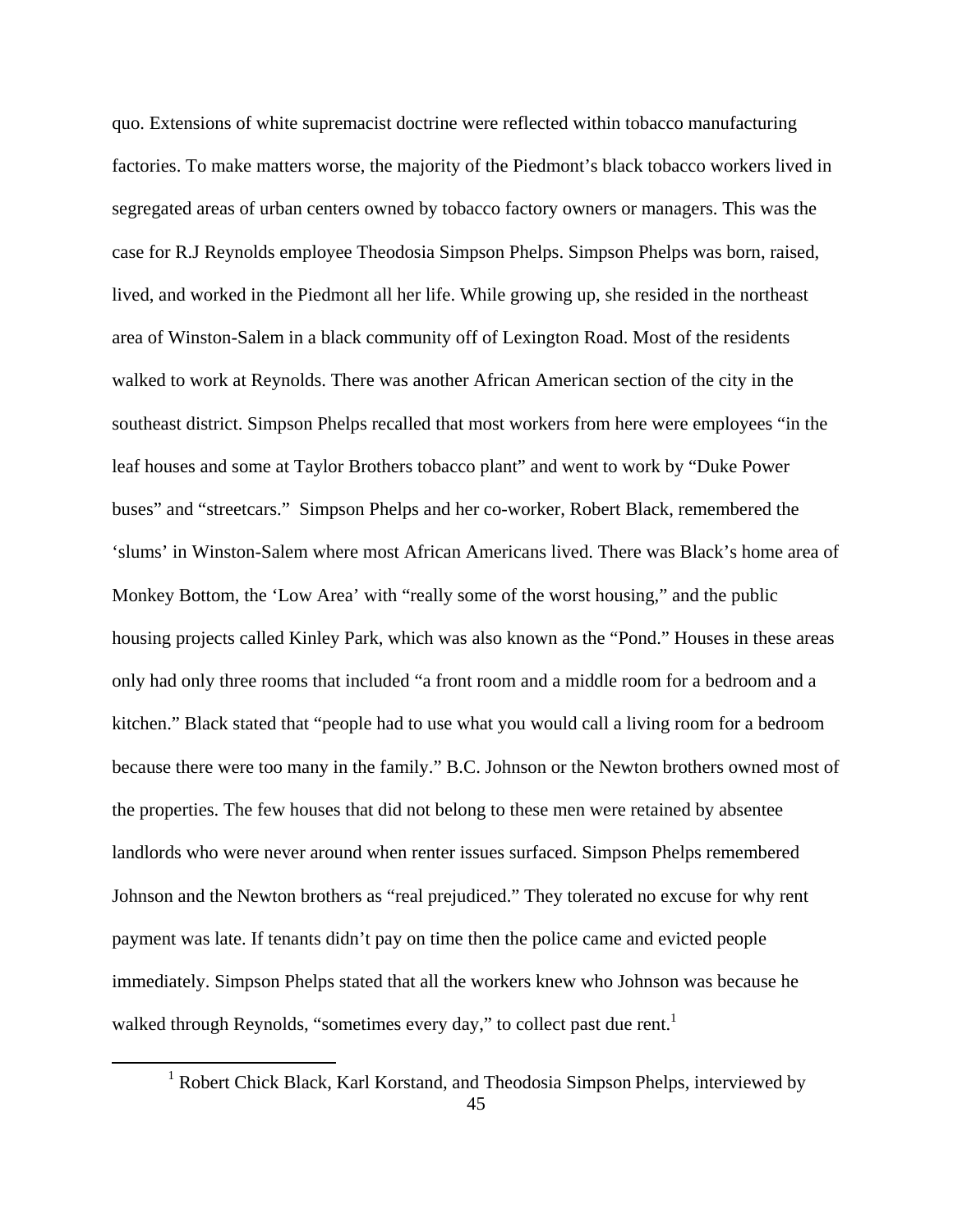African American tobacco workers gained little protection from the 1938 Fair Labor Standards Act. The regulation authorized a forty hour work week, a forty cents minimum wage, plus overtime pay at time-and-a-half. However, "the \$16 to \$20 a week" that the average black employee at Reynolds took home was only "half the annual income the federal government calculated as a 'minimum subsistence of living'" for urban centers in North Carolina.<sup>2</sup> A hint into worker impoverishment is seen through the pay of Leon Edwards, a Reynolds employee. He stated that during the 1930s and 1940s he made twenty-five cents an hour for a nine hour workday and half a day on Saturday; approximately twelve dollars a week.<sup>3</sup> If Edwards worked overtime, there was no additional pay. To make matters worse, increased demands in work production, along with the constant watch and discipline of women, prompted one African American Reynolds' employee to claim, "Everybody would almost cry every day the way they would work you and talk to you. Working conditions was so bad that you needed God and a union."<sup>4</sup> Another black employee noted that, "We was catching so much hell in Reynolds that we had to do something."<sup>5</sup> By the early 1940s, black tobacco factory workers at Reynolds were absolutely fed up.

Robert Rogers Korstand, date unknown, interview E-0147, transcript, Southern Oral History Collection Center for the Study of the American South, University of North Carolina Chapel Hill, Chapel Hill, N.C.

<u> 1989 - Johann Stoff, amerikansk politiker (d. 1989)</u>

2 Korstand, *Civil Right Unionism,* 16.

 $3$  Leon Edwards, interviewed by Chuck Eppinette and Robert Rogers Korstand, 12 January 1989, interview E-0113-1, cassette, Southern Oral History Collection Center for the Study of the American South, University of North Carolina Chapel Hill, Chapel Hill, N.C.

4 Korstand, *Civil Right Unionism,* 17.

<sup>5</sup> Roxanne Newton, "North Carolina Women on Strike," in *Encyclopedia of Strikes in American History*, ed. Aaron Brenner et al., (New York: M.E. Sharpe, 2009), 156.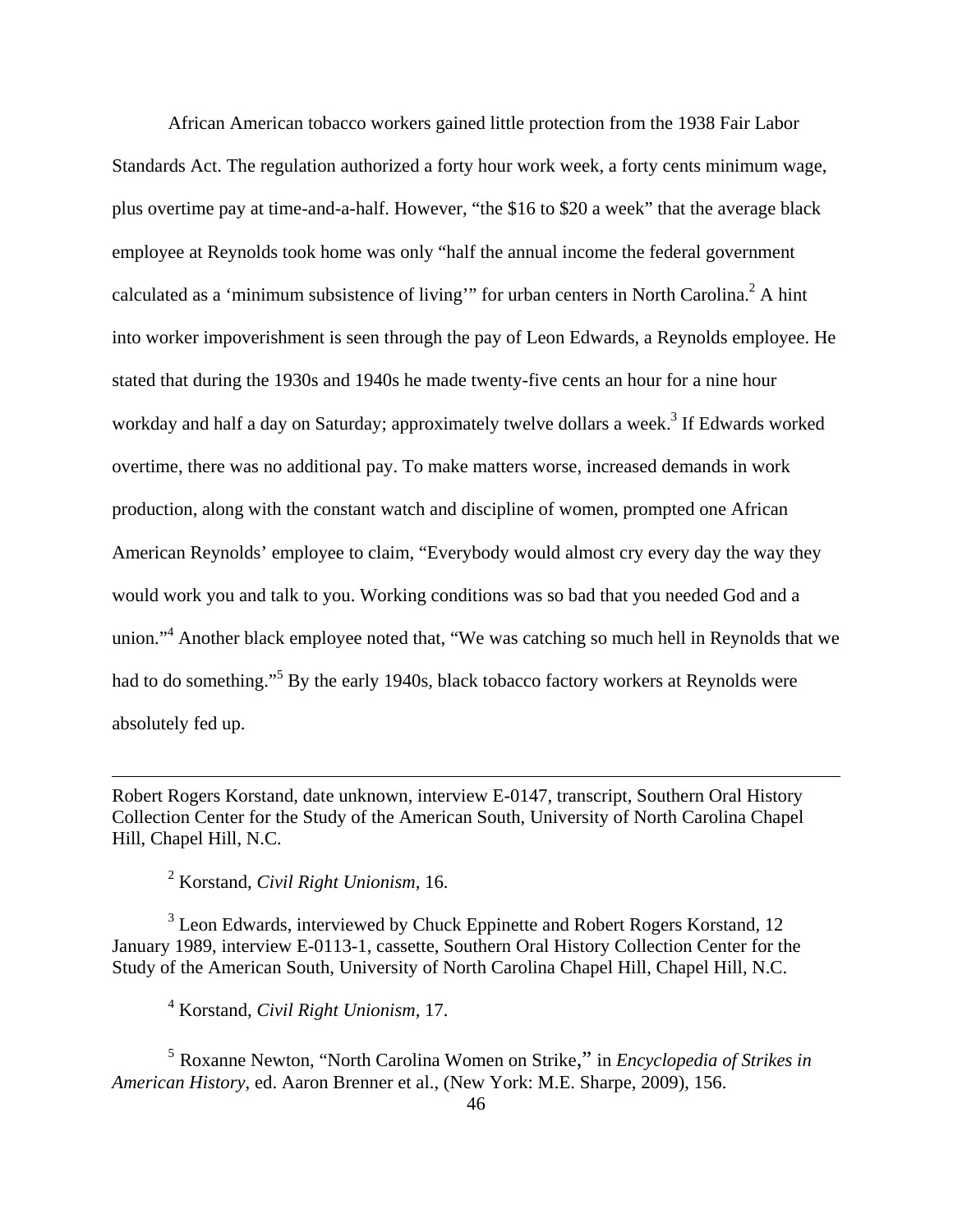# **Get Down With the Sit-Down**

On 17 June 1943, the co-worker who managed the machine beside Simpson Phelps, Geneva McClendon, was sick. The woman was middle aged, had five children, and was widowed. This particular day, McClendon was unable to keep up with her work load. The foreman went to her and stated that if she was unable to do her work "that there was the door that the carpenter left." McClendon cried hysterically. "She had these children to rear and nobody working but her. And that sort of got next to me," remarked Simpson Phelps. As a result, Simpson Phelps called some co-workers together, ones she thought she could trust, to stage a protest for the following day. She urged employees to join her because black workers, especially women, had to be treated better. Employers needed to know their actions and words were unjust and derogatory. Therefore, to get the message across, when the work whistle blew, Simpson Phelps and her accomplices were not to work "until we get some understanding on how these people are going to be treated."<sup>6</sup> The plan altered because someone went back and told the line foreman. "We hear there's going to be a work stoppage. You better not do that. You'll lose your job," proclaimed the foreman some minutes later. Consequently, instead of the demonstration occurring the subsequent day, "let's do it after lunch," announced Simpson Phelps to her associates.<sup>7</sup> Word of the strike spread to Edwards and other black men in nearby work areas at Reynolds' building #65. He recalled that women passed him in the hall and proclaimed, "We

<sup>6</sup> Theodosia Simpson Phelps, interviewed by Robert Rogers Korstand, 19 April 1979, interview E-0151, transcript, Southern Oral History Collection Center for the Study of the American South, University of North Carolina Chapel Hill, Chapel Hill, N.C.

<sup>7</sup> Korstand, *Civil Right Unionism,* 17-18; Theodosia Simpson Phelps, interviewed by Robert Rogers Korstand, 19 April 1979, interview E-0151, transcript, Southern Oral History Collection Center for the Study of the American South, University of North Carolina Chapel Hill, Chapel Hill, N.C.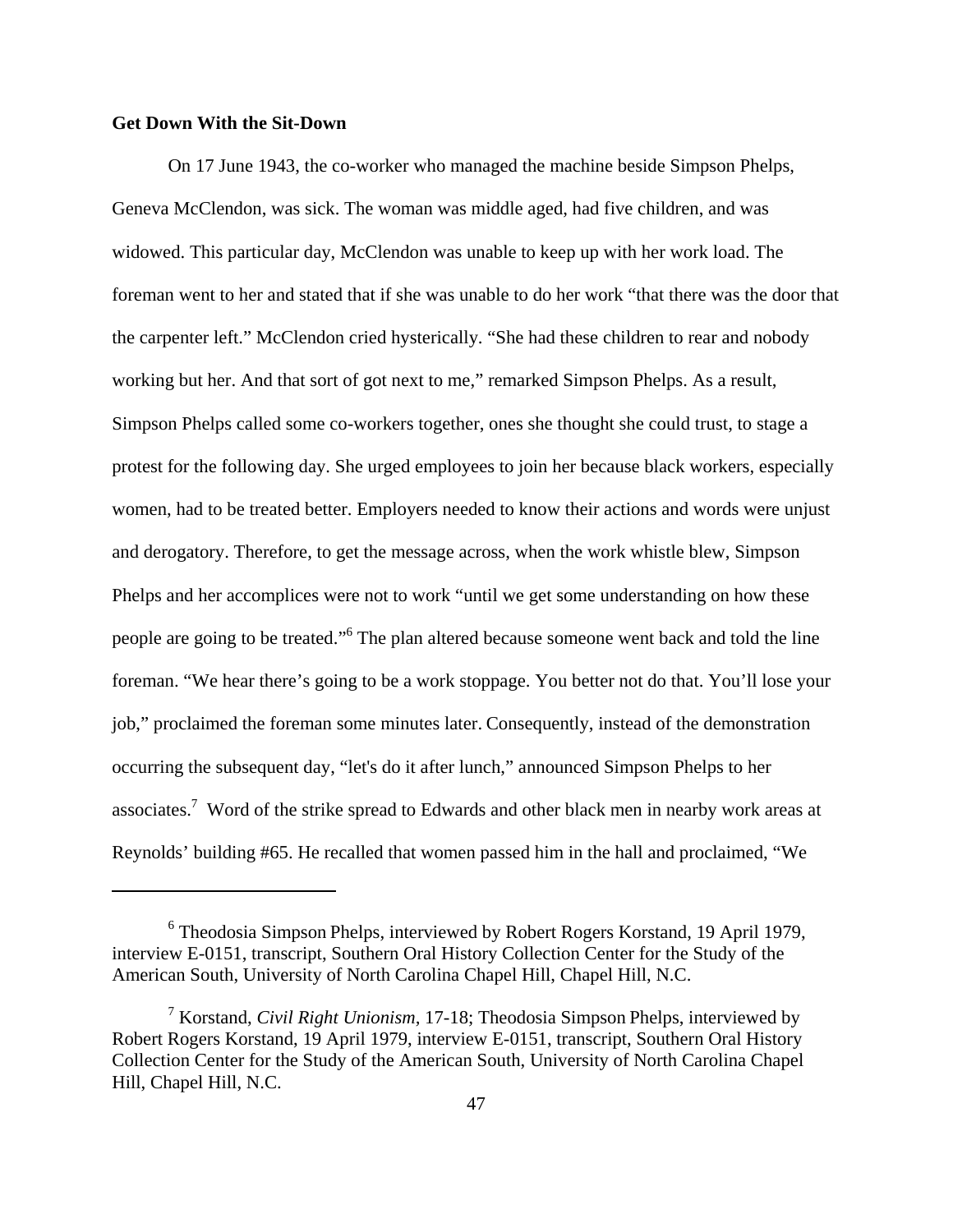gonna strike! We gonna strike!" "They were working the women to hard" so "them women made that up theirself [sic] in their mind, that sit-down." When all settled after the strike, Kimbell, Edward's white foreman, said, "now don't say nothing about it, but yall done one of the damn best things you ever done in your life when you come out on that strike."<sup>8</sup>

Lunch was almost over and approximately 12,000 Reynolds employees walked back to their work stations. The whistle blew, but black protestors "just sat down on the little stools that were out from the machines and turned their heads to the machine." When other black workers saw what was going, most of them ignored going back to work also. At this point, the majority of the strikers were not union members, Simpson Phelps recalled, "but they didn't turn on their machines."<sup>9</sup> Even some of the employees that started their machines shortly stopped them. Thirty-eight year old James McCardell, an African American, who from the age of fifteen brought boxes of tobacco to women's work stations, stood up and declared, "If these women'll stand up for their rights, I'm with them."10 Just as the last word came from his mouth, McCardell fell to the floor. The remaining of the running machines stopped as everyone looked to see what happened. Together, a few male employees picked up McCardell and rushed him to the onsite nurse. It was too late, McCardell passed away. Simpson Phelps stated that McCardell was sick the entire week. However, "instead of staying home, he would come to work and feel bad." He

<sup>&</sup>lt;sup>8</sup> Leon Edwards, interviewed by Chuck Eppinette and Robert Rogers Korstand, January 12, 1989, interview E-0113-1, cassette, Southern Oral History Collection Center for the Study of the American South, University of North Carolina Chapel Hill, Chapel Hill, N.C.

<sup>&</sup>lt;sup>9</sup> Theodosia Simpson Phelps, interviewed by Robert Rogers Korstand, 19 April 1979, interview E-0151, transcript, Southern Oral History Collection Center for the Study of the American South, University of North Carolina Chapel Hill, Chapel Hill, N.C.

<sup>10</sup> Korstand, *Civil Right Unionism,* 18.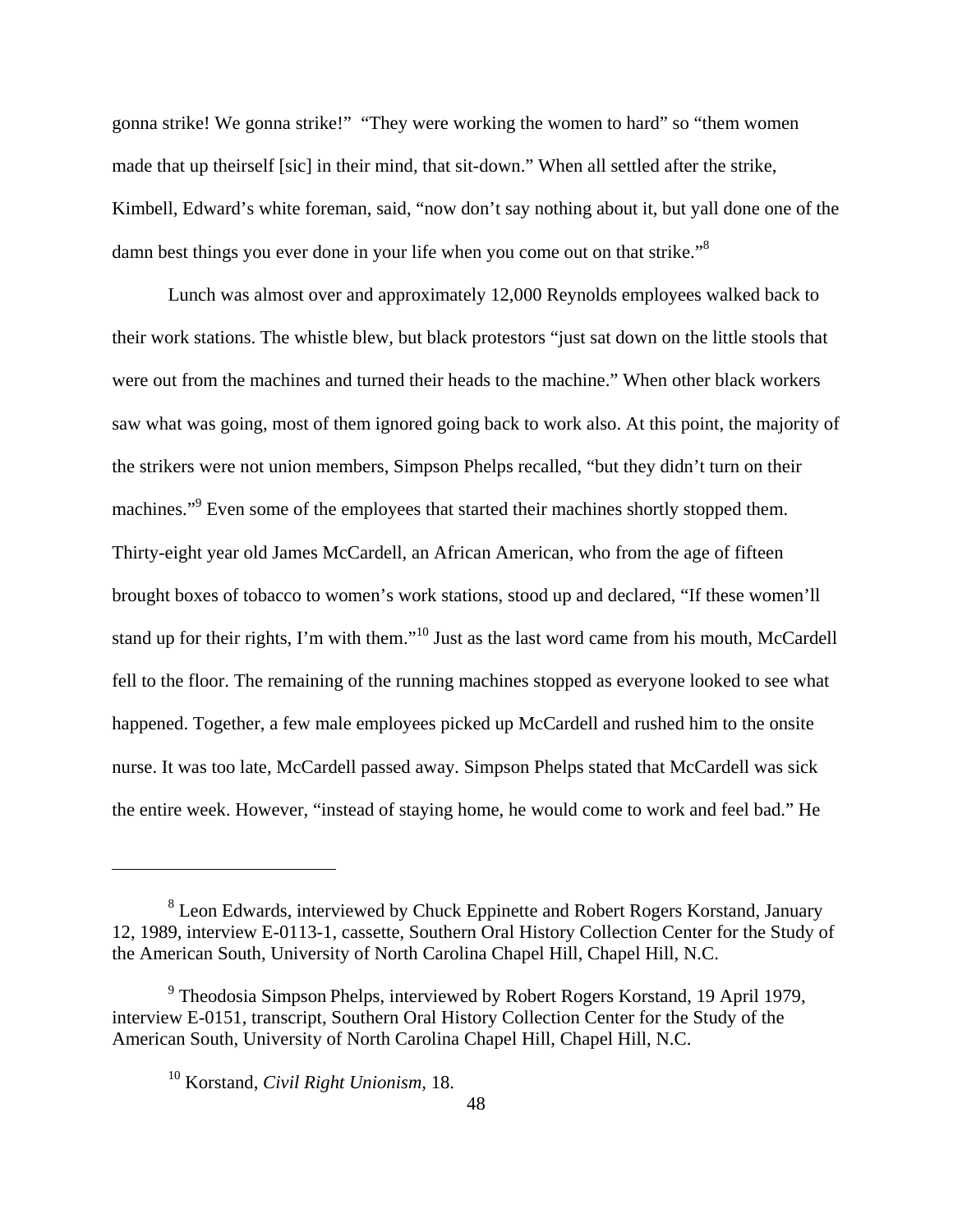went back and forth to the nurse multiple times. Every time, the nurse sent McCardell back to his work area because, according to her, "he wasn't sick."<sup>11</sup> McCardell's death was concluded to be caused by a brain hemorrhage.

Word of the strike spread across the factory. Foremen were trained to control employee grievances but this situation was clearly uncontainable. An employee died and 200 African American women were blamed for the work stoppage. Within minutes, 198 more black women "on the fourth floor and the 25 on the third floor were standing idly by their machines." Managers demanded all company doors locked to halt people from coming inside or leaving the building. Union members among employees told strikers to just sit and not move. If workers had to go to the restroom they were instructed to go but then to come straight back. For the most part, employees stayed in their designated work areas. Union affiliates encouraged women to use the situation to their advantage. As grievances were shared, Simpson Phelps, the spokeswoman of the group, contemplated the demands of tobacco factory workers. "More money," "lightened work load," "equal work for equal pay," "better working conditions," "opportunity for company growth," and "respect" were the workers' lead appeals. McClendon expressed her opinion about the benefits of labor unions with associates. All employees "should be in a union," urged McClendon, because unions take "the whip out of the boss's hand."<sup>12</sup> McClendon learned about union activity through "reading newspapers and pamphlets" and, as a result, she "figured the CIO was a good union" to join.<sup>13</sup> In 1943, the CIO was a separated and established union, set

 $11$  Theodosia Simpson Phelps, interviewed by Robert Rogers Korstand, 19 April 1979, interview E-0151, transcript, Southern Oral History Collection Center for the Study of the American South, University of North Carolina Chapel Hill, Chapel Hill, N.C.

<sup>12</sup> Korstand, *Civil Right Unionism,* 18-19 & 21.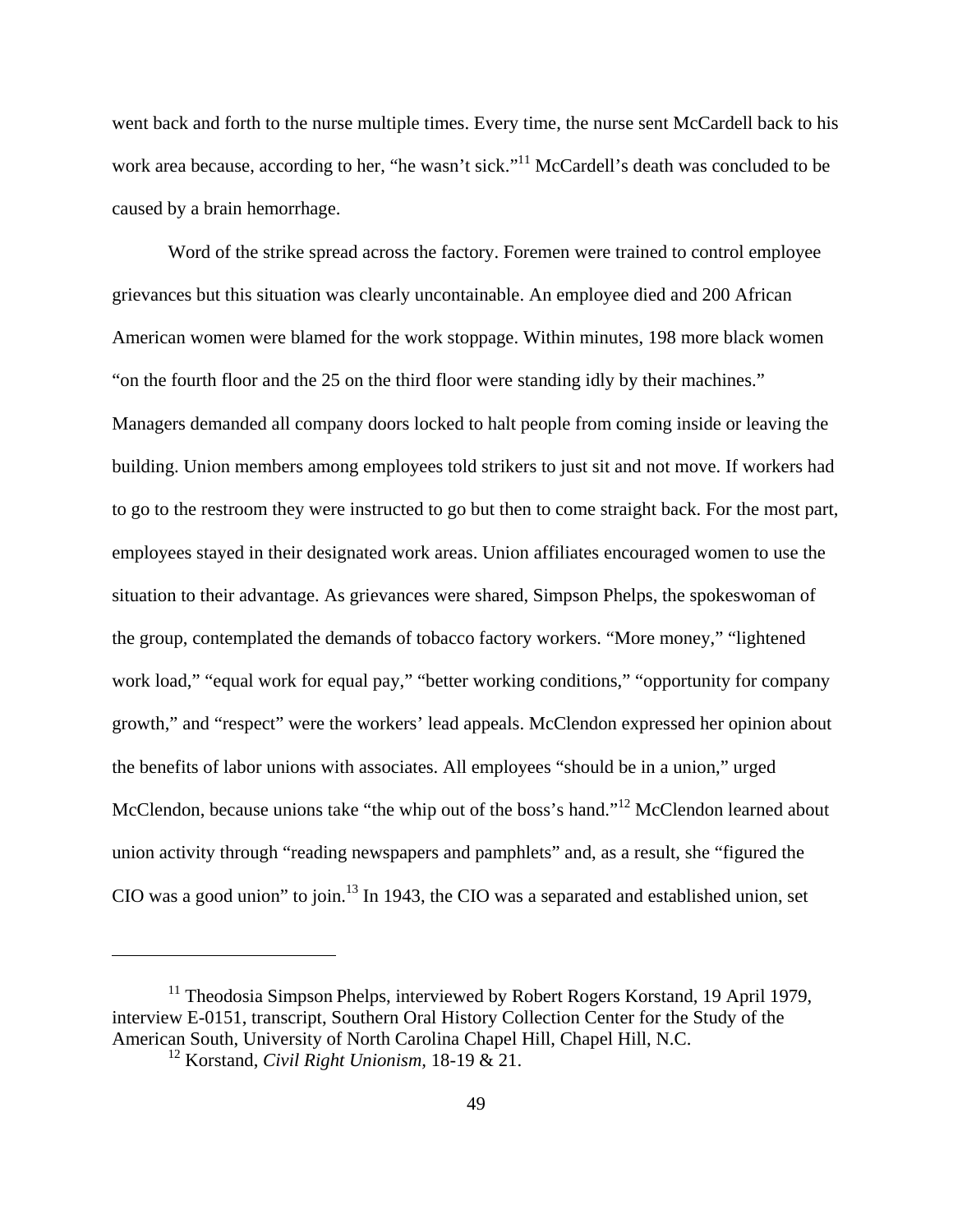apart from the AFL, for five years. This was due to the reluctance of the AFL "and its local unions" to organize "unskilled, foreign, or nonwhite unions."<sup>14</sup> The CIO, on the other hand, was involved in many media worthy labor disputes that included African Americans, such as the Flint, M.I., automobile workers' sit-down strike in the winter of 1936-1937 and the CIO victory over labor battles in the steel industry during the spring of 1937.<sup>15</sup>

John C. Whitaker was the vice president in charge of manufacturing at Reynolds during the time of the sit-down strike. As soon as Whitaker was aware of the day's events he, along with 'landlord' Johnson, who was also the superintendent of the stemmeries, and the head of the employment office, Edgar Bumgardner, made their way to the department at #65 that caused the work stoppage. One source noted that Whitaker was recognized "for walking the factory floor, greeting employees by name and asking about their families."16 However, McClendon claimed that the first time most workers "had ever laid eyes on the vice president" was the day of the strike. Nevertheless, Whitaker was calm and tried to persuade Reynolds employees to return to their assigned tasks. He promised investigations that would lead to "changes where needed."17 In addition, not just Reynolds but the entire tobacco industry "was operating under wartime wage controls" and could not increase pay "without the federal government's permission," explained

14 Dan La Botz, "Agricultural Strikes," in *Encyclopedia of Strikes in American History*, ed. Aaron Brenner et al., (New York: M.E. Sharpe, 2009), 346.

15 Zieger, *The CIO,* 46 & 54.

<sup>16</sup> "Tobacco Documents Online," Tobaccoocuments.org, accessed on April 21, 2013, http://tobaccodocuments.org/profiles/people/whitaker\_john\_c.html.

 13 Korstand, *Civil Right Unionism,* 21.

<sup>17</sup> Korstand, *Civil Right Unionism,* 19-20.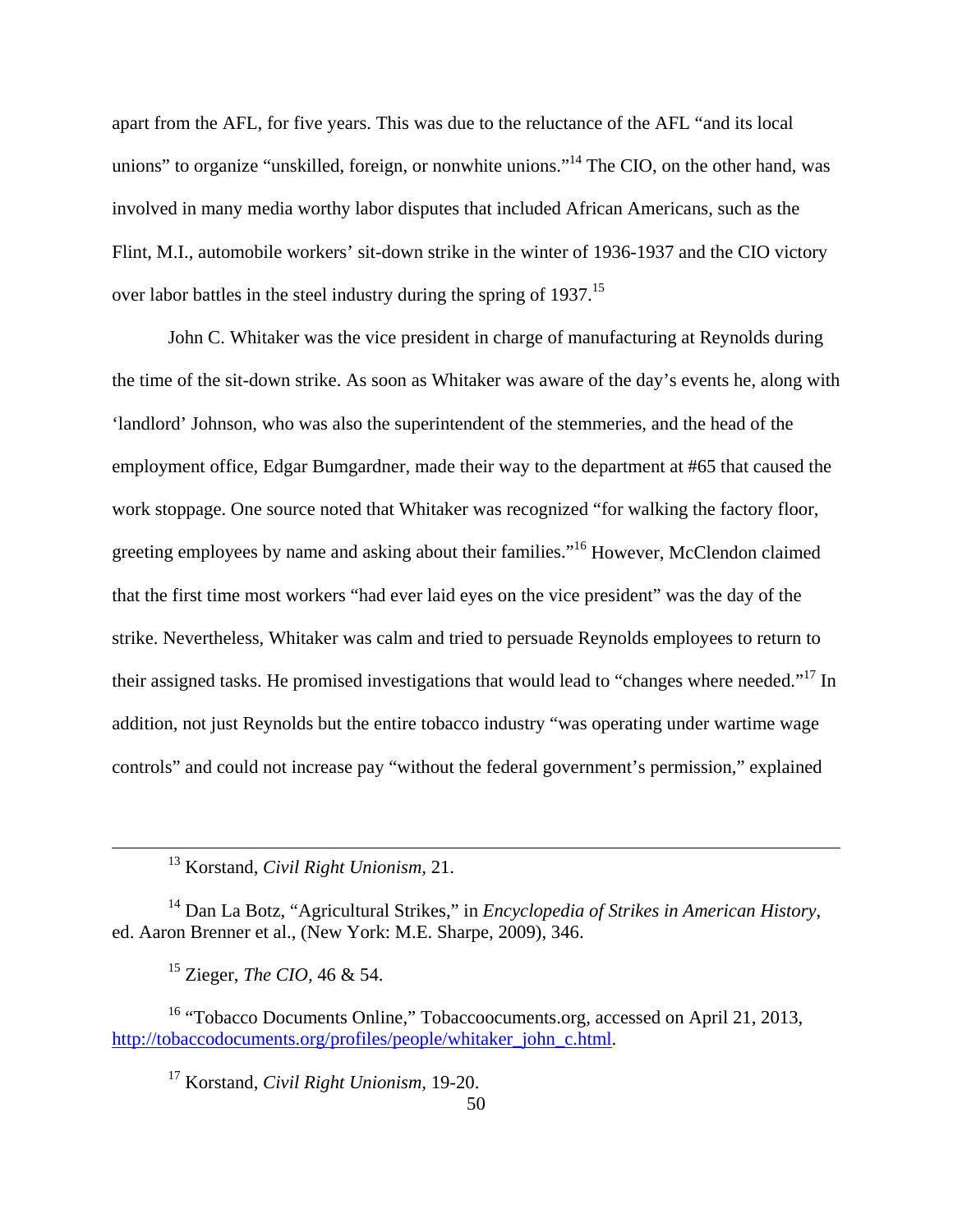Whitaker.<sup>18</sup> "According to the Little Steel formula you can give us a wage increase," rebutted Simpson Phelps.<sup>19</sup>

Robert E. Weir conveys that the Little Steel formula was designed by the NWLB (National War Labor Board), in January 1941, to fashion "a labor/ management/ public committee that would peacefully resolve labor disputes, control inflation, and ensure that wartime production would not be interrupted." Moreover, NWLB decisions were indissoluble. In 1942, small steel companies that were not affiliated with the U.S. Steel company shared their grievances with the NWLB concerning wages versus wartime inflation. Steel workers pleaded for a dollar more a day. Due to the ascension of steel prices, the NWLB compromised. During war, steel workers received forty-four cents more a day. University of Pennsylvania professor, George W. Taylor, a specialist in the field of industrial relations, was overseer to the NWLB. Taylor relied on the CPI (Consumer Price Index), "an instrument first developed by the Bureau of Labor Statistics in 1919," which was adjusted accordingly, to determine pay increases for steel workers and subsequent wage disputes within other industries.<sup>20</sup> Whitaker denied knowledge of the Little Steel formula but stated that he would have company lawyers look into it. Simpson Phelps continued to share with Whitaker issues of the overall economic condition, working environment, and limited employment opportunity for black tobacco factory workers. As a result, the vice president told employees to select representatives to talk to him the next morning.

<sup>&</sup>lt;sup>18</sup> Theodosia Simpson Phelps, interviewed by Robert Rogers Korstand, 19 April 1979, interview E-0151, transcript, Southern Oral History Collection Center for the Study of the American South, University of North Carolina Chapel Hill, Chapel Hill, N.C.

<sup>19</sup> Korstand, *Civil Right Unionism,* 19.

<sup>20</sup> Robert E. Weir, *Workers in America: A Historical Encyclopedia* (Santa Barbra: ABC-CLIO Publishers, 2013), 424.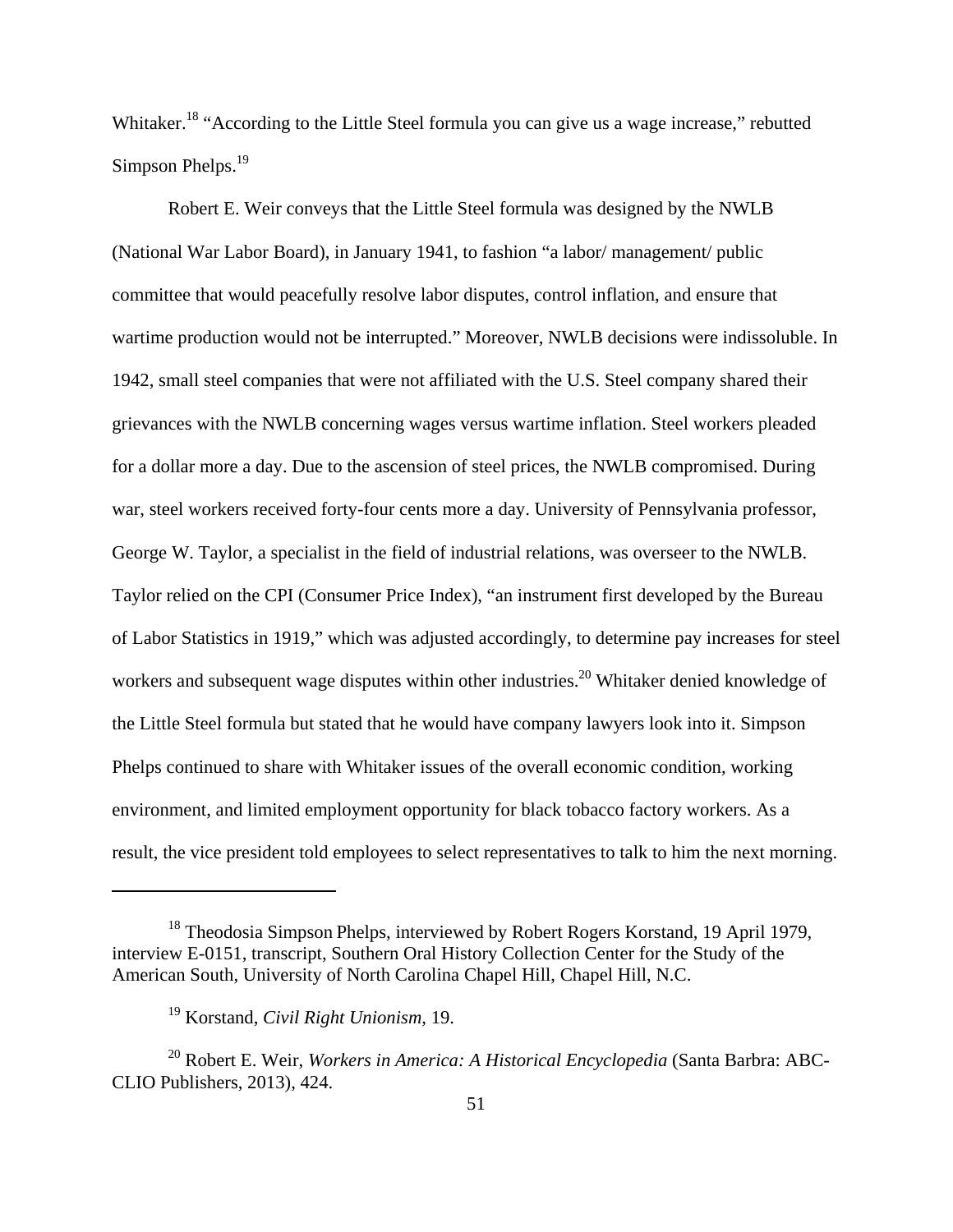He also instructed workers to go home early for the day. Simpson Phelps remembered that Whitaker dismissed tobacco workers around 3:30 pm and "we weren't supposed to get off from work" until another hour or so. Yet, the vice president said to leave early and "we would get paid for the full day."<sup>21</sup>

# **Seeking Union Help**

What Simpson Phelps and her accomplices did not tell Whitaker was that Reynolds' black workers planned to organize more than a committee to talk to the vice president. Simpson Phelps was nominated as the spokesman of a five man group to meet with Whitaker since she was a leader among the TWOC (Tobacco Workers Organizing Committee), a CIO affiliated union. Simpson Phelps recalled that most workers knew about labor organizing but, at that moment in time, it was "a matter of who was willing to do it."<sup>22</sup> Fear pierced employees. Many felt union participation led to joblessness. Nevertheless, the day's events spread by word of mouth to Reynolds' night shift employees, extension plants, and tobacco factories throughout the Piedmont. Therefore, when workers left Reynolds' # 65 for the day, black tobacco employees from other Piedmont locations "were out there waiting for us, and they wanted to know what had happened and all," stated Simpson Phelps.<sup>23</sup>

 $21$  Theodosia Simpson Phelps, interviewed by Robert Rogers Korstand, 19 April 1979, interview E-0151, transcript, Southern Oral History Collection Center for the Study of the American South, University of North Carolina Chapel Hill, Chapel Hill, N.C.

<sup>22</sup> Korstand, *Civil Right Unionism,* 21.

 $^{23}$  Theodosia Simpson Phelps, interviewed by Robert Rogers Korstand, 19 April 1979, interview E-0151, transcript, Southern Oral History Collection Center for the Study of the American South, University of North Carolina Chapel Hill, Chapel Hill, N.C.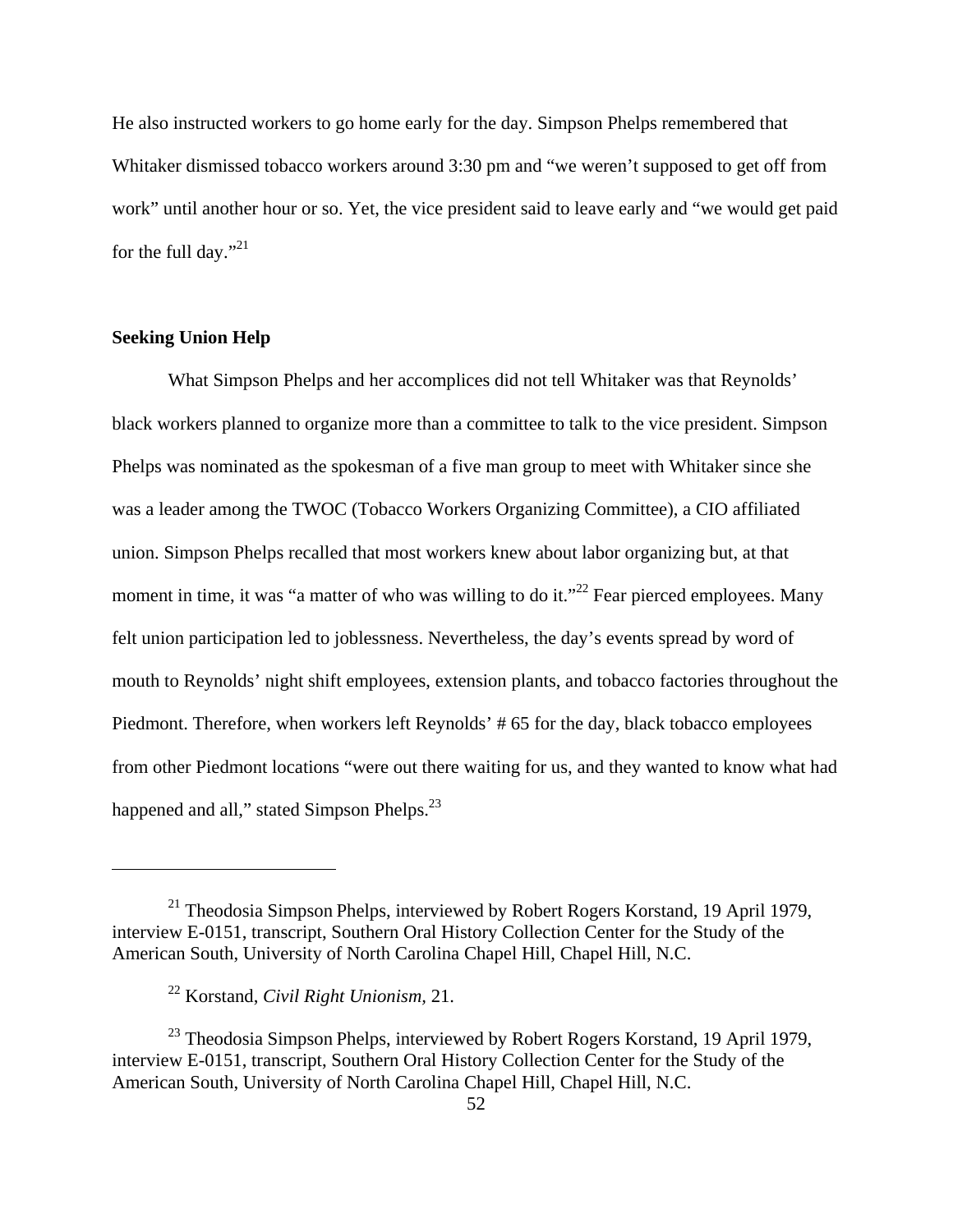Simpson Phelps and McClendon talked to organizers from the CIO affiliate UCAPAWA (United Cannery, Agricultural, Packing, and Allied Workers of America) as soon as the work day concluded. The women met with William DeBerry and Frank Hargrove and asked for suggestions on how to handle the next day's scheduled meeting. UCAPAWA members were excited to help employees from #65. The time invested in "meetings, discussions, and training" seemed as if was about to pay off for the union. There was one hold up, however. Tobacco use was promoted as a morale booster for U.S. military personnel during wartime. It was seen as a way for troops to physiologically escape the mental torment of war.<sup>24</sup> Furthermore, it was illegal for the CIO to lead a war time production factory strike due to the "No Strike Pledge," adopted by the union for the duration of WW II. An employer and employee settlement was essential for continued manufacturing of tobacco; an important war commodity.<sup>25</sup> On the other hand, the Reynolds tobacco workers' strike presented an opportunity to enlist new union members. UCAPAWA organizers had to be careful. Hargrove did not want Reynolds' higher-ups to think that the union influenced a strike that hindered work production. UCAPAWA officials "wanted to keep it as much a workers' thing as a union thing at that particular time."26 Consequently, the "official position" of the UCAPAWA was that the union was not involved in the "spontaneous act on the employees' part without discussion with the union," along with "the workers should

<sup>24</sup> Allan M. Brandt, *The Cigarette Century: The Rise, Fall, and Deadly Persistence of the Product That Defined America*, (New York: Basic Books, 2007), 50-53.

<sup>25</sup> Zieger, *The CIO,* 144; Korstand, *Civil Right Unionism,* 22.

<sup>&</sup>lt;sup>26</sup> Robert Chick Black, Karl Korstand, and Theodosia Simpson Phelps, interviewed by Robert Rogers Korstand, date unknown, interview E-0147, transcript, Southern Oral History Collection Center for the Study of the American South, University of Chapel Hill, Chapel Hill, N.C.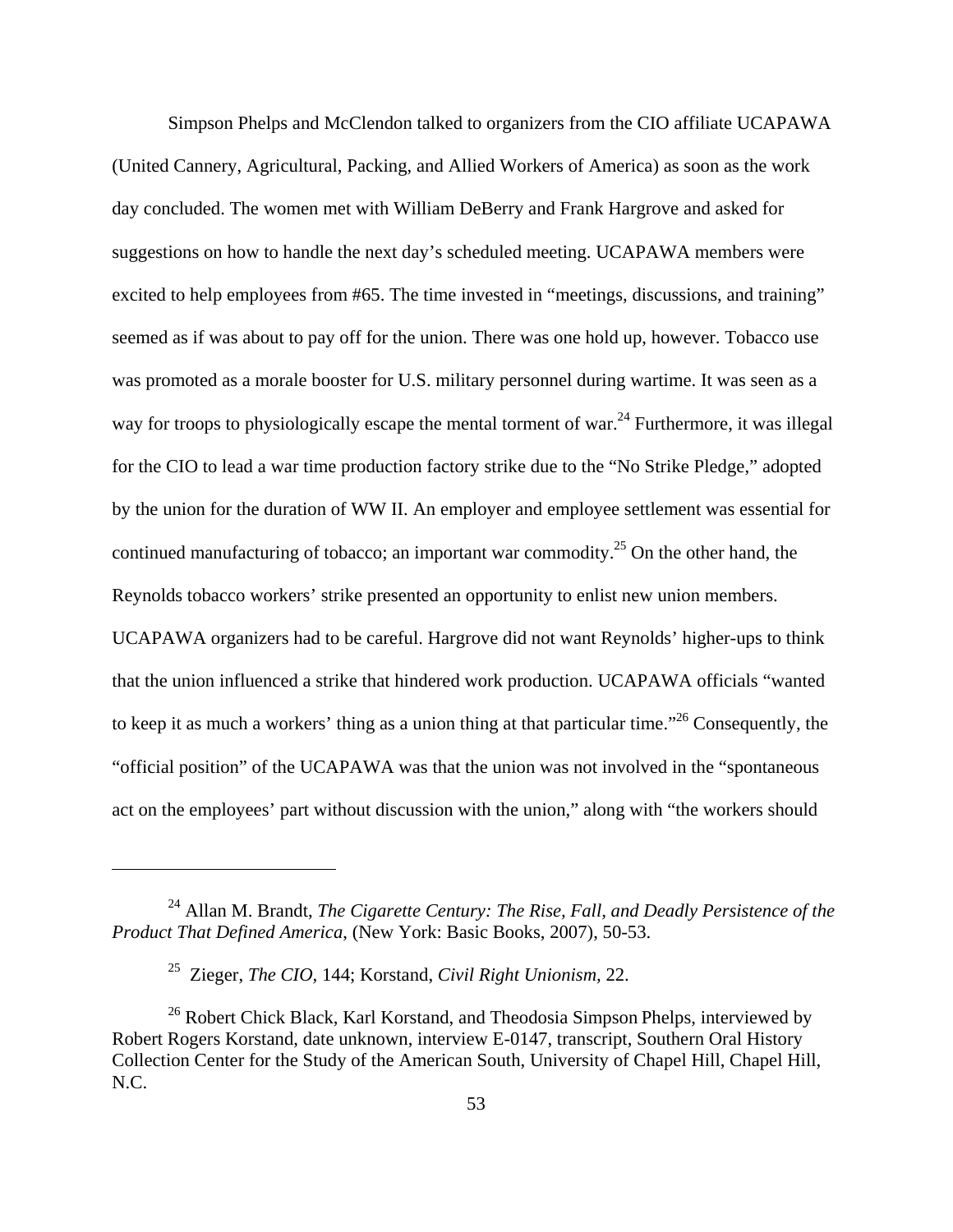return to their jobs, but not 'under previously existing working conditions,' which they describe as unbearable."<sup>27</sup>

 That evening, the TWOC arranged an interracial meeting at the Union Mission Holy Church, in Winston-Salem, for Reynolds employees. The pastor, Reverend Frank O'Neal, was an African American tobacco factory worker at Reynolds' extension #8. O'Neal was not active in past organizing drives but he occasionally allowed the church to serve as a meeting place for union members. Black noted that O'Neal was "close to 200 pounds. He had a strong voice. He was all man. He looked at Whitaker nose to nose. He didn't care." Simpson Phelps added that O'Neal was a "roller," who "worked piece work." O'Neal had years of tobacco industry experience before he "became pastor of the church," and, according to Simpson Phelps, he "was the highest paid person in Reynolds because he could do that work so well."28 A lot of the congregation from O'Neal's church advocated the strike. "Almost all the ministers" in the surrounding area supported the tobacco workers except one who didn't agree with labor organizing, "but his church" did. $^{29}$ 

 The meeting at Union Mission Holy Church was larger than expected. Around fifty people showed up; all black employees from Reynolds #65 with the exception of Janie Wilson

<sup>27</sup> Korstand, *Civil Right Unionism,* 22.

 $^{28}$  Robert Chick Black, Karl Korstand, and Theodosia Simpson Phelps interviewed by Robert Rogers Korstand, date unknown, interview E-0147, transcript, Southern Oral History Collection Center for the Study of the American South, University of North Carolina Chapel Hill, Chapel Hill, N.C.

 $^{29}$  Theodosia Simpson Phelps interviewed by Robert Rogers Korstand, 19 April 1979, interview E-0151, transcript, Southern Oral History Collection Center for the Study of the American South, University of North Carolina Chapel Hill, Chapel Hill, N.C.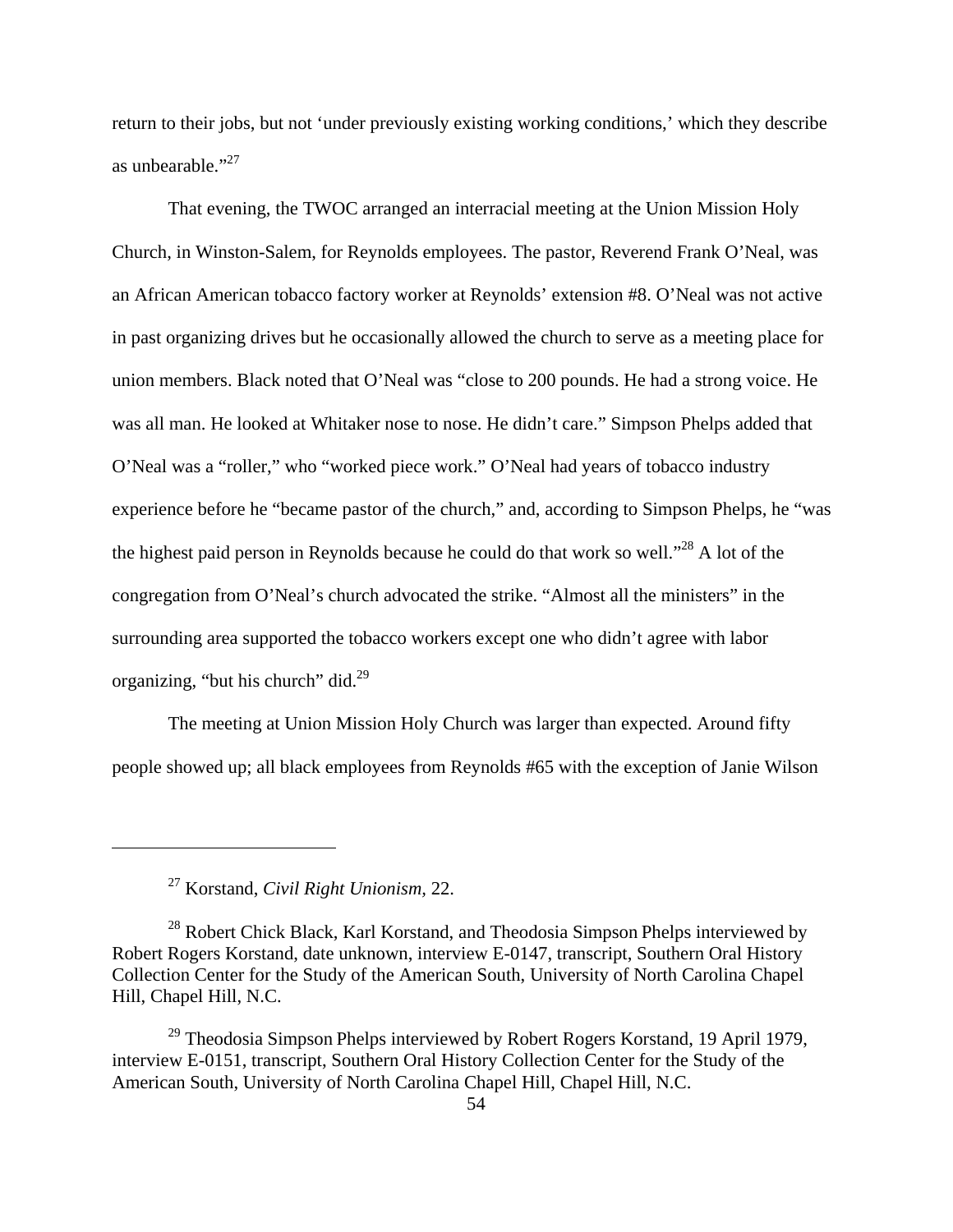and Lola Love from extension  $#60.<sup>30</sup>$  DeBerry and Hargrove guided the meeting. The organizers stressed the power of collectivism. A company will not fire "a bunch of people. If you go to them one at a time, you might get fired, but if you stick together they're not going to fire you."31 The men reminded the congregation that the media was full of news about labor demonstrations that "resulted in higher wages and better working conditions."32 Along with the commentators, Love, Wilson, and Velma Hopkins encouraged their cohorts to be aggressive and to take a stand against horrid treatment, dilapidated working conditions, and below poverty line wages. African American women have a long history of prestigious roles in organizing efforts to elevate the black economic condition. For instance, the Ladies' Auxiliaries of the BSCP (Brotherhood of Sleeping Car Porters) were influential in "bringing Pullman Car Company to the bargaining table."33 Black women held meetings, collected dues, hosted fundraisers, and participated in picket lines, often as representatives for black males who feared being fired or blacklisted for union activity. Therefore, it is no wonder black women played a major role in Reynolds' labor organizing. The tobacco workers' plan, agreed upon at the church, was that on the following morning employees would report to work but refuse to do anything until Whitaker and the

 $30$  Robert Chick Black, Karl Korstand, and Theodosia Simpson Phelps, interviewed by Robert Rogers Korstand, date unknown, interview E-0147, transcript, Southern Oral History Collection Center for the Study of the American South, University of North Carolina Chapel Hill, Chapel Hill, N.C.

<sup>31</sup> Korstand, *Civil Right Unionism,* 23; Robert Chick Black, Karl Korstand, and Theodosia Simpson Phelps interviewed by Robert Rogers Korstand, date unknown, interview E-0147, transcript, Southern Oral History Collection Center for the Study of the American South, University of North Carolina Chapel Hill, Chapel Hill, N.C.

<sup>32</sup> Korstand, *Civil Right Unionism,* 23.

<sup>33</sup> Zieger, *For Jobs and Freedom*, 145.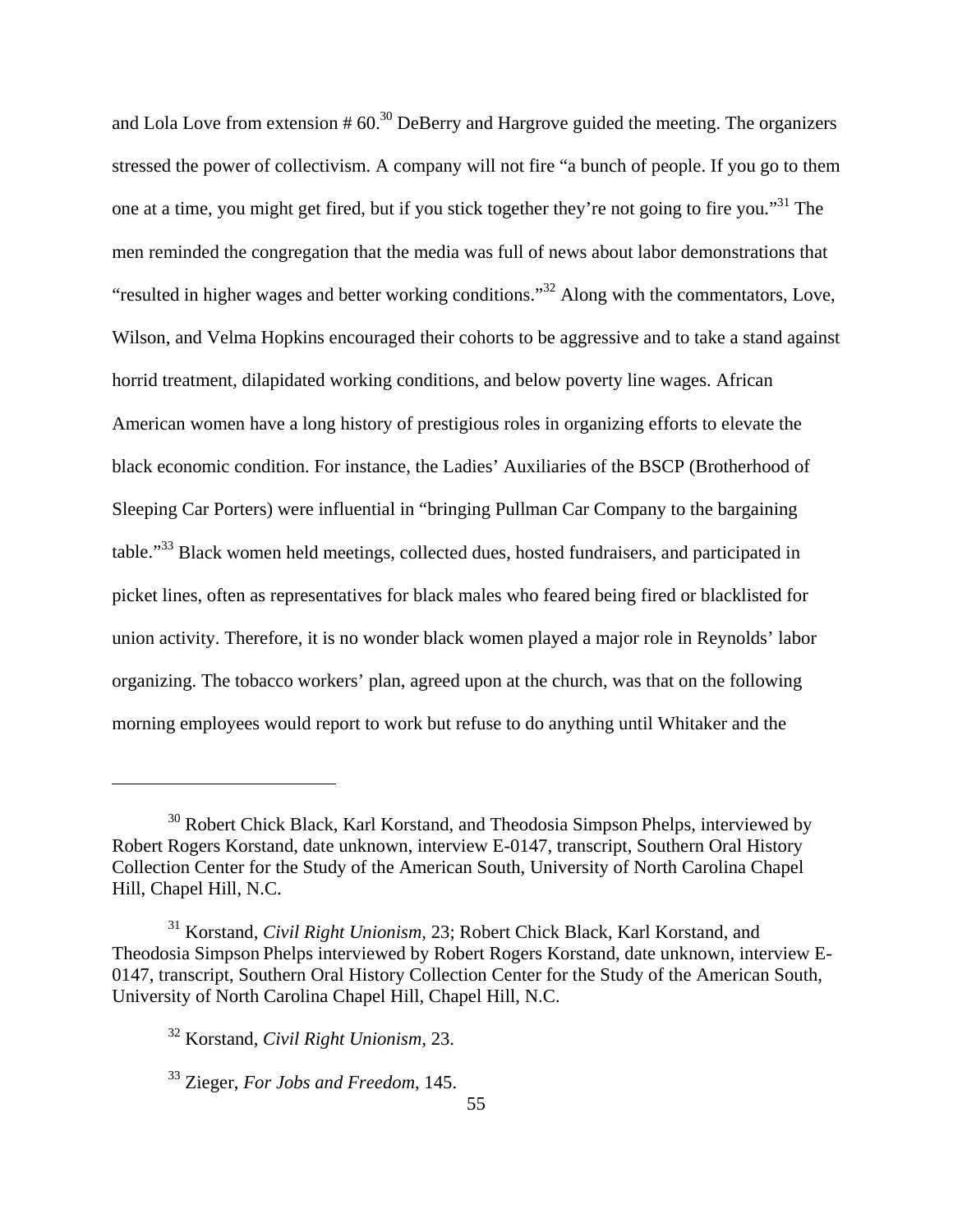committee of five met and employee grievances were responded to. When the gathering concluded, attendees visited with family, neighbors, and friends to invite others to help expand the sit-down. Like so many generations previously, a summons was put forth to challenge the mainstream status quo.

## **Reynolds' Black Workers Unite**

On the morning of Friday June  $18<sup>th</sup>$ , no one knew what to expect at #65. However, what was apparent, 1,600 women at #60 idly stood by their machines after the morning work whistle blew. When a manager asked what happened, an employee, who was also a spokesman for the TWOC like Simpson Phelps, stated that the problems occurring at #65 were not limited to that particular factory. Just like #65, workers from #60 demanded to meet with Whitaker and the entire Reynolds executive board. Since union representation was banned inside Reynolds, workers from #60 appointed Robert Black to be the liaison between employees and employer. Black was assigned to work at #64 but his wife was a steamer at #60. Therefore, she nominated her husband for the task. Black noted that he, Simpson Phelps, Hopkins, "Eddie Gallimore, and a lot of us had been attending these meetings for approximately two years."<sup>34</sup> The meetings were organizing training courses provided by the TWOC. Because of the classes, Black was prepared to take on the responsibilities of organizational leadership.

Workers from #65 kept their word and went to work on Friday morning. Employees stayed until "right after lunch or something," but "nobody stayed eight hours" because Whitaker

<sup>&</sup>lt;sup>34</sup> Theodosia Simpson Phelps, interviewed by Robert Rogers Korstand, 19 April 1979, interview E-0151, transcript, Southern Oral History Collection Center for the Study of the American South, University of North Carolina Chapel Hill, Chapel Hill, N.C.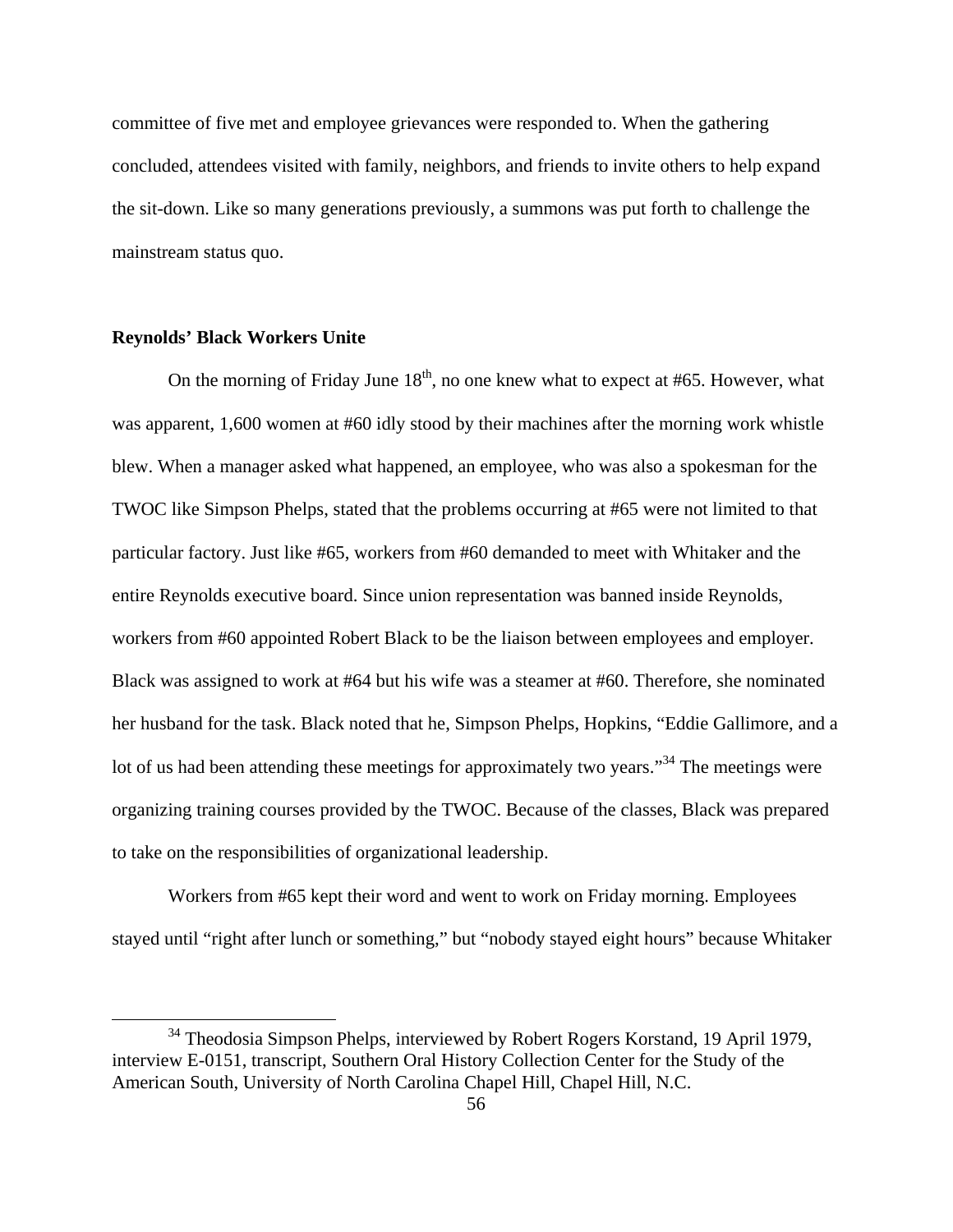never showed up.<sup>35</sup> Instead, Whitaker and Bumgardner spent a significant amount of time at #64 where Black worked. The two men pleaded with Black to walk over to #60 and tell "1,500 or 1,600 … women" to get back to work because, as far as the women at #60 were concerned, Black was their liaison.<sup>36</sup> Black refused to do so. Employees wanted a better economic status and work condition; therefore he argued, "I'm not going over there and tell them to go back to work until they havehad [sic] some assurance that their problems are going to be aired out, their grievances." Since Black's wife worked at #60 he did not want to go tell her to back to work with no resolution in sight. Black advised Whitaker that if he didn't act fast that all five floors of machinery inside #64 would also come to a complete stop. A foreman coaxed Black with words of acclamation. "Mr. Whitaker just told me that you've got one of the best work records of any employee, white or black." Black responded, "That don't mean a thing to me. We're talking about people now that's trying to improve and better there conditions. Now I'm not going over there telling those people anything. I'll go over and listen." After ignored importations from Whitaker, Bumgardner, and the foreman, Black went back to work. However, he did not feel good about the decision to do so. Eventually, Black told the foreman that the plant must be shut down. He proceeded to the elevator to go tell the men on the various floors to stop work. About twenty minutes later "there wasn't a machine running in that whole building."<sup>37</sup> Due to the chaos

<sup>35</sup> Theodosia Simpson Phelps, interviewed by Robert Rogers Korstand, 19 April 1979, interview E-0151, transcript, Southern Oral History Collection Center for the Study of the American South, University of North Carolina Chapel Hill, Chapel Hill, N.C.

<sup>36</sup> Korstand, *Civil Right Unionism,* 23.

 $37$  Robert Chick Black, interviewed by Robert Rogers Korstand, 1 June 1976, interview E-0093, transcript, Southern Oral History Collection Center for the Study of the American South, University of North Carolina Chapel Hill, Chapel Hill, N.C.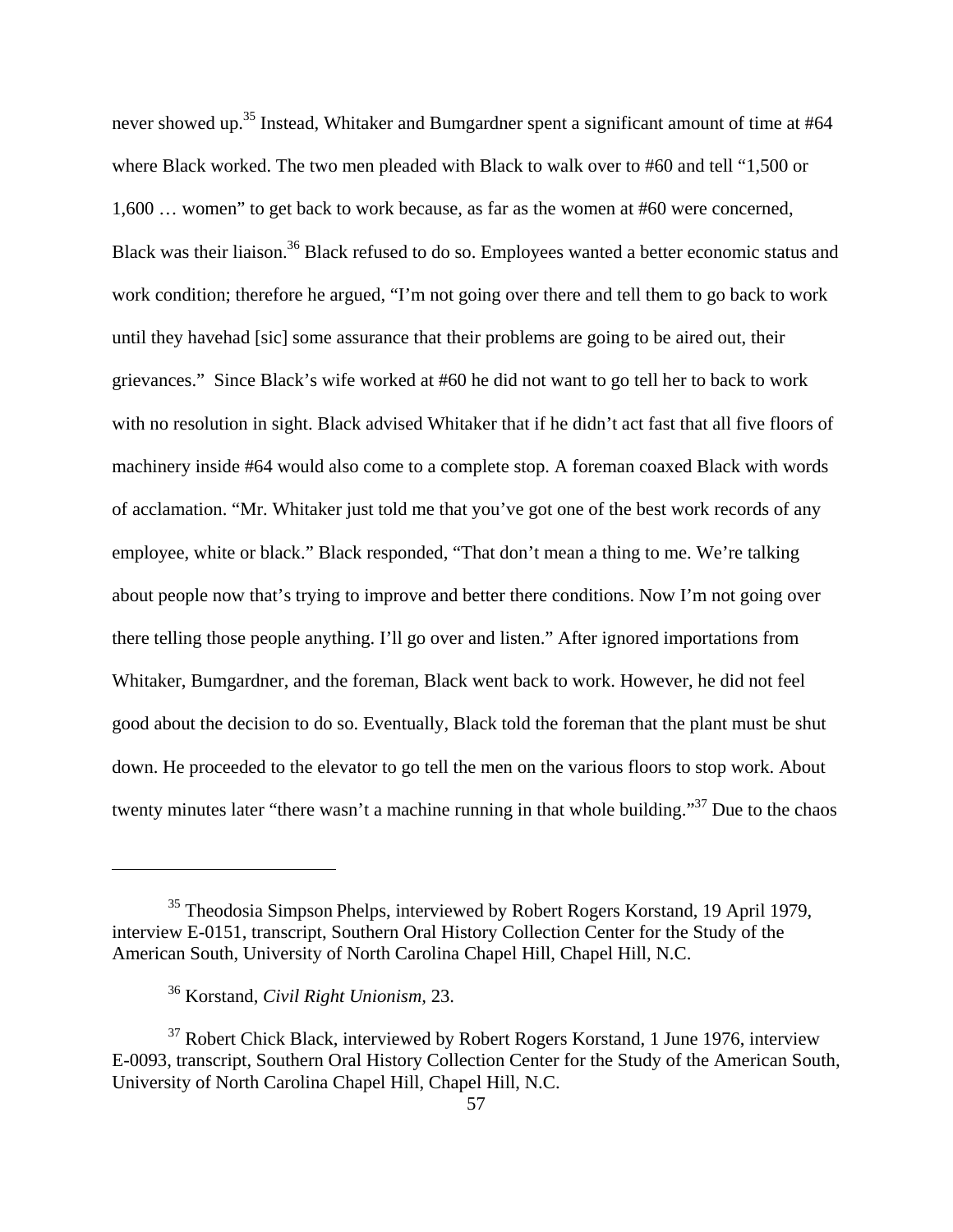of the morning's work stoppage, Whitaker never made it to Simpson Phelps and the employees at #65. It is unclear were Whitaker spent his afternoon.

By lunch time, thousands of employees stood outside the tobacco factory doors. Most congregated on company lawns and the overflow spilled onto surrounding streets. Reynolds buildings' #60, 60's extension, and #64 were all closed while #65 sat idle. One worker heard Black and others telling everyone to come outside because, "We're on a strike."<sup>38</sup> Various departments in #8, #256, and #97 joined the collective protest of black tobacco workers. Simpson Phelps stated that "some people came out just because they didn't want to work," but, for whatever reason, "it got them out."39 Once all of #64's workers left the building, Black went to the union headquarters to talk with DeBerry, who represented "the international union then." Due to the spontaneity of events within two days, the preparation and pre-planning of TWOC organizers was most beneficial for the union and employees alike. Inside the organizing office were "about 5,000 or 6,000 cards there, just hoping that day would come."<sup>40</sup> Simpson Phelps stated that "the organizers, the people from the union, were out on the streets with cards" that morning ready to sign new unionists up.<sup>41</sup> Since the Reynolds strike was not 'officially'

<sup>38</sup> Korstand, *Civil Right Unionism,* 27.

<sup>39</sup> Theodosia Simpson Phelps, interviewed by Robert Rogers Korstand, 19 April 1979, interview E-0151, transcript, Southern Oral History Collection Center for the Study of the American South, University of North Carolina Chapel Hill, Chapel Hill, N.C.

40 Robert Chick Black, interviewed by Robert Rogers Korstand, 1 June 1976, interview E-0093, transcript, Southern Oral History Collection Center for the Study of the American South, University of North Carolina Chapel Hill, Chapel Hill, N.C.

 $41$  Theodosia Simpson Phelps, interviewed by Robert Rogers Korstand, 19 April 1979, interview E-0151, transcript, Southern Oral History Collection Center for the Study of the American South, University of North Carolina Chapel Hill, Chapel Hill, N.C.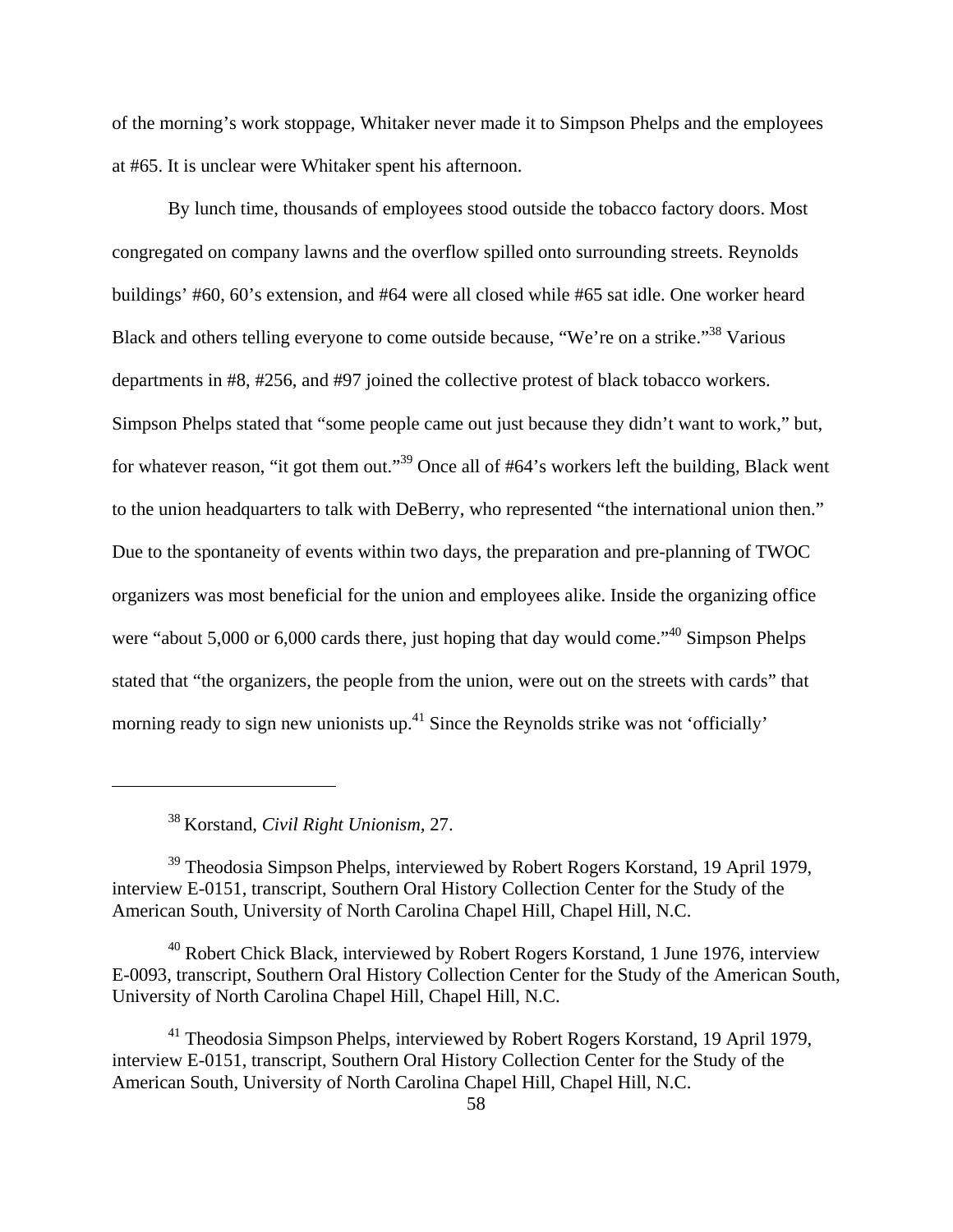supported by the CIO due to the 'No Strike Pledge,' labor organizers could only enlist new members outside of company doors. The experience humiliated Reynolds' higher-ups because workers did not go home afterwards. "They were free to go home if they wanted to, but they didn't want to jeopardize their jobs." Therefore, employees stayed near company premises. "That was really embarrassing for the company" because everyone in the area knew what went on, stated Simpson Phelps.<sup>42</sup>

Reynolds' employees had many questions. The main one was, 'What's next?' Therefore, organizers set up a platform and a speaker system among a crowd of approximately "10,000 people" to answer inquiries. According to Simpson Phelps, "That's what the newspaper said… it was a lot of people, so many that they had the streets blocked; you couldn't got in [sic]."<sup>43</sup> The July 10th 1943 edition of the *Chicago Defender* is not as generous with the number of strike participates. The excerpt stated, "Fear and anxiety" encompassed the "tobacco city as 3,000 workers went out on strike at R.J. Reynolds Tobacco Company, Mengel Box factory, and the Robert S. Lee hotel." Strikers associated with "both AFL and CIO unions" asked for "higher wages and improved working conditions." Furthermore, since "14,000" white workers "depended on colored" laborers, whites "were forced into idleness."44 However, Lonnie Nesmith

 $42$  Robert Chick Black, Karl Korstand, and Theodosia Simpson Phelps, interviewed by Robert Rogers Korstand, date unknown, interview E-0147, transcript, Southern Oral History Collection Center for the Study of the American South, University of North Carolina Chapel Hill, Chapel Hill, N.C.

<sup>43</sup> Theodosia Simpson Phelps, interviewed by Robert Rogers Korstand, 19 April 1979, interview E-0151, transcript, Southern Oral History Collection Center for the Study of the American South, University of North Carolina Chapel Hill, Chapel Hill, N.C.

<sup>&</sup>lt;sup>44</sup> "3,000 Tobacco Men on Strike In N.C." *Chicago Defender*, July 10<sup>th</sup> 1943.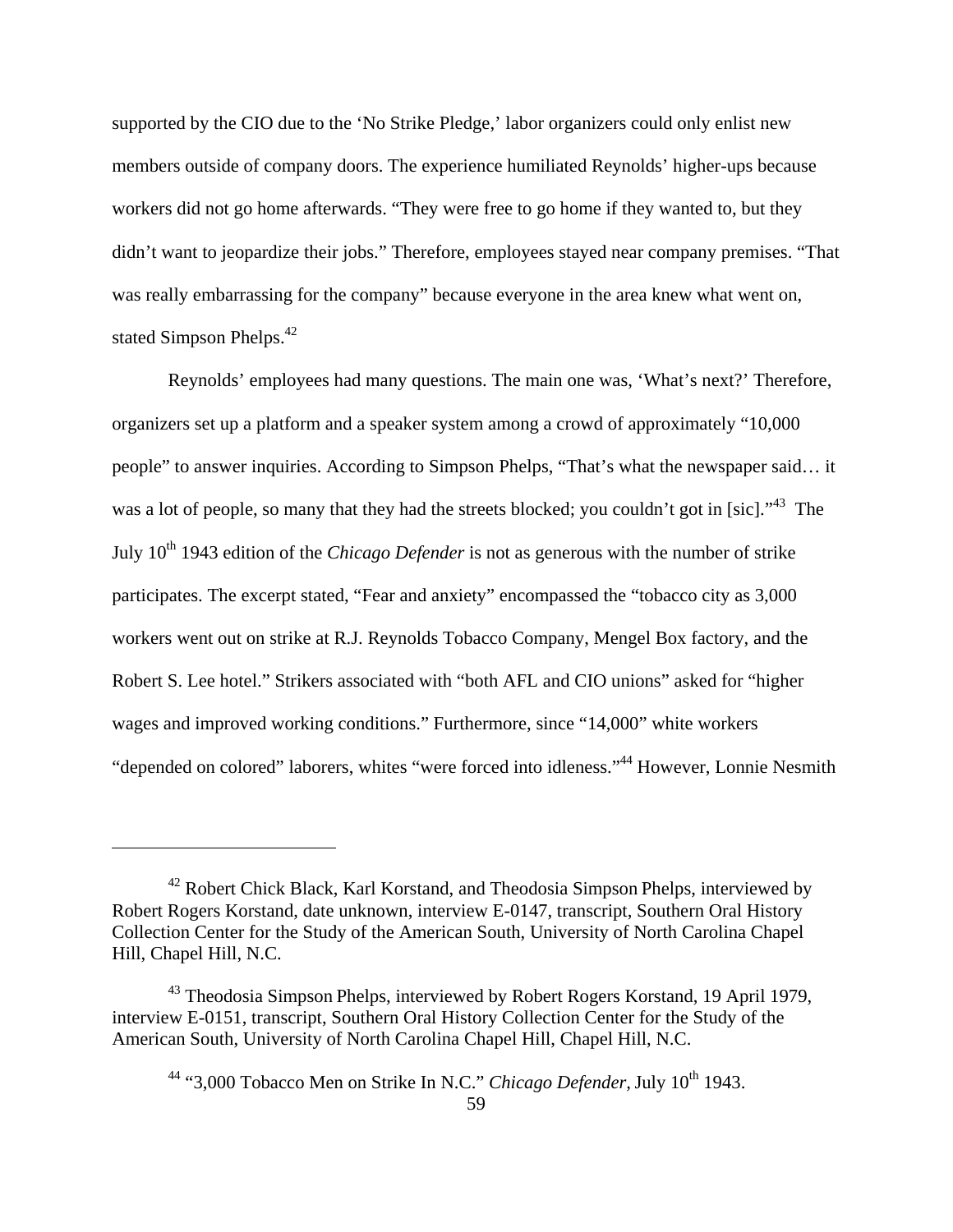commented that there were only "3,000" non-striking whites left with nothing to do.<sup>45</sup> It is possible that the variation in protestor numbers could reflect class, gender and race divisions of the period. Perhaps it was too unimaginable to believe that women were the backbone behind Reynolds black workers' challenge to the mainstream status quo. If this is the case, '3000' men were highlighted to inspire other grassroots movements lead by black men. At the same time, the article ignores '7000' influential black women. Though *Chicago Defender* caters to an African American base audience, even collective efforts throughout the long black freedom struggle had to battle external, intra, and inter class, gender and racial strife.

What started as a sit-down demonstration now grasped the attention of the larger Piedmont region. People who were once timid sideliners and those that did not even work at Reynolds, or surrounding tobacco manufacturing plants, joined the collective effort to let the workers' voice be heard. Though limited, a few hundred whites associated themselves with the gathering; some out of curiosity while others were unionists. White support for the 1943 tobacco worker strike later strengthened the CIO's claim as "an interracial-class based movement."<sup>46</sup> One of the speakers at the meeting was the international vice-president of the UCAPAWA, Conrad Espe. He brought with him "greetings from the international union, from President Donald Henderson, and from the CIO." Espe promised the union's full support for tobacco industry workers throughout the Piedmont and the larger South. Other organizing leaders, such as DeBerry and Black, took their turn on the stage and promoted the advantages of union

<sup>45</sup> Lonnie Nesmith, interviewed by Robert Rogers Korstand, date unknown, interview E-0145, cassette, Southern Oral History Collection Center for the Study of the American South, University of North Carolina Chapel Hill, Chapel Hill, N.C.

<sup>46</sup> Korstand, *Civil Right Unionism,* 31.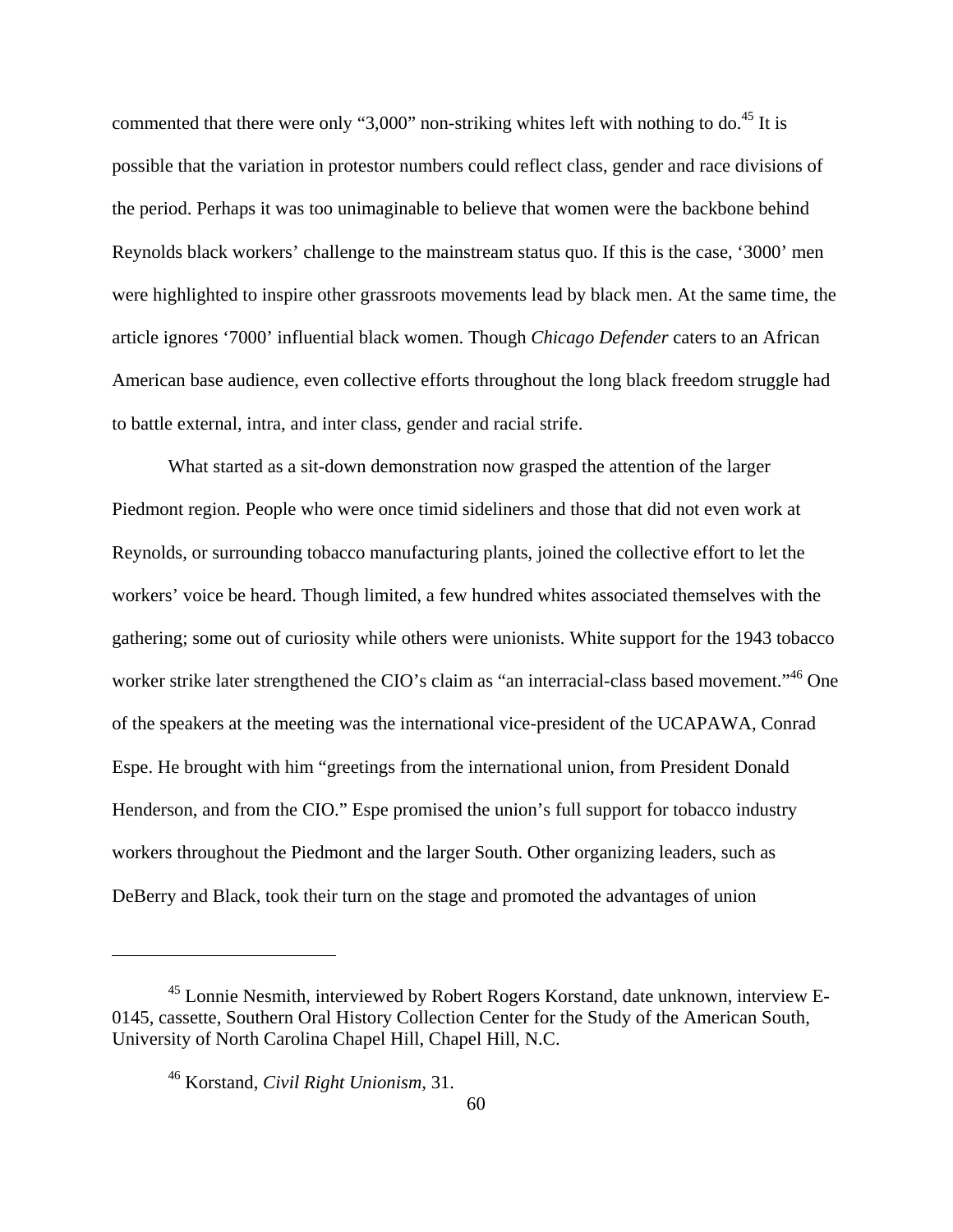membership. Simpson Phelps described the mood as empowering. Workers really "felt a union could do some good for them."<sup>47</sup>

During this time, cigarette plants were where most of the tobacco industry's whites worked. Even though class issues prevailed, division of race superseded any cause in the minds of most southern whites. Therefore, when white visitors from "cigarettes plants and so forth" came to TWOC organizing meetings they generally turned down the offer to sign up.<sup>48</sup> However, Hargrove took advantage of the strike. He saw it as an opportunity to solicit white unionists while Deberry worked "more with the black community." Even though, "every chance Hargrove got he was with us too," Simpson Phelps explained. Years after the 1943 strike, Black stated that Frank Hargrove "really turned out to be an ass."<sup>49</sup> Even so, surprisingly, the mass meeting of strikers remained calm and peaceful, which was the way organizing leaders instructed the situation to remain. Many worried that law enforcement, local militia, or white thugs would intrude. Even though the police showed up, no one was hurt or arrested. In fact, authorities helped protestors and suggested that the meeting be moved to the Woodland Avenue School, only a few blocks away. Edwards noted that the police even had someone turn the lights on at the

<sup>47</sup> Theodosia Simpson Phelps, interviewed by Robert Rogers Korstand, 19 April 1979, interview E-0151, transcript, Southern Oral History Collection Center for the Study of the American South, University of North Carolina Chapel Hill, Chapel Hill, N.C.

<sup>48</sup> Theodosia Simpson Phelps, interviewed by Robert Rogers Korstand, 19 April 1979, interview E-0151, transcript, Southern Oral History Collection Center for the Study of the American South, University of North Carolina Chapel Hill, Chapel Hill, N.C.

 $49$  Robert Chick Black, interviewed by Robert Rogers Korstand, 4 March 1985, interview E-0100, cassette, Southern Oral History Collection Center for the Study of the American South, University of North Carolina Chapel Hill, Chapel Hill, N.C.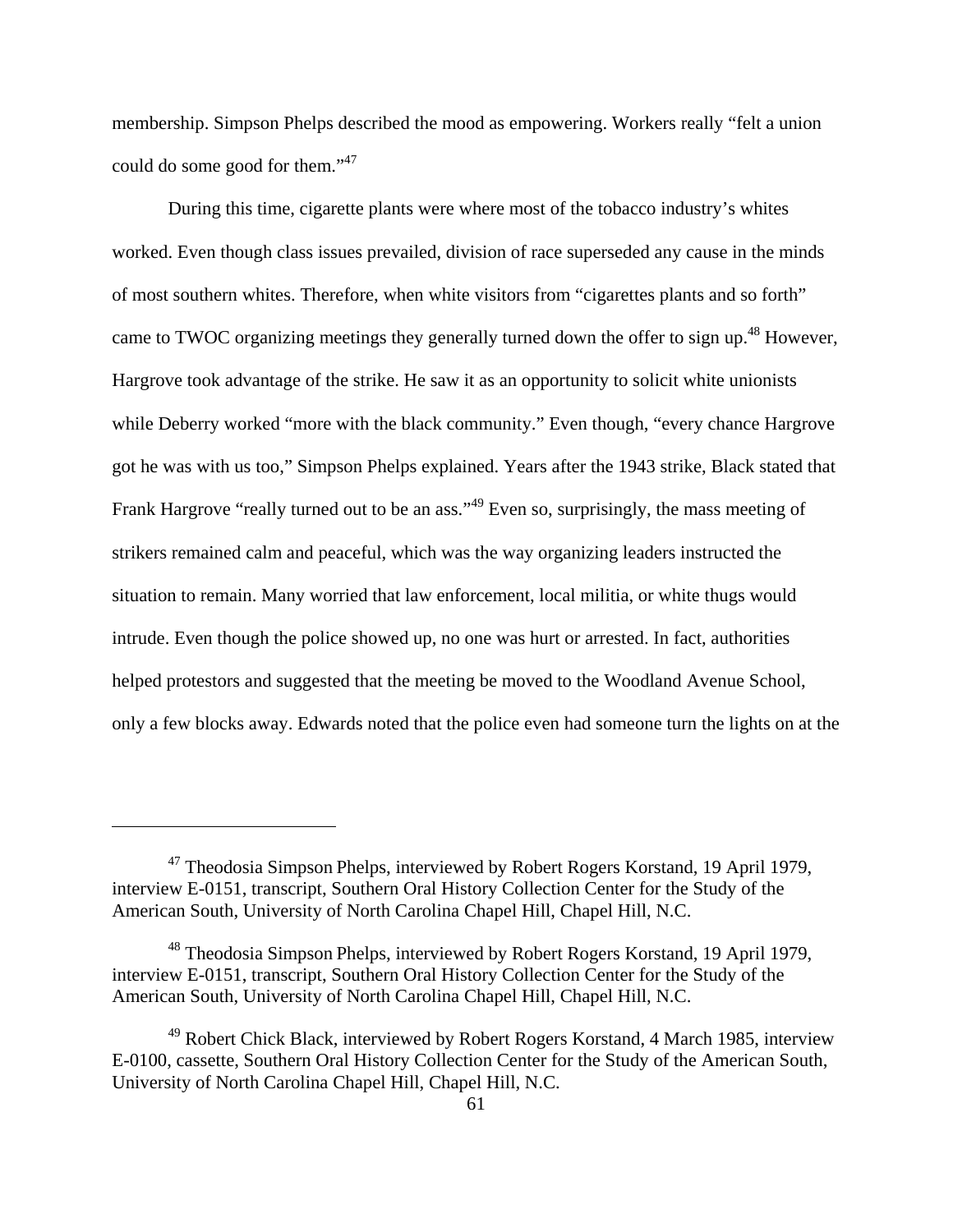school grounds.<sup>50</sup> The non-abusive verbal and physical actions of law officials was contributed to the overwhelmed number of blacks gathered in one place. Considering, racial tensions exploded in June of 1943 across America. The 'Zoot suit' riots occurred in Los Angeles, San Diego, Philadelphia, and Chicago because the American status quo did not accept the "the visibility" of 'otherness.'51 Moreover, the same time that the Reynolds black tobacco workers' strike took place, residents in Detroit, M.I., confronted a horrific race riot that left thirty-four people dead; "nine whites and twenty five blacks, the majority whom were killed by police."<sup>52</sup> Company officials at Reynolds blamed the spontaneous employee strike on outside agitators. In reality, the local grassroots labor movement derived to challenge the roots of white supremacy.

On Saturday June  $20<sup>th</sup>$ , Whitaker finally met with the workers' committee and his managerial staff. Black reported that the vice president refused to sign an agreement to protect tobacco workers when they returned to work. Employees showed up Monday morning in their work attire; however, when the work whistle blew no one went inside. Organizing leaders went to the various tobacco manufacturing buildings and relayed the message that a negotiation was not signed by Whitaker; therefore, go home. Monday resulted in another strike day. With the majority of tobacco workers not actually working, black and white non-strikers had nothing to

<sup>&</sup>lt;sup>50</sup> Leon Edwards, interviewed by Chuck Eppinette and Robert Rogers Korstand, 12 January 1989, interview E-0113-2, cassette, Southern Oral History Collection Center for the Study of the American South, University of North Carolina Chapel Hill, Chapel Hill, N.C.

<sup>&</sup>lt;sup>51</sup> Victor Hugo Viesca, "With Style: Filipino Americans and the Making of American Urban Culture," accessed 24 April 2013, http://www.oovrag.com/essays/essay2003a-1.shtml.

<sup>52</sup> Korstand, *Civil Right Unionism,* 31.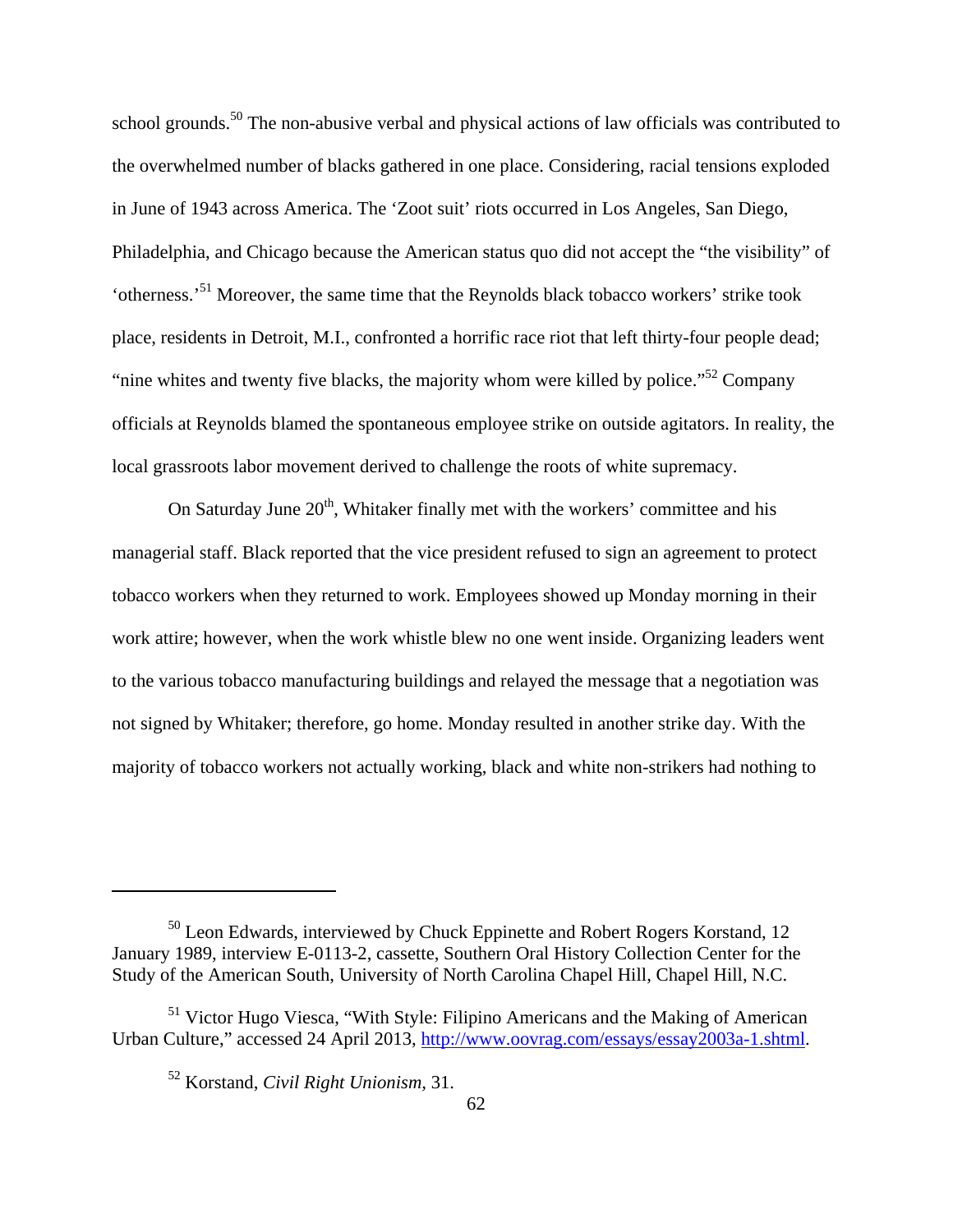do. Rumors surfaced that about "3,000" whites were put into jobs normally assigned to blacks but were unable to handle the intense physical labor.<sup>53</sup> Production at Reynolds remained at a halt. Black recalled that a radio broadcast announced that "Robert C. Black and John C. Whitaker had signed" negotiation papers on Monday.<sup>54</sup> The statement was a lie and caused confusion and mass chaos. Throughout the remainder of Monday and into the next morning, Black and other organizers explained that the broadcast was inaccurate and for workers not to go back to work yet. Once again, organizing leaders visited "every one of the plants" to make sure all strikers knew. On Tuesday afternoon, once again, Whitaker met with the appointed committee of workers. Black promised to have 95 percent of the workers back to work if Whitaker signed the negotiation document, but, not before. Due to pressure from the city commissioner, the vicepresident finally agreed to sign. Black returned to the radio station and newspaper office to declare that the negotiation was truly signed and for strikers to return to work on Wednesday. The stipulations in the agreement between Whitaker and employees included the approval of union representation, which, in return, negotiated issues on race and gender discrimination in the workplace, higher wages, overtime pay, work hours, vacation time, paid time off, sick days, and other "pressing grievances." 55

<sup>53</sup> Lonnie Nesmith, interviewed by Robert Rogers Korstand, date unknown, interview E-0145, cassette, Southern Oral History Collection Center for the Study of the American South, University of North Carolina Chapel Hill, Chapel Hill, N.C.

<sup>54</sup> Korstand, *Civil Right Unionism,* 34 & 36.

<sup>55</sup> Robert Chick Black, interviewed by Robert Rogers Korstand, 1 June 1976, interview E-0093, transcript, Southern Oral History Collection Center for the Study of the American South, University of North Carolina Chapel Hill, Chapel Hill, N.C.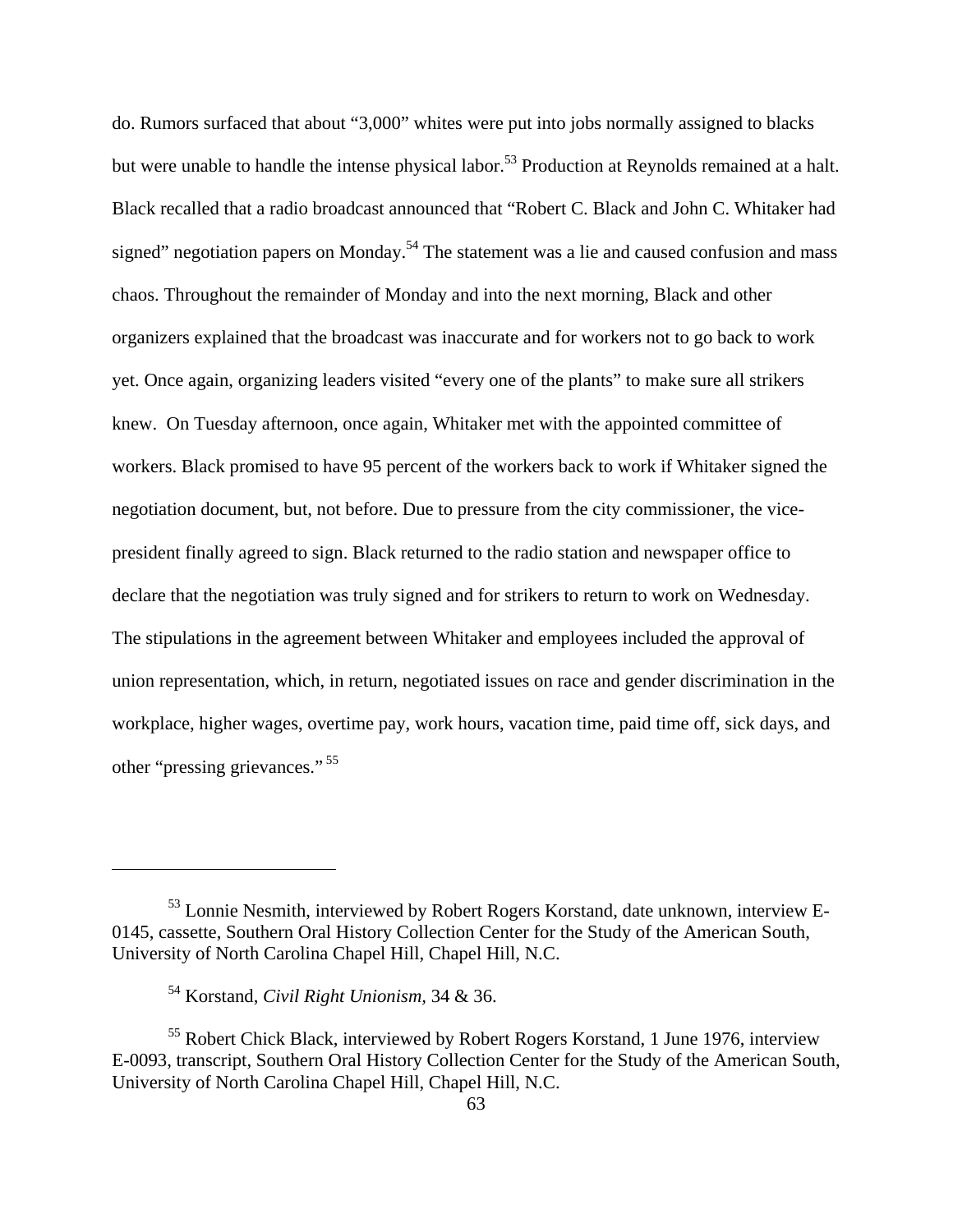The 1943 Reynolds strike had broader civil rights implications. The Reynolds' employee strike influenced other Piedmont businesses' protests. 600 employees affiliated with the TWIU (Tobacco Workers International Union)-AFL at the Brown and Williamson Tobacco Company began their 'wildcard strike' the same day workers at Reynolds' first protested. Additionally, workers from the wood supplier, Mengel Company, struck on Monday due to a settlement delay by the NWLB. Furthermore, Hanes Knitting Company and Robert E. Lee Hotel workers participated in their own work stoppages around this same time.

African American tobacco labor organizing was considered an attack on racial degradation, by many black workers and union members, which extended outside the walls of Piedmont companies. Political activism was undertaken as union members assisted in registering thousands of African Americans to vote, rejuvenated the NAACP throughout the Piedmont and eastern counties of the state, and supported the 1947 political campaign of Reverend Kenneth Williams. Williams was the first African American elected to Winston-Salem's Board of Aldermen. The outcome of the campaign also resulted in the first time a white southern opponent lost an election to a black man since the turn of the twentieth century.<sup>56</sup>

The backlash of labor organizing in 1943 was that Reynolds managers eliminated many traditional black jobs and hired more white workers than African Americans in the immediate years following the workers' protest. By the mid-twentieth century, the tobacco factory workforce was racially divided, approximately fifty-fifty. The consequence was, until then, labor representation was successful due to the union allegiance of the majority of the workforce, which were mostly pro-union black workers and a few whites. Due to the class, gender, and racial

<sup>56</sup> Korstand, *Civil Right Unionism,* 3.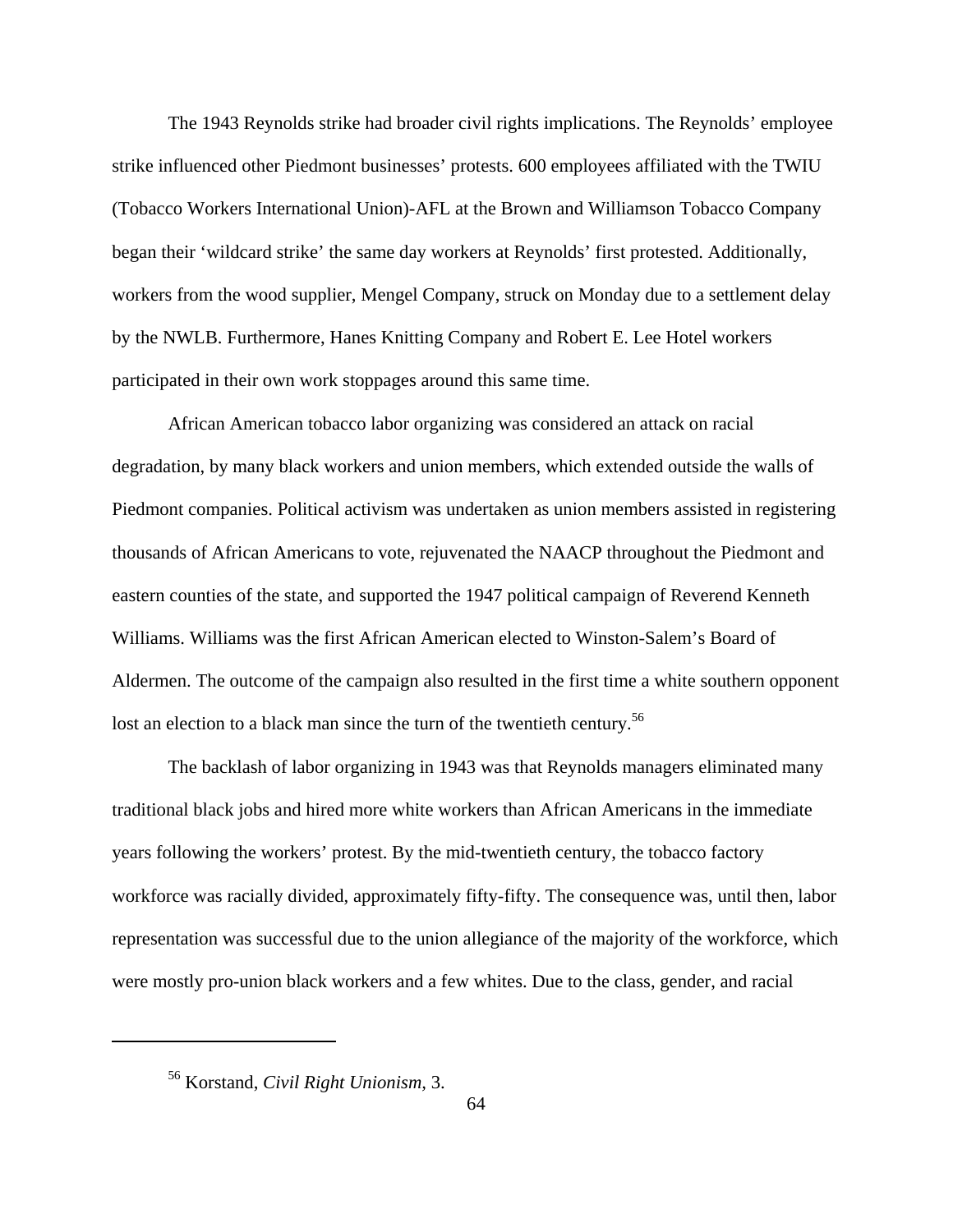hierarchy of the anti-union southern status quo, by the 1950s, union representation at Reynolds was a phenomenon of the past.

Labor organizing efforts that began at Reynolds spread to other areas of the state. In Chapter Four the study turns to eastern North Carolina and African American tobacco industry workers, which experienced the same race degradation that Piedmont black workers encountered. The next chapter continues to focus on the spread of civil rights labor organizing as it explores the latter half of the 1940s and the connection of a southern U.S. mass labor organizing movement to eastern North Carolina's tobacco industry workers. The themes that persist from earlier generations and continue into the mid-twentieth century of the black economic condition, limited employment opportunity, and challenges to the mainstream status quo are foundations included in the final chapter.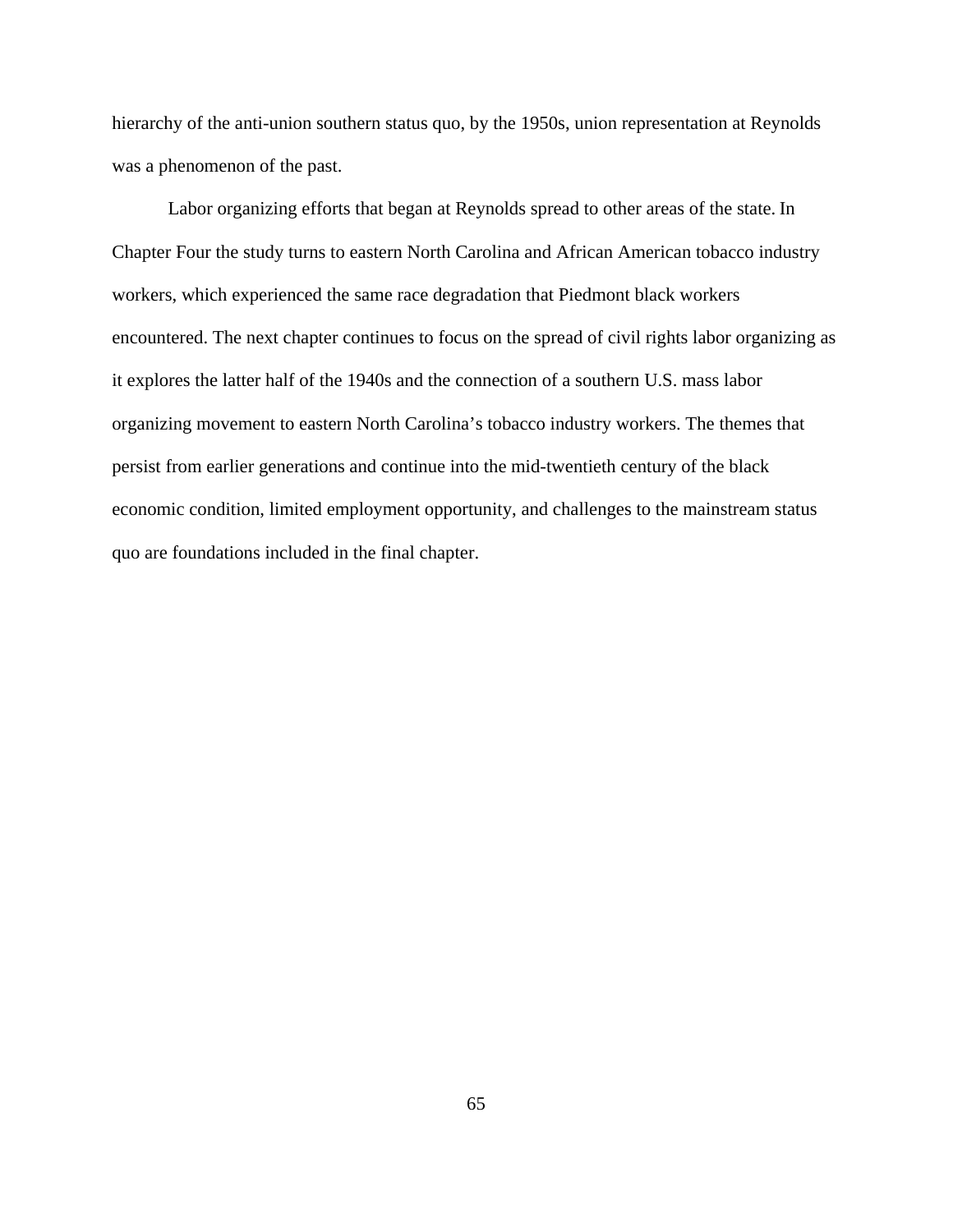# **CHAPTER FOUR MARCHING ON**

Chapter Four investigates the expansion of tobacco industry labor organizing from the Piedmont into socio-economic impoverished areas of eastern North Carolina. Since African Americans that resided in eastern counties of the state experienced the same type of race based degradation that black Piedmont workers encountered, this chapter continues to explore the spread of civil rights activism through labor organizing. The chapter focuses on the latter half of the 1940s and the connection of a southern mass labor organizing campaign to eastern North Carolina's tobacco industry. Operation Dixie, originated by the CIO in the winter of 1945, was a post-World War II movement to unionize industries in the notorious anti-union and low wage U.S. South. The AFL also participated in the mass labor organizing plan in an effort to compete with their rival union. Operation Dixie provided the financial backing and agency needed to unionize but it was black organizers from the Piedmont that built rapport and trust with eastern North Carolina's tobacco leaf house workers. The challenging economic conditions faced by many black workers in previous decades and other regions of North Carolina continued in eastern counties of the state, as did their efforts to fight for better lives.<sup>1</sup>

 <sup>1</sup> Eastern North Carolina constitutes the forty eastern most counties of the state. The largest cities in the area today have over 50,000 people. They are Rocky Mount, Wilson, Greenville, Fayetteville, Jacksonville, and Wilmington.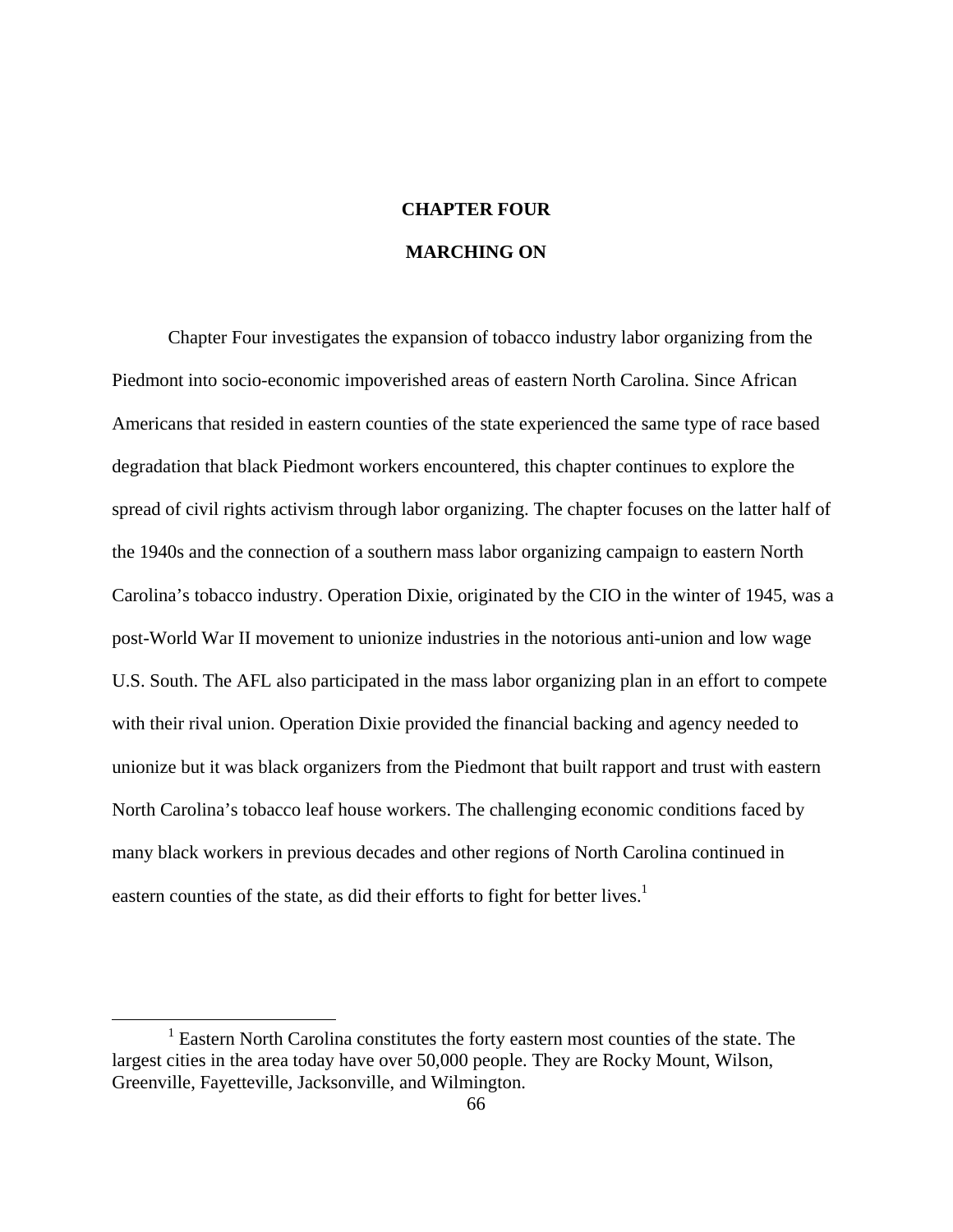### **Eastern North Carolina's Tobacco Industry**

 Around the turn of the century, the money making crop in North Carolina and Virginia changed from cotton to tobacco. As a result, a vibrant tobacco and cigarette industry grew in areas of the Piedmont like Durham, Winston-Salem, and Greensboro. The industry was "headed by big corporations such as R.J. Reynolds, American Tobacco, Liggett & Myers, P. Lorrillard, Philip Morris, Brown & Williamson and others." The bulk of tobacco was grown and brought to auction warehouses in small towns of eastern North Carolina, which included Rocky Mount, Oxford, Henderson, Greenville, Wilson, Smithfield, Goldsboro, Kinston, Lumberton, and South Boston, Virginia. Moreover, stemmeries and leaf houses in these areas processed much of the tobacco before it was shipped to cigarette plants in the Piedmont and throughout Virginia. The town of Rocky Mount is noted as the seat of a tobacco culture that once thrived. The community had "twelve auction warehouses and ten leaf house factories." These figures surpassed those of "any other eastern North Carolina town" for the first half of the twentieth century. In addition, the China American Tobacco Company, located in Rocky Mount, employed "the largest number of leaf house workers" in eastern North Carolina even though the majority of laborers worked as seasonal help.<sup>2</sup>

As the case was for African American tobacco industry employees in the Piedmont, race degradation saturated the lives of tobacco workers in eastern areas of the state. Most leaf house workers were African American and seventy-five percent of employees were black women under

<sup>2</sup> Resolution Proclaiming September 5, 2011 as "Operation Dixie Day," in *"It Wasn't Just Wages We Wanted, but Freedom": The 1946 Tobacco Leaf House Workers Organizing Campaign in Eastern North Carolina,* ed. Phoenix Historical Society African American History of Edgecombe County, Inc. (Tarboro: Phoenix Historical Society, Inc. African American History of Edgecombe County, 2011).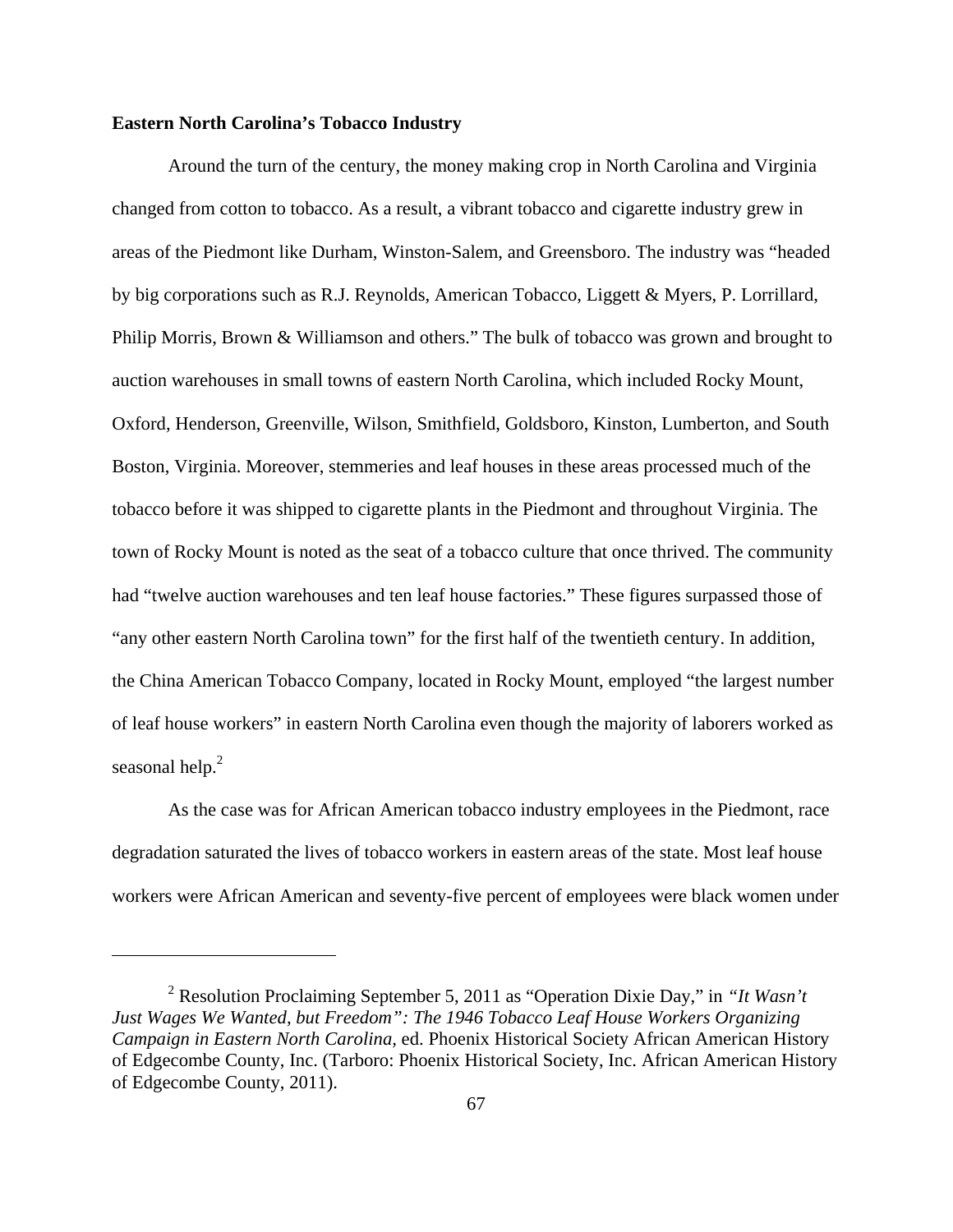white male supervision. Working conditions included rigorous physical labor, twelve hour shifts, and low pay. Foremen frequently exploited African American tobacco laborers by pushing workers' production. Black employees labored in a "dangerous, dirty, and deeply marked by racism and sexism" atmosphere.<sup>3</sup> The black economic terrain was influenced by the race and gender stratification of the southern labor marker. Therefore, tobacco industry higher-ups knew that the employment opportunity for blacks laborers was bleak and "given their limited alternatives, working-class African Americans desperately needed leaf house jobs" to sustain livelihood.<sup>4</sup>

# **CIO, AFL, and the Southern Mass Labor Organizing Campaign**

In 1939, CIO officials felt, "As long as the south remains unorganized, it constitutes the nation's Number One economic problem and is also a menace to our organized movement in the north and likewise to northern industries."<sup>5</sup> The southern congressional voice strengthened in the

<sup>&</sup>lt;sup>3</sup> Lane Windham, "Opportunities Reconsidered: Tobacco Leaf House Workers' Union Organizing Efforts in Eastern North Carolina, 1945-1975," in *"It Wasn't Just Wages We Wanted, but Freedom": The 1946 Tobacco Leaf House Workers Organizing Campaign in Eastern North Carolina,* ed. Phoenix Historical Society African American History of Edgecombe County, Inc. (Tarboro: Phoenix Historical Society, Inc. African American History of Edgecombe County, 2011), 3.

<sup>&</sup>lt;sup>4</sup> Lisa Gayle Hazirjian, "Putting Our Heads Together: The African American Railroad and Tobacco Worker Campaigns of the 1940s & 1950s and the Organizing Tradition in Eastern North Carolina," in *"It Wasn't Just Wages We Wanted, but Freedom": The 1946 Tobacco Leaf House Workers Organizing Campaign in Eastern North Carolina,* ed. Phoenix Historical Society African American History of Edgecombe County, Inc., (Tarboro: Phoenix Historical Society, Inc. African American History of Edgecombe County, 2011), 25.

<sup>5</sup> "Operation Dixie: 1946-1953," *Encyclopedia of American History: Postwar United States, 1946 to 1968, Revised Edition (Volume IX),* accessed April 29, 2013,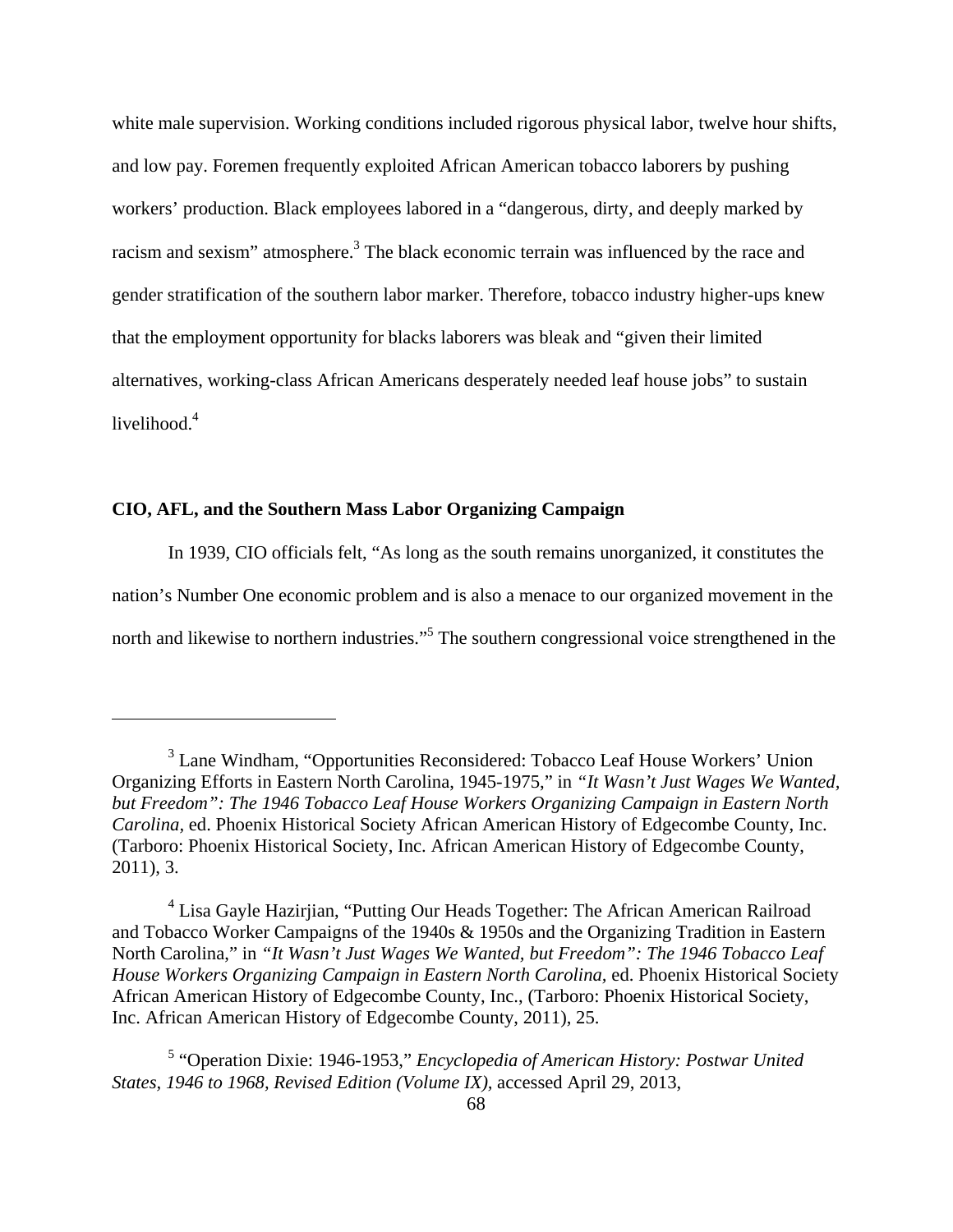late 1930s when conservative Democrats and the 'Old Right,' also known as free market supporters, banned together in opposition to the New Deal's domestic and foreign policies. As a result, this aided white southern attempts to decrease the federal government's role in labor issues such as workers compensation and employment help agencies. The FLSA (Fair Labor Standards Act) was passed in 1938 "to regulate wages and hours and prevent the most egregious abuses of labor." Southern businessmen opposed the FLSA due to its "attack on the political economy of the South," which relied on cheap labor. <sup>6</sup> Hypocritically, capitalists in the South sided with the federal policy that domestic and agricultural laborers were exempt "from the 40 cent minimum wage guarantees of the FLSA."<sup>7</sup> Blacks had to work hard to survive. Thus, many African Americans accepted whatever terms that employees declared. Under these conditions, working class blacks in eastern North Carolina were hesitant to participate in labor organizing for fear it would endangered employment opportunity.

The need to organize was obvious. However, federal policies like the FLSA could not prosecute North Carolina tobacco factories' owners, managers, or foremen for any wrong doing if "no witness could be secured for fear of loss of their job." Before the 1935 genesis of the CIO, the tobacco industry was sporadically organized under the TWIU-AFL. Whenever possible, the union limited enrollees to higher paid cigarette employees to avoid the 'race problem.' When TWIU unionized an entire company, as in the case of the American Tobacco Company, located in eastern North Carolina, then all "workers were included for bargaining purposes but the

<u> 1989 - Johann Stein, marwolaethau a gweledydd a ganlad y ganlad y ganlad y ganlad y ganlad y ganlad y ganlad</u>

6 Korstand, *Civil Right Unionism,* 132.

 $<sup>7</sup>$  Hazirjian, "Putting Our Heads Together," 25.</sup>

http://www.fofweb.com/History/MainPrintPage.asp?iPin=EAHIX189&DataType=AmericanHist ory&WinType=Free.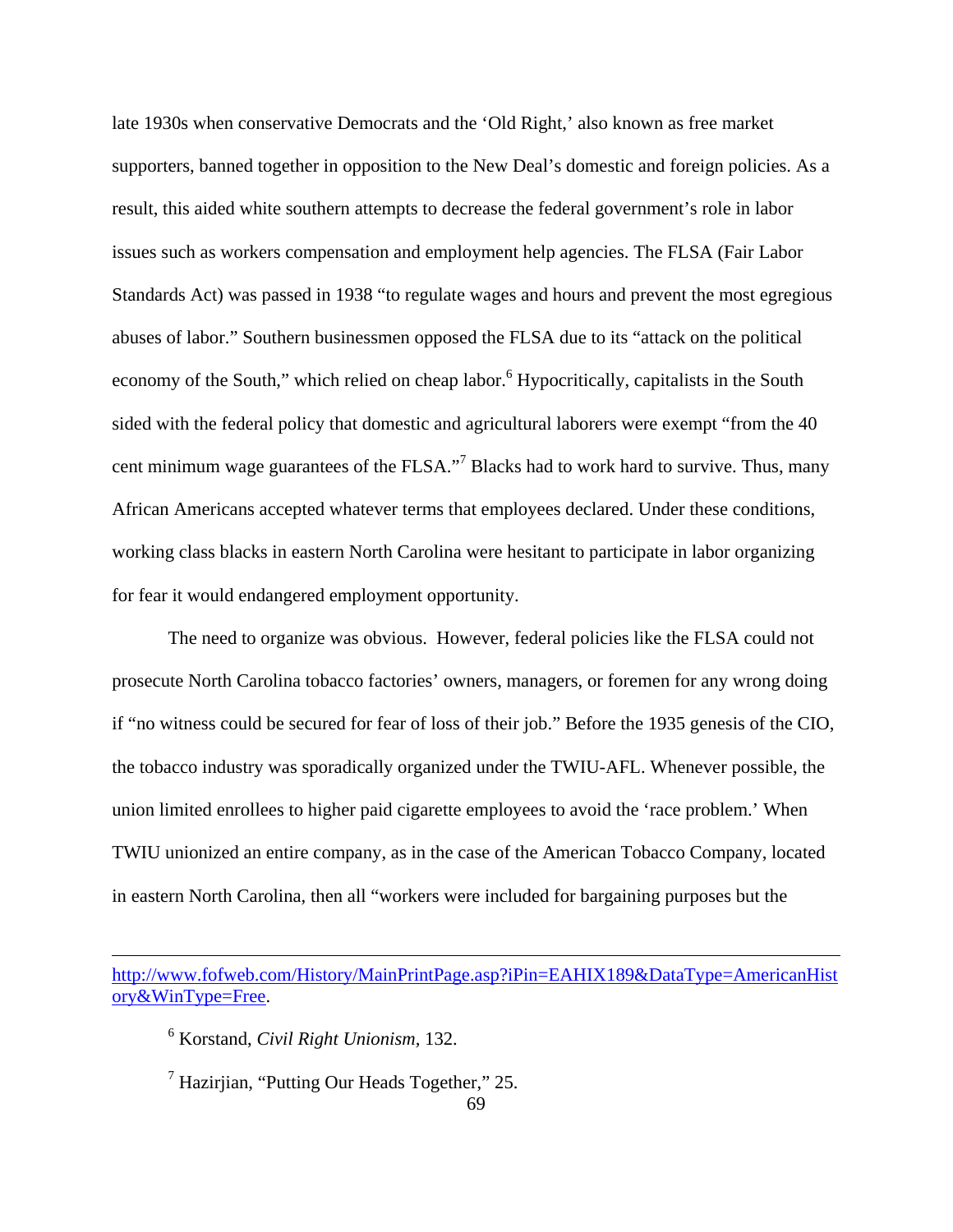Negroes were segregated into newly-formed auxiliary locals."<sup>8</sup> Moreover, in February 1946, a "southern filibuster" crushed CIO attempts to develop a stable FEPC (Fair Employment Practice Committee). Unions were perceived as abrupt, greedy, and radical by most of President Truman's administration. The president declined to endorse the 'left winged' agendas of "progressive social programs" and "black civil rights."<sup>9</sup> Furthermore, he refused to challenge the southern status quo when it came anti-unionism. The very strong anti-union sentiment held by many politicians and those that belonged to the mainstream white South was as a major problem for labor organizers. Union officials predicted that northern capitalists would move businesses to the South in the post-war period due to the predominance of the anti-union and low wage region. The secretary treasurer of SWOC (Steel Workers Organizing Committee), David McDonald, reported in the fall of 1945 that CIO officers unanimously decided "the best place for the CIO to undertake organizing...would be the South."<sup>10</sup>

Throughout the winter of 1945 and spring of 1946, a centralized mass organizing plan took shape within the CIO. The CIO's SOC (Southern Organizing Committee) formed to lead southern organizational efforts deemed 'Operation Dixie.' Atlanta, G.A., was chosen for the crusade's headquarter location. The CIO president, Philip Murray, appointed Van A. Bittner as campaign director. Bittner advised all state directors involved in Operation Dixie "to resign from any CIO Political Action Committee" because the organizing drive "was to be a tightly knit, scalpel-clean force of trade union activists, stripped of any preoccupations that did not directly

<sup>&</sup>lt;sup>8</sup> Warlick, "Organization of the Leaf-House Workers in the Bright-Leaf Tobacco Belt by the CIO,"1.

<sup>9</sup> Korstand, *Civil Right Unionism,* 244.

<sup>10</sup> Zieger, *The CIO*, 231.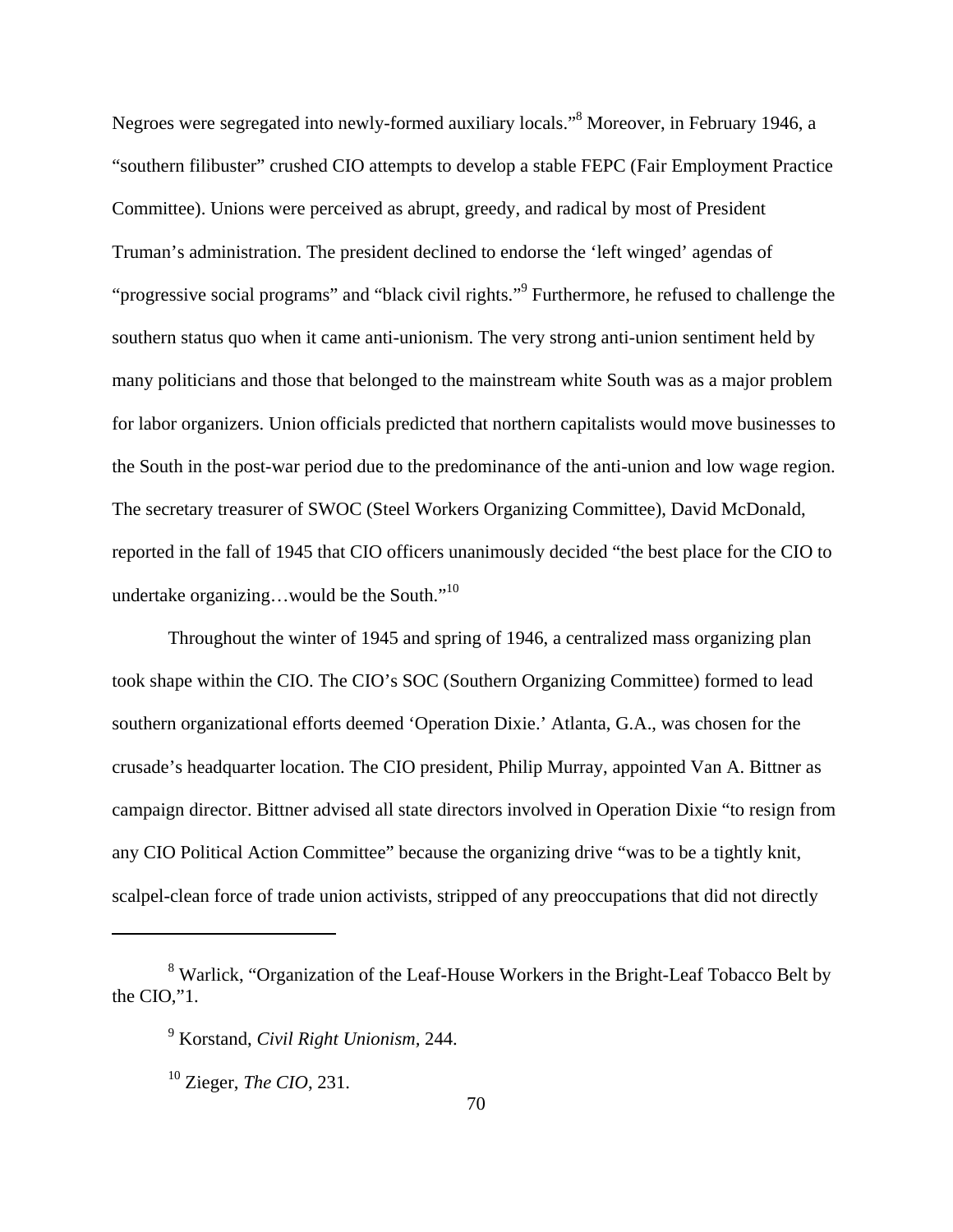coincide with the task of organizing the unorganized." In addition, Operation Dixie aimed to be a "no frills campaign."<sup>11</sup> Due to the South's hostility toward outside agitators, the movement planned a staff of mostly southerners and, if attainable, World War II veterans. In reality, however, many northern CIO leaders were organizers in the southern mass drive. As a result, CIO unionists "were unprepared for the social and culture realities of the South."12 Nevertheless, the CIO portrayed the image that Operation Dixie was in no way "radical, un-American, or alien to the Southern way of life."<sup>13</sup>

Competing unions aimed to organize the South. Therefore, Communist association with the CIO made the union vulnerable to red-baiting. CIO leaders knew that Operation Dixie would surely be attacked; and, indeed, it was. AFL affiliates portrayed CIO members as disciples of Moscow to gain favor in the sight of southern corporate leaders. George Googe, the AFL director of operations in the South, warned the southern media of a red threat that stemmed from the CIO's Operation Dixie campaign. The AFL launched its own southern organizing drive in May of 1946 to compete with the CIO. The union's southern headquarter was established in Charlotte, N.C.<sup>14</sup> William Green, AFL's president, stated, "Neither reactionary employers nor Communists in the CIO can stop the campaign of the American Federation of Labor to enroll 1,000,000

<sup>&</sup>lt;sup>11</sup> Barbara S. Griffith, *The Crisis of American Labor: Operation Dixie and the Defeat of the CIO* (Philadelphia: Temple University Press, 1988), 22; Stuart Bruce Kaufman, *Samuel Gompers and the Origins of the American Federation of Labor, 1848-1896 (Westport:* Greenwood Press, 1973), 38-39.

<sup>&</sup>lt;sup>12</sup> "Operation Dixie," *Encyclopedia of United States Labor and Working-class History*, ed. by Eric Arnesen (New York: Routledge ,2007), 1040.

<sup>13</sup> Griffith, *The Crisis of American Labor,* 24.

<sup>14 &</sup>quot;Headquarters Of AFL In Charlotte," *The Wilson Daily Times,* May 14, 1946.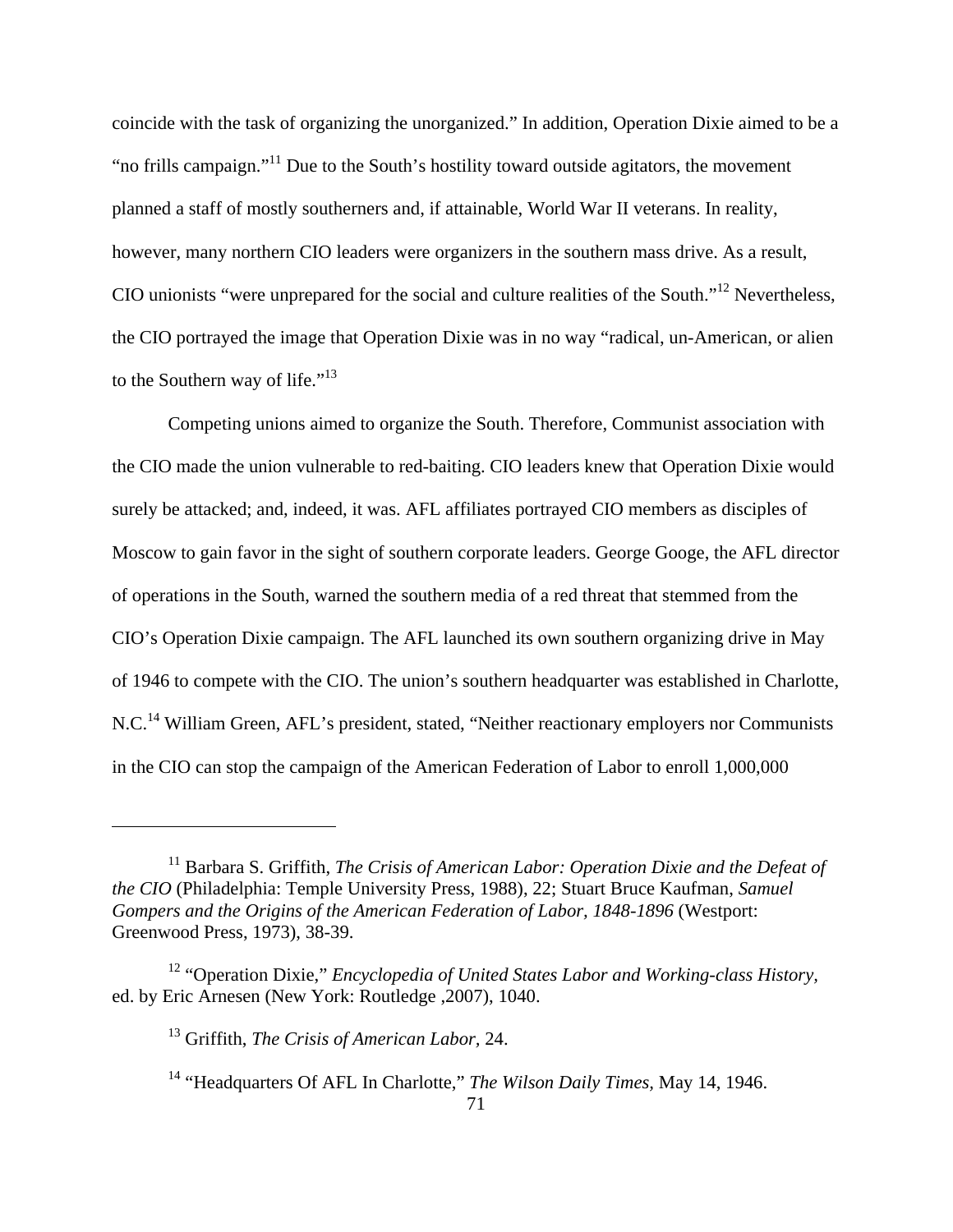unorganized Southern workers in the next twelve months."<sup>15</sup> Green warned southern industries, "Grow and cooperate with us or fight for your life against Communist forces."16

On May 3, 1946, an article in *The Wilson Daily Times* noted over '100' CIO leaders assembled in Atlanta to meet with Bittner concerning Operation Dixie. Moreover, Googe and AFL affiliates planned to meet the following "week in Ashville, N.C., at which several thousand AFL leaders will open their own Southern organizing drive."<sup>17</sup> Besides the AFL, independent unions competed in the race to organize the South. *The Wilson Daily Times* published an article the previous month that stated the CIO and AFL received word of an outside challenger "for their southern organizing drives." The president of the Confederated Unions of America, Don Mahon, said, "Independents also plan an organizing invasion of the South and Southwest." He continued, "We feel we'll get a lot of CIO and AFL members to join our independent unions" because "our unions are run from the bottom up instead of from the top down."<sup>18</sup> Not much is known about the influence of the Confederated Unions of America in the movement to organize the South. However, the independent union's socialist ideals were similar to those of the IWW (Industrial Workers of the World).

The resurgence of the Ku Klux Klan in the South was a response to the rise of the southern labor organizing campaign. On May 13, 1946, the *Rocky Mount Evening Telegram*

15 Griffith, *The Crisis of American Labor,* 24.

<sup>16</sup> Marty Jezer, *The Dark Ages: Life in the United States, 1945-1960* (Cambridge: South End Press,1982), 211.

17 "South Beginning Period of Labor Union Activities," *The Wilson Daily Times,* May 3, 1946.

18 "Independents Competing With CIO In South," *The Wilson Daily Times,* April 25, 1946.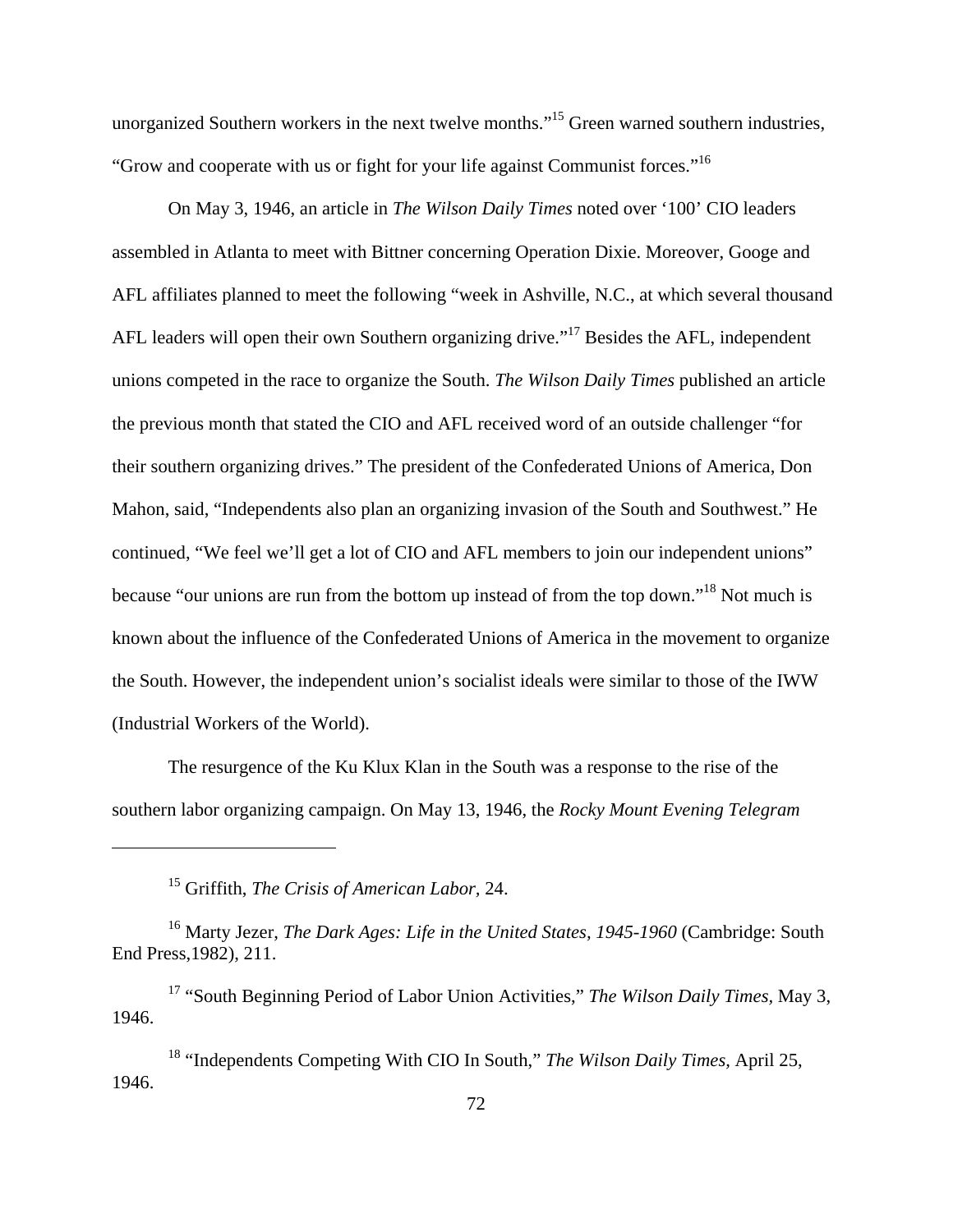published a photograph of a mass KKK meeting held at Stone Mountain, in G.A. *The Wilson Daily Times* intertwined the photo with an article that denotes, "KKK Activities Seen In Georgia."<sup>19</sup> A few months later, racial terror hit home for African Americans that resided in eastern North Carolina when a black World War II veteran was killed by a white mob in Nash County; Rocky Mount's home county.20 Racial apartheid illuminated Jim Crow "as healthy as ever" and its presence saturated "every aspect of life in the South."<sup>21</sup>

With opposition from various angles, the CIO strategically planned their every move. Operation Dixie had a budget of \$1 million dollars and aimed to organize twelve southern states. To do so the union employed 200 organizers. The *CIO News* called the drive the "Holy Crusade" due to its ability to provide the benefits of organization "to exploited southern workers." However, the size of the task absorbed the campaign's budget fast. To make matter worse, union dues intended to replenish and supply ongoing funds were hard to come by as even sympathetic workers "were reluctant to pay the initiation fees" and other union charges.<sup>22</sup> Additionally, CIO unionists were divided when it came to challenging southern hierarchy.

Some union members felt the CIO should develop strength in numbers by organizing African Americans. As cases proved in the Piedmont, northern Alabama, and Memphis, T.N., organizers that linked labor and civil rights tapped "into the militancy of black workers and the

<sup>&</sup>lt;sup>19</sup> "KKK Activities Seen in Georgia: Klan Puts On Mass Cross Burning Ceremony at Stone Mountain," *The Wilson Daily Times,* May 10, 1946.

<sup>20 &</sup>quot;Mass Klan Initiation on Stone Mountain," *Rocky Mount Evening Telegram,* May 13, 1946; Hazirjian, "Putting Our Heads Together," 25.

<sup>21</sup> Charles W. McKinney Jr., *Greater Freedom: The Evolution of the Civil Rights Struggle in Wilson, North Carolina* (Lanham: University Press of American, 2010), 9.

<sup>22</sup> Zieger, *For Jobs and Freedom*, 159-161; Zieger, *The CIO*, 233.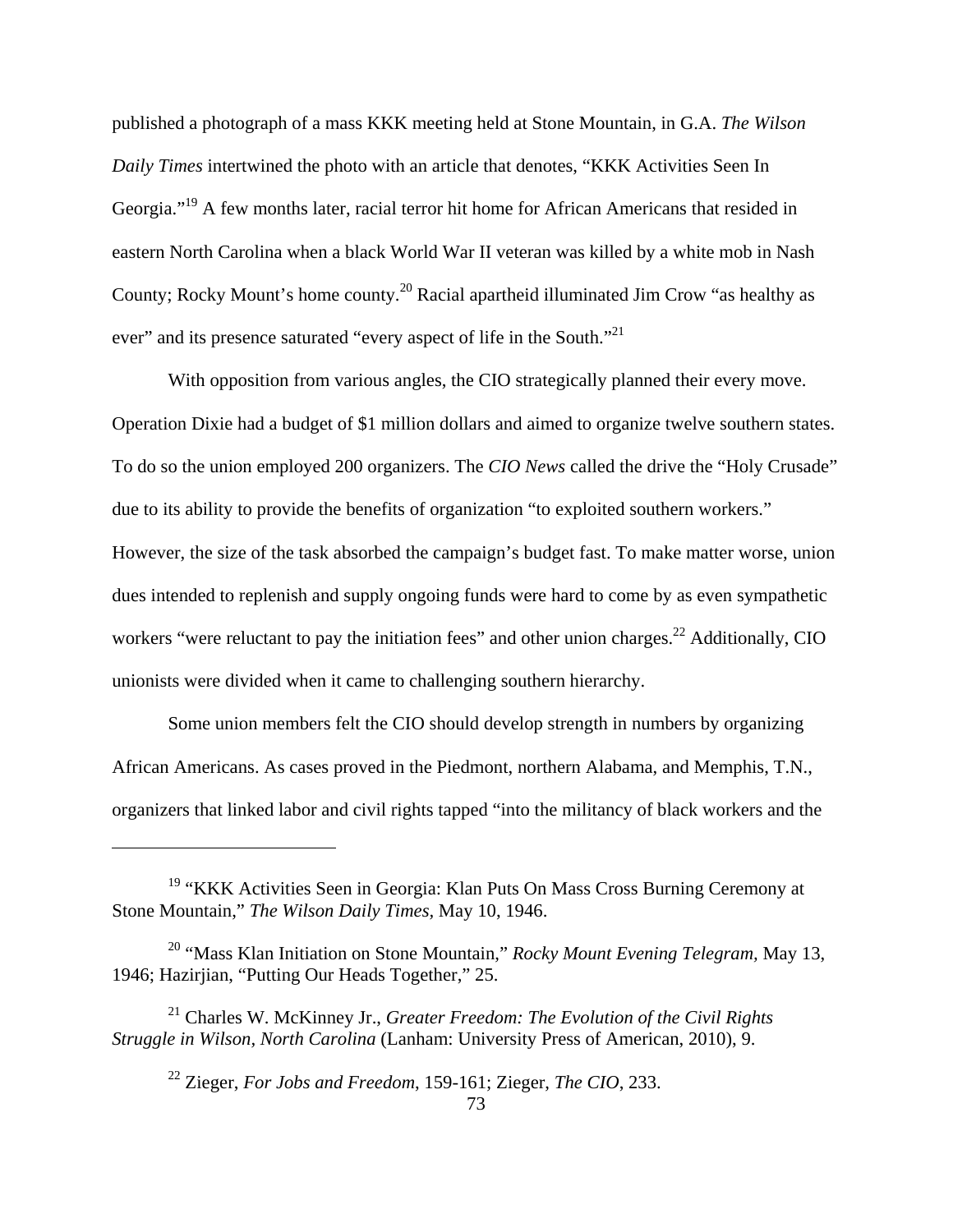vibrant networks of community support that sustained them to defeat even obdurate employers." On the other hand, CIO leaders felt the issue of race was too explosive to take on in the South. Therefore, Bittner declared, ""we are not mentioning the color of people in our campaign" because it will hinder the drive. Officials planned to tackle the race issue but wanted to focus on "bread-and-butter" problems to start. After unions made an inward into southern industries then "the racial and political education of southern whites" could be addressed. In hindsight, CIO functionaries never directly approached the conversation of "race, radicalism, and confrontationalism." The stressed notion that the southern drive was "to be purely an organizational campaign" held significant implications. CIO officers stated that they did not want any "extra curricular activities- no politics- no PAC- no FEPC, etc."<sup>23</sup> The exclusion of these subjects projected the message that the challenging race issue was peripheral to organizing southern workers.

#### **Interwoven Webs: Organizing Eastern North Carolina Tobacco Industry Workers**

 In March of 1946, Operation Dixie penetrated the bright-leaf tobacco belt in eastern North Carolina. The bright-belt is located throughout the largest international tobacco markets that extend from the Piedmont and eastern areas of North Carolina to southern parts of Virginia. Processing tobacco leafs before they aged and were shipped to cigarette manufactures took thousands of 'cheap' laboring hands. Leaf house workers were differentiated from cigarette workers as the latter was considered skilled labor. Consequently, skilled wages exceeded those

 23 Zieger, *The CIO*, 160-161.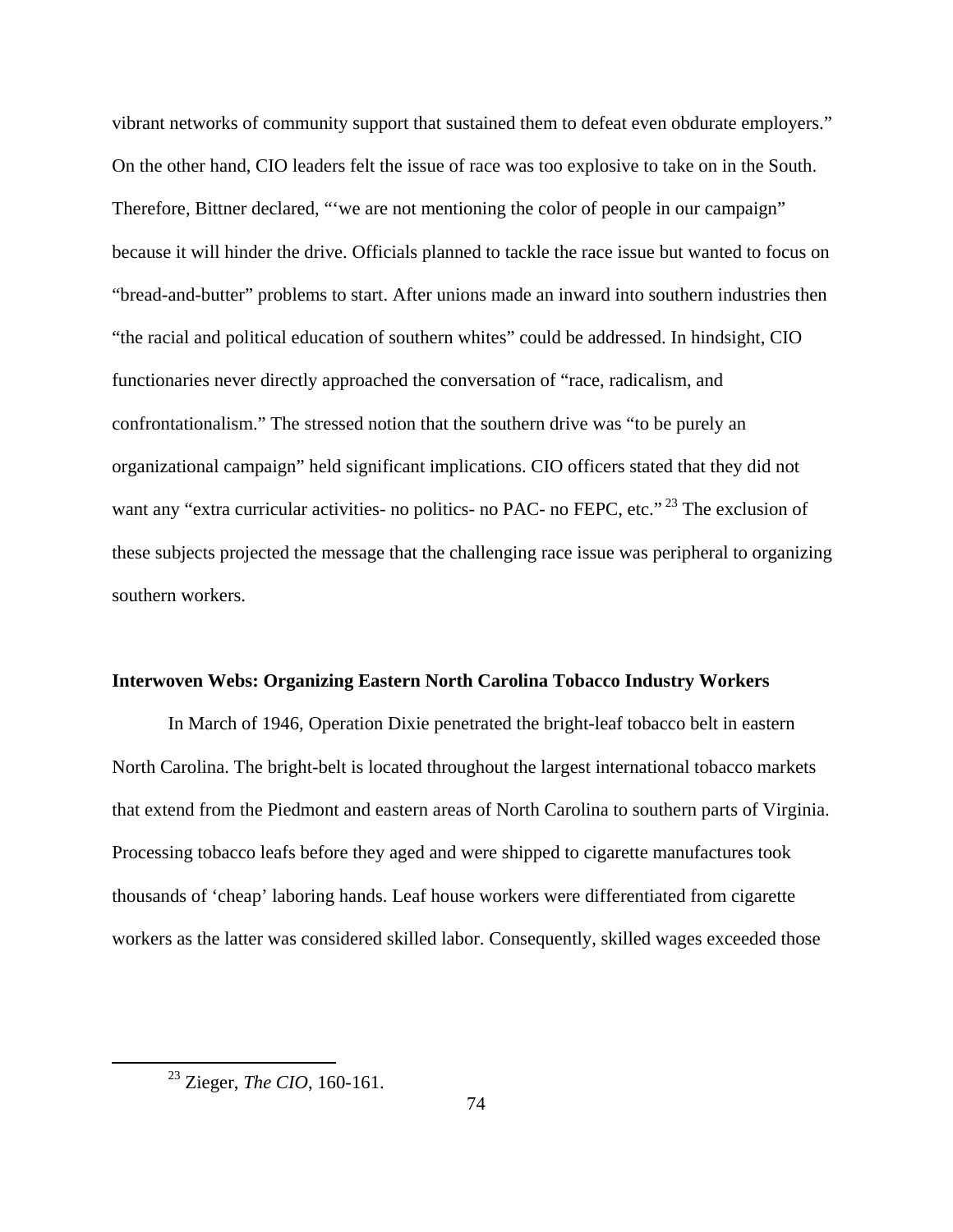of little or no skill. With the "abundance of cheap colored labor," tobacco manufacturers showed no "paternalistic feeling toward their employees."24

 Nevertheless, due to the victories and benefits of CIO unionization in the Piedmont, such as the fifteen cent minimum wage raise for unionists at Reynolds, organizers involved in the Piedmont's tobacco industry and Operation Dixie looked east "to the plight of their unorganized counterparts."<sup>25</sup> It is significant that the CIO's southern organizing drive unionized much of eastern North Carolina's tobacco industry largely because the FTA (Food Tobacco Agricultural and Allied Workers)-CIO did not rely on the assistance of the federal government, white organizers, or the local 'mainstream' community. Rather, union officials "employed rank-andfile black workers" that belonged to Winston-Salem's FTA Local 22.<sup>26</sup> Greenville's FTA Local 10 representative, Cornelius Simmons, recalled that CIO officials were present at organizing meetings; yet, their clout was small in comparison to FTA-CIO organizers from the Piedmont.<sup>27</sup> One such union member and Operation Dixie organizer was African American Marie Jackson Winston. Winston stated she "was just about like some of the people in 10. I guess that's why I

25 Korstand, *Civil Right Unionism,* 289.

 $^{26}$  Lane Windham, "Greenhands: A History of Local 10 of the Food, Tobacco, and Agricultural Allied Workers of America in Greenville, NC, 1946" (Senior thesis, Duke University, 1991), 13.

 $24$  Robert P. Warlick, "Organization of the Leaf-House Workers in the Bright-Leaf Tobacco Belt by the CIO," in *"It Wasn't Just Wages We Wanted, but Freedom": The 1946 Tobacco Leaf House Workers Organizing Campaign in Eastern North Carolina,* ed. Phoenix Historical Society African American History of Edgecombe County, Inc. (Tarboro: Phoenix Historical Society, Inc. African American History of Edgecombe County, 2011), 1.

<sup>&</sup>lt;sup>27</sup> Cornelius Simmons, interviewed by Lane Windham, 2 September 1990, interview E-0158, cassette, Southern Oral History Collection Center for the Study of the American South, University of North Carolian Chapel Hill, Chapel Hill, N.C.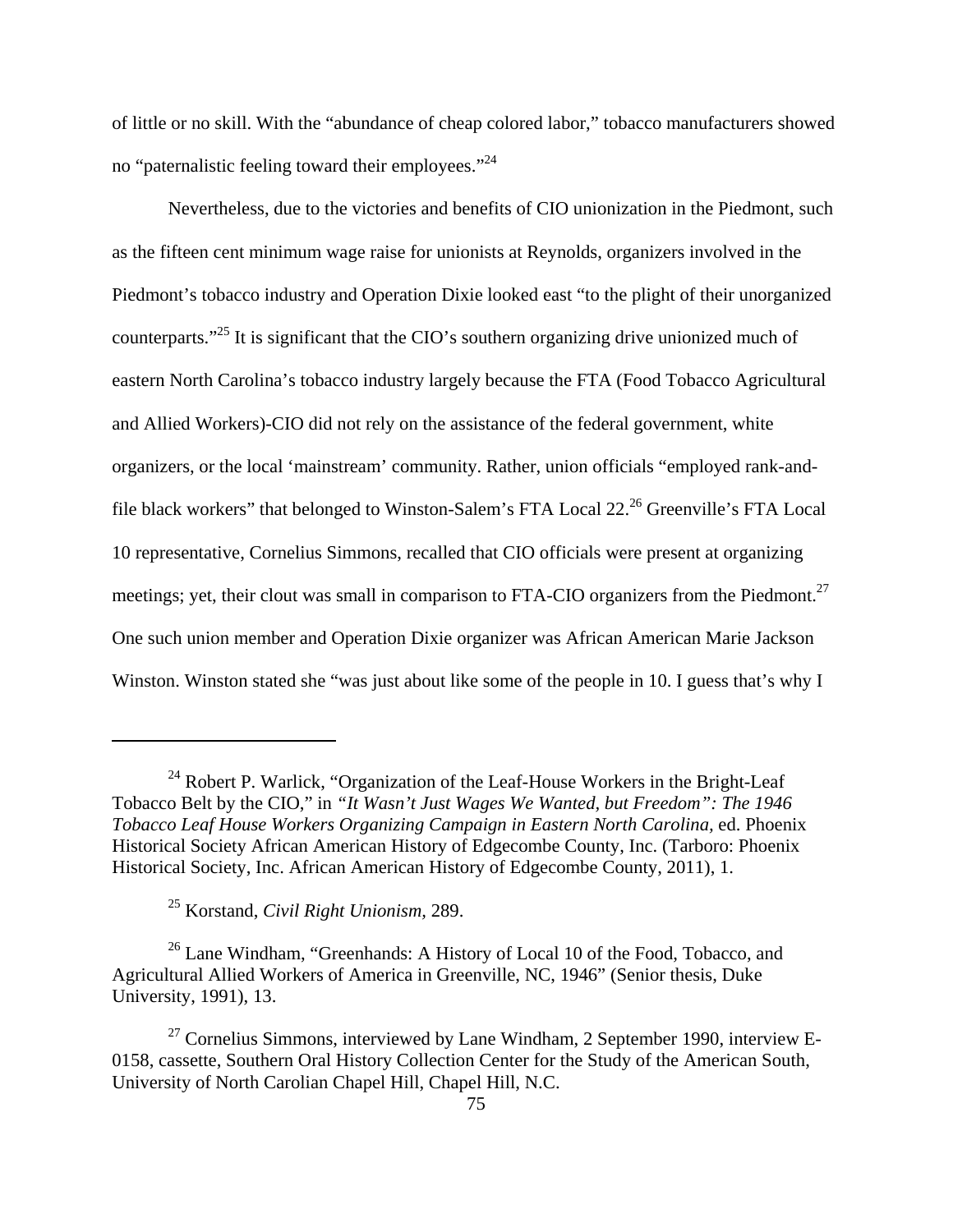could relate to them." In addition, Winston claimed that similarities in working environment grievances between the Piedmont and eastern North Carolina tobacco workers were uncanny.28

The spread of the AFL's southern organizing campaign also touched eastern North Carolina. In March 1946, TWIU-AFL representative Dr. R.A. Young, a well-known female professor at Shaw University, met with black workers Aaron Best, Harvey Moore, and Chester Newkirk from Export Leaf, in Wilson, to discuss employee grievances and how unions helped the working class. The gathering led to the birth of TWIU's "Local 259 at Export Leaf, the leading tobacco local in Wilson." Affiliates of Local 259 reached out to employees at five other tobacco leaf houses in the area. As a result, "Locals 260, 268, 270, 271, and 272" formed. The TWIU-AFL won union contracts at six out of seven tobacco factories in Wilson and one factory in Rocky Mount, which was Liggett & Myers. In comparison, the FTA-CIO's Operation Dixie campaign won twenty-five tobacco factory NLRB elections in North Carolina and Virginia. The largest factory was China American Tobacco Company in Rocky Mount.<sup>29</sup>

In July of 1946, African American Operation Dixie advocators and CIO organizers from the Piedmont's Local 22, James H. Anderson and L.S. Graham, looked to Reverend O.J. Rooks, the Greenville NAACP president, for help organizing the town's tobacco industry employees. Rooks contacted as many black workers as possible.<sup>30</sup> Anderson and Graham persuaded many

<sup>28</sup> Marie Jackson Winston, interviewed by Lane Windham, 27 September 1990, interview E-0169, cassette, Southern Oral History Collection Center for the Study of the American South, University of North Carolina Chapel Hill, Chapel Hill, N.C.

<sup>29</sup> Jim Wrenn, "Introduction," in *"It Wasn't Just Wages We Wanted, but Freedom": The 1946 Tobacco Leaf House Workers Organizing Campaign in Eastern North Carolina,* ed. Phoenix Historical Society African American History of Edgecombe County, Inc. (Tarboro: Phoenix Historical Society, Inc. African American History of Edgecombe County, 2011), 1-2.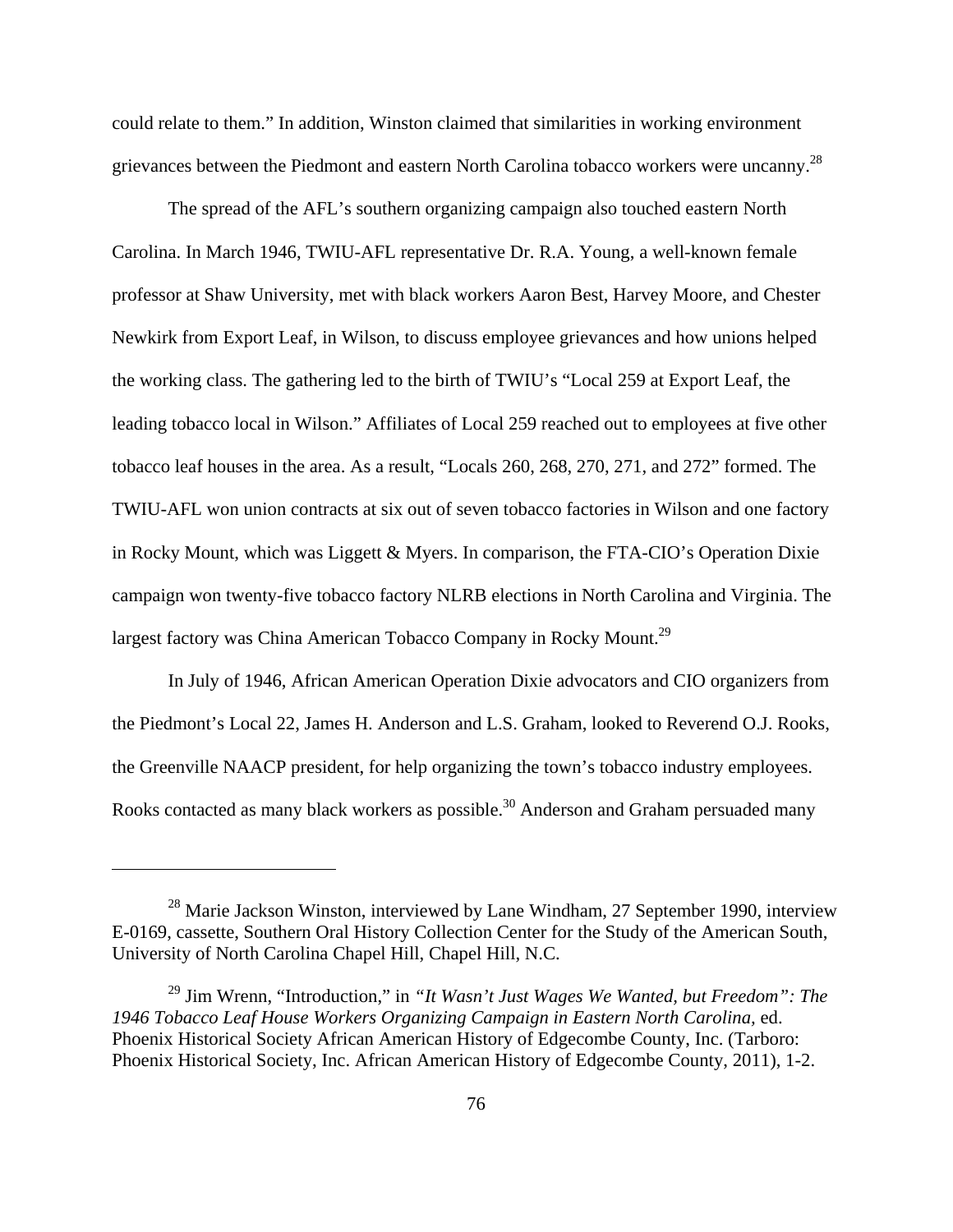unorganized employees to sign union cards. As a result, the NLRB held union representation elections in Greenville. This was the first time that many African American women and men "voted in any federal election because Jim Crow robbed them of their electoral rights." Of course, opposition surfaced. Tobacco factory managers and foremen did their best to intimidate employees in hopes that workers would vote against unionization. Annie Little described that a foreman pulled her aside to persuade her to tell co-workers that they had to vote no to unionism, or to vote for the AFL, so they would still have a job. "If the CIO come in here, they're going to close the plant down," threatened the foreman.<sup>31</sup> In comparison, FTA-CIO officials advocated the message "that they needed union representatives who were not afraid of whites."<sup>32</sup>

Many local civil rights organizations that understood the connection between race and economic equality supported Operation Dixie and FTA-CIO organizers. The Greenville NAACP wrote a letter that urged "workers to vote for the CIO because, 'it works in harmony with the NAACP for…a higher standard of living, because it fights for true democracy…it works for a better relationship between the races...Join the CIO today and increase your pay."<sup>33</sup> The TWIU-AFL only half-heartedly attempted to organize black leaf house employees before the mid-1940s. However, they certainly ignored organizing seasonal employees all together. Ironically, it

 $32$  Annie Little, interviewed by Lane Windham, 15 October 1990, interview E-0137, cassette, Southern Oral History Collection Center for the Study of the American South, University of North Carolina Chapel Hill, Chapel Hill, N.C.

<sup>33</sup> Windham, "Opportunities Reconsidered," 6.

 30 Franz E. Daniel, "Staff Assignments," 1 July 1946, in Operation Dixie: The C.I.O. Organizing Committee Papers 1946-1953, D.H. Hill Library, North Carolina State University, Raleigh, N.C.

 $31$  Windham, "Opportunities Reconsidered," 6.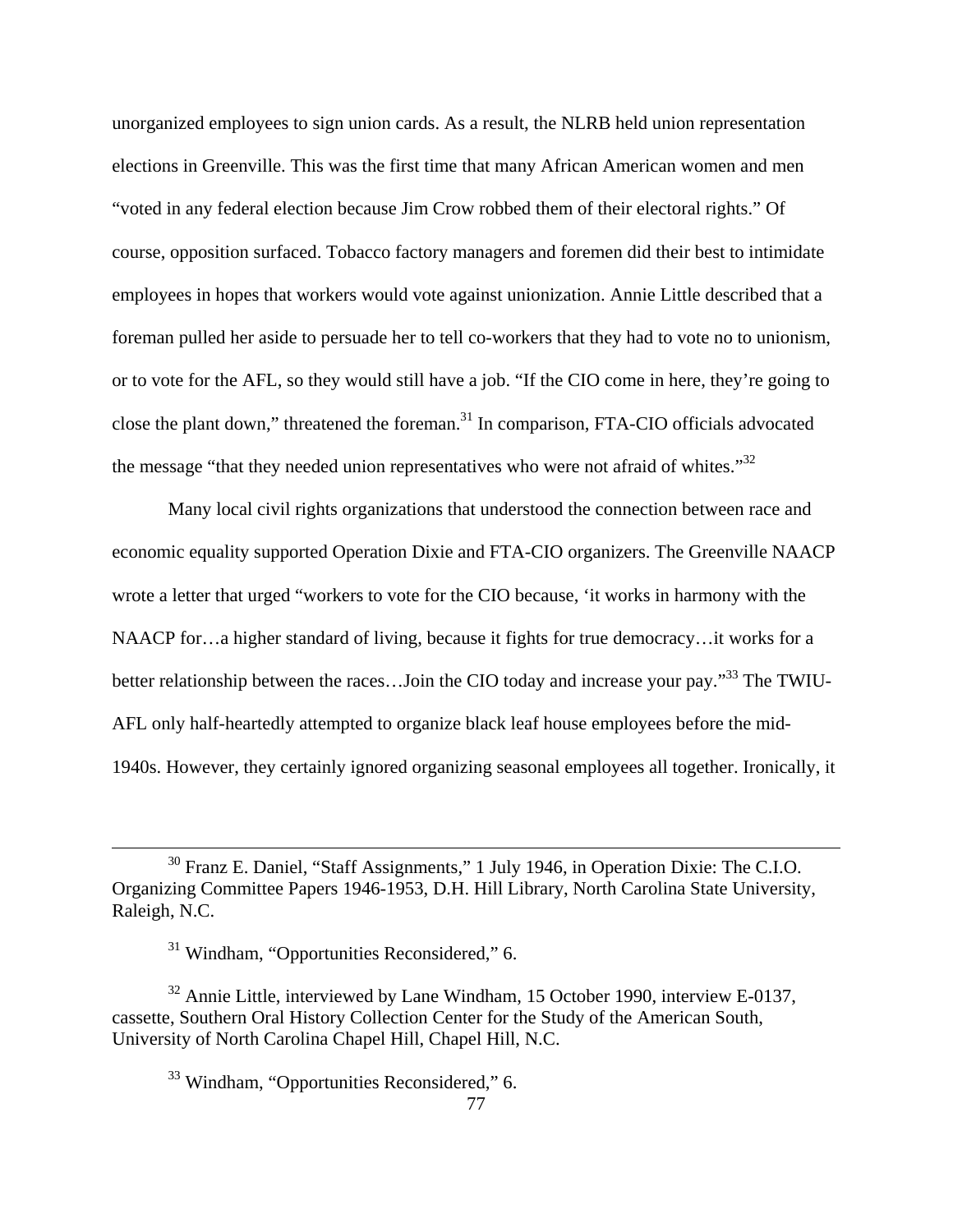was when Operation Dixie organizers turned their sights to eastern North Carolina that the AFL waged a serious campaign to unionize previously ignored workers.<sup>34</sup>

The AFL took devious measures to win representation in eastern North Carolina tobacco factories because the "social equality and 65-75 cents minimum promise of the opponents" was quite attractive. Many union deals were made behind closed doors due to threats about the CIO. One company, for example, signed a union agreement with TWIU-AFL organizers when less than half of the employees were at work "and only two of the five departments were in operation." FTA-CIO officials retaliated by using the TWIU's segregated auxiliaries against them. Leaflets were distributed that questioned "a union that discriminates" against race. Nonetheless, the CIO was not monolithic in its ideals concerning race and economic justice. William Smith, the North Carolina director of the CIO and Operation Dixie, demanded the FTA to stop distribution of a leaflet that appealed to the use of "civil rights to organize African-American tobacco workers," for fear it would negatively affect "the CIO's drive among white textile workers."<sup>35</sup>

Despite obstacles, the CIO's Operation Dixie, was a large success in eastern North Carolina. The FTA-CIO was victorious in 25 out of 27 elections and enrolled 10,000 unionists by the end of 1946. Unlike the TWIU-AFL, the FTA-CIO's rank-and-file interracial locals negotiated with tobacco industry higher-ups. Consequently, factory managers bargained "with people with whom they'd never eat with or sit next to on a bus."36 Robert Black stated that the

<sup>34</sup> Stuart Bruce Kaufman, *Challenge and Change: The History of the Tobacco Workers International Union* (Urbana: University of Illinois Press, 1986), 113.

<sup>35</sup> Windham, "Opportunities Reconsidered," 7-8.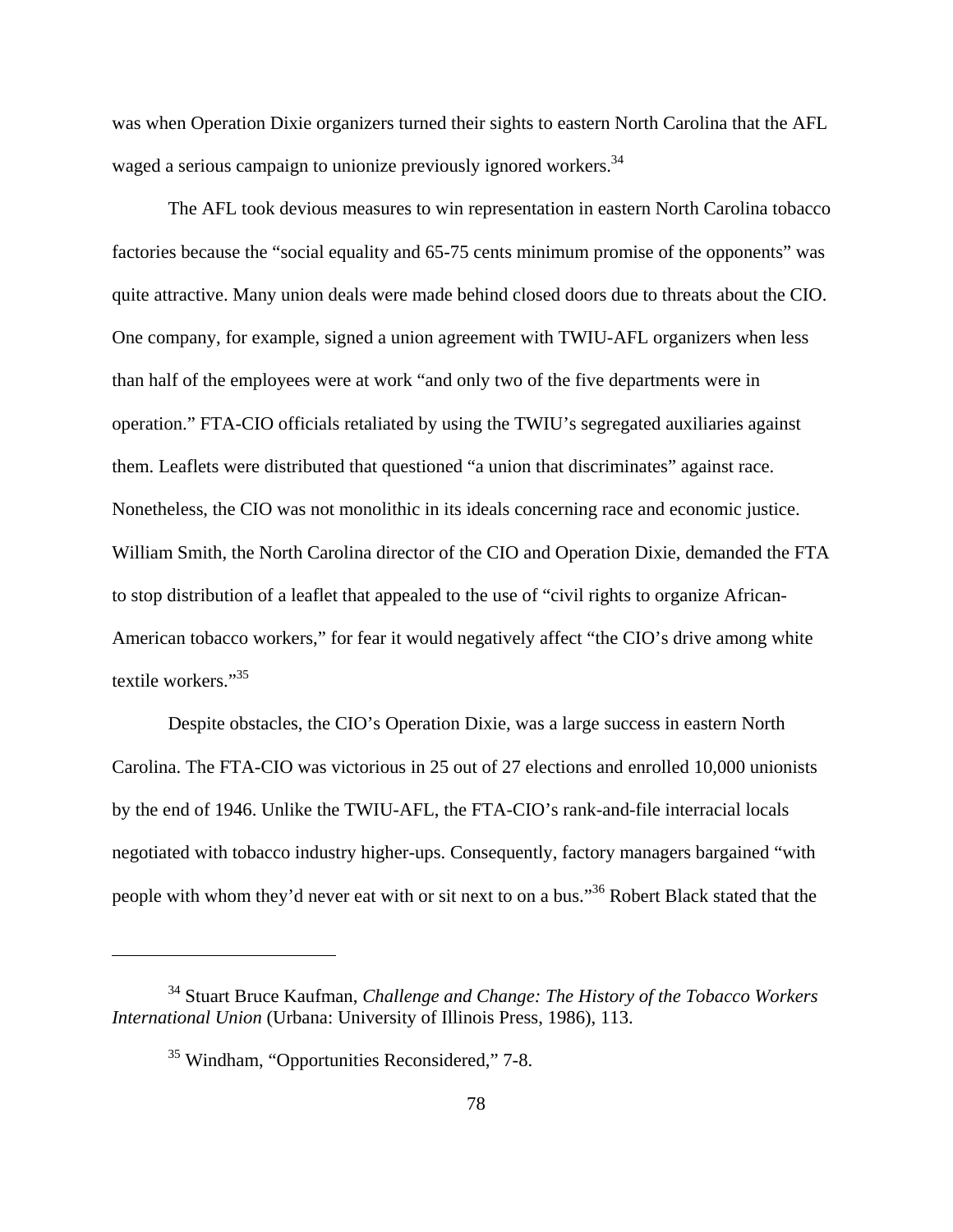union's role was larger than an increased paycheck. There were two main objectives of Operation Dixie. The first, explained Black, "was to organize the tobacco workers;" then, "bring the local leadership and the masses of people to a point where" their 'militancy' would be so developed that they could care for themselves. This involved "people registering to vote and electing people to the city council" etc… Black also noted that through organizing, African Americans engaged in political and social realms that they never participated in before; hence, a taste of democratic inclusion through labor organizing. $37$ 

In close, since tobacco laborers in the east of the state suffered immensely due to "low standards of leaf houses, wages, and working conditions," word of the post-war southern mass organizing campaign spread rapidly.<sup>38</sup> Theoretically, local unions aimed to improve socioeconomic conditions for black and white workers in the South; thus, intertwined labor issues with larger civil rights topics. By the mid-twentieth century, labor organizing was a powerful force within North Carolina's tobacco industry. Employee grievances spawned action from, mainly, the CIO and AFL unions. Improved black economic conditions, advanced employment opportunities, and challenges to the mainstream status quo were major concerns of African American for which labor union representatives bargained. Through the CIO's southern mass labor organizing campaign, Operation Dixie, and the AFL's attempt to do the same, approximately thirty tobacco factories in eastern North Carolina between Rocky Mount, Oxford, Henderson, Greenville, Wilson, Smithfield, Goldsboro, Kinston, Lumberton, and South Boston,

 36 Windham, "Opportunities Reconsidered," 8.

 $37$  Robert Black, interviewed by Lane Windham, 29 April 1990, interview E-0105, cassette, Southern Oral History Collection Center for the Study of the American South, University of North Carolina Chapel Hill, Chapel Hill, N.C.

<sup>38</sup> Korstand, *Civil Right Unionism,* 289.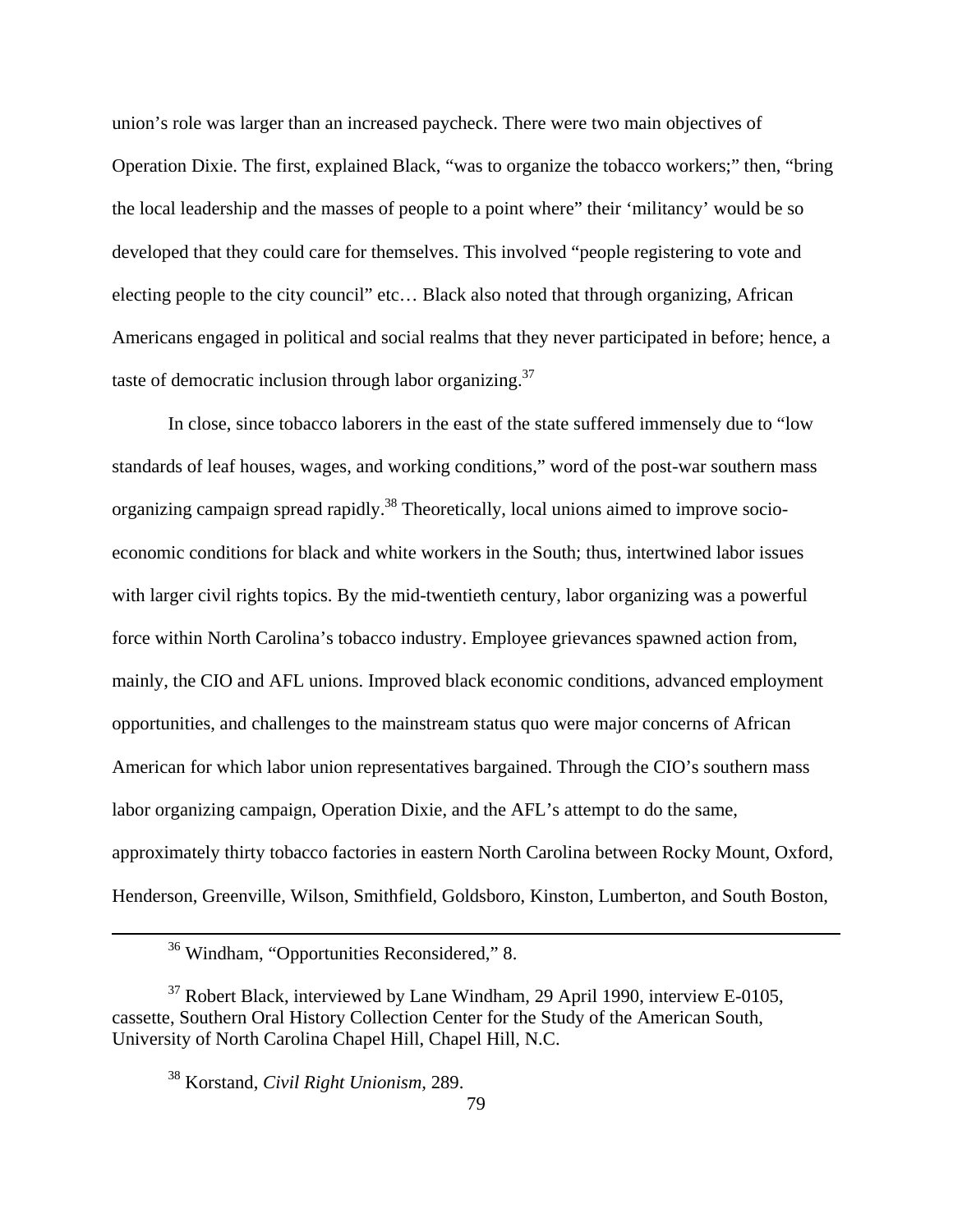V.A. "secured union contracts."39 However, due to limitations inflicted by the South's dominate white supremacist and anti-union ideology, which extended into the class, gender, and race hierarchy of North Carolina's tobacco industry, by 1953, the demise of Operation Dixie was apparent.

<sup>&</sup>lt;sup>39</sup> "Marker Text: Operation Dixie."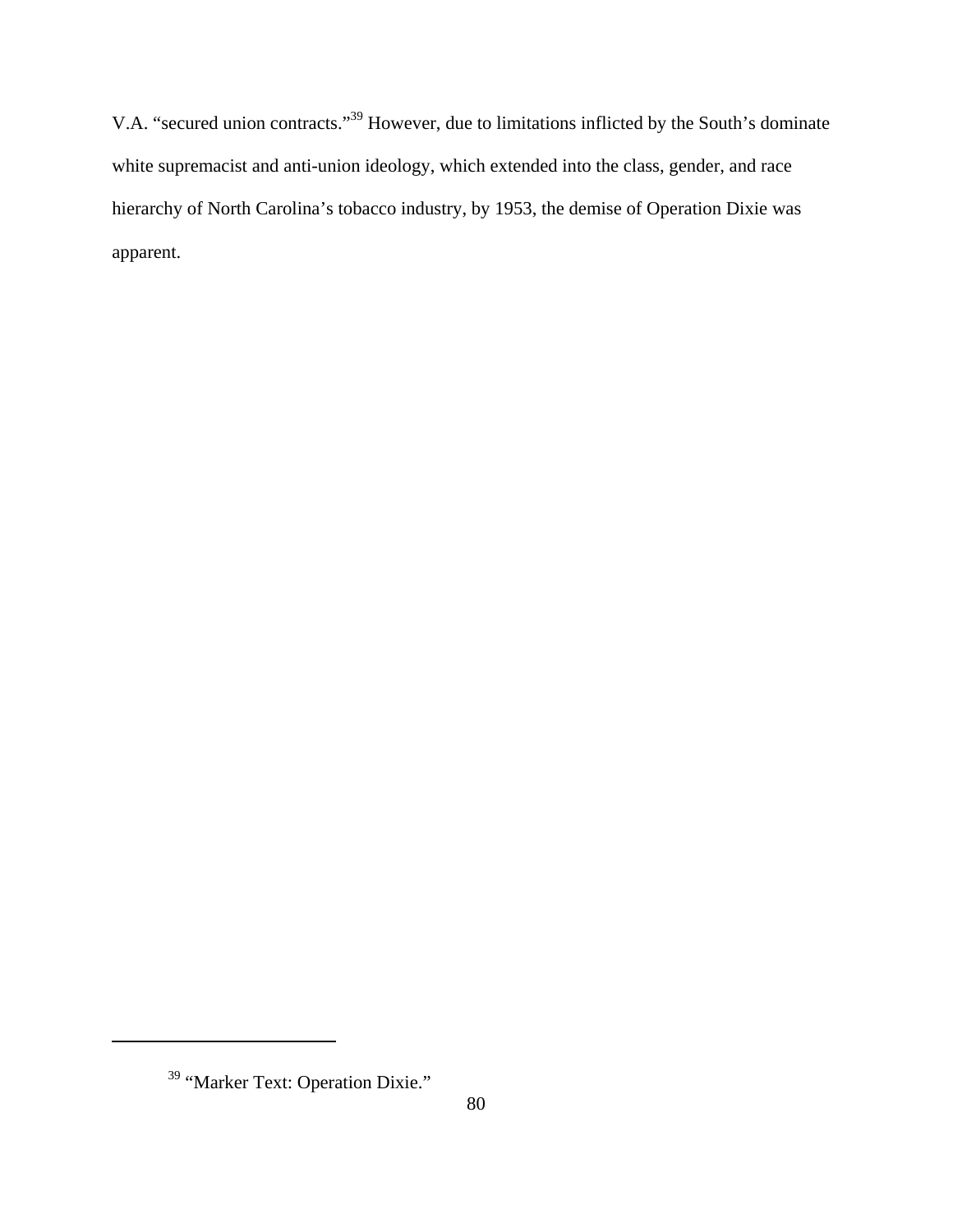#### **CONCLUSION**

The rise of racial hatred and Jim Crow throughout the U.S. South prevented African Americans from the full rights entitled to them as citizens. Jim Crow mocked African American desires for democratic inclusion with restricted participation in cultural, political, and social realms. White supremacy even denied adequate economic opportunities for African American self-determination and autonomy. Nevertheless, African Americans undertook many collective efforts to counter white power.

In the first half of the twentieth century, the regional and local labor organizing movements of union members and many southern black workers proved to be important efforts to challenge the discrimination of Jim Crow, especially the dire economic conditions of black workers. The 1943 tobacco workers' strike held at R.J. Reynolds, in Winston-Salem, resulted from the saturation of discrimination in the lives of black employees outside the tobacco company, along with prejudices faced inside the factory. While organizing to improve livelihood was not new for African Americans in 1943, the strike was important to the black freedom struggle because for the first time in the history of Reynolds, due to agency formed by a group of employees, with the majority of African American women, the power of collectivism halted work production in an effort to challenge permeated white supremacist doctrine. The challenging economic conditions faced by many black workers in previous decades and other regions of North Carolina continued in eastern areas of the state, as did their efforts to fight for better lives. Financial assistance and agency needed to unionize thirty-two of eastern North Carolina's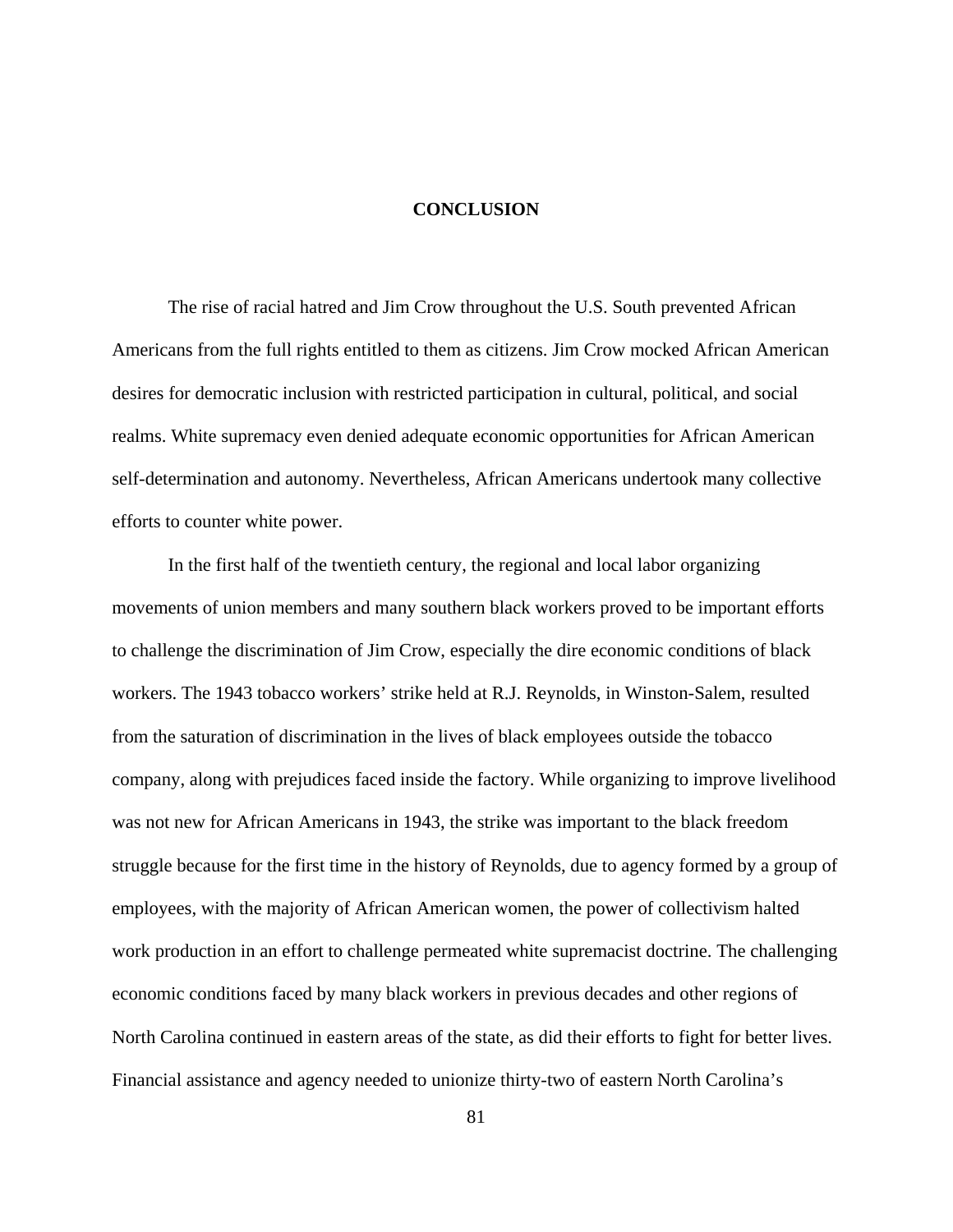tobacco factories stemmed from Operation Dixie, the southern U.S. mass labor organizing campaign of the mid-twentieth century. It was black labor organizers from the Piedmont, however, that built rapport and trust with eastern North Carolina's tobacco leaf house workers that made unionism in the east of the state possible.

Improved black economic conditions, advanced employment opportunities, and challenges to the mainstream status quo were the major concerns of African American civil rights labor organizing. Through these efforts, black tobacco workers challenged the class, gender, and race hierarchy of North Carolina's very profitable tobacco industry during the first half of the twentieth century, even before the topic of civil rights made mainstream media headlines. Unfortunately, as the mid-twentieth century unfolded, unions 'busted' throughout the Piedmont and eastern North Carolina tobacco factories. Many of the tobacco workers' labor organizing efforts were stifled due to reactionary resistance from anti-unionists and white supremacists.

In closing, as part of the long black freedom struggle, the efforts of civil rights labor organizing from previous generations directly influenced civil rights activism in the 1950s and 1960s. The legacy of Du Bois's call for racial uplift through organizing did not die with North Carolina's tobacco industry unionism. In the years that surrounded the mid-twentieth century, efforts to improve the economic status of African Americans continued with increased strikes, protests, economic withdrawals, and boycotts. Additionally, the tactics of civil rights activism through community organizing became noticeable on a national scale with the rise of civil rights demonstrations, grassroots organizing, civil disobedience, and voter registration. Moreover, 'separate but equal' was challenged in federal courts. Du Bois felt the Supreme Court's decision in *Brown versus Board of Education* was "a giant step toward 'complete' freedom and equality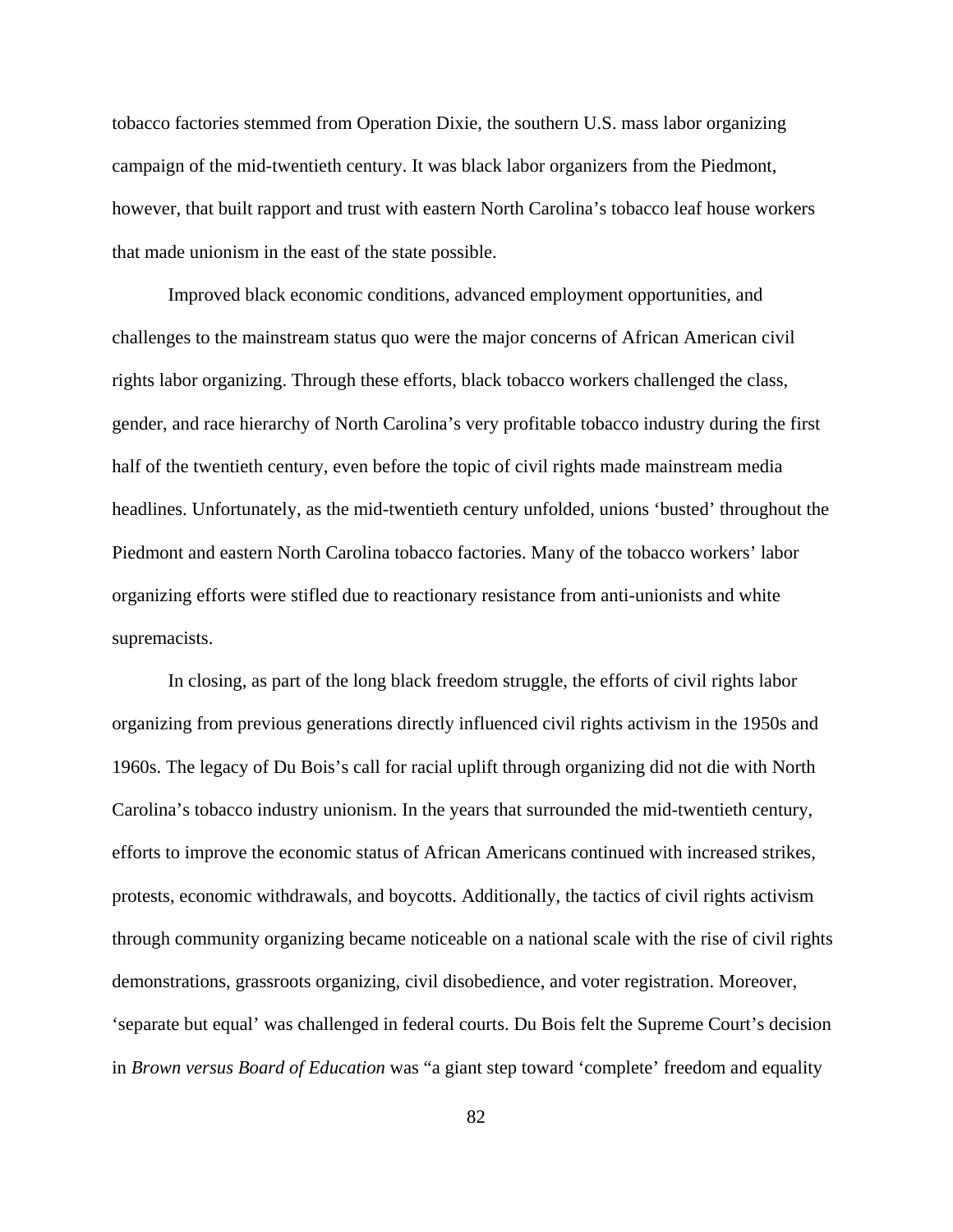between black and white Americans."<sup>1</sup> Today, approximately fifty years later, racial freedom and equality in America remains incomplete. Nevertheless, before the 'mainstream' civil rights era of the 1950s and 1960s, which constitutes America's 'familiar' civil rights narrative, less remembered local battles against race based degradation, including civil rights labor organizing, challenged the southern status quo.

 <sup>1</sup> John Egerton, *Speak Now Against the Day: The Generation Before the Civil Rights Movement in the South* (Chapel Hill: The University of North Carolina Press, 1995), 610.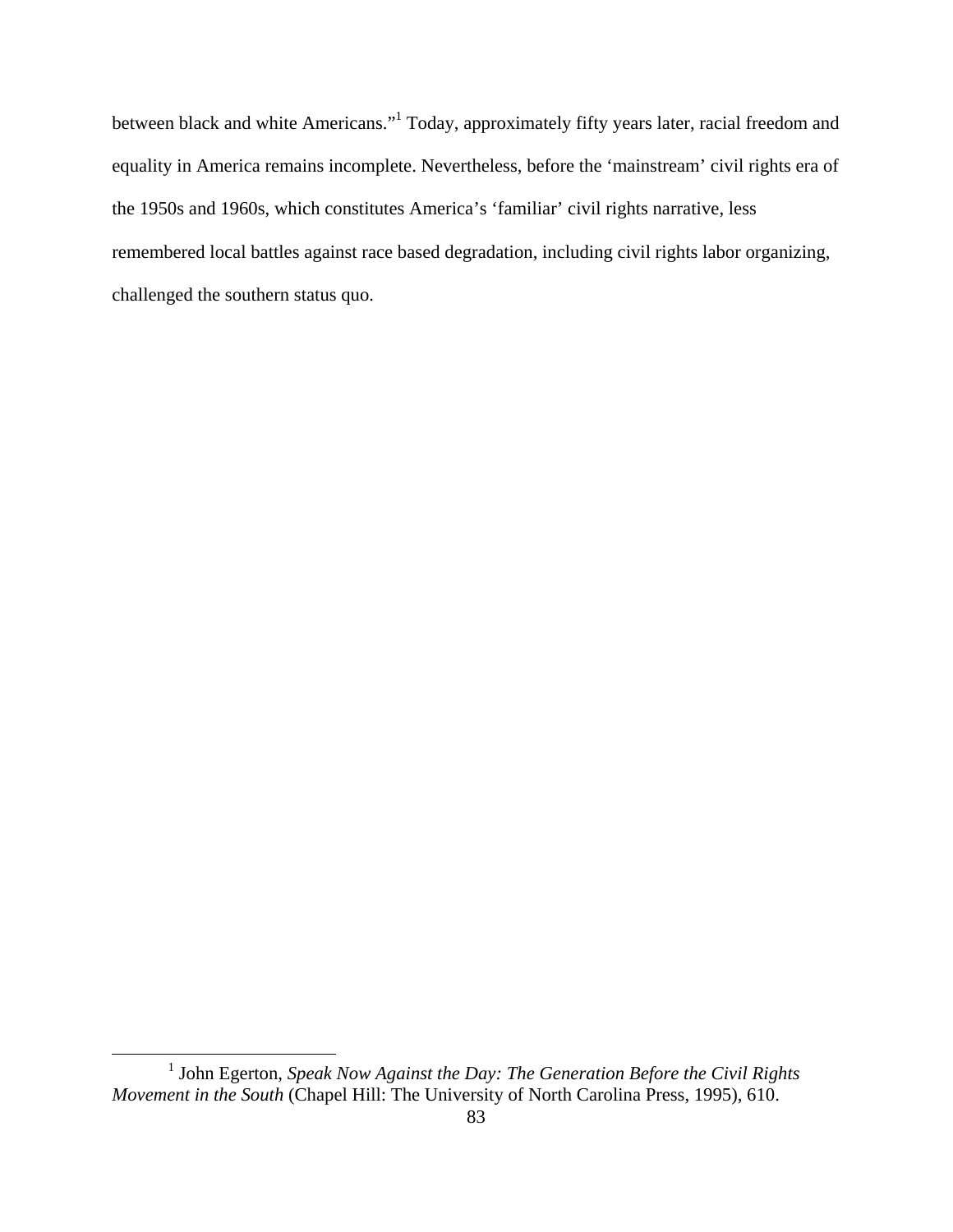# **BIBLIOGRAPHY**

#### **Archival Collections**

#### DUKE UNIVERSITY

- Arthur Vance Cole Papers. David M. Rubenstein Rare Book and Manuscript Library, Duke University, Durham, N.C.
- Papers of the NAACP: Part 13: The NAACP and Labor, 1940-1955 / Series C: Legal Department Files on Labor, Perkins/Bostock Library, Duke University, Durham, N.C.

### NORTH CAROLINA STATE UNIVERSITY

Operation Dixie: The C.I.O. Organizing Committee Papers 1946-1953, D.H. Hill Library, North Carolina State University, Raleigh, N.C.

### UNIVERSITY OF NORTH CAROLINA (CHAPEL HILL)

- Barbee, Annie Mack, interview by Beverly W. Jones, 28 May 1979, interview H-0190, cassette, Southern Oral History Collection Center for the Study of the American South, University of North Carolina Chapel Hill, Chapel Hill, N.C.
- Black, Robert, interviewed by Lane Windham, 29 April 1990, interview E-0105, cassette, Southern Oral History Collection Center for the Study of the American South, University of North Carolina Chapel Hill, Chapel Hill, N.C.
- Black, Robert Chick, interviewed by Robert Rodger Korstand, 1 June 1976, interview E-0093, transcript, Southern Oral History Collection Center for the Study of the American South, University of Chapel Hill, Chapel Hill, N.C.
- Black, Robert Chick, interviewed by Robert Rogers Korstand, 4 March 1985, interview E-0100, cassette, Southern Oral History Collection Center for the Study of the American South, University of North Carolina Chapel Hill, Chapel Hill, N.C.
- Black, Robert Chick, Karl Korstand, and Theodosia Simpson Phelps, interviewed by Robert Rogers Korstand, date unknown, interview E-0147, transcript, Southern Oral History Collection Center for the Study of the American South, University of North Carolina Chapel Hill, Chapel Hill, N.C.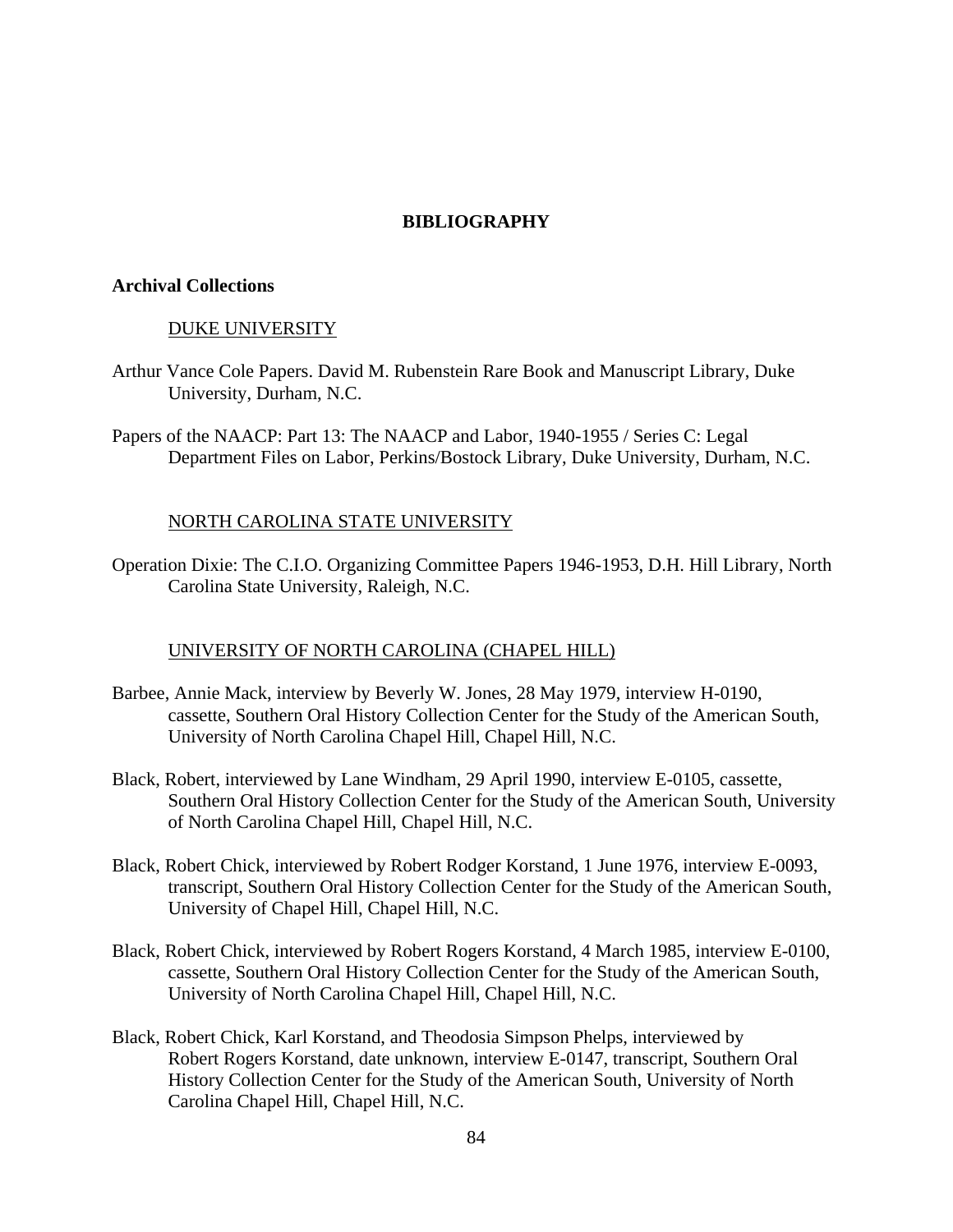- Cheatham, Pansy, interviewed by Beverly W. Jones, 9 July 1979, interview H-0196, transcript, Southern Oral History Collection Center for the Study of the American South, University of North Carolina Chapel Hill, Chapel Hill, N.C.
- Dove, Mary M., interview by Beverly W. Jones, 7 July 1979, interview H-199, cassette, Southern Oral History Collection Center for the Study of the American South, University of North Carolina Chapel Hill, Chapel Hill, N.C.
- Edwards, Leon, interviewed by Chuck Eppinette and Robert Rogers Korstand, 12 January 1989, interview E-0113-1, cassette, Southern Oral History Collection Center for the Study of the American South, University of North Carolina Chapel Hill, Chapel Hill, N.C.
- Fishel, Blanch, interviewed by Robert Rogers Korstand, 3 August 1993, interview E-0116, transcript, Southern Oral History Collection Center for the Study of the American South, University of North Carolina Chapel Hill, Chapel Hill, N.C.
- Little, Annie, interviewed by Lane Windham, 15 October 1990, interview E-0137, cassette, Southern Oral History Collection Center for the Study of the American South, University of North Carolina Chapel Hill, Chapel Hill, N.C.
- McClendon, Geneva, interviewed by Robert Rodger Korstand, 1 June 1976, interview E-0093, transcript, Southern Oral History Collection Center for the Study of the American South, University of Chapel Hill, Chapel Hill, N.C.
- Nesmith, Lonnie, interviewed by Robert Rogers Korstand, date unknown, interview E-0145, cassette, Southern Oral History Collection Center for the Study of the American South, University of North Carolina Chapel Hill, Chapel Hill, N.C.
- Phelps, Theodosia Simpson, interviewed by Robert Rogers Korstand, 19 April 1979, interview E-0151, transcript, Southern Oral History Collection Center for the Study of the American South, University of North Carolina Chapel Hill, Chapel Hill, N.C.
- Scott, Blanch, interviewed by Beverly W. Jones, 11 July 1979, interview H-0229, cassette, Southern Oral History Collection Center for the Study of the American South, University of North Carolina Chapel Hill, Chapel Hill, N.C.
- Simmons, Cornelius, interviewed by Lane Windham, 2 September 1990, interview E-0158, cassette, Southern Oral History Collection Center for the Study of the American South, University of Chapel Hill, Chapel Hill, N.C.
- Winston, Marie Jackson, interviewed by Lane Windham, 27 September 1990, interview E-0169, cassette, Southern Oral History Collection Center for the Study of the American South, University of North Carolina Chapel Hill, Chapel Hill, N.C.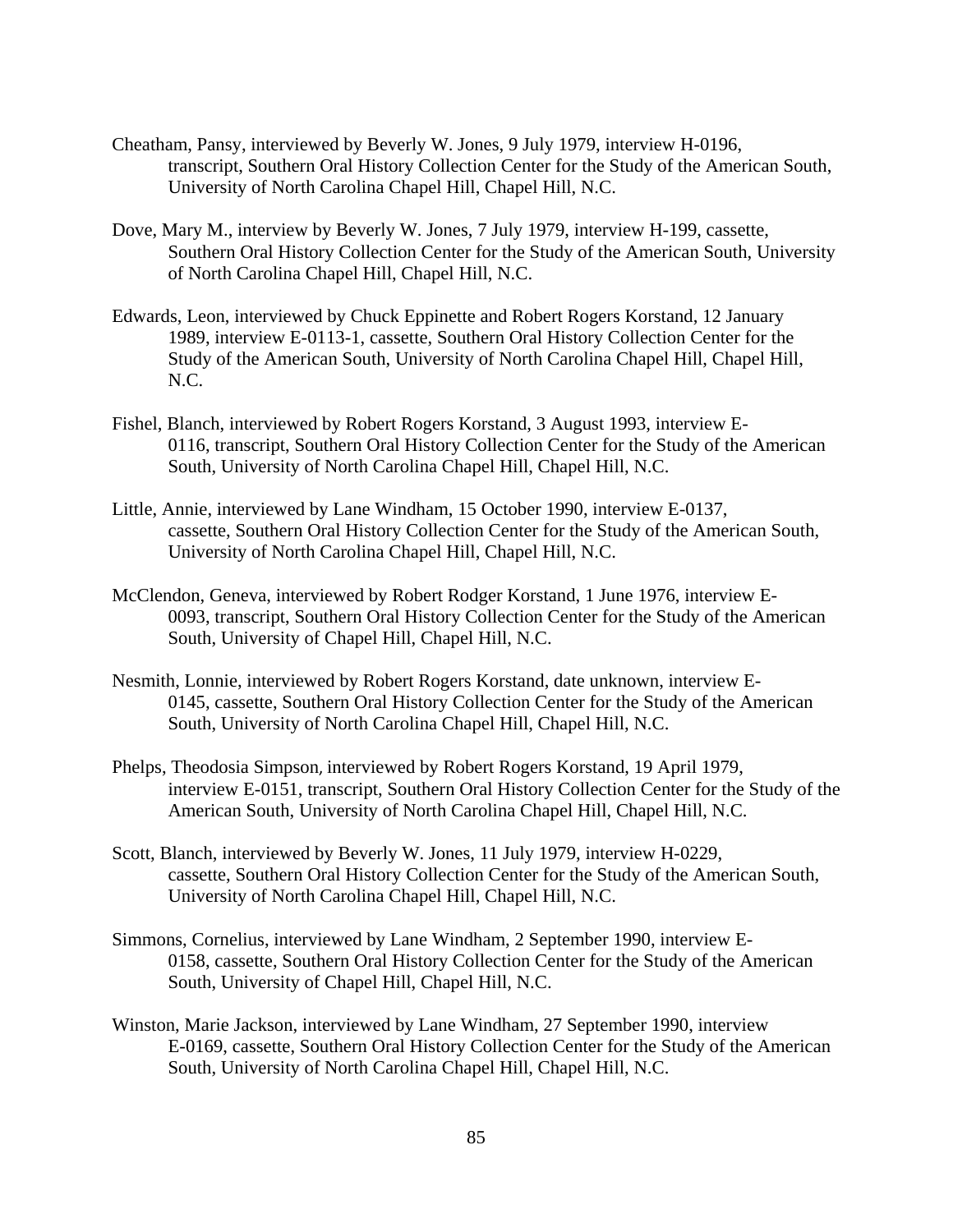# **Periodicals**

*Chicago Defender*

*Crisis*

*Rocky Mount Evening Telegram*

*Wilson Daily Times*

#### **Other Primary Sources**

- Manning, Caroline and Harriet Byrne. *Effects on Women of Changing Conditions in the Cigar and Cigarette Industries,* Bulletin no 100. Washington: U.S. G.P.O., 1931.
- Nash County Heritage Book Committee and County Heritage, Inc. *Nash County, North Carolina Heritage 1777-2011*. Waynesville: County Heritage, Inc., 2011.

### **Secondary Sources**

- Bloch, Herman D. "Craft Unions and the Negro in Historical Perspective." *The Journal of Negro History* 43, no.1 (1958): 10-33.
- Brandt, Allan M. *The Cigarette Century: The Rise, Fall, and Deadly Persistence of the Product That Defined America*. New York: Basic Books, 2007.
- Bright Leaves. "North Carolina & Historical Background." Accessed June 14, 2013. http://www.pbs.org/pov/brightleaves/special\_tobacco.php#.UbtIMb7D\_IU.
- Brown, Leslie. *Upbuilding Black Durham: Gender, Class, and Black Community Development in the Jim Crow South.* Chapel Hill: University of North Carolina Press, 2008.
- Du Bois, W.E.B. *Souls of Black Folks.* Chicago: A.C. McClurg and Company, 1903.
- Egerton, John. *Speak Now Against the Day: The Generation Before the Civil Rights Movement in the South.* Chapel Hill: The University of North Carolina Press, 1995.
- Franklin, John Hope. *From Slavery to Freedom: A History of Negro Americans.* New York: A.A. Knoff, 1947.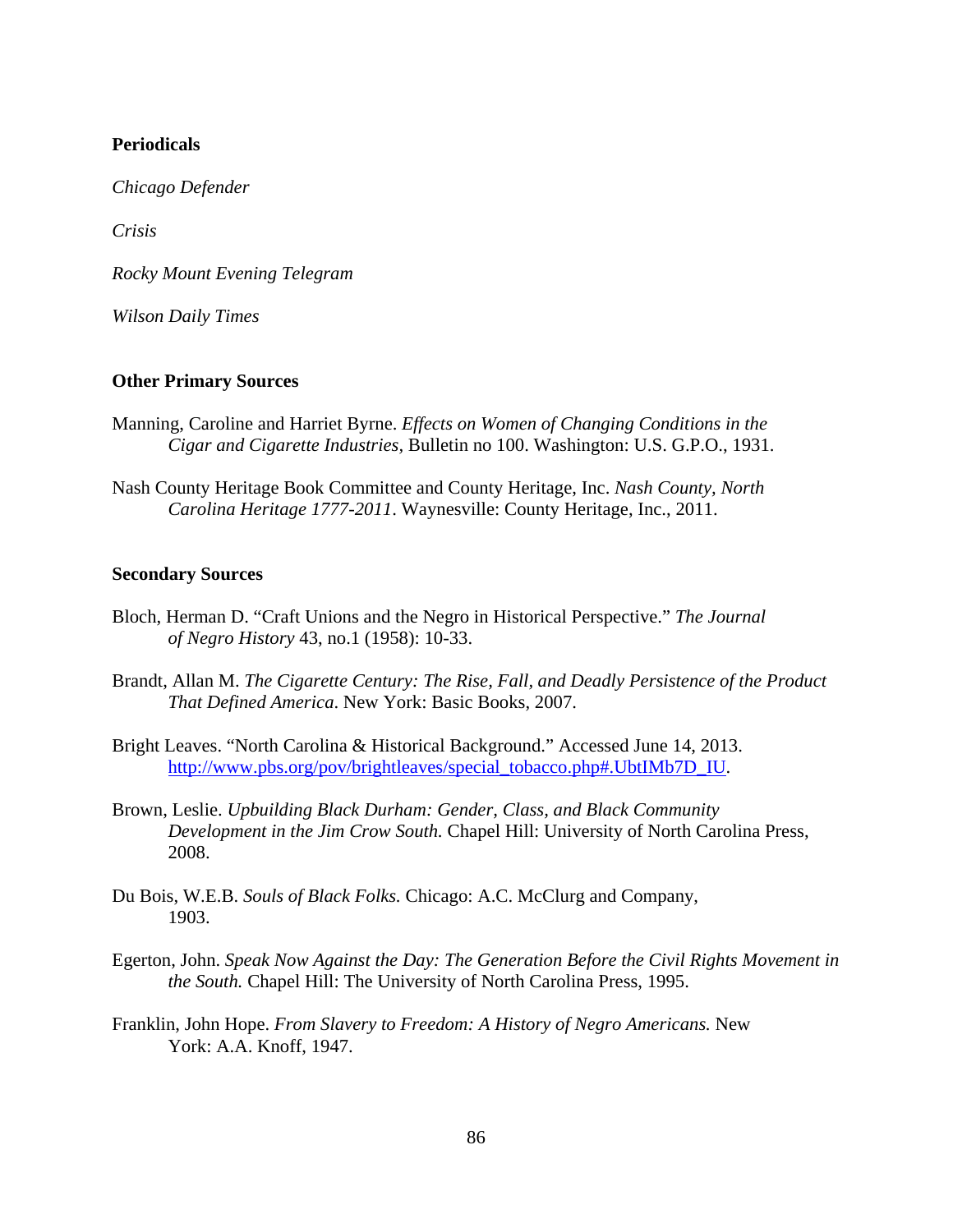- Foner, Philip S. *History of the Labor Movement in the U.S.: From Colonial Times to the Founding of the America Federation of Labor.* New York: International Publishers, 1947.
- Gilmore, Glenda Elizabeth. *Gender and Jim Crow: Women and the Politics of White Supremacy in North Carolina, 1896-1920.* Chapel Hill: The University of North Carolina Press, 1996, 22.
- Gleeson, David T. *The Irish in the South, 1815-1877*. Chapel Hill: The University of North Carolina Press, 2001.
- Griffin, Keith H. "The Failure of an Interracial Southern Rhetoric: The Southern Tenant Farmers Union in North Carolina." Paper presented at the annual meeting of the Carolinas Speech Communication Association, Raleigh, North Carolina, October 1982.
- Griffith, Barbara S. *The Crisis of American Labor: Operation Dixie and the Defeat of the CIO* Philadelphia: Temple University Press, 1988.
- Hazirjian, Lisa Gayle. "Putting Our Heads Together: The African American Railroad and Tobacco Worker Campaigns of the 1940s & 1950s and the Organizing Tradition in Eastern North Carolina." In *"It Wasn't Just Wages We Wanted, but Freedom": The 1946 Tobacco Leaf House Workers Organizing Campaign in Eastern North Carolina,* edited by Phoenix Historical Society African American History of Edgecombe County, Inc., 1- 69. Tarboro: Phoenix Historical Society, Inc. African American History of Edgecombe County, 2011.
- Hinton, Robert. *The Politics of Agricultural Labor: From Slavery to Freedom in a Cotton Culture*. New York: Garland, 1997.
- Honey, Michael Keith. *Black Workers Remember: An Oral History of Segregation, Unionism, and the Freedom Struggle.* Berkeley: University of California Press, 1999.
- Hurston, Zora Neale. *Their Eyes Were Watching God: A Novel.* New York: HarpersCollins Publisher, 2000.
- James, Winston. "Being Red and Black in Jim Crow America: Notes of the Ideology and Travels of Afro-America's Socialist Pioneers, 1877-1930." *Souls: A Critical Journal of Black Politics, Culture & Society*, 1 no 4 (1999): 45-63.
- Janiewski, Deloris. "Southern Honor, Southern Dishonor: Managerial Ideology and the Construction of Gender, Race, and Class Relations in Southern Industry." In *Work Engendered: Toward a New History of American Labor,* edited by Ava Baron, 70-91. New York: Cornell University Press, 1991.
- Jezer, Marty. *The Dark Ages: Life in the United States, 1945-1960.* Cambridge: South End Press, 1982.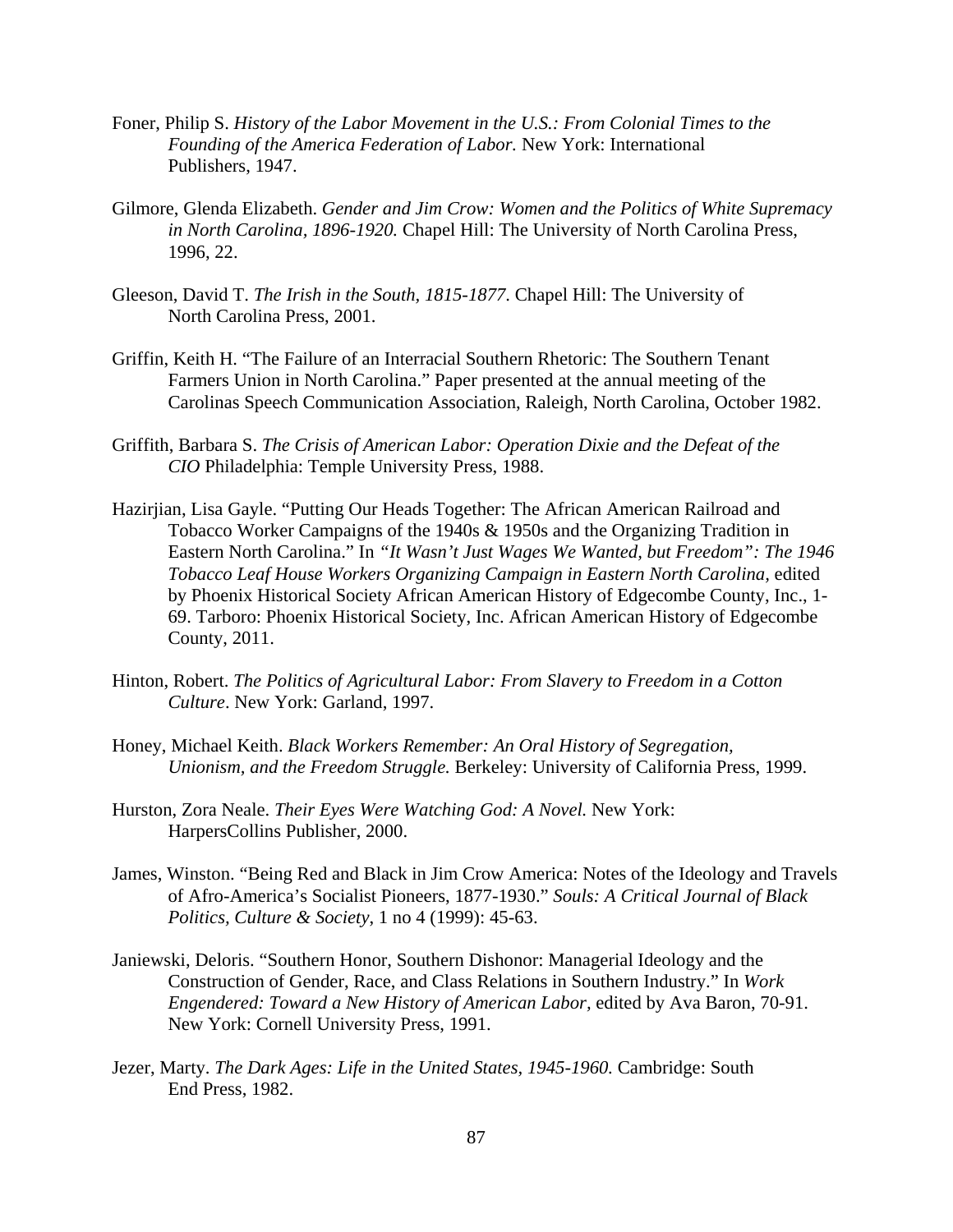- Jones, Beverly W. "Race, Sex, and Class: Black Female Tobacco Workers in Durham, North Carolina, 1920-1940, and the Development of Female Consciousness." *Feminist Studies* 10, no.3 (Autumn 1984): 441-451.
- Kaplan, Sidney. "The American Seamen's Protective Union Association of 1863: A Pioneer Organization of Negro Seamen in the Port of New York." *Science & Society* 21, no. 2 (Spring 1957):154-159.
- Kaufman, Stuart Bruce. *Challenge and Change: The History of the Tobacco Workers International Union*. Urbana: University of Illinois Press, 1986.

\_\_\_\_\_\_\_\_\_. *Samuel Gompers and the Origins of the American Federation of Labor, 1848-1896.* Westport: Greenwood Press, 1973.

- Korstand, Robert Rodger. *Civil Right Unionism: Tobacco Workers and the Struggle for Democracy in the Mid-Twentieth-Century South.* Chapel Hill: The University of North Carolina Press, 2003.
- La Botz, Dan. "Agricultural Strikes." In *Encyclopedia of Strikes in American History*, edited by Aaron Brenner, Benjamin Day, and Immanuel Ness, 415-430. New York: M.E. Sharpe, 2009.
- Le Blanc, Paul. "Garment Workers Strike." In *Encyclopedia of Strikes in American History*, edited by Aaron Brenner, Benjamin Day, and Immanuel Ness, 342-350. New York: M.E. Sharpe, 2009.
- Love, Richard. "In Defiance of Custom and Tradition: Black Tobacco Workers and Labor Unions in Richmond, Virginia 1937-1941." *Labor History* 31, no. 1 (1994): 25-47.
- Mandel, Benard and Brian Kelly. *Labor, Free and Slave: Workingmen and the Anti-Slavery Movement in the United States.* Urbana–Champaign: University of Illinois, 1955.
- "Marker Text: Operation Dixie." In *"It Wasn't Just Wages We Wanted, but Freedom": The 1946 Tobacco Leaf House Workers Organizing Campaign in Eastern North Carolina,* edited by Phoenix Historical Society African American History of Edgecombe County, Inc., np. Tarboro: Phoenix Historical Society, Inc. African American History of Edgecombe County, 2011.
- Marx, Karl. *Capital: A Critique of Political Economy.* New York: Modern Library, 1906.
- McKinney Jr., Charles W. *Greater Freedom: The Evolution of the Civil Rights Struggle in Wilson, North Carolina.* Lanham: University Press of American, 2010.
- Mjagkij, Nina. *Organizing Black America: An Encyclopedia of African American Associations* New York: Garland, 2001**.**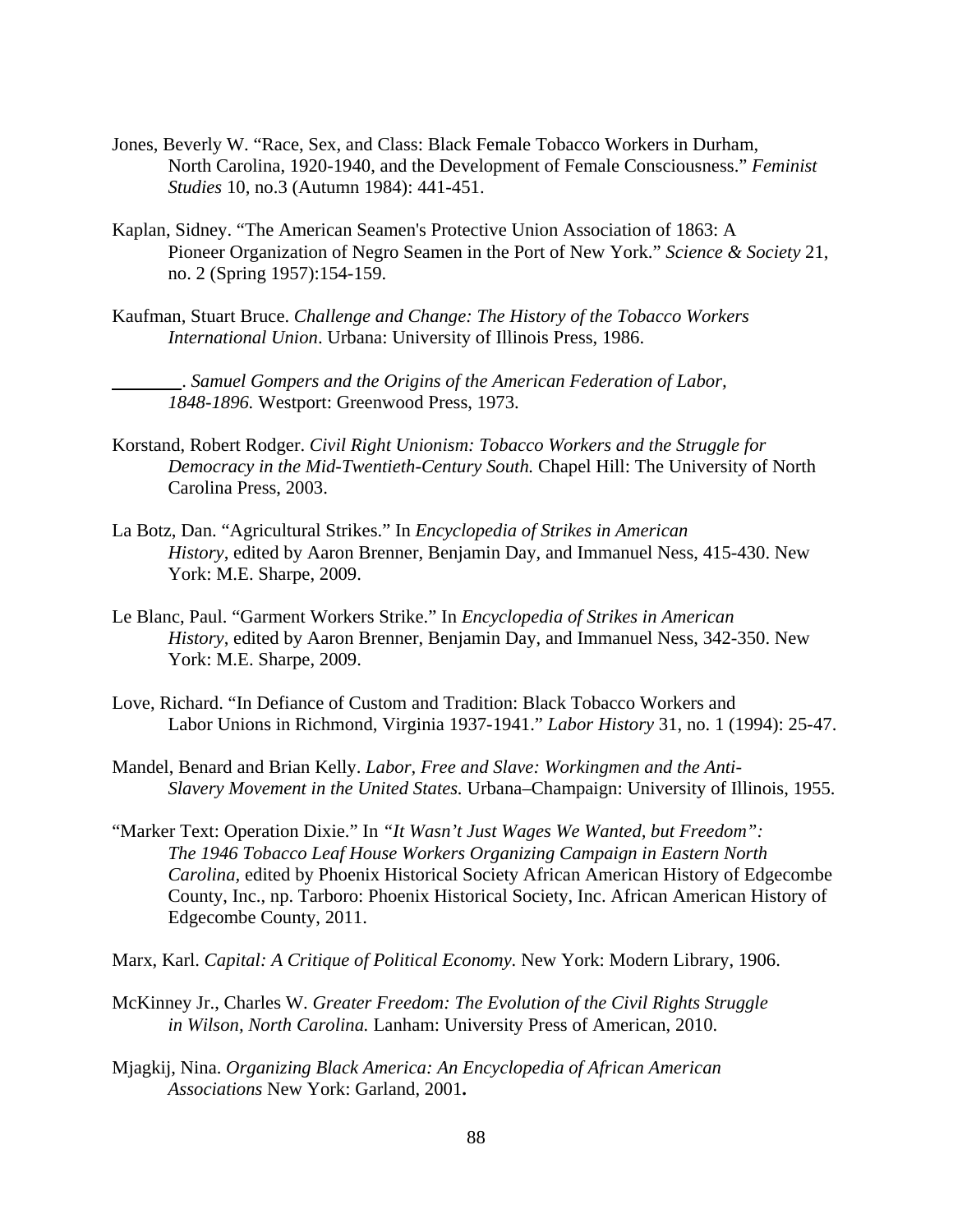Moreno, Paul. "Unions and Discrimination." *CATA Journal* 30, no. 1 (2010): 67-85.

- Newton, Roxanne. "North Carolina Women on Strike." In *Encyclopedia of Strikes in American History*, edited by Aaron Brenner, Benjamin Day, and Immanuel Ness, 154- 161. New York: M.E. Sharpe, 2009.
- Odum, Howard W. and Bryant Simon. *Race and Rumors of Race: The American South in the Early Forties.* Baltimore: The John Hopkins University Press, 1997.
- Olson, Joel. *The Abolition of White Democracy.* Minneapolis: University of Minnesota Press, 2004.
- "Operation Dixie." *Encyclopedia of United States Labor and Working-class History,*  edited by Eric Arnesen, 1040-1043. New York: Routledge, 2007.
- "Operation Dixie: 1946-1953." *Encyclopedia of American History: Postwar United States, 1946 to 1968, Revised Edition (Volume IX).* Accessed April 29, 2013. http://www.fofweb.com/History/MainPrintPage.asp?iPin=EAHIX189&DataType=Ameri canHistory&WinType=Free*.*
- Ortiz, Paul. *Emancipation Betrayed: The Hidden History of Black Organizing and White Violence in Florida from Reconstruction to the Bloody Election of 1920. Berkley:* University of California Press, 2005.
- Progressive Historians History for Our Future. "Historic First in Labor History." Accessed on February 20, 2013. http://www.progressivehistorians.com/2009/01/historicfirsts-in-labor-history.html.
- Rampersad, Arnold. "W. E. B. Du Bois's *The Souls of Black Folk* rebukes Booker T. Washington's *Up from Slavery*: The Problem of the Color Line." In *A New Literary History of America,* edited by Greil Marcus and Werner Sollors. Cambridge: Harvard University Press, 2012. Accessed on March 16, 2013, http://www.newliteraryhistory.com/colorline.html.
- Resolution Proclaiming September 5, 2011 as "Operation Dixie Day." In *"It Wasn't Just Wages We Wanted, but Freedom": The 1946 Tobacco Leaf House Workers Organizing Campaign in Eastern North Carolina,* edited by Phoenix Historical Society African American History of Edgecombe County, Inc., np. Tarboro: Phoenix Historical Society, Inc. African American History of Edgecombe County, 2011.
- Roediger, David*. The Wages of Whiteness: Race and the Making of the American Working Class.* New York: Verso, 1991.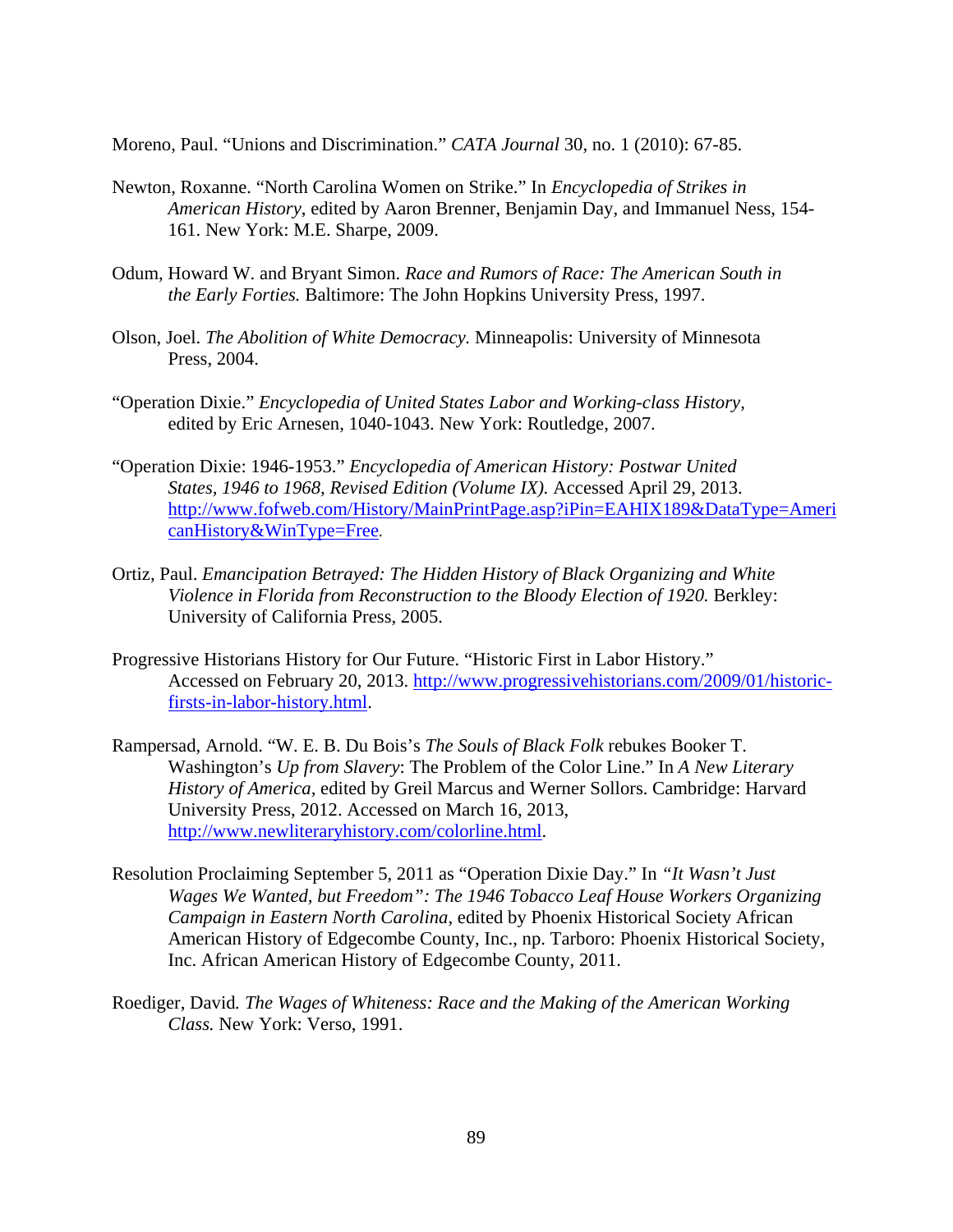- Schraffenberger, Donny. "Karl Marx and the American Civil War." *ISR International Social Review Online Edition* 80, (November-December 2011). Accessed March 3, 2013. http://www.isreview.org/issues/80/feat-civilwar.shtml.
- Sitkoff, Harvard. *A New Deal for Blacks: The Emergence of Civil Rights as a National Issue: The Depression Decade*. New York: Oxford University Press, 1978.
- Tobaccodocuments.org. "Tobacco Documents Online." Accessed on April 21, 2013. http://tobaccodocuments.org/profiles/people/whitaker\_john\_c.html.
- van Zelm, Antoinette G. Tennessee Civil War National Heritage Area. "Hope Within a Wilderness of Suffering: The Transition from Slavery to Freedom During the Civil War and Reconstruction in Tennessee." Accessed October 14, 2012. http://www.tn4me.org/pdf/TransitionfromSlaverytoFreedom.pdf.
- Viesca, Victor Hugo. "With Style: Filipino Americans and the Making of American Urban Culture." Accessed April 24, 2013, http://www.oovrag.com/essays/essay2003a-1.shtml.
- Warlick, Robert P. "Organization of the Leaf-House Workers in the Bright-Leaf Tobacco Belt by the CIO." In *"It Wasn't Just Wages We Wanted, but Freedom": The 1946 Tobacco Leaf House Workers Organizing Campaign in Eastern North Carolina,* edited by Phoenix Historical Society African American History of Edgecombe County, Inc., 1- 7. Tarboro: Phoenix Historical Society, Inc. African American History of Edgecombe County, 2011.
- Weir, Robert E. *Workers in America: A Historical Encyclopedia*. Santa Barbra: ABC-CLIO Publishers, 2013.
- Windham, Lane. "Opportunities Reconsidered: Tobacco Leaf House Workers' Union Organizing Efforts in Eastern North Carolina, 1945-1975." In *"It Wasn't Just Wages We Wanted, but Freedom": The 1946 Tobacco Leaf House Workers Organizing Campaign in Eastern North Carolina,* edited by Phoenix Historical Society African American History of Edgecombe County, Inc., 1-25. Tarboro: Phoenix Historical Society, Inc. African American History of Edgecombe County, 2011.
- Wrenn, Jim. "Introduction." In *"It Wasn't Just Wages We Wanted, but Freedom": The 1946 Tobacco Leaf House Workers Organizing Campaign in Eastern North Carolina,* ed. Phoenix Historical Society African American History of Edgecombe County, Inc., 1-7. Tarboro: Phoenix Historical Society, Inc. African American History of Edgecombe County, 2011.
- Zhang, Aimin*. The Origins of the African American Civil Rights Movement, 1865-1956.* New York: Routledge, 2002.